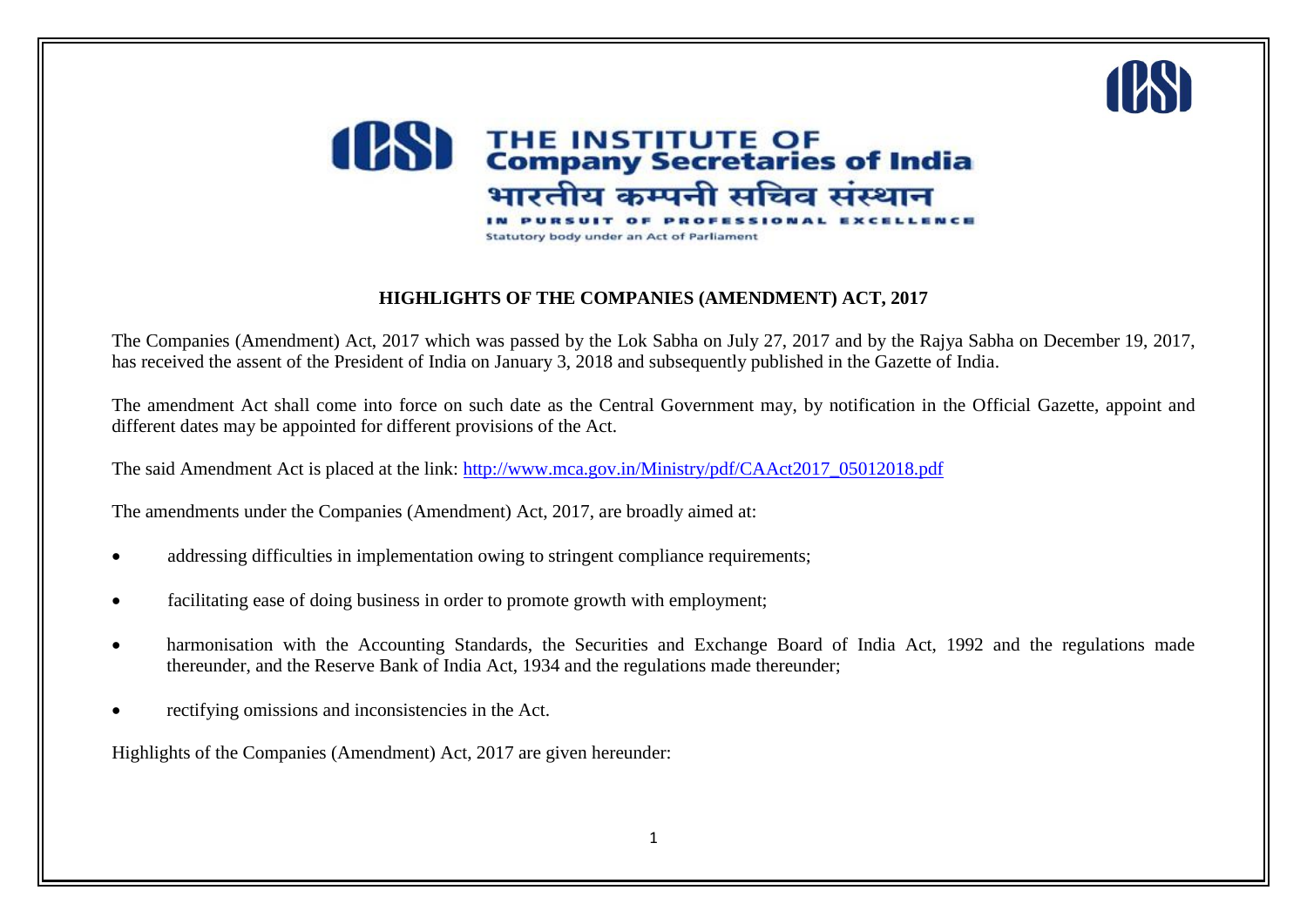| S.<br>No. | <b>Section</b>         | <b>Existing Provision</b>                                                                                                                                                                                                                                                                                  | <b>Amendments as per</b><br><b>Companies</b><br>(Amendment) Act, 2017                                                                                                                                                                                                                                                                                                                                                                                                                                                                                                                                                                                 | <b>Revised Provision</b>                                                                                                                                                                                                                                                                                                                                                                                                                                                                                                                                                                        | <b>Explanation</b>                                                                                                                                                                                                                                                                                                                                                                                                                                                                                                                                                                                                                                                                                   |
|-----------|------------------------|------------------------------------------------------------------------------------------------------------------------------------------------------------------------------------------------------------------------------------------------------------------------------------------------------------|-------------------------------------------------------------------------------------------------------------------------------------------------------------------------------------------------------------------------------------------------------------------------------------------------------------------------------------------------------------------------------------------------------------------------------------------------------------------------------------------------------------------------------------------------------------------------------------------------------------------------------------------------------|-------------------------------------------------------------------------------------------------------------------------------------------------------------------------------------------------------------------------------------------------------------------------------------------------------------------------------------------------------------------------------------------------------------------------------------------------------------------------------------------------------------------------------------------------------------------------------------------------|------------------------------------------------------------------------------------------------------------------------------------------------------------------------------------------------------------------------------------------------------------------------------------------------------------------------------------------------------------------------------------------------------------------------------------------------------------------------------------------------------------------------------------------------------------------------------------------------------------------------------------------------------------------------------------------------------|
|           |                        |                                                                                                                                                                                                                                                                                                            | AMENDMENTS TO ADDRESS DIFFICULTIES IN IMPLEMENTATION                                                                                                                                                                                                                                                                                                                                                                                                                                                                                                                                                                                                  |                                                                                                                                                                                                                                                                                                                                                                                                                                                                                                                                                                                                 |                                                                                                                                                                                                                                                                                                                                                                                                                                                                                                                                                                                                                                                                                                      |
|           |                        | A. Name Reservation / Approval                                                                                                                                                                                                                                                                             |                                                                                                                                                                                                                                                                                                                                                                                                                                                                                                                                                                                                                                                       |                                                                                                                                                                                                                                                                                                                                                                                                                                                                                                                                                                                                 |                                                                                                                                                                                                                                                                                                                                                                                                                                                                                                                                                                                                                                                                                                      |
| 1.        | <b>Section</b><br>4(5) | Section $4(5)(i)$ -<br>'Upon receipt of an<br>application under sub-<br>section (4), the Registrar<br>may, on the basis of<br>information<br>and<br>furnished<br>documents<br>with<br>along<br>the<br>application, reserve the<br>name for a period of<br>sixty days from the date<br>of the application.' | section 4 of the<br>In<br>principal Act, in sub-<br>section $(5)$ , for clause $(i)$ ,<br>the following shall be<br>substituted, namely:-<br>"(i) Upon receipt of an<br>application<br>under sub-<br>section $(4)$ , the Registrar<br>may, on the basis of<br>information<br>and<br>documents furnished along<br>with<br>the<br>application,<br>reserve the name for a<br>period of twenty days from<br>the date of approval or<br>such other period as may<br>be prescribed:<br>Provided that in case<br>an application for<br>of<br>reservation of name or for<br>change of its name by an<br>existing company,<br>the<br>Registrar may reserve the | <b>Revised Section 4(5)(i)-</b><br>"Upon receipt of an application<br>sub-section<br>$(4)$ , the<br>under<br>Registrar may, on the basis of<br>information<br>and<br>documents<br>with<br>furnished<br>along<br>the<br>application, reserve the name for<br>a period of twenty days from the<br>date of approval or such other<br>period as may be prescribed:<br>Provided that in case of an<br>application for reservation of<br>name or for change of its name<br>by an existing company, the<br>Registrar may reserve the name<br>for a period of sixty days from<br>the date of approval." | The period for reservation of name<br>is substituted from 'sixty days from<br>the date of the application' to<br>'twenty days from the date of<br>approval or such other period as<br>may be prescribed'.<br>There were concerns that the period<br>of sixty days for reservation of<br>name should be from date of<br>approval and not from the date of<br>application.<br>This<br>concern<br>$\frac{1}{1}$<br>addressed.<br>A provision for existing companies<br>is also provided. In case of an<br>application for reservation of name<br>or for change of its name by an<br>existing company, the Registrar<br>may reserve the name for a period<br>of sixty days from the date of<br>approval. |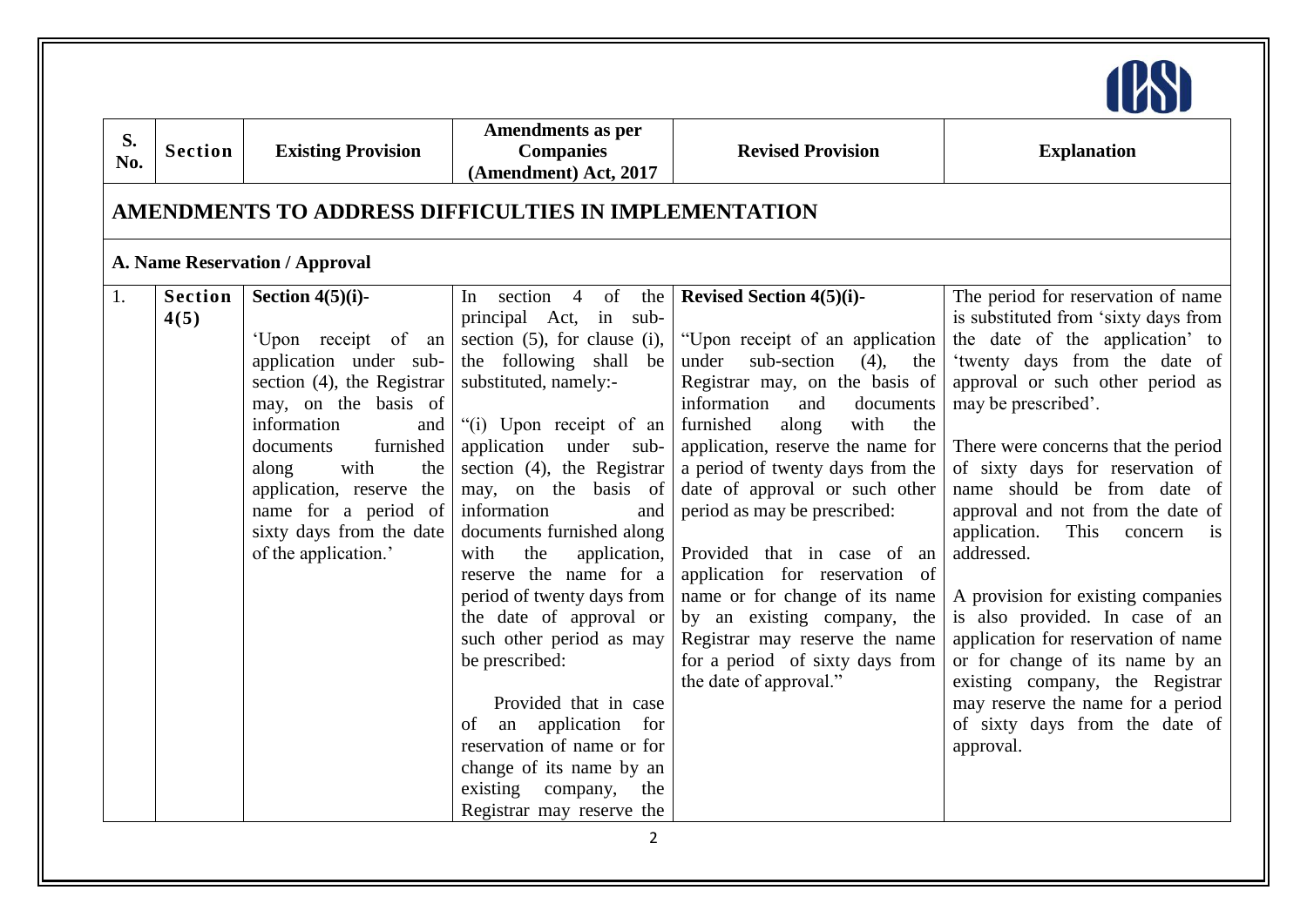

| S.  |                |                                        | Amendments as per                         |                                     |                                       |
|-----|----------------|----------------------------------------|-------------------------------------------|-------------------------------------|---------------------------------------|
| No. | <b>Section</b> | <b>Existing Provision</b>              | <b>Companies</b><br>(Amendment) Act, 2017 | <b>Revised Provision</b>            | <b>Explanation</b>                    |
|     |                |                                        | name for a period of sixty                |                                     |                                       |
|     |                |                                        | days from the date of                     |                                     |                                       |
|     |                |                                        | approval."                                |                                     |                                       |
|     |                | <b>B. Registered Office of Company</b> |                                           |                                     |                                       |
| 2.  | <b>Section</b> | Section $12(1)$ -                      | In section 12 of the                      | <b>Revised Section 12(1)-</b>       | Section $12(1)$<br>requires that a    |
|     | 12(1)          |                                        | principal Act,-                           |                                     | company shall, on and from the        |
|     | $\&(4)$        | 'A company shall, on and               |                                           | "A company shall, within thirty     | fifteenth day of its incorporation,   |
|     |                | from the fifteenth day of              | In sub-section $(1)$ , for the            | days of its incorporation and at    | and at all times thereafter, have a   |
|     |                | its incorporation and at               | words "on and from the                    | all times thereafter, have a        | registered office. This does not      |
|     |                | all times thereafter, have             | fifteenth<br>day<br>of<br>its             | office capable<br>registered<br>of  | allow a company to have its           |
|     |                | registered<br>office<br>a              | incorporation", the words "               | receiving and acknowledging all     | registered office immediately on      |
|     |                | capable of receiving and               | within thirty days of its                 | communications and notices as       | incorporation, or earlier than the    |
|     |                | acknowledging<br>all                   | incorporation"<br>shall be                | may be addressed to it."            | fifteenth day of its incorporation,   |
|     |                | communications<br>and                  | substituted;                              |                                     | whereas a company could have its      |
|     |                | be<br>notices<br>as<br>may             |                                           |                                     | office from the<br>day of its         |
|     |                | addressed to it.'                      |                                           |                                     | incorporation. The<br>amendment       |
|     |                |                                        |                                           |                                     | provides for a company to have its    |
|     |                | Section $12(4)$ -                      | In sub-section $(4)$ , for the            | <b>Revised Section 12(4)-</b>       | registered office within 30 days of   |
|     |                |                                        | "within<br>fifteen<br>words               |                                     | its incorporation.                    |
|     |                | 'Notice of every change                | days", the words "within                  | "Notice of every change of the      |                                       |
|     |                | of the situation of the                | thirty days"<br>shall be                  | situation of the registered office, | The time period for giving notice of  |
|     |                | registered office, verified            | substituted.                              | verified in the manner prescribed,  | change of situation of registered     |
|     |                | in the manner prescribed,              |                                           | after the date of incorporation of  | office is increased from 15 days to   |
|     |                | the<br>date<br>of<br>after             |                                           | the company, shall be given to      | 30 days.                              |
|     |                | incorporation<br>of<br>the             |                                           | the Registrar within thirty days    |                                       |
|     |                | company, shall be given                |                                           | of the change, who shall record     | There were difficulties in filing the |
|     |                | to the Registrar within                |                                           | the same."                          | prescribed form for change of the     |
|     |                | days of<br>fifteen<br>the              |                                           |                                     | registered office of a company with   |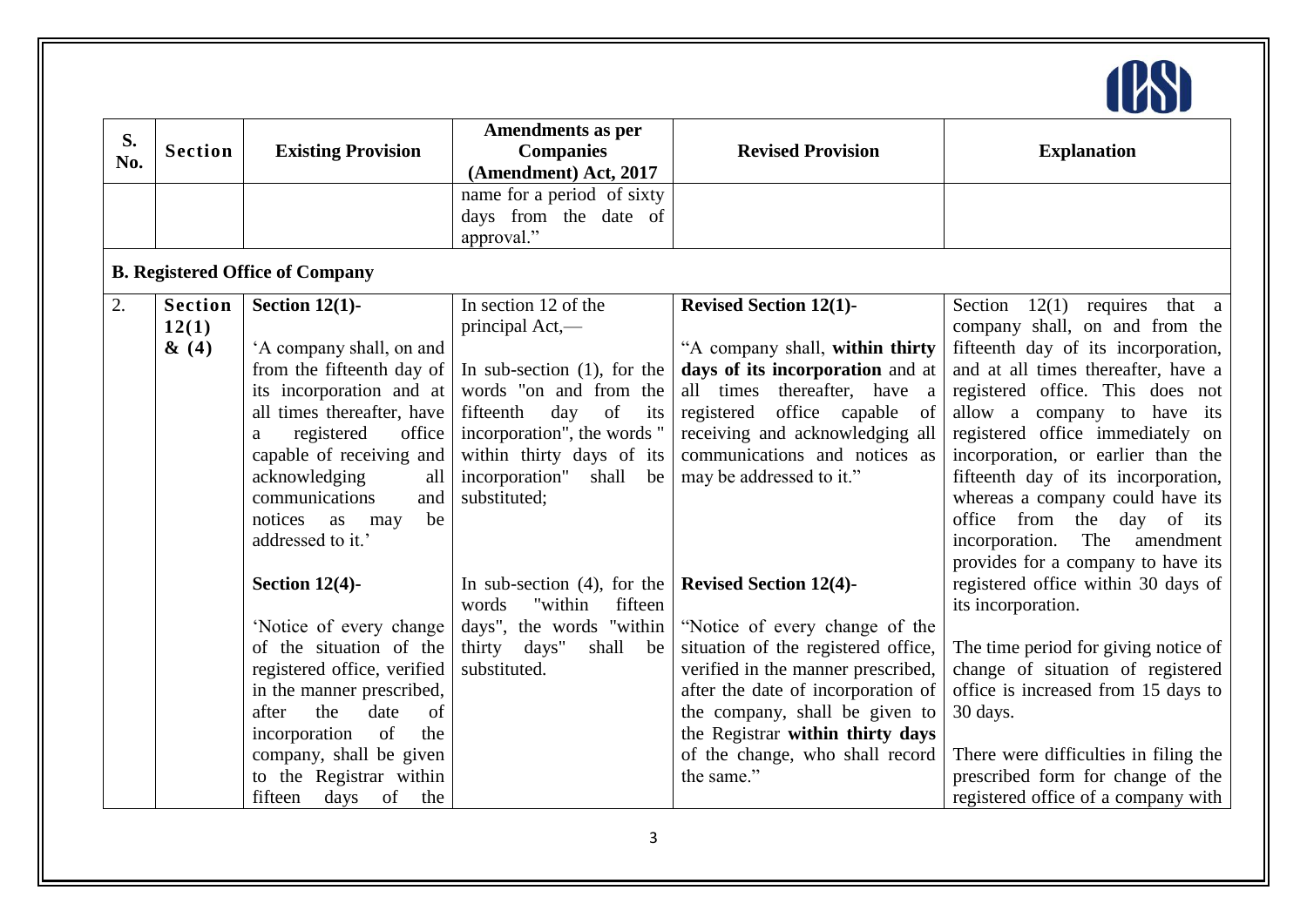

| S.<br>No. | <b>Section</b> | <b>Existing Provision</b>              | <b>Amendments as per</b><br><b>Companies</b><br>(Amendment) Act, 2017                                                                                                                                                                                                                                                    | <b>Revised Provision</b>                                                                                                                                                                                                                                                                                                                                                                                                       | <b>Explanation</b>                                                                                                                                                                                                                                                                                                                                                                                  |
|-----------|----------------|----------------------------------------|--------------------------------------------------------------------------------------------------------------------------------------------------------------------------------------------------------------------------------------------------------------------------------------------------------------------------|--------------------------------------------------------------------------------------------------------------------------------------------------------------------------------------------------------------------------------------------------------------------------------------------------------------------------------------------------------------------------------------------------------------------------------|-----------------------------------------------------------------------------------------------------------------------------------------------------------------------------------------------------------------------------------------------------------------------------------------------------------------------------------------------------------------------------------------------------|
|           |                | change, who shall record<br>the same.' |                                                                                                                                                                                                                                                                                                                          |                                                                                                                                                                                                                                                                                                                                                                                                                                | the Registrar. The concern was that<br>the period of fifteen days is too<br>short as certain documents like<br>lease deeds, rent agreements and<br>related<br>documents<br>other<br>are<br>required to be submitted besides<br>various approvals that may have to<br>be obtained. Accordingly to address<br>concerns, the period is<br>the<br>increased to thirty days.                             |
|           |                |                                        | C. Effect of number of members falling below the minimum requirement                                                                                                                                                                                                                                                     |                                                                                                                                                                                                                                                                                                                                                                                                                                |                                                                                                                                                                                                                                                                                                                                                                                                     |
| 3.        | <b>Section</b> |                                        | After section 3 of the                                                                                                                                                                                                                                                                                                   | <b>Section 3A-</b>                                                                                                                                                                                                                                                                                                                                                                                                             | Section $3(1)$ of the Act provides for                                                                                                                                                                                                                                                                                                                                                              |
|           | 3A             |                                        | the<br>principal<br>Act,                                                                                                                                                                                                                                                                                                 |                                                                                                                                                                                                                                                                                                                                                                                                                                | the minimum number of persons                                                                                                                                                                                                                                                                                                                                                                       |
|           |                |                                        | following section shall be                                                                                                                                                                                                                                                                                               | "3A. If at any time the number of                                                                                                                                                                                                                                                                                                                                                                                              | required for formation of a                                                                                                                                                                                                                                                                                                                                                                         |
|           |                |                                        | inserted, namely:-                                                                                                                                                                                                                                                                                                       | members of a company is                                                                                                                                                                                                                                                                                                                                                                                                        | company.                                                                                                                                                                                                                                                                                                                                                                                            |
|           |                |                                        | "3A. If at any time the<br>number of members of a<br>company is reduced, in the<br>case of a public company,<br>below seven, in the case of<br>a private company, below<br>and the company<br>two,<br>business for<br>carries on<br>six months<br>than<br>more<br>number<br>while<br>the<br>of<br>members is so reduced, | reduced, in the case of a public<br>company, below seven, in the<br>case of a private company, below<br>two, and the company carries on<br>business for more<br>than six<br>months while the number of<br>members is so reduced, every<br>person who is a member of the<br>company during the time that it<br>so carries on business after those<br>six months and is cognisant of the<br>fact that it is carrying on business | A new section 3A has been inserted<br>which prescribes that if at any time<br>the number of members of a<br>company is reduced below the<br>minimum prescribed<br>and<br>the<br>company carries on business for<br>more than six months while the<br>number of members is so reduced,<br>then every person who is a member<br>of the company during that time,<br>shall be severally liable for the |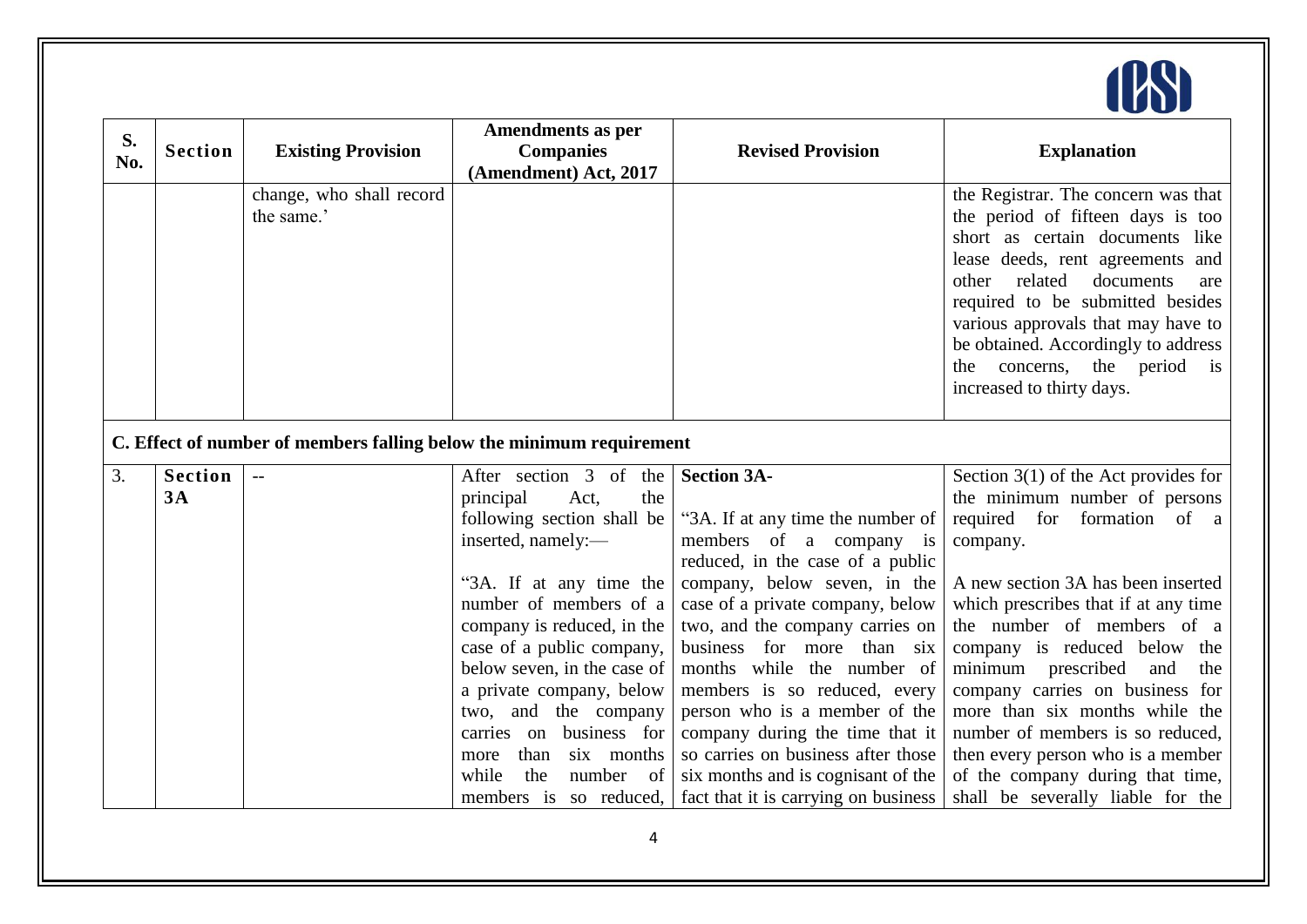

| S.<br>No. | <b>Section</b>                 | <b>Existing Provision</b>                                                                                                                                                                                                                                                         | <b>Amendments as per</b><br><b>Companies</b><br>(Amendment) Act, 2017                                                                                                                                                                                                                                                                                                                                                                                   | <b>Revised Provision</b>                                                                                                                                                                                                                                                                                                   | <b>Explanation</b>                                                                                                                                                                                                                                                                                                   |
|-----------|--------------------------------|-----------------------------------------------------------------------------------------------------------------------------------------------------------------------------------------------------------------------------------------------------------------------------------|---------------------------------------------------------------------------------------------------------------------------------------------------------------------------------------------------------------------------------------------------------------------------------------------------------------------------------------------------------------------------------------------------------------------------------------------------------|----------------------------------------------------------------------------------------------------------------------------------------------------------------------------------------------------------------------------------------------------------------------------------------------------------------------------|----------------------------------------------------------------------------------------------------------------------------------------------------------------------------------------------------------------------------------------------------------------------------------------------------------------------|
|           |                                |                                                                                                                                                                                                                                                                                   | every person who is a<br>member of the company<br>during the time that it so<br>carries on business after<br>those six months and is<br>cognisant of the fact that it<br>is carrying on business<br>with<br>less<br>than seven<br>members or two members,<br>as the case may be, shall<br>be severally liable for the<br>payment of the whole<br>debts of the company<br>during<br>contracted<br>that<br>time, and may be severally<br>sued therefore." | with less than seven members or<br>two members, as the case may be,<br>shall be severally liable for the<br>payment of the whole debts of the<br>company contracted during that<br>time, and may be severally sued<br>therefore."                                                                                          | payment of the whole debts of the<br>company contracted during that<br>time, and may be severally sued.                                                                                                                                                                                                              |
|           | <b>D. Financial Statements</b> |                                                                                                                                                                                                                                                                                   |                                                                                                                                                                                                                                                                                                                                                                                                                                                         |                                                                                                                                                                                                                                                                                                                            |                                                                                                                                                                                                                                                                                                                      |
| 4.        | <b>Section</b><br>129(3)       | <b>Section 129(3)-</b><br>'Where a company has<br>one or more subsidiaries,<br>it shall, in addition to<br>financial<br>statements<br>provided<br>under sub-<br>section $(2)$ , prepare a<br>consolidated<br>financial<br>statement of the company<br>and of all the subsidiaries | In section 129 of the<br>principal Act, for sub-<br>section $(3)$ , the following<br>sub-section<br>shall<br>be<br>substituted, namely:-<br>$"(3)$ Where a company has<br>one or more subsidiaries or<br>associate companies, it<br>shall,<br>in<br>addition<br>to                                                                                                                                                                                      | <b>Revised Section 129(3)-</b><br>"Where a company has one or<br>more subsidiaries or associate<br>companies, it shall, in addition to<br>financial statements<br>provided<br>under sub-section $(2)$ , prepare a<br>consolidated financial statement<br>of the company and of all the<br>subsidiaries<br>and<br>associate | While preparing the consolidated<br>financial statements,<br>the main<br>concern was whether to include<br>associate companies or not. After<br>the amendment the concern gets<br>addressed as the term "associate<br>companies" is inserted in addition<br>to the subsidiaries.<br>The<br>consolidated<br>financial |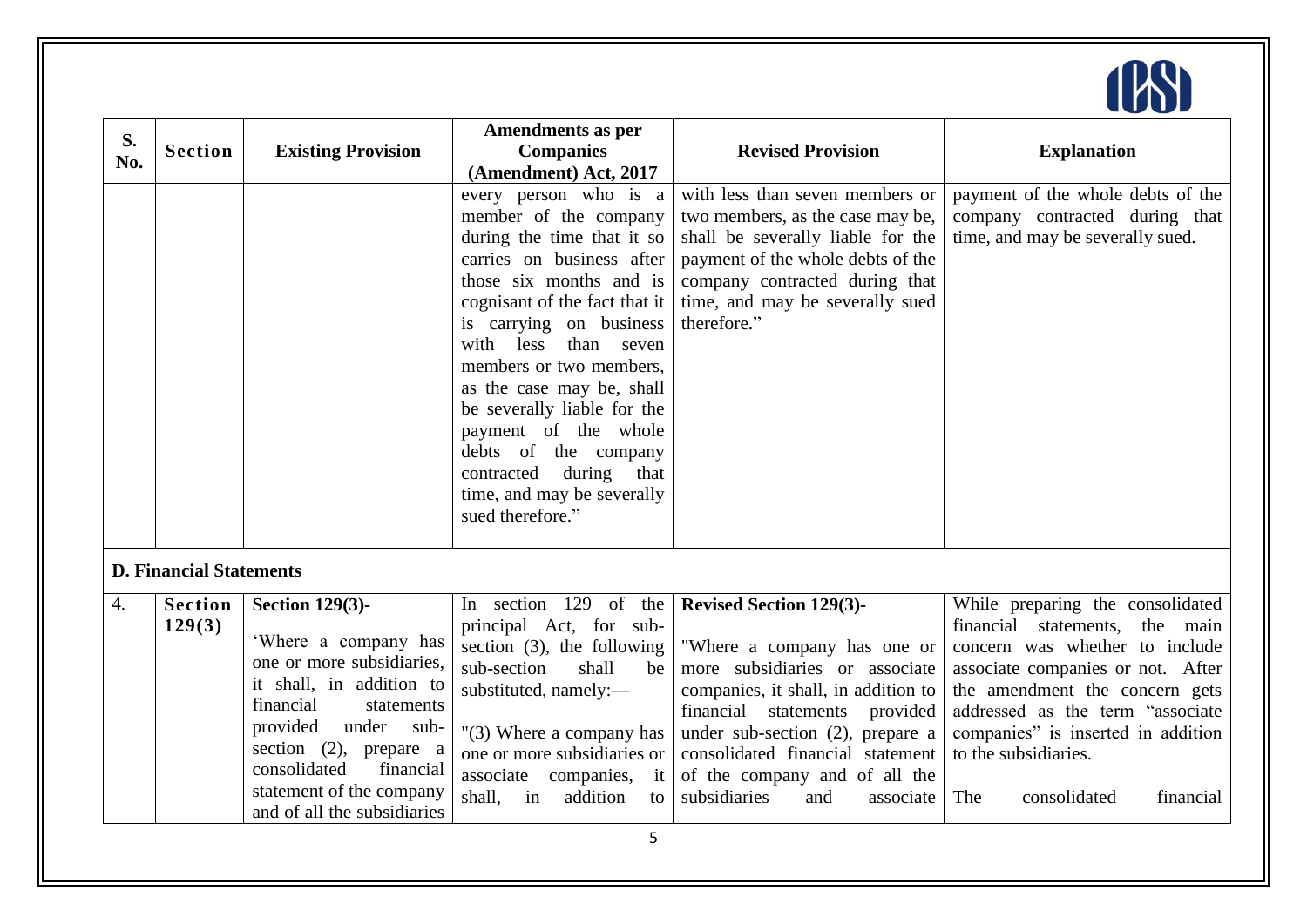

| S.  |                |                                                       | <b>Amendments as per</b>              |                                              |                                    |
|-----|----------------|-------------------------------------------------------|---------------------------------------|----------------------------------------------|------------------------------------|
| No. | <b>Section</b> | <b>Existing Provision</b>                             | <b>Companies</b>                      | <b>Revised Provision</b>                     | <b>Explanation</b>                 |
|     |                |                                                       | (Amendment) Act, 2017                 |                                              |                                    |
|     |                | in the same form and                                  | financial<br>statements               | companies in the same form and               | statement of the company, its      |
|     |                | manner as that of its own                             | provided under sub-section            | manner as that of its own and in             | subsidiaries and associates should |
|     |                | which shall also be laid                              | (2), prepare a consolidated           | accordance<br>with<br>applicable             | accordance<br>be in<br>with<br>the |
|     |                | before the annual general                             | financial statement of the            | accounting standards, which shall            | applicable accounting standards    |
|     |                | meeting of the company                                | company and of all the                | also be laid before the annual               | and be laid before the Annual      |
|     |                | along with the laying of                              | subsidiaries and associate            | general meeting of the company               | General Meeting.                   |
|     |                | its financial statement                               | companies in the same                 | along with the laying of its                 |                                    |
|     |                | under sub-section (2):                                | form and manner as that of            | financial statement under sub-               |                                    |
|     |                |                                                       | its own and in accordance             | section $(2)$ :                              |                                    |
|     |                | Provided<br>that<br>the                               | with applicable accounting            |                                              |                                    |
|     |                | company shall also attach                             | standards, which shall also           | Provided that the company shall              |                                    |
|     |                | along with its financial                              | be laid before the annual             | also attach along with its                   |                                    |
|     |                | statement, a separate                                 | general meeting of the                | financial statement, a separate              |                                    |
|     |                | statement containing the                              | company along with the                | statement containing the salient             |                                    |
|     |                | salient features of the<br>financial statement of its | laying of its financial               | features of the financial statement          |                                    |
|     |                | subsidiary or subsidiaries                            | under<br>statement<br>sub-            | of its subsidiary or subsidiaries            |                                    |
|     |                | in such form as may be                                | section $(2)$ :                       | associate<br>and<br>company<br><sub>or</sub> |                                    |
|     |                | prescribed:                                           |                                       | companies in such form as may                |                                    |
|     |                |                                                       | Provided that the company             | be prescribed:                               |                                    |
|     |                | Provided further that the                             | shall also attach along with          |                                              |                                    |
|     |                | Central Government may                                | its financial statement, a            | Provided further that the Central            |                                    |
|     |                | for<br>provide<br>the                                 | statement<br>separate                 | Government may provide for the               |                                    |
|     |                | consolidation of accounts                             | salient<br>containing<br>the          | consolidation of accounts of                 |                                    |
|     |                | of companies in such                                  | features of the financial             | companies in such manner as                  |                                    |
|     |                | be<br>manner as<br>may                                | statement of its subsidiary           | may be prescribed."                          |                                    |
|     |                | prescribed.                                           | subsidiaries<br>and<br><sub>or</sub>  |                                              |                                    |
|     |                |                                                       | associate<br>company<br><sub>or</sub> |                                              |                                    |
|     |                |                                                       | companies in such form as             |                                              |                                    |
|     |                |                                                       | may be prescribed:                    |                                              |                                    |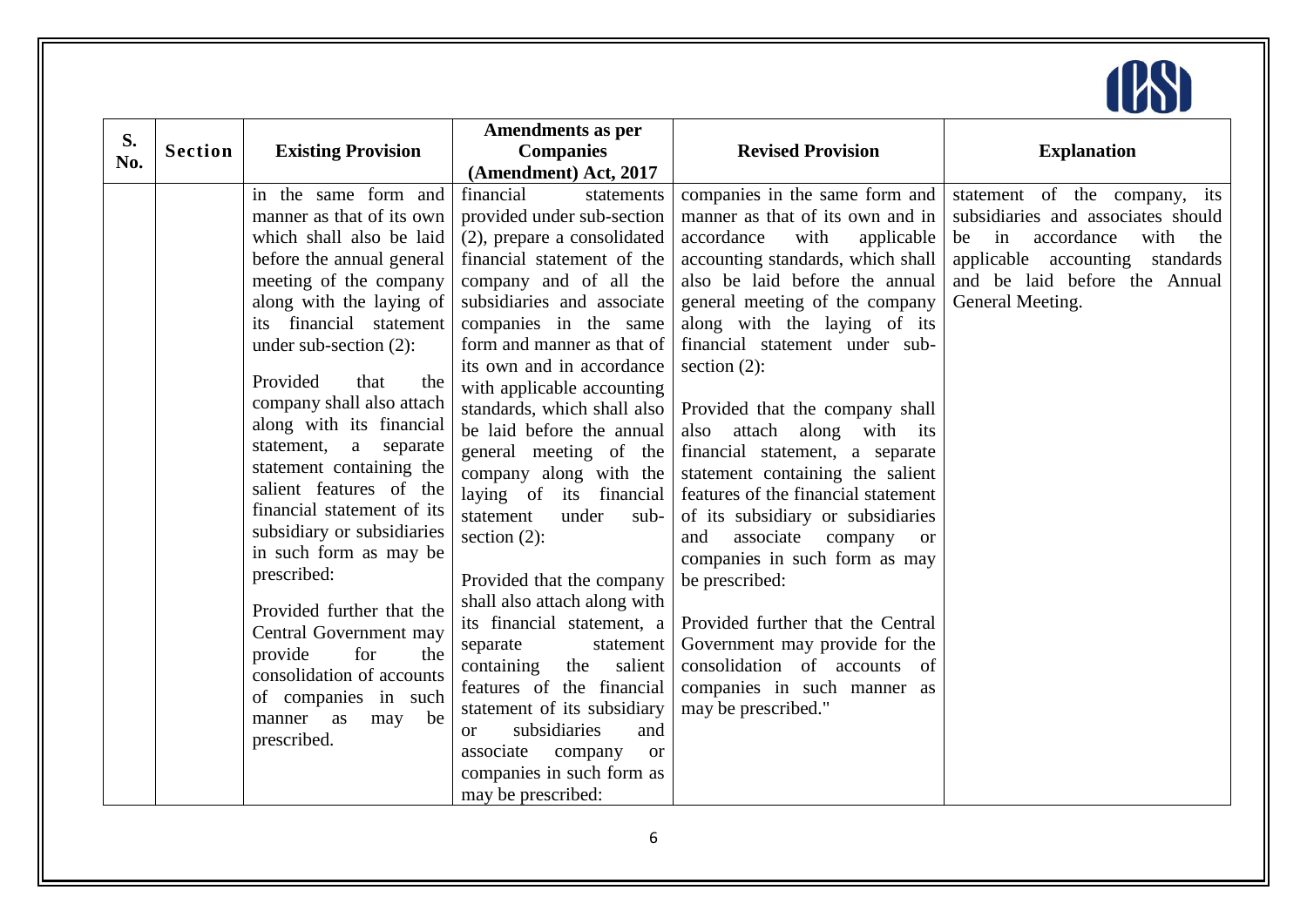

| S.<br>No. | <b>Section</b>           | <b>Existing Provision</b>                                                                                                                                                   | Amendments as per<br><b>Companies</b><br>(Amendment) Act, 2017                                                                                                                                                                                                                                                                                                                                                                      | <b>Revised Provision</b>                                                                                                                                                                                                                                                                                                                                                                                                                                                                                                                   | <b>Explanation</b>                                                                                                                                                                                                                                                                                                           |
|-----------|--------------------------|-----------------------------------------------------------------------------------------------------------------------------------------------------------------------------|-------------------------------------------------------------------------------------------------------------------------------------------------------------------------------------------------------------------------------------------------------------------------------------------------------------------------------------------------------------------------------------------------------------------------------------|--------------------------------------------------------------------------------------------------------------------------------------------------------------------------------------------------------------------------------------------------------------------------------------------------------------------------------------------------------------------------------------------------------------------------------------------------------------------------------------------------------------------------------------------|------------------------------------------------------------------------------------------------------------------------------------------------------------------------------------------------------------------------------------------------------------------------------------------------------------------------------|
|           |                          |                                                                                                                                                                             | Provided further that the<br>Central Government may<br>for<br>provide<br>the<br>consolidation of accounts<br>of companies in such<br>be<br>manner<br>as<br>may<br>prescribed."                                                                                                                                                                                                                                                      |                                                                                                                                                                                                                                                                                                                                                                                                                                                                                                                                            |                                                                                                                                                                                                                                                                                                                              |
|           |                          | <b>E. Reopening of Accounts of Companies</b>                                                                                                                                |                                                                                                                                                                                                                                                                                                                                                                                                                                     |                                                                                                                                                                                                                                                                                                                                                                                                                                                                                                                                            |                                                                                                                                                                                                                                                                                                                              |
| 5.        | <b>Section</b><br>130(3) | <b>Section 130(2)-</b><br>Without prejudice to the<br>provisions contained in<br>this Act the accounts so<br>revised or re-cast under<br>sub-section (1) shall be<br>final. | In section 130 of the<br>principal Act,—<br>after sub-section $(2)$ , the<br>following<br>sub-section<br>shall<br>be<br>inserted,<br>namely:-<br>$\lq(3)$ No order shall be<br>made under sub-section<br>$(1)$ in respect of re-<br>opening of books of<br>account relating to a<br>period earlier than eight<br>financial<br>years<br>immediately preceding the<br>current financial year:<br>Provided that where a longer period. | Section $130(3)$ -<br>No order shall be made under<br>sub-section $(1)$ in respect of re-<br>opening of books of account<br>relating to a period earlier than<br>eight financial years immediately<br>preceding the current financial<br>year:<br>Provided that where a direction<br>has been issued by the Central<br>Government under the proviso to<br>sub-section (5) of section 128 for<br>keeping of books of account for a<br>period longer than eight years, the<br>books of account may be ordered<br>to be re-opened within such | Re-opening of books of accounts is<br>limited to<br>8<br>financial<br>years<br>immediately preceding the current<br>financial year.<br>The order for reopening of accounts<br>can be made upto eight years unless<br>there is a specific direction under<br>section 128(5) from the Central<br>Government for longer period. |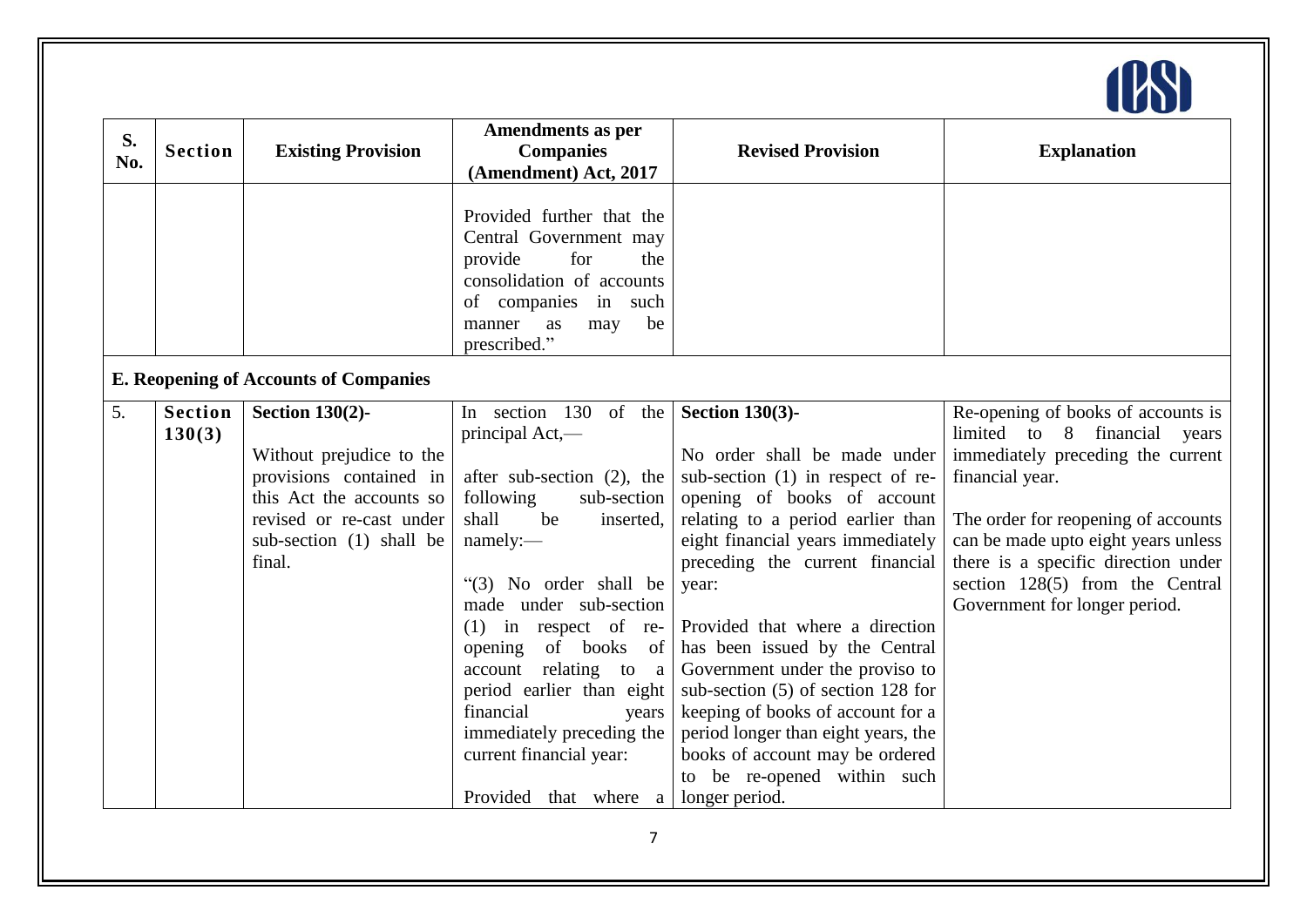

| S.<br>No. | <b>Section</b>                   | <b>Existing Provision</b>                                                                                                                                                                                                                                                                                                                                                                            | <b>Amendments as per</b><br><b>Companies</b><br>(Amendment) Act, 2017                                                                                                                                                                                                                                                                                              | <b>Revised Provision</b>                                                                                                                                                                                                                                                                                                                                                                                                                                                                           | <b>Explanation</b>                                                                                                                                                                                                                                                                                                                                                                                                                                                                                                                                 |
|-----------|----------------------------------|------------------------------------------------------------------------------------------------------------------------------------------------------------------------------------------------------------------------------------------------------------------------------------------------------------------------------------------------------------------------------------------------------|--------------------------------------------------------------------------------------------------------------------------------------------------------------------------------------------------------------------------------------------------------------------------------------------------------------------------------------------------------------------|----------------------------------------------------------------------------------------------------------------------------------------------------------------------------------------------------------------------------------------------------------------------------------------------------------------------------------------------------------------------------------------------------------------------------------------------------------------------------------------------------|----------------------------------------------------------------------------------------------------------------------------------------------------------------------------------------------------------------------------------------------------------------------------------------------------------------------------------------------------------------------------------------------------------------------------------------------------------------------------------------------------------------------------------------------------|
|           |                                  |                                                                                                                                                                                                                                                                                                                                                                                                      | direction has been issued<br>by<br>the<br>Central<br>under the<br>Government<br>proviso to sub-section $(5)$<br>of section 128 for keeping<br>of books of account for a<br>period longer than eight<br>books<br>the<br>of<br>years,<br>account may be ordered to<br>be re-opened within such<br>longer period."                                                    |                                                                                                                                                                                                                                                                                                                                                                                                                                                                                                    |                                                                                                                                                                                                                                                                                                                                                                                                                                                                                                                                                    |
|           |                                  | F. Financial Statement, Board's Report. Etc.                                                                                                                                                                                                                                                                                                                                                         |                                                                                                                                                                                                                                                                                                                                                                    |                                                                                                                                                                                                                                                                                                                                                                                                                                                                                                    |                                                                                                                                                                                                                                                                                                                                                                                                                                                                                                                                                    |
| 6.        | <b>Section</b><br>134(1),<br>(3) | <b>Section 134(1)-</b><br>The financial statement,<br>including<br>consolidated<br>financial statement, if<br>any, shall be approved by<br>the Board of Directors<br>before they are signed on<br>behalf of the Board at<br>least by the chairperson<br>of the company where he<br>authorised by the<br><i>is</i><br>Board or by two directors<br>out of which one shall be<br>managing director and | In section 134 of the<br>principal Act,-<br>For sub-section (1), the<br>following sub-section shall<br>be substituted, namely:-<br>"(1)<br>The<br>financial<br>including<br>statement,<br>financial<br>consolidated<br>statement, if any, shall be<br>approved by the Board of<br>Directors before they are<br>signed on behalf of the<br>Board by the chairperson | <b>Revised Section 134(1)-</b><br>"The<br>financial<br>statement,<br>including consolidated financial<br>shall<br>statement, if<br>be<br>any,<br>approved by the<br>Board of<br>Directors before they are signed<br>on behalf of the Board by the<br>chairperson of the company<br>where he is authorised by the<br>Board or by two directors out of<br>which one shall be managing<br>director, if any, and the Chief<br>Executive Officer,<br>the<br>Chief<br>Financial<br>Officer<br>and<br>the | (a) Chief Executive Officer whether<br>appointed as director or not shall<br>sign the financial statement.<br>Before amendment, provisions of<br>134<br>section<br>required<br>that,<br>amongst others, the financial<br>statement shall be signed by the<br>Chief Executive Officer, if he is a<br>director in the company. The<br>amendment provides that the<br>Chief Executive Officer shall sign<br>financial<br>the<br>statements<br>irrespective of the fact whether he<br>is a director or not because Chief<br>Executive Officer is a Key |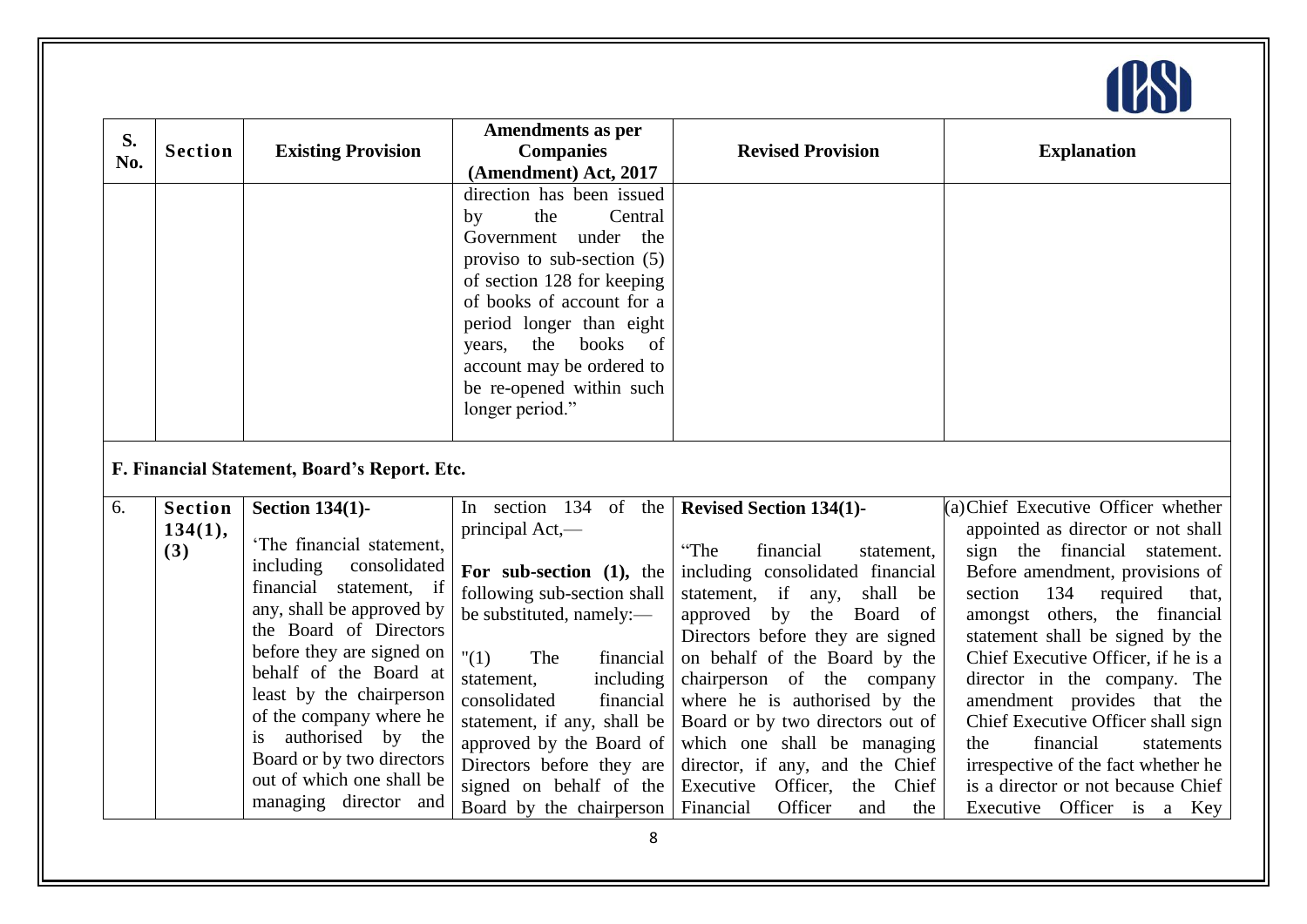

| S.  |                |                                            | <b>Amendments as per</b>                                 |                                                                     |                                                         |
|-----|----------------|--------------------------------------------|----------------------------------------------------------|---------------------------------------------------------------------|---------------------------------------------------------|
| No. | <b>Section</b> | <b>Existing Provision</b>                  | <b>Companies</b>                                         | <b>Revised Provision</b>                                            | <b>Explanation</b>                                      |
|     |                |                                            | (Amendment) Act, 2017                                    |                                                                     |                                                         |
|     |                | Chief<br>Executive<br>the                  | of the company where he                                  | of<br>company<br>secretary<br>the                                   | Managerial Personnel,<br>and is                         |
|     |                | Officer, if he is a director               | is authorised by the Board                               | company, wherever they<br>are                                       | for<br>the<br>responsible<br>overall                    |
|     |                | in the company, the                        | or by two directors out of                               | appointed, or in the case of One                                    | management of the company.                              |
|     |                | Chief Financial Officer                    | which<br>one<br>shall<br>be                              | Person Company, only by one                                         | Further, since the appointment of                       |
|     |                | the<br>and<br>company                      | managing director, if any,                               | director, for submission to the                                     | a managing director is not                              |
|     |                | of<br>the<br>secretary                     | and the Chief Executive                                  | auditor for his report thereon."                                    | mandatory for all companies,                            |
|     |                | company, wherever they                     | Officer,<br>Chief<br>the                                 |                                                                     | insertion of the words "if any",                        |
|     |                | are appointed, or in the                   | Financial Officer and the                                |                                                                     | "managing"<br>after the words                           |
|     |                | case of a One Person                       | company secretary of the                                 |                                                                     | director". [Section 134]                                |
|     |                | Company, only by one                       | company, wherever they                                   |                                                                     |                                                         |
|     |                | director, for submission                   | are appointed, or in the                                 |                                                                     |                                                         |
|     |                | to the auditor for his                     | case of<br>One<br>Person                                 |                                                                     | (b)The Requirement of having                            |
|     |                | report thereon.'                           | Company, only by one                                     |                                                                     | extract of Annual return (Form                          |
|     |                |                                            | director, for submission to                              |                                                                     | MGT-9) has been done away with                          |
|     |                |                                            | the auditor for his report                               |                                                                     | by placing the copy of annual                           |
|     |                |                                            | thereon."                                                |                                                                     | return on website of the company                        |
|     |                |                                            |                                                          |                                                                     | (if any) and the web address/link                       |
|     |                |                                            |                                                          |                                                                     | disclosed in the Board's Report.                        |
|     |                |                                            | In sub-section $(3)$ ,—                                  | Revised Section $134(3)(a)$ -                                       |                                                         |
|     |                | Section $134(3)(a)$ -                      |                                                          |                                                                     | Alignment of provisions of sections                     |
|     |                |                                            | for clause (a), the<br>(i)                               | "(a) the web address, if any,<br>where annual return referred to in | 134 (3)(p), 178(2) and schedule IV                      |
|     |                | '(a) the extract of the                    | following clause shall<br>be                             |                                                                     | with respect to performance<br>evaluation of directors. |
|     |                | annual return as provided                  | substituted,                                             | sub-section (3) of section 92 has                                   |                                                         |
|     |                | under sub-section $(3)$ of<br>section 92.' | namely:-                                                 | been placed;"                                                       |                                                         |
|     |                |                                            | "(a) the web address, if                                 |                                                                     |                                                         |
|     |                |                                            | any, where annual return                                 |                                                                     |                                                         |
|     |                |                                            |                                                          |                                                                     |                                                         |
|     |                |                                            |                                                          |                                                                     |                                                         |
|     |                |                                            | referred to in sub-section<br>(3) of section 92 has been |                                                                     |                                                         |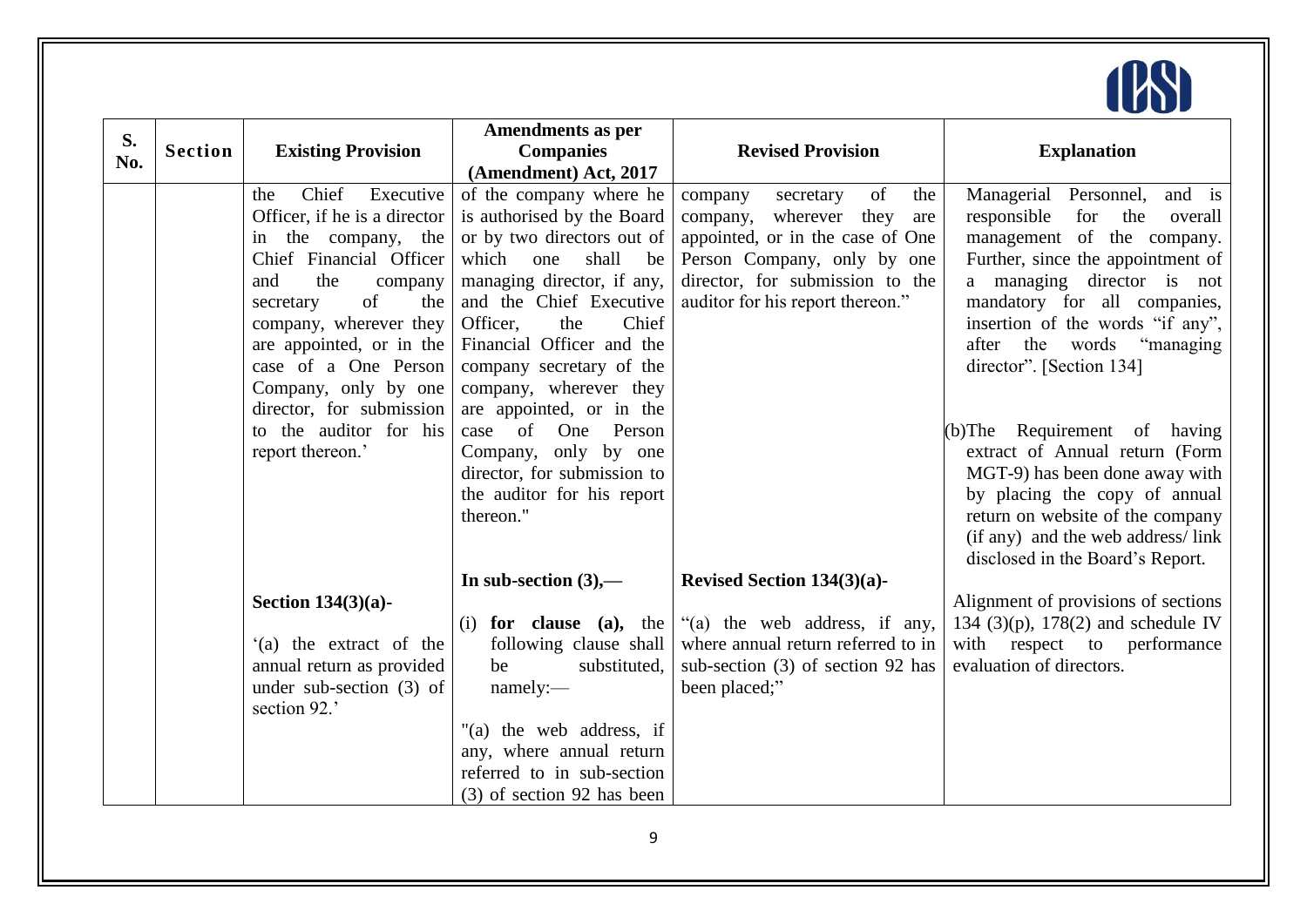

| S.<br>No. | <b>Section</b> | <b>Existing Provision</b>                                                                                                                                                                                                                                                                                                                                                                 | <b>Amendments as per</b><br><b>Companies</b><br>(Amendment) Act, 2017                                                                                                                                                                                                                                                                                                                                            | <b>Revised Provision</b>                                                                                                                                                                                                                                                                                                                         | <b>Explanation</b>                                                                                                                                                                                                                                                                                                                                                                                                                                                                                                                                                                                                         |
|-----------|----------------|-------------------------------------------------------------------------------------------------------------------------------------------------------------------------------------------------------------------------------------------------------------------------------------------------------------------------------------------------------------------------------------------|------------------------------------------------------------------------------------------------------------------------------------------------------------------------------------------------------------------------------------------------------------------------------------------------------------------------------------------------------------------------------------------------------------------|--------------------------------------------------------------------------------------------------------------------------------------------------------------------------------------------------------------------------------------------------------------------------------------------------------------------------------------------------|----------------------------------------------------------------------------------------------------------------------------------------------------------------------------------------------------------------------------------------------------------------------------------------------------------------------------------------------------------------------------------------------------------------------------------------------------------------------------------------------------------------------------------------------------------------------------------------------------------------------------|
|           |                | Section $134(3)(p)$ -<br>$(p)$ in case of a listed<br>company and every other<br>public company having<br>paid-up<br>such<br>share<br>capital<br>be<br>as<br>may<br>prescribed, a statement<br>indicating the manner in<br>which formal<br>annual<br>evaluation has been made<br>by the Board of its own<br>performance and that of<br>committees<br>its<br>and<br>individual directors.' | placed;"<br>(ii) in clause (p), for the<br>words<br>"annual<br>evaluation has been<br>made by the Board of<br>its own performance<br>that<br>of its<br>and<br>committees<br>and<br>directors",<br>individual<br>words<br>"annual<br>the<br>of<br>the<br>evaluation<br>performance of the<br>Board, its Committees<br>of<br>and<br>individual<br>directors<br>has<br>been<br>made"<br>shall<br>be<br>substituted; | Revised Section $134(3)(p)$ -<br>"(p) in case of a listed company<br>and every other public company<br>having such paid-up share capital<br>as may be prescribed, a statement<br>indicating the manner in which<br>formal annual evaluation of the<br>performance of the Board, its<br>Committees and of individual<br>directors has been made." | Sections $134(3)(p)$ provides for<br>performance evaluation by<br>the<br>Board. Section 178 (2) provides<br>Nomination<br>the<br>$\&$<br>that<br>Remuneration<br>Committee<br>shall<br>carry out evaluation of every<br>director's performance. Schedule<br>IV provides that: a) the independent<br>directors<br>shall<br>review<br>the<br>performance of non-independent<br>directors, the Board as a whole and<br>the Chairperson of the Company; b)<br>the performance evaluation of<br>independent directors shall be done<br>by the entire board of directors,<br>excluding<br>the<br>director<br>being<br>evaluated. |
|           |                | Section $134(3)(q)$ -                                                                                                                                                                                                                                                                                                                                                                     | (iii) after clause $(q)$ , the<br>following<br>provisos<br>shall be<br>inserted,                                                                                                                                                                                                                                                                                                                                 | <b>Insertion of Proviso</b><br>to<br><b>Section 134(3)-</b>                                                                                                                                                                                                                                                                                      | With<br>this<br>amendment,<br>the<br>provisions of the sections<br>are<br>harmonised. Amendment in sub-                                                                                                                                                                                                                                                                                                                                                                                                                                                                                                                    |
|           |                | (q) such other matters as<br>may be prescribed.'                                                                                                                                                                                                                                                                                                                                          | namely:<br>"Provided<br>that<br>where<br>disclosures referred to in<br>this sub-section have been<br>included in the financial<br>such<br>statements,                                                                                                                                                                                                                                                            | "Provided that where disclosures"<br>referred to in this sub-section<br>have been included in the<br>financial<br>such<br>statements,<br>disclosures shall be referred to<br>instead of being repeated in the                                                                                                                                    | section (2) of section 178 provide<br>that<br>the<br>Nomination<br>$\&$<br>Committee<br>shall<br>Remuneration<br>specify the manner for effective<br>evaluation of performance<br>of<br>committees<br>Board,<br>its<br>and<br>individual directors to be carried                                                                                                                                                                                                                                                                                                                                                           |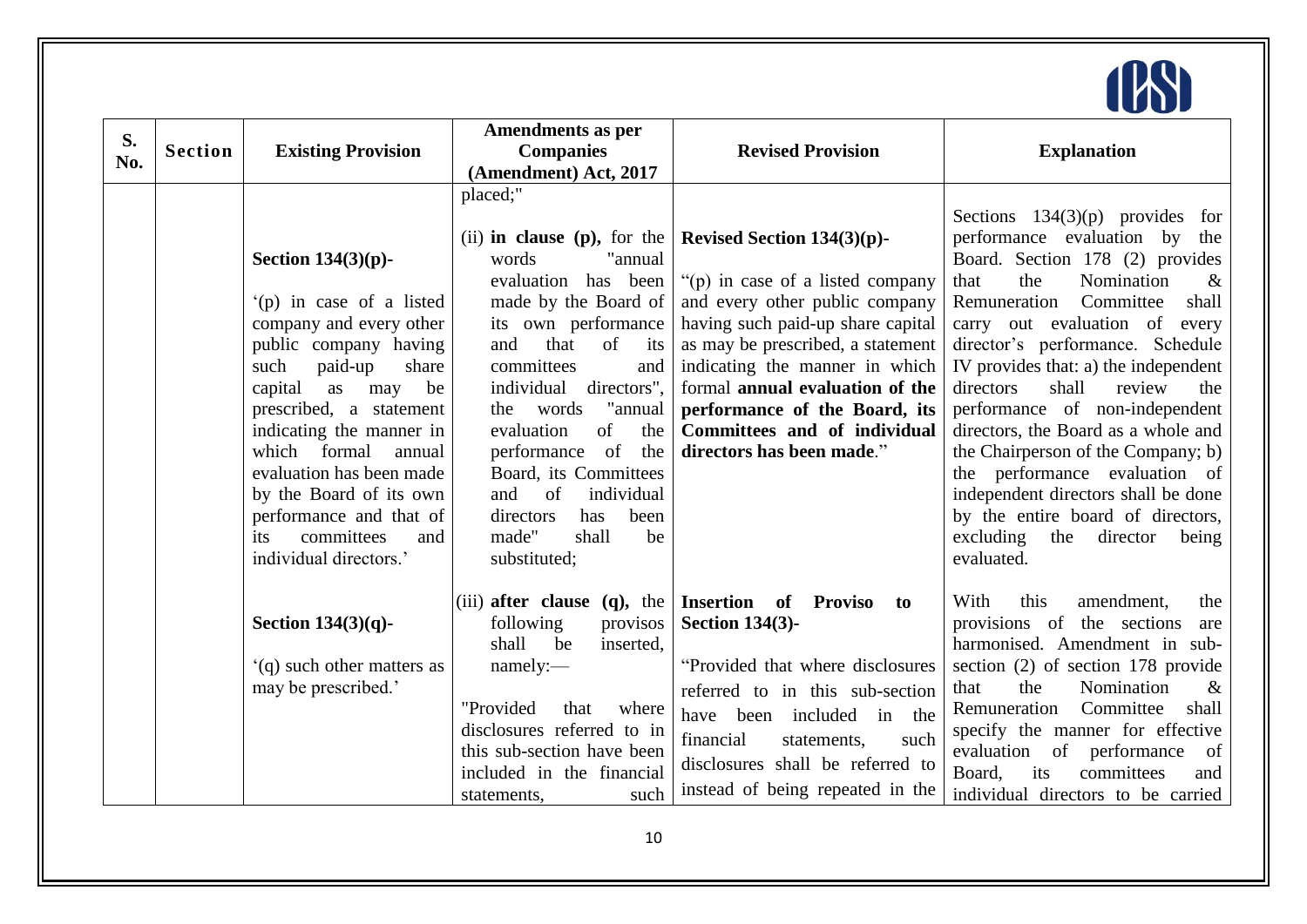

| S.  |                |                           | <b>Amendments as per</b>                                                                                                                                                                                                                                                                                                                                                                                                                                                                                                                                                                 |                                                                                                                                                                                                                                                                                                                                                                                                                                                            |                                                                                                                                                                            |
|-----|----------------|---------------------------|------------------------------------------------------------------------------------------------------------------------------------------------------------------------------------------------------------------------------------------------------------------------------------------------------------------------------------------------------------------------------------------------------------------------------------------------------------------------------------------------------------------------------------------------------------------------------------------|------------------------------------------------------------------------------------------------------------------------------------------------------------------------------------------------------------------------------------------------------------------------------------------------------------------------------------------------------------------------------------------------------------------------------------------------------------|----------------------------------------------------------------------------------------------------------------------------------------------------------------------------|
| No. | <b>Section</b> | <b>Existing Provision</b> | <b>Companies</b>                                                                                                                                                                                                                                                                                                                                                                                                                                                                                                                                                                         | <b>Revised Provision</b>                                                                                                                                                                                                                                                                                                                                                                                                                                   | <b>Explanation</b>                                                                                                                                                         |
|     |                |                           | (Amendment) Act, 2017                                                                                                                                                                                                                                                                                                                                                                                                                                                                                                                                                                    |                                                                                                                                                                                                                                                                                                                                                                                                                                                            |                                                                                                                                                                            |
|     |                |                           | disclosures<br>shall<br>be<br>referred to instead of being<br>repeated in the Board's<br>report:<br>Provided<br>further<br>that<br>where the policy referred<br>to in clause (e) or clause<br>(o) is made available on<br>company's website, if any,<br>shall be sufficient<br>it<br>compliance<br>of<br>the<br>requirements under such<br>clauses if<br>the salient<br>features of the policy and<br>any change therein are<br>specified in brief in the<br>Board's report and the<br>web-address is indicated<br>therein at<br>which<br>the<br>is<br>complete<br>policy<br>available." | Board's report:<br>Provided further that where the<br>policy referred to in clause (e) or<br>clause (o) is made available on<br>company's website, if any, it shall<br>be sufficient compliance of the<br>requirements under such clauses<br>if the salient features of the policy<br>and any change therein are<br>specified in brief in the Board's<br>report and the web-address is<br>indicated therein at which the<br>complete policy is available." | out either by the Board, by the<br>Nomination<br>Remuneration<br>and<br>Committee or by an independent<br>external agency and review its<br>implementation and compliance. |
|     |                |                           | After sub-section (3), the<br>following sub-section shall<br>be inserted, namely:-<br>" $(3A)$<br>The<br>Central<br>Government may prescribe                                                                                                                                                                                                                                                                                                                                                                                                                                             | <b>Section 134(3A)-</b><br>"(3A) The Central Government $(c)$ The<br>prescribe<br>abridged<br>an<br>may<br>Board's report, for the purpose of                                                                                                                                                                                                                                                                                                              | Central<br>Government<br><i>is</i><br>empowered<br>to<br>prescribe<br>an<br>abridged Board's Report for One                                                                |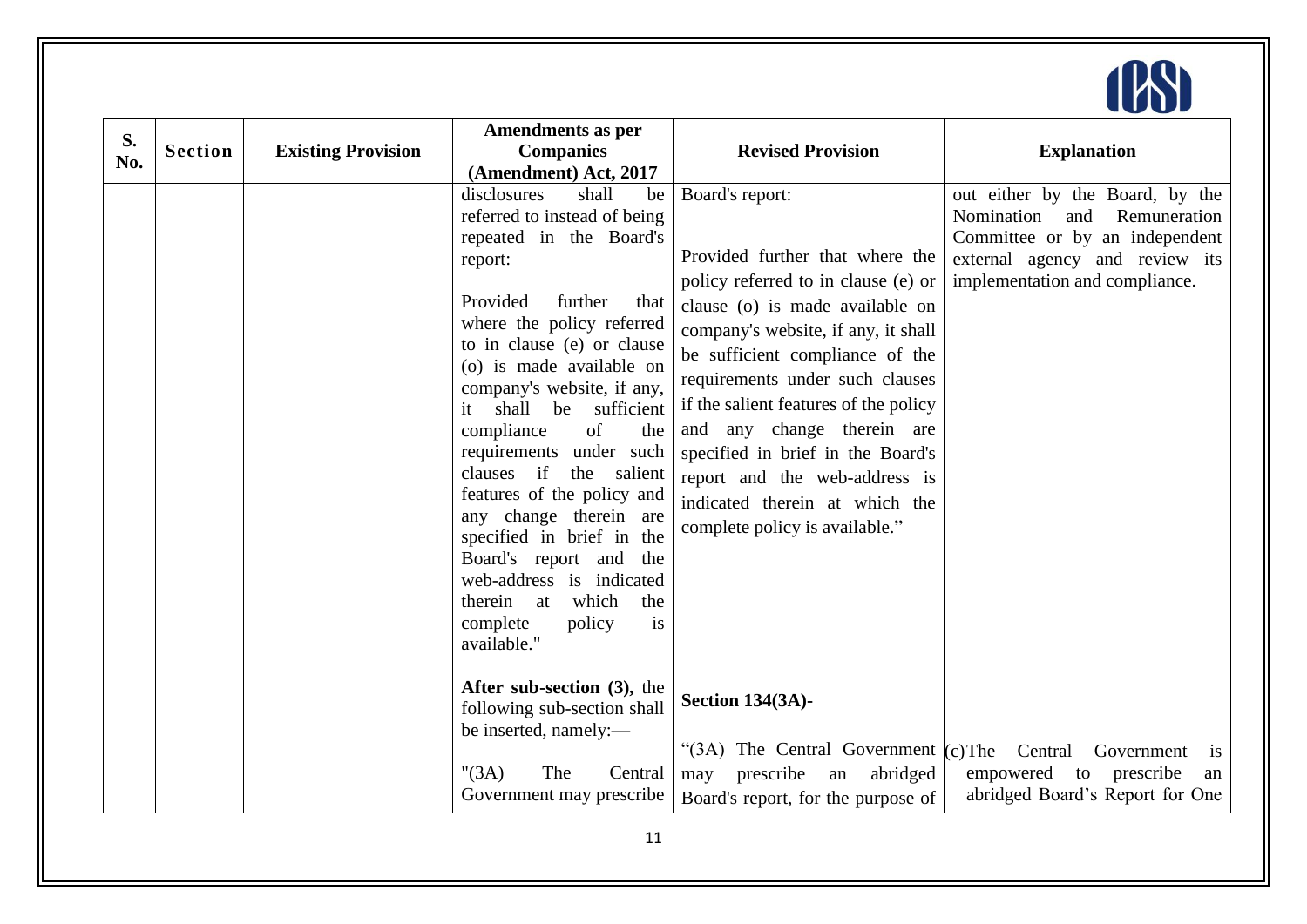

| S.<br>No. | <b>Section</b>        | <b>Existing Provision</b>                                                                                                                                                                                                                                                                                                                                                                                                                                                  | Amendments as per<br><b>Companies</b><br>(Amendment) Act, 2017                                                                                                                                                                                                                                                                                                              | <b>Revised Provision</b>                                                                                                                                                                                                                                                                                                                                                                                                                                                                                                                                                              | <b>Explanation</b>                                                                                                                                                                                                                                                                                                                                                                                                                                                                                                                                                                |
|-----------|-----------------------|----------------------------------------------------------------------------------------------------------------------------------------------------------------------------------------------------------------------------------------------------------------------------------------------------------------------------------------------------------------------------------------------------------------------------------------------------------------------------|-----------------------------------------------------------------------------------------------------------------------------------------------------------------------------------------------------------------------------------------------------------------------------------------------------------------------------------------------------------------------------|---------------------------------------------------------------------------------------------------------------------------------------------------------------------------------------------------------------------------------------------------------------------------------------------------------------------------------------------------------------------------------------------------------------------------------------------------------------------------------------------------------------------------------------------------------------------------------------|-----------------------------------------------------------------------------------------------------------------------------------------------------------------------------------------------------------------------------------------------------------------------------------------------------------------------------------------------------------------------------------------------------------------------------------------------------------------------------------------------------------------------------------------------------------------------------------|
|           |                       |                                                                                                                                                                                                                                                                                                                                                                                                                                                                            | an abridged Board's report,<br>the<br>for<br>purpose<br>of<br>compliance<br>with<br>this<br>section by a One Person<br>Company<br>small<br><b>or</b><br>company."                                                                                                                                                                                                           | compliance with this section by a<br>One Person Company or small<br>company."                                                                                                                                                                                                                                                                                                                                                                                                                                                                                                         | Person Company<br>Small<br>and<br>Company.                                                                                                                                                                                                                                                                                                                                                                                                                                                                                                                                        |
|           |                       | <b>G. Corporate Social Responsibility</b>                                                                                                                                                                                                                                                                                                                                                                                                                                  |                                                                                                                                                                                                                                                                                                                                                                             |                                                                                                                                                                                                                                                                                                                                                                                                                                                                                                                                                                                       |                                                                                                                                                                                                                                                                                                                                                                                                                                                                                                                                                                                   |
| 7.        | <b>Section</b><br>135 | <b>Section 135(1)-</b><br>'Every company having<br>net worth of rupees five<br>hundred crore or more, or<br>turnover of rupees one<br>thousand crore or more<br>or a net profit of rupees<br>five crore or more during<br>any financial year shall<br>constitute a Corporate<br>Social<br>Responsibility<br>Committee of the Board<br>consisting of three or<br>more directors, out of<br>which<br>least<br>at<br>one<br>director shall be<br>an<br>independent director.' | In section 135 of the<br>principal Act,—<br>In sub-section $(1)$ ,—<br>(a) for the words<br>"any<br>financial<br>year",<br>the<br>words"<br>the<br>immediately preceding<br>financial year" shall be<br>substituted;<br>(b) the following proviso<br>shall<br>be<br>inserted.<br>namely:-<br>"Provided that where a<br>company is not required to<br>appoint an independent | <b>Revised Section 135(1)-</b><br>"Every company having net<br>worth of rupees five hundred<br>crore or more, or turnover of<br>rupees one thousand crore or $(i)$<br>more or a net profit of rupees five<br>crore or more during<br>the<br>immediately<br>preceding<br>financial year shall constitute a<br>Corporate Social Responsibility<br>of<br>Committee<br>the<br>Board<br>consisting of three or more<br>directors, out of which at least<br>director<br>shall<br>be<br>one<br>an<br>independent director.<br>Provided that where a company is<br>not required to appoint an | provisions<br>The<br>relating<br>to<br>Corporate Social Responsibility are<br>amended to bring more clarity in<br>the existing provisions.<br>Section 135 is applicable to<br>companies which falls within<br>the threshold of the specified net<br>worth or turnover or net profit<br>and are required to constitute<br>the CSR Committee in any<br>financial year. The words "any<br>financial year" are replaced by<br>'immediately<br>the<br>words<br>preceding financial year'.<br>Amendment to Section 135 of<br>the Act allows composition of<br>CSR committee with two or |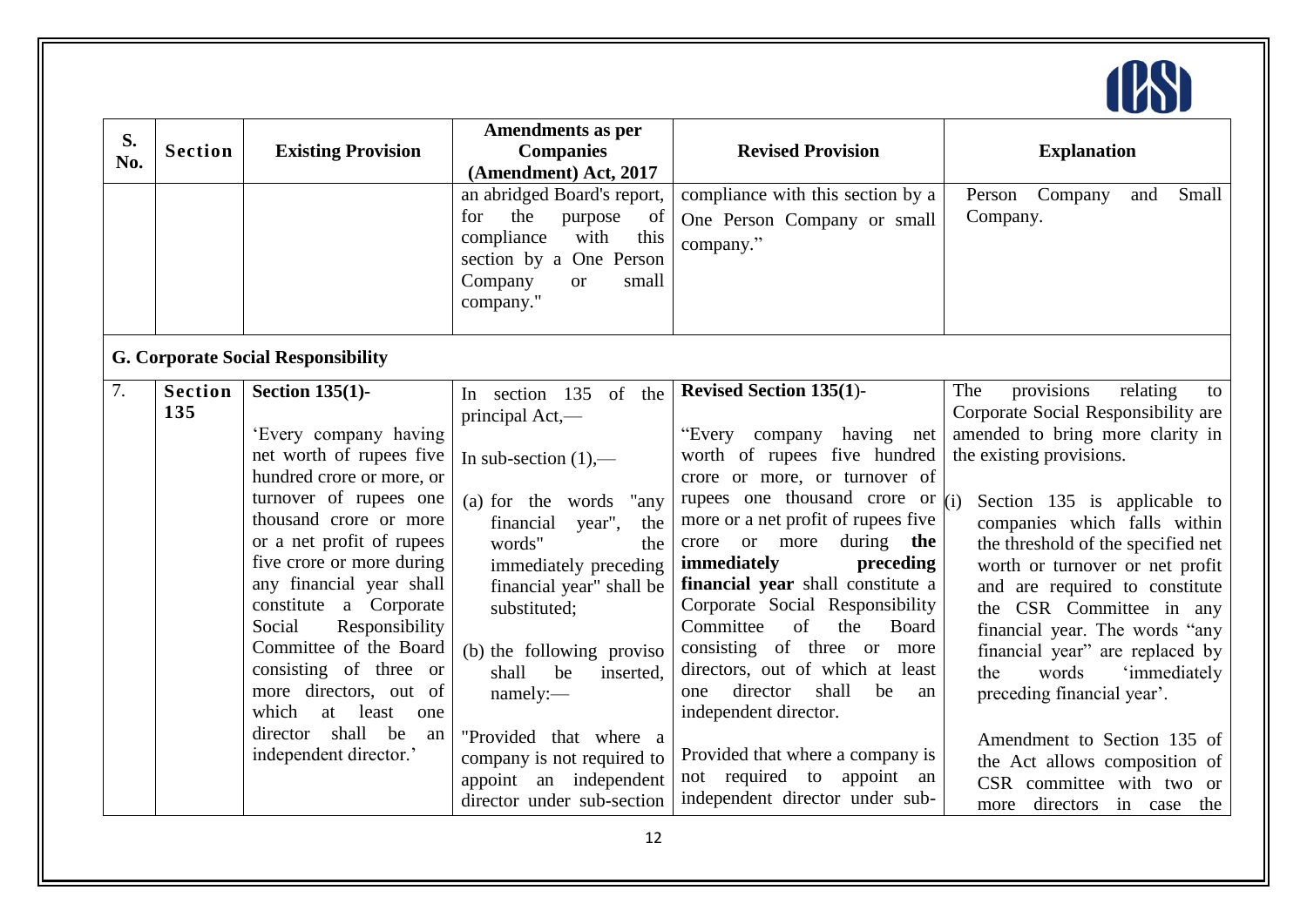

| S.  |                |                                              | Amendments as per              |                                        |                                                                 |
|-----|----------------|----------------------------------------------|--------------------------------|----------------------------------------|-----------------------------------------------------------------|
| No. | <b>Section</b> | <b>Existing Provision</b>                    | <b>Companies</b>               | <b>Revised Provision</b>               | <b>Explanation</b>                                              |
|     |                |                                              | (Amendment) Act, 2017          |                                        |                                                                 |
|     |                |                                              | $(4)$ of section 149, it shall | section $(4)$ of section 149, it shall | company is not required to                                      |
|     |                |                                              | have in its Corporate          | have in its Corporate Social           | appoint Independent Director                                    |
|     |                |                                              | Social<br>Responsibility       | Responsibility Committee two or        | under section $149(4)$ .                                        |
|     |                |                                              | Committee two or more          | more directors."                       |                                                                 |
|     |                |                                              | directors."                    |                                        | Rule 5(1) of CSR Policy Rules,                                  |
|     |                |                                              |                                |                                        | 2014,<br>unlisted<br>permits                                    |
|     |                | Section $135(3)(a)$ -                        | In sub-section $(3)$ , in      | Revised Section $135(3)(a)$ -          | companies<br>have<br>to<br>the                                  |
|     |                |                                              | clause (a), for the words      |                                        | Committee without Independent                                   |
|     |                | (a)<br>formulate<br>and                      | and figures "as specified in   | "(a) formulate and recommend to        | Directors, where they are not                                   |
|     |                | recommend to the Board,                      | Schedule VII", the words       | the Board, a Corporate Social          | required to appoint Independent                                 |
|     |                | Corporate<br>Social<br>a                     | and figures "in areas or       | Responsibility Policy which shall      | Directors. Likewise, this rule                                  |
|     |                | Responsibility<br>Policy                     | specified<br>subject,<br>in    | indicate the activities to be          | provides for some relaxation for                                |
|     |                | which shall indicate the                     | Schedule VII"<br>shall<br>be   | undertaken by the company in           | private companies and foreign                                   |
|     |                | activities<br>be<br>to                       | substituted;                   | areas or subject, specified in         | companies.                                                      |
|     |                | the<br>undertaken<br>$\mathbf{b} \mathbf{v}$ |                                | <b>Schedule VII."</b>                  |                                                                 |
|     |                | company as specified in<br>Schedule VII.'    | In sub-section $(5)$ , for the |                                        | So, in case of companies where<br>Independent Directors are not |
|     |                |                                              | Explanation, the following     |                                        | required to be appointed as per                                 |
|     |                | <b>Explanation to Section</b>                | shall<br>Explanation<br>be     | <b>Revised Explanation to Section</b>  | Rule $5(1)$ , it was not clear as to                            |
|     |                | $135(5)$ -                                   | substituted, namely:-          | 135(5)                                 | how many minimum directors                                      |
|     |                |                                              |                                |                                        | are required in CSR Committee.                                  |
|     |                | 'For the purposes of this                    | "Explanation.—For<br>the       | "For the purposes of this section"     | With the amendment, it is                                       |
|     |                | section "average"<br>net                     | purposes of this section       | "net profit" shall not include such    | clarified that in case of such                                  |
|     |                | profit" shall be calculated                  | "net profit" shall not         | sums as may be prescribed, and         | companies, the CSR Committee                                    |
|     |                | in accordance with the                       | include such sums as may       | shall be calculated in accordance      | may be formed with two or                                       |
|     |                | of section<br>provisions                     | be prescribed, and shall be    | with the provisions of section         | more Directors.                                                 |
|     |                | 198.'                                        | calculated in accordance       | 198."                                  |                                                                 |
|     |                |                                              | with the provisions of         |                                        | (ii) The Amendment Act modified                                 |
|     |                |                                              | section 198."                  |                                        | sub-section $(3)$ of the section to                             |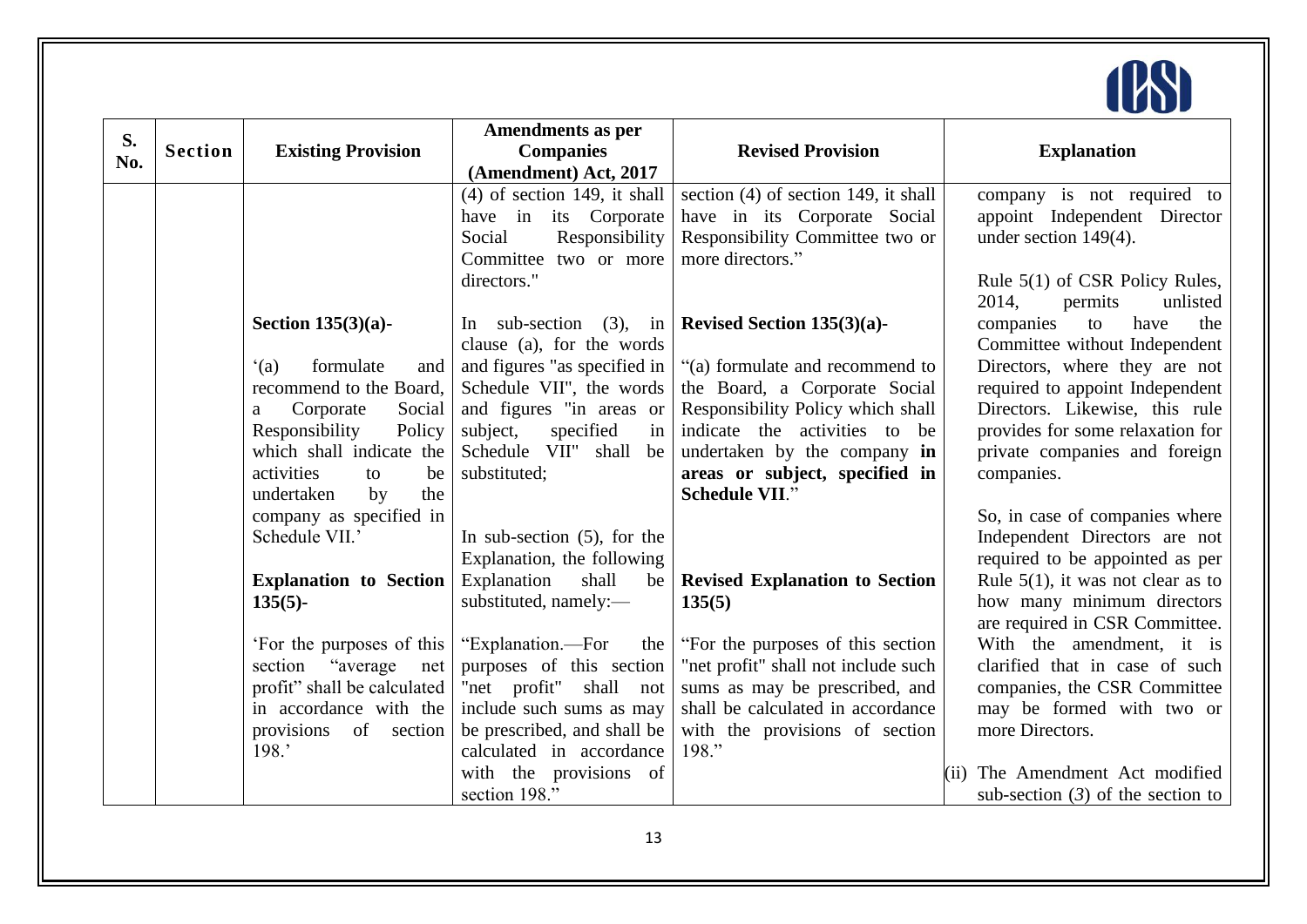

| S.  |                |                           | Amendments as per     |                          |                                                                                                                                                                                                                                                                                                                                                                                                                    |
|-----|----------------|---------------------------|-----------------------|--------------------------|--------------------------------------------------------------------------------------------------------------------------------------------------------------------------------------------------------------------------------------------------------------------------------------------------------------------------------------------------------------------------------------------------------------------|
| No. | <b>Section</b> | <b>Existing Provision</b> | <b>Companies</b>      | <b>Revised Provision</b> | <b>Explanation</b>                                                                                                                                                                                                                                                                                                                                                                                                 |
|     |                |                           | (Amendment) Act, 2017 |                          |                                                                                                                                                                                                                                                                                                                                                                                                                    |
|     |                |                           |                       |                          | refer to areas or subjects as<br>provided in Schedule VII within<br>which CSR activities could be<br>eligible<br>by an<br>taken up<br>company.                                                                                                                                                                                                                                                                     |
|     |                |                           |                       |                          | Schedule VII indicates the broad<br>areas of activities for spending<br>as CSR. Accordingly, for liberal<br>interpretation and to bring more<br>clarity, instead of providing that<br>CSR policy has to indicate the<br>activities to be undertaken by<br>the company as specified in<br>Schedule VII, it should indicate<br>the activities to be undertaken in<br>areas or subjects specified in<br>Schedule VII. |
|     |                |                           |                       |                          | (iii) CSR Rules define the term, 'net<br>profit'. The Rules also provide<br>for calculation of net profit for<br>of foreign<br>the<br>purposes<br>company. However, explanation<br>to Section 135(5) provides that<br>for the purpose of this provision,<br>the 'average net profit' shall be<br>calculated in accordance with<br>Section 198.                                                                     |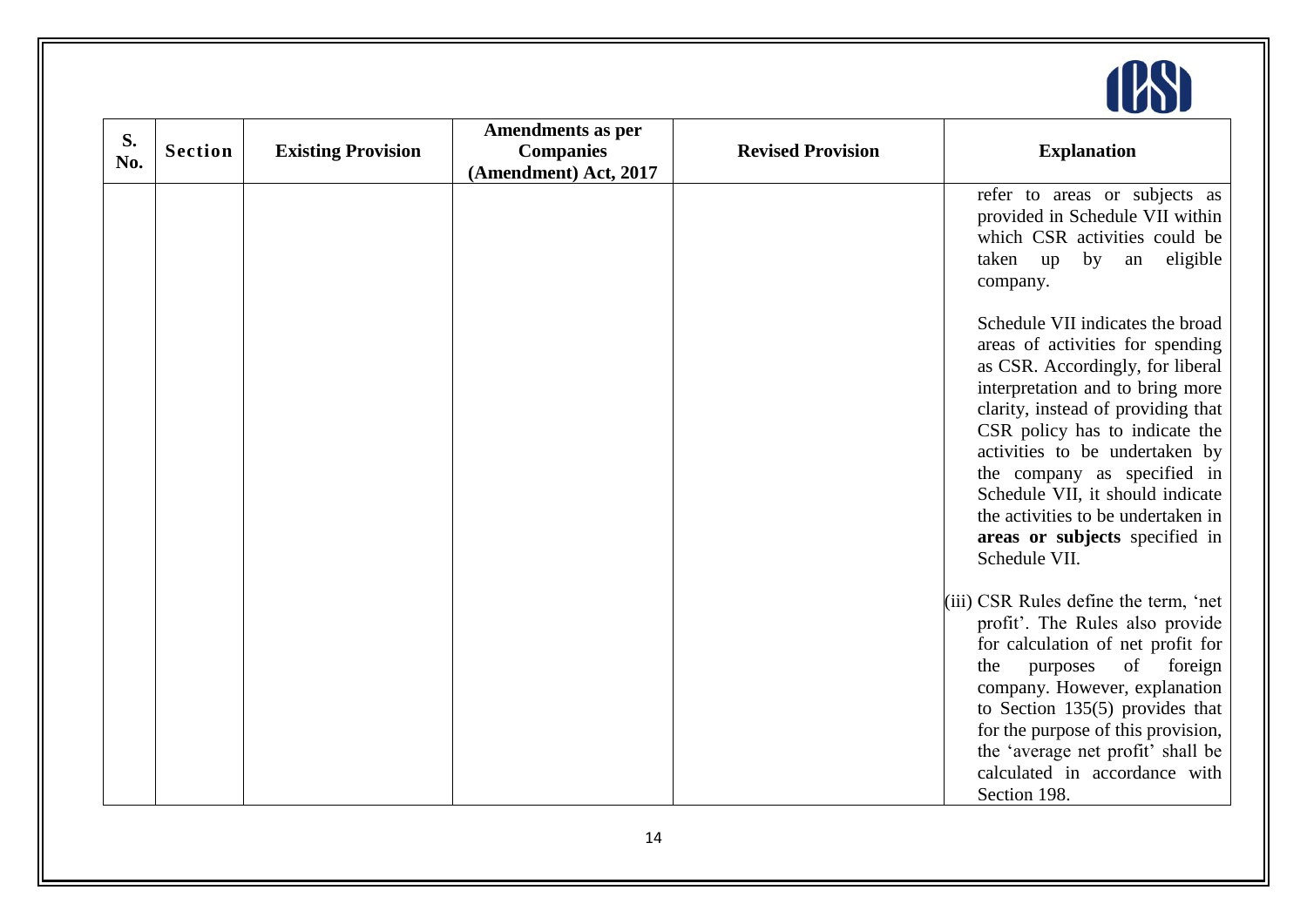

| S.<br>No. | <b>Section</b>               | <b>Existing Provision</b>                                   | <b>Amendments as per</b><br><b>Companies</b><br>(Amendment) Act, 2017 |                  |                                        |    | <b>Revised Provision</b> |           | <b>Explanation</b>                                                                                                                                                                                                                                                                                                                                                                                                                                                                                                                                                                                                                                              |
|-----------|------------------------------|-------------------------------------------------------------|-----------------------------------------------------------------------|------------------|----------------------------------------|----|--------------------------|-----------|-----------------------------------------------------------------------------------------------------------------------------------------------------------------------------------------------------------------------------------------------------------------------------------------------------------------------------------------------------------------------------------------------------------------------------------------------------------------------------------------------------------------------------------------------------------------------------------------------------------------------------------------------------------------|
|           |                              |                                                             |                                                                       |                  |                                        |    |                          |           | Accordingly,<br>there<br>was<br>disharmony in the Act and the<br>Rules. The High Level CSR<br>Committee<br>had<br>also<br>recommended in para 4.16 of<br>the Report that for the term<br>"average net profit" as provided<br>in Explanation below Section<br>$135(5)$ to be replaced with the<br>words "net profit", to bring<br>harmony.<br>Further,<br>the<br>manner<br>of<br>calculation of 'net profits' of a<br>foreign company, is provided<br>under the CSR Rules, while<br>referring to Section 381. As it is<br>substantive issue, it should form<br>part of the Act.<br>Accordingly, the explanation is<br>substituted to address both the<br>issues. |
|           |                              | H. Right of Member to Copies of Audited Financial Statement |                                                                       |                  |                                        |    |                          |           |                                                                                                                                                                                                                                                                                                                                                                                                                                                                                                                                                                                                                                                                 |
| 8.        | <b>Section</b><br>$136(1)$ - | <b>Section 136(1)-</b><br>'Without prejudice to the         | In section 136 of the<br>principal Act,—                              | $A^{\cdot\cdot}$ | <b>Revised Section 136(1)-</b><br>copy | of | the                      | financial | Amendment to sub-section (1) of<br>section 136 to provide that copies<br>of audited financial statements and                                                                                                                                                                                                                                                                                                                                                                                                                                                                                                                                                    |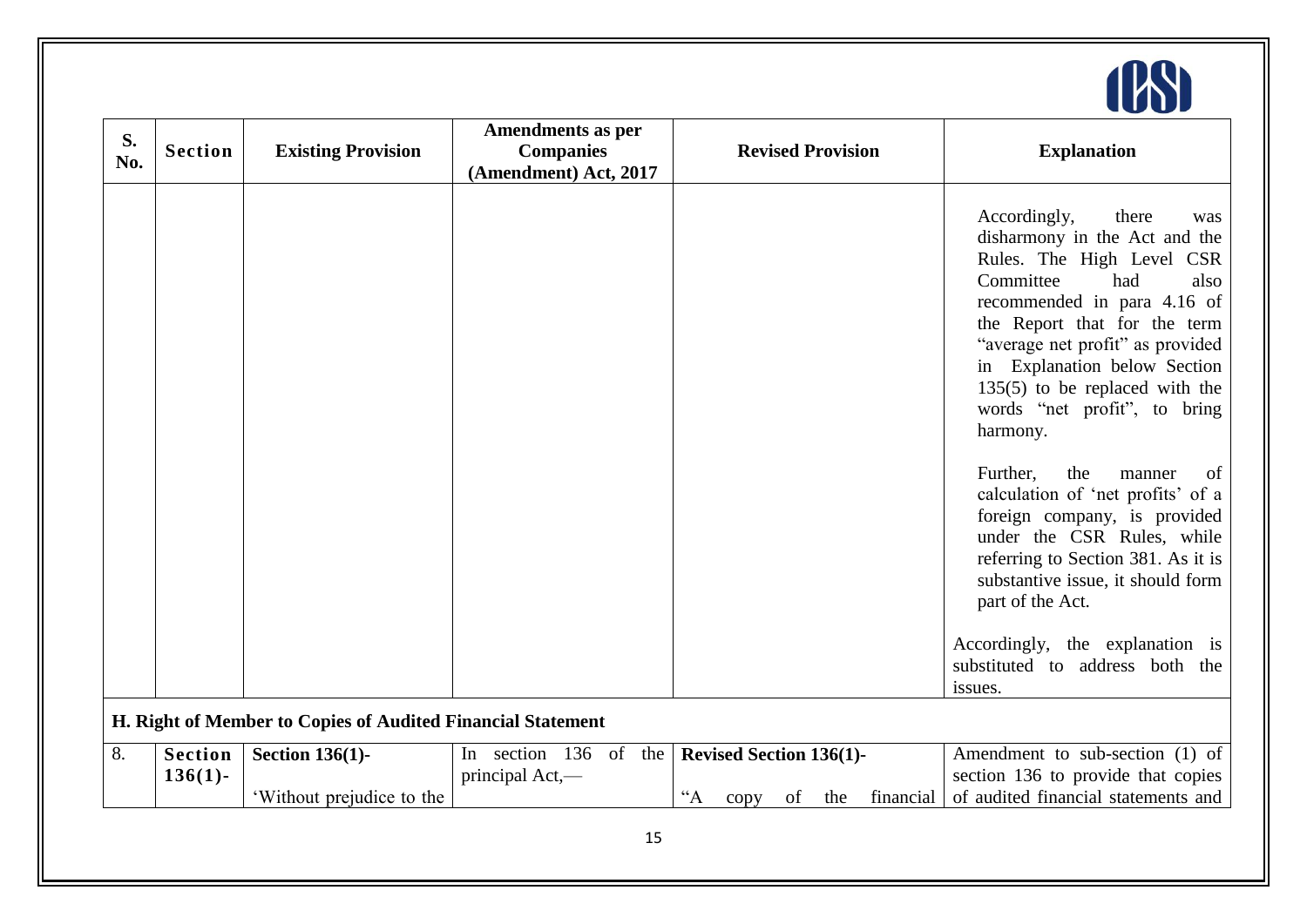

| S.  |                |                             | <b>Amendments as per</b>      |                                                        |                                       |
|-----|----------------|-----------------------------|-------------------------------|--------------------------------------------------------|---------------------------------------|
| No. | <b>Section</b> | <b>Existing Provision</b>   | <b>Companies</b>              | <b>Revised Provision</b>                               | <b>Explanation</b>                    |
|     |                |                             | (Amendment) Act, 2017         |                                                        |                                       |
|     |                | provisions<br>of<br>section | (i) in sub-section $(1)$ ,—   | including<br>statements,                               | other documents may be sent at        |
|     |                | 101, a copy of the          |                               | consolidated financial statements,                     | shorter notice if ninety five percent |
|     |                | financial<br>statements,    | a. the words and figures      | if any, auditor's report and every                     | of members entitled to vote at the    |
|     |                | consolidated<br>including   | "Without prejudice to         | other document required by law                         | meeting agree for the same.           |
|     |                | financial statements, if    | provisions<br>the<br>of       | to be annexed or attached to the                       |                                       |
|     |                | any, auditor's report and   | section 101," shall be        | financial statements, which are to                     | Section 101 of the Act provides that  |
|     |                | every other document        | omitted;                      | be laid before a company in its                        | the consent of members holding at     |
|     |                | required by law to be       | b. in the first proviso, for  | general meeting, shall be sent to                      | least ninety-five percent of the      |
|     |                | annexed or attached to      | the words "Provided"          | every member of the company, to                        | voting power be obtained to call a    |
|     |                | the financial statements,   | that", the<br>following       | every trustee for the debenture-                       | general meeting at a notice shorter   |
|     |                | which are to be laid        | shall be<br>substituted,      | holder of any debentures issued                        | than twenty-one days.                 |
|     |                | before a company in its     | namely:                       | by the company, and to all                             |                                       |
|     |                | general meeting, shall be   |                               | persons other than such member                         | For circulation of annual accounts    |
|     |                | sent to every member of     | "Provided that if the copies" | or trustee, being the person so                        | to members, the MCA had clarified     |
|     |                | the company, to every       | of the documents are sent     | entitled, not less than twenty-one                     | by way of a circular dated 21st July  |
|     |                | trustee for the debenture-  | less than twenty-one days     | days before the date of the                            | 2015 that the shorter notice period   |
|     |                | holder of any debentures    | before the date of the        | meeting.                                               | would also apply to the circulation   |
|     |                | issued by the company,      | meeting,<br>they<br>shall,    |                                                        | of annual accounts.                   |
|     |                | and to all persons other    | notwithstanding that fact,    | Provided that if the copies of                         |                                       |
|     |                | than such member or         | be deemed to have been        | the documents are sent less                            | It is now provided<br>in<br>the       |
|     |                | trustee, being the person   | duly sent if it is so agreed  | than twenty-one days before the                        | Amendment Act itself.                 |
|     |                | so entitled, not less than  | by members-                   | date of the meeting, they shall,                       |                                       |
|     |                | twenty-one days before      |                               | notwithstanding that fact, be                          |                                       |
|     |                | the date of the meeting.    | $(a)$ holding, if the company | deemed to have been duly sent                          |                                       |
|     |                |                             | share capital,<br>has a       | if it is so agreed by members-                         |                                       |
|     |                | Provided that in the case   | majority in<br>number         |                                                        |                                       |
|     |                | of a listed company, the    |                               | entitled to vote and $(a)$ holding, if the company has |                                       |
|     |                | provisions of this sub-     | who represent not less        | a share capital, majority in                           |                                       |
|     |                | section shall be deemed     | than ninety-five<br>per       | number entitled to vote and                            |                                       |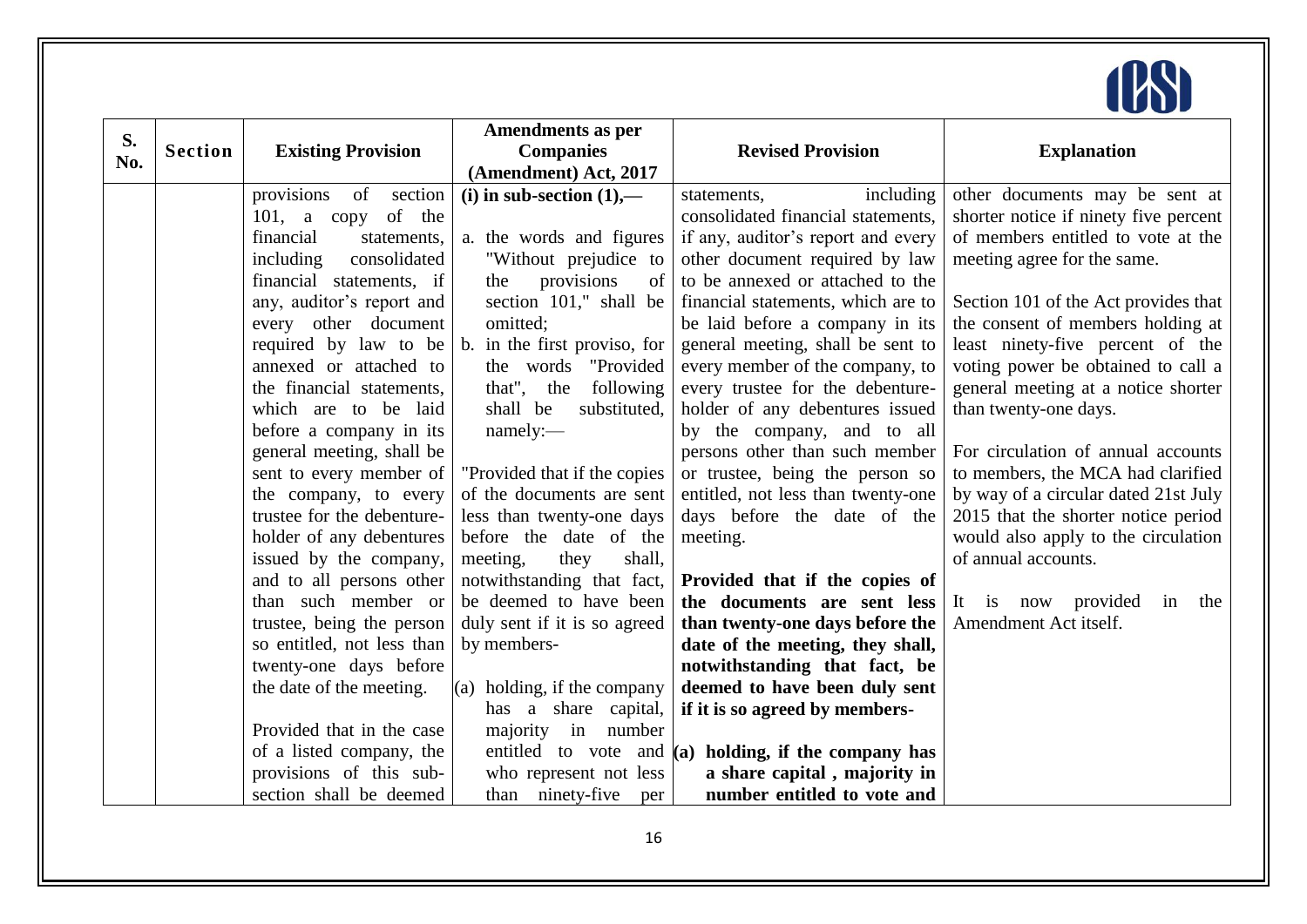

| S.  |                |                                       | <b>Amendments as per</b>                                  |                                     |                    |
|-----|----------------|---------------------------------------|-----------------------------------------------------------|-------------------------------------|--------------------|
| No. | <b>Section</b> | <b>Existing Provision</b>             | <b>Companies</b>                                          | <b>Revised Provision</b>            | <b>Explanation</b> |
|     |                |                                       | (Amendment) Act, 2017                                     |                                     |                    |
|     |                | to be complied with, if               | cent. of such part of the                                 | who represent not less than         |                    |
|     |                | copies of<br>the<br>the               | paid-up share capital of                                  | ninety-five per cent. of such       |                    |
|     |                | documents<br>made<br>are              | the company as gives a                                    | part of the paid-up share           |                    |
|     |                | available for inspection              | right to vote at the                                      | capital of the company as           |                    |
|     |                | at its registered office              | meeting; or                                               | gives a right to vote at the        |                    |
|     |                | during working hours for              |                                                           | meeting; or                         |                    |
|     |                |                                       | a period of twenty-one $(b)$ Having, if the company $(b)$ | having, if the company has          |                    |
|     |                | days before the date of               | has no share capital,                                     | no share capital, not less          |                    |
|     |                | meeting<br>and<br>the<br><sub>a</sub> | not less than ninety-                                     | than ninety-five per cent. of       |                    |
|     |                | statement containing the              | five per cent. of the                                     | the total voting power              |                    |
|     |                | salient features of such              | total voting power                                        | exercisable at the meeting:         |                    |
|     |                | the<br>documents<br>in                | exercisable<br>the<br>at                                  |                                     |                    |
|     |                | prescribed form or copies             | meeting."                                                 | Provided further that in the        |                    |
|     |                | of the documents, as the              |                                                           | case of a listed company, the       |                    |
|     |                | company may deem fit,                 | Provided further that";                                   | provisions of this sub-section      |                    |
|     |                | is sent to every member               |                                                           | shall be deemed to be complied      |                    |
|     |                | of the company and to                 | c. in the second proviso,                                 | with, if the copies of the          |                    |
|     |                | every trustee for the                 | the<br>for<br>words                                       | documents are made available for    |                    |
|     |                | holders of any debentures             | "Provided further", the                                   | inspection at its registered office |                    |
|     |                | issued by the company                 | words, "Provided also"                                    | during working hours for a period   |                    |
|     |                | not less than twenty-one              | be substituted;                                           | of twenty-one days before the       |                    |
|     |                | days before the date of               | d. for the fourth proviso,                                | date of the meeting and a           |                    |
|     |                | the meeting unless the                | the following provisos                                    | statement containing the salient    |                    |
|     |                | shareholders ask for full             | shall be substituted,                                     | features of such documents in the   |                    |
|     |                | financial statements:                 | namely:                                                   | prescribed form or copies of the    |                    |
|     |                |                                       |                                                           | documents, as the company may       |                    |
|     |                | Provided further that the             | 'Provided also that every                                 | deem fit, is sent to every member   |                    |
|     |                | Central Government may                | listed company having a                                   | of the company and to every         |                    |
|     |                |                                       | prescribe the manner of subsidiary or subsidiaries        | trustee for the holders of any      |                    |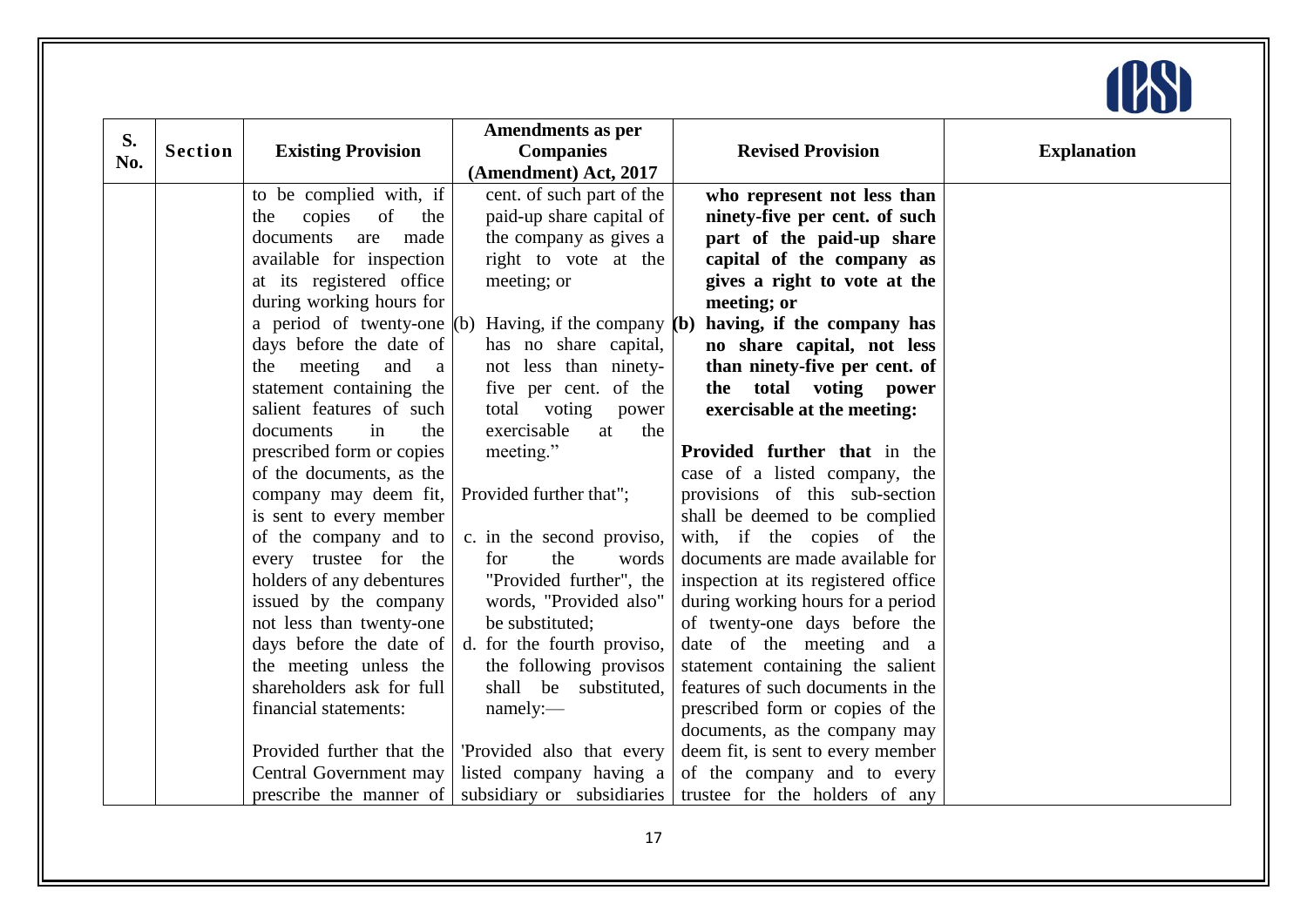

| S.  |                |                             | <b>Amendments as per</b>     |                                       |                                     |
|-----|----------------|-----------------------------|------------------------------|---------------------------------------|-------------------------------------|
| No. | <b>Section</b> | <b>Existing Provision</b>   | <b>Companies</b>             | <b>Revised Provision</b>              | <b>Explanation</b>                  |
|     |                |                             | (Amendment) Act, 2017        |                                       |                                     |
|     |                | circulation of financial    | shall<br>place<br>separate   | debentures<br>issued<br>by<br>the     |                                     |
|     |                | statements of companies     | audited accounts in respect  | company not less than twenty-one      |                                     |
|     |                | having such net worth       | of each of subsidiary on its | days before the date of the           |                                     |
|     |                | and turnover as may be      | website, if any:             | meeting unless the shareholders       |                                     |
|     |                | prescribed:                 |                              | ask for full financial statements:    |                                     |
|     |                |                             | Provided also that a listed  |                                       |                                     |
|     |                | Provided also that a        | company which has a          | <b>Provided also</b> that the Central |                                     |
|     |                | listed company shall also   | subsidiary<br>incorporated   | Government may prescribe the          |                                     |
|     |                | financial<br>place<br>its   | outside<br>India<br>(herein  | manner of circulation of financial    |                                     |
|     |                | including<br>statements     | "foreign<br>referred to as   | statements of companies having        |                                     |
|     |                | financial<br>consolidated   | subsidiary")—                | such net worth and turnover as        |                                     |
|     |                | statements, if any, and all |                              | may be prescribed:                    |                                     |
|     |                | other documents required    | (a) where such foreign       |                                       |                                     |
|     |                | to be attached              | subsidiary<br>is             | Provided<br>that a listed<br>also     |                                     |
|     |                | thereto, on its website,    | statutorily required to      | shall also place its<br>company       |                                     |
|     |                | which is maintained by      | consolidated<br>prepare      | financial<br>statements including     |                                     |
|     |                | or on behalf of the         | financial<br>statement       | consolidated financial statements,    |                                     |
|     |                | company:                    | under any law of the         | if any, and all other documents       |                                     |
|     |                |                             | country<br>of<br>its         | required to be attached thereto, on   |                                     |
|     |                | Provided also that every    | incorporation,<br>the        | its website, which is maintained      |                                     |
|     |                | company<br>having<br>a      | requirement of<br>this       | by or on behalf of the company:       |                                     |
|     |                | subsidiary or subsidiaries  | proviso shall be met if      |                                       |                                     |
|     |                | shall,                      | consolidated financial       | Provided also that every listed       | Listed companies have to place on   |
|     |                |                             | of<br>such<br>statement      | company having a subsidiary           | website, separate<br>its<br>audited |
|     |                | (a) place separate audited  | foreign subsidiary is        | or subsidiaries shall place           | accounts of its each subsidiary.    |
|     |                | accounts in respect of      | placed on the website        | separate audited accounts in          |                                     |
|     |                | each of its subsidiary      | of the listed company;       | respect of each of subsidiary on      |                                     |
|     |                | on its website, if any;     |                              | its website, if any:                  |                                     |
|     |                | (b) provide a copy of       | (b) where such foreign       |                                       |                                     |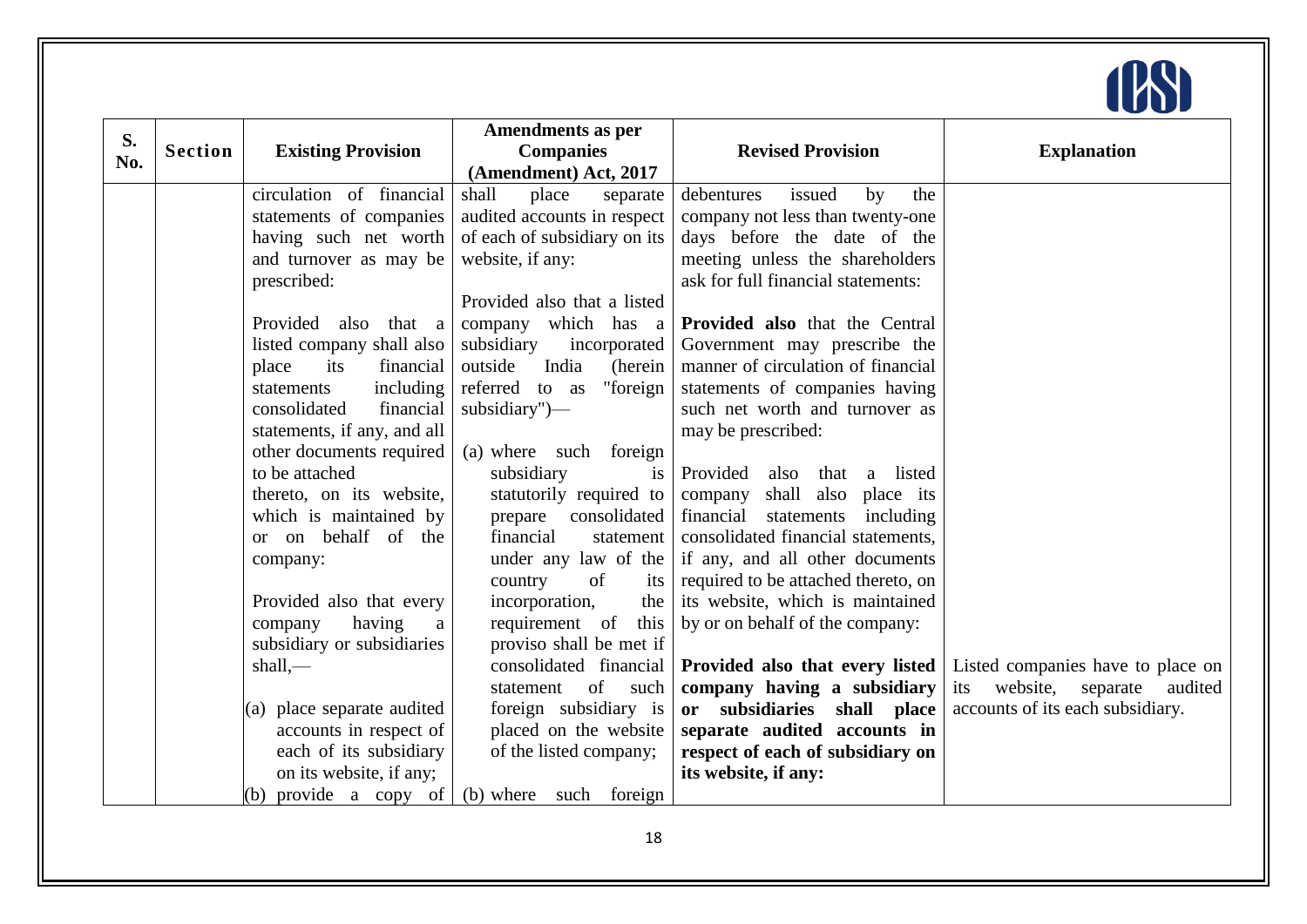

| S.<br>No. | <b>Section</b> | <b>Existing Provision</b>                                                                                                                                    | <b>Amendments as per</b><br><b>Companies</b><br>(Amendment) Act, 2017                                                                                                                                                                                                                                                                                                                                                                                                                                                                                        | <b>Revised Provision</b>                                                                                                                                                                                                                                                                                                                                                                                                                                                                                                                                                                                                                                                                                                                                                                                          | <b>Explanation</b>                                                                                                                                                                                   |
|-----------|----------------|--------------------------------------------------------------------------------------------------------------------------------------------------------------|--------------------------------------------------------------------------------------------------------------------------------------------------------------------------------------------------------------------------------------------------------------------------------------------------------------------------------------------------------------------------------------------------------------------------------------------------------------------------------------------------------------------------------------------------------------|-------------------------------------------------------------------------------------------------------------------------------------------------------------------------------------------------------------------------------------------------------------------------------------------------------------------------------------------------------------------------------------------------------------------------------------------------------------------------------------------------------------------------------------------------------------------------------------------------------------------------------------------------------------------------------------------------------------------------------------------------------------------------------------------------------------------|------------------------------------------------------------------------------------------------------------------------------------------------------------------------------------------------------|
|           |                | audited<br>separate<br>financial statements in<br>respect of each of its<br>subsidiary, to<br>any<br>shareholder of<br>the<br>company who<br>asks<br>for it. | subsidiary<br>is<br>not<br>required to get its<br>financial<br>statement<br>audited under any law<br>of the country of its<br>incorporation<br>and<br>which does not get $(a)$ where<br>financial<br>such<br>statement audited, the<br>holding Indian listed<br>company may place<br>such<br>unaudited<br>financial statement on<br>its website and where<br>such<br>financial<br>statement is in a<br>language other than<br>English, a translated<br>copy of the financial<br>statement in English<br>shall also be placed on $(b)$ where<br>the website." | Provided also that a listed<br>which<br>has<br>company<br>a<br>subsidiary incorporated outside<br>India (herein referred to as<br>"foreign subsidiary")-<br>foreign<br>such<br>is<br>statutorily<br>subsidiary<br>required<br>to<br>prepare<br>consolidated<br>financial<br>statement under any law of<br>of<br>the<br>its<br>country<br>incorporation,<br>the<br>requirement of this proviso<br>shall be met if consolidated<br>financial statement of such<br>foreign subsidiary is placed<br>on the website of the listed<br>company;<br>such<br>foreign<br>subsidiary is not required to<br>get its financial statement<br>audited under any law of the<br>country of its incorporation<br>and which does not get such<br>financial statement audited,<br>the holding Indian listed<br>company may place such | In respect of foreign subsidiary if<br>audit of accounts is not prescribed<br>as per law of the country, then<br>unaudited accounts is to be placed<br>before AGM & considered for<br>consolidation. |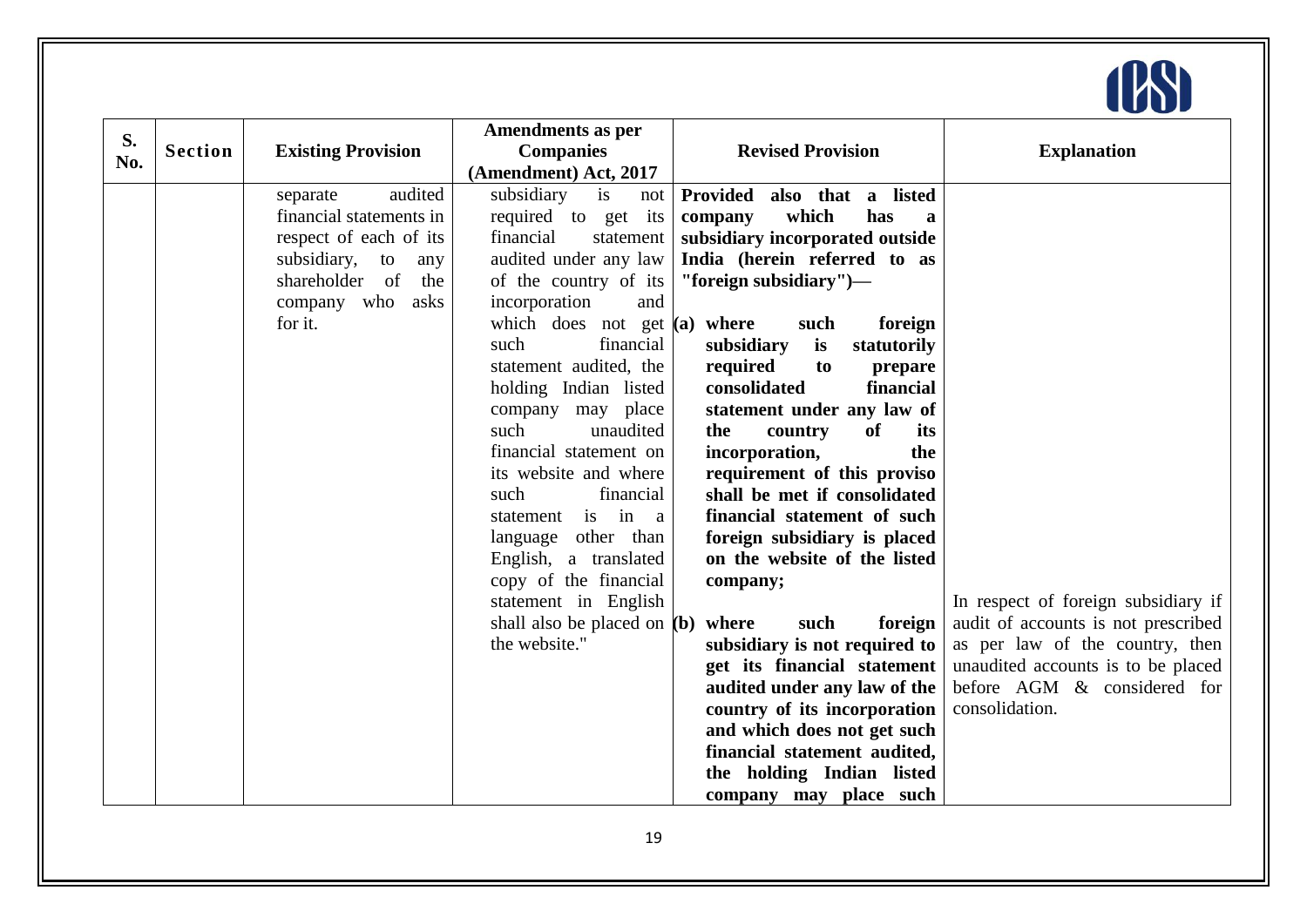

|           |                                    |                                 | <b>Amendments as per</b>          |                                                   |                                          |
|-----------|------------------------------------|---------------------------------|-----------------------------------|---------------------------------------------------|------------------------------------------|
| S.<br>No. | <b>Section</b>                     | <b>Existing Provision</b>       | <b>Companies</b>                  | <b>Revised Provision</b>                          | <b>Explanation</b>                       |
|           |                                    |                                 | (Amendment) Act, 2017             |                                                   |                                          |
|           |                                    |                                 |                                   | unaudited<br>financial                            |                                          |
|           |                                    |                                 |                                   | statement on its website and                      |                                          |
|           |                                    |                                 |                                   | such<br>financial<br>where                        |                                          |
|           |                                    |                                 |                                   | statement is in a language                        |                                          |
|           |                                    |                                 |                                   | other than English,<br>a                          |                                          |
|           |                                    |                                 |                                   | translated<br>copy<br>of<br>the                   |                                          |
|           |                                    |                                 |                                   | financial<br>statement<br>in                      |                                          |
|           |                                    |                                 | In sub-section $(2)$ ,<br>the     | English shall also be placed                      |                                          |
|           |                                    | <b>Section 136 (2) -</b>        | following proviso shall be        | on the website."                                  |                                          |
|           |                                    | A company shall allow           | inserted, namely:-                | Revised Section 136 (2) -                         |                                          |
|           |                                    | every member or trustee         | "Provided<br>that<br>every        | A company shall allow every                       |                                          |
|           |                                    | of the holder of any            | having<br>company<br>$\mathbf{a}$ | member or trustee of the holder                   |                                          |
|           |                                    | debentures issued by the        | subsidiary or subsidiaries        | of any debentures issued by the                   |                                          |
|           |                                    | company to inspect the          | shall provide a copy of           | company<br>the<br>to<br>inspect                   |                                          |
|           |                                    | documents stated under          | audited<br>separate<br><b>or</b>  | documents stated under<br>sub-                    |                                          |
|           |                                    | sub-section $(I)$ at its        | unaudited<br>financial            | section $(I)$ at its registered office            |                                          |
|           |                                    | registered office during        | statements, as the case           | during business hours.                            | The Amendment Act also mandates          |
|           |                                    | business hours.                 | may be, as prepared in            | Provided that every company                       | a Company having subsidiary/             |
|           |                                    |                                 | respect of each of its            | having<br>$\mathbf{a}$<br>subsidiary<br><b>or</b> | subsidiaries, to provide a copy of       |
|           |                                    |                                 | subsidiary to any member          | subsidiaries shall provide a                      | audited/<br>unaudited<br>separate        |
|           |                                    |                                 | of the company who asks           | copy of separate audited or                       | of<br>financial<br>statements<br>its     |
|           |                                    |                                 | for it.".                         | unaudited financial statements,                   | subsidiary/<br>subsidiaries<br>to<br>any |
|           |                                    |                                 |                                   | as the case may be, as prepared                   | member of the Company who asks           |
|           |                                    |                                 |                                   | in respect of each of its                         | for it.                                  |
|           |                                    |                                 |                                   | subsidiary to any member of                       |                                          |
|           |                                    |                                 |                                   | the company who asks for it.                      |                                          |
|           | <b>I. Ratification of Auditors</b> |                                 |                                   |                                                   |                                          |
| 9.        | <b>Section</b>                     | <b>First Proviso to Section</b> | In section $139$ of the           | First Proviso to section has been                 | The first proviso to section $139(1)$    |
|           | 139                                | $139(1)$ -                      | principal Act,<br>sub-<br>in      | Omitted.                                          | requires that the matter relating to     |
|           |                                    |                                 | 20                                |                                                   |                                          |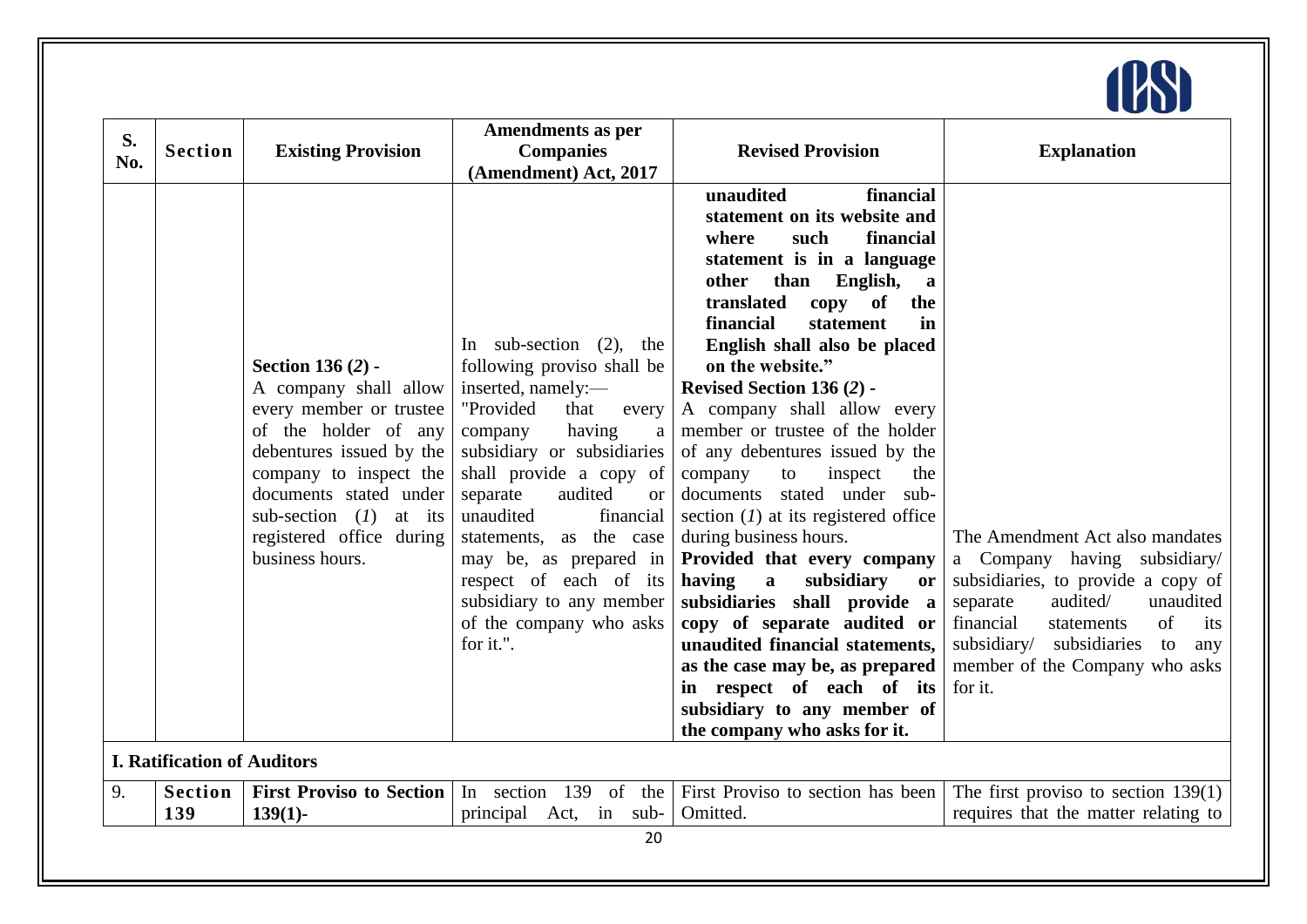

| S.  |                |                           | <b>Amendments as per</b>        |                          |                                                                |
|-----|----------------|---------------------------|---------------------------------|--------------------------|----------------------------------------------------------------|
| No. | <b>Section</b> | <b>Existing Provision</b> | <b>Companies</b>                | <b>Revised Provision</b> | <b>Explanation</b>                                             |
|     |                |                           | (Amendment) Act, 2017           |                          |                                                                |
|     |                |                           | (1),<br>section<br>the<br>first |                          | appointment of auditor be placed                               |
|     |                | 'Provided<br>that<br>the  | proviso shall be omitted.       |                          | for ratification by the members in                             |
|     |                | company shall place the   |                                 |                          | each AGM.                                                      |
|     |                | matter relating to such   |                                 |                          |                                                                |
|     |                | appointment<br>for        |                                 |                          | The requirement related to annual                              |
|     |                | ratification by members   |                                 |                          | ratification of appointment of                                 |
|     |                | at every annual general   |                                 |                          | auditors by members is omitted.                                |
|     |                | meeting.'                 |                                 |                          |                                                                |
|     |                |                           |                                 |                          | Provision of ratification was                                  |
|     |                |                           |                                 |                          | defeating the objective of giving                              |
|     |                |                           |                                 |                          | five year term to the auditors.                                |
|     |                |                           |                                 |                          | Further there was no clarity in case                           |
|     |                |                           |                                 |                          | the shareholders choose not to                                 |
|     |                |                           |                                 |                          | ratify the auditor's appointment as<br>per Section 139 $(1)$ . |
|     |                |                           |                                 |                          |                                                                |
|     |                |                           |                                 |                          | Further, in case the shareholders                              |
|     |                |                           |                                 |                          | take decision not to ratify any                                |
|     |                |                           |                                 |                          | appointment during the period of                               |
|     |                |                           |                                 |                          | five-years, as this would be similar                           |
|     |                |                           |                                 |                          | to removal of the auditor and                                  |
|     |                |                           |                                 |                          | provisions of Section $140(1)$ should                          |
|     |                |                           |                                 |                          | into<br>play.<br>Whereas,<br>come                              |
|     |                |                           |                                 |                          | explanation to Rule 3 of Companies                             |
|     |                |                           |                                 |                          | (Audit and Auditors) Rules, 2014,                              |
|     |                |                           |                                 |                          | provides for such a situation and                              |
|     |                |                           |                                 |                          | requires that the Board shall                                  |
|     |                |                           |                                 |                          | appoint another individual or firm                             |
|     |                |                           |                                 |                          | as the auditor (s) after following the                         |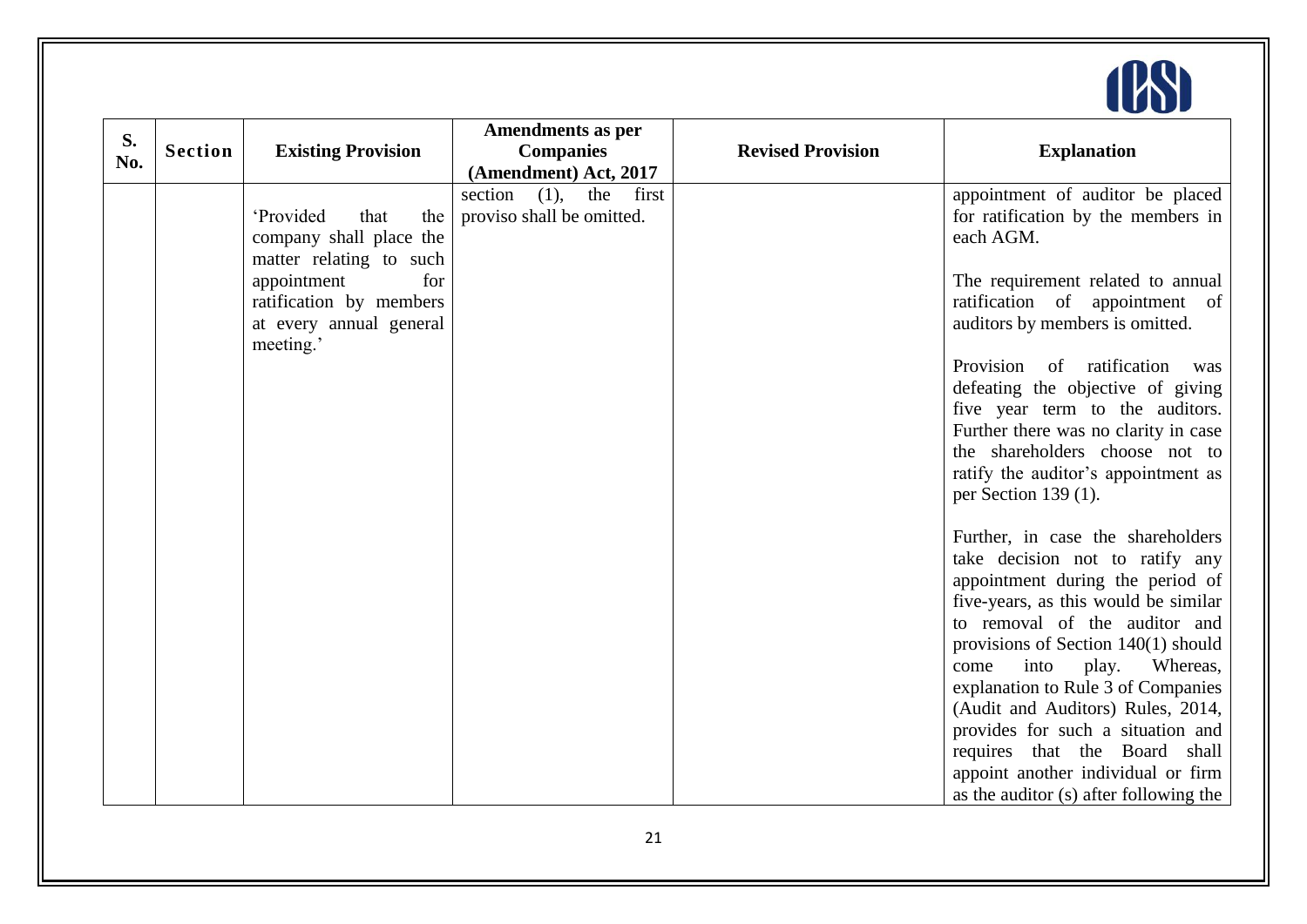

| S.<br>No. | <b>Section</b> | <b>Existing Provision</b> | <b>Amendments as per</b><br><b>Companies</b><br>(Amendment) Act, 2017 | <b>Revised Provision</b> | <b>Explanation</b>                                                                                                                                                                                                                                                         |
|-----------|----------------|---------------------------|-----------------------------------------------------------------------|--------------------------|----------------------------------------------------------------------------------------------------------------------------------------------------------------------------------------------------------------------------------------------------------------------------|
|           |                |                           |                                                                       |                          | procedure laid down in this behalf<br>under the Act.                                                                                                                                                                                                                       |
|           |                |                           |                                                                       |                          | this<br>Accordingly,<br>1S<br>an<br>inconsistency in<br>these<br>two<br>provisions, wherein removal would<br>require a special resolution and<br>approval of the<br>Central<br>Government while removal through<br>non-ratification would need only a<br>Board resolution. |
|           |                |                           |                                                                       |                          | Accordingly, to remove<br>the<br>inconsistency, the omission of the<br>provisions with<br>respect<br>to<br>ratification is provided.                                                                                                                                       |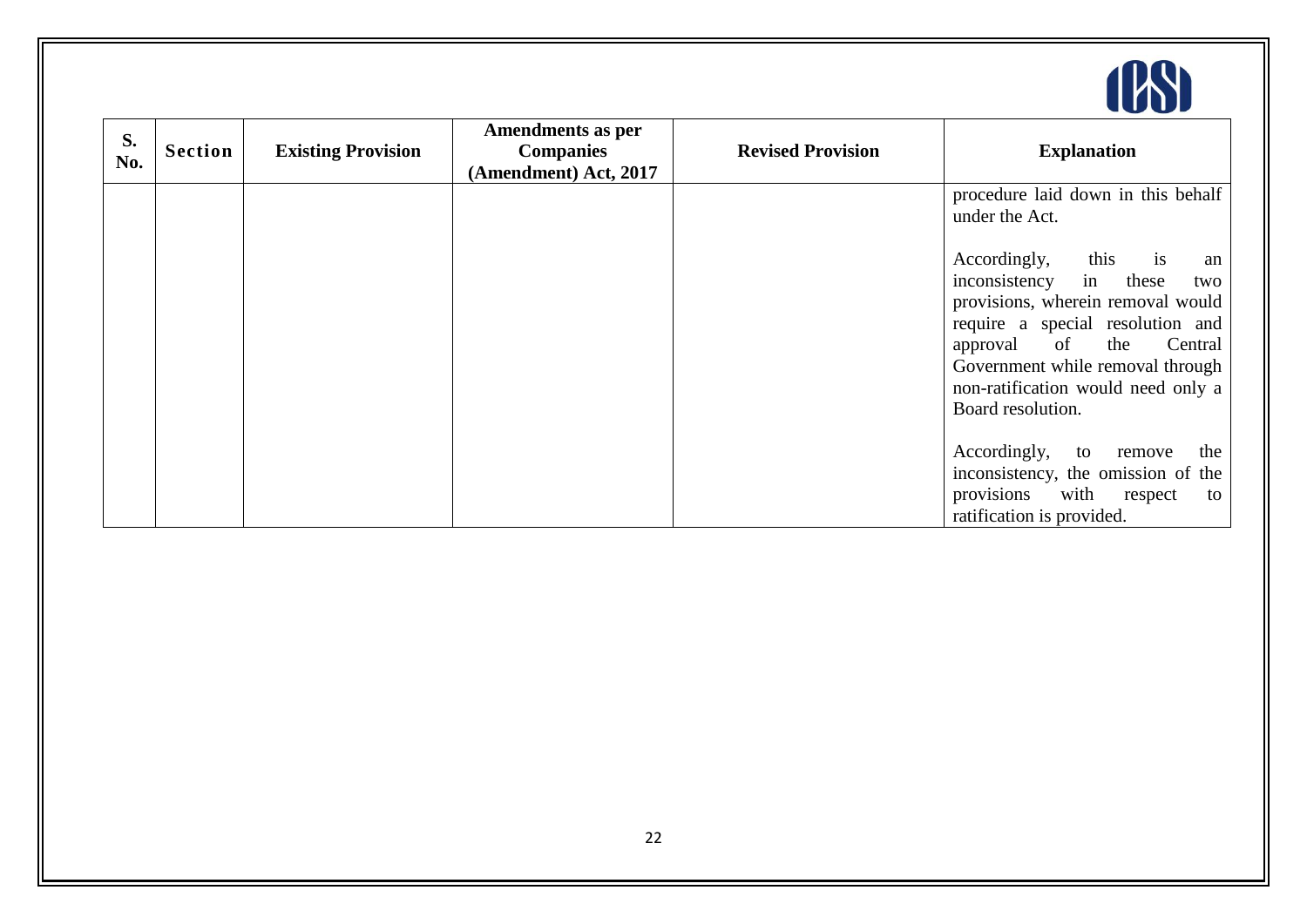

### **AMENDMENTS TO FACILITATE EASE OF DOING BUSINESS**

### **A. ‗Self Declaration' to replace ‗Affidavit'**

| 10. | Section | Section 7(1)(c)-                     | In section 7 of the $\vert$ | <b>Revised Section 7(1)(c)-</b>                                                          | With reference to incorporation of a                           |
|-----|---------|--------------------------------------|-----------------------------|------------------------------------------------------------------------------------------|----------------------------------------------------------------|
|     | $7 -$   |                                      | principal Act, in sub-      |                                                                                          | company, 'affidavit' has been                                  |
|     |         |                                      |                             | $'(c)$ an affidavit from section (1), in item (c), for $ (c)$ a declaration from each of | replaced by "self declaration" from                            |
|     |         | each of the subscribers to           | the words "an affidavit",   | subscribers<br>the<br>to<br>the                                                          | first<br>subscribers<br>the<br>to                              |
|     |         | the memorandum and                   | the words "a declaration"   |                                                                                          | memorandum and from persons memorandum and first directors.    |
|     |         | from persons named as                | shall be substituted.       |                                                                                          | named as the first directors, if This will ease the additional |
|     |         | the first directors, if any,         |                             | any, in the articles that he is not                                                      | documentary burden and avoid                                   |
|     |         | in the articles that he is           |                             | convicted of any offence in                                                              | delay in the incorporation process.                            |
|     |         | not convicted of any                 |                             | connection with the promotion,                                                           |                                                                |
|     |         | offence in connection                |                             | formation or management of any                                                           |                                                                |
|     |         | with the promotion,                  |                             | company, or that he has not been                                                         |                                                                |
|     |         | formation<br><b>or</b>               |                             | found guilty of any fraud or                                                             |                                                                |
|     |         | management of<br>any                 |                             | misfeasance or of any breach of                                                          |                                                                |
|     |         | company, or that he has              |                             | duty to any company under this                                                           |                                                                |
|     |         | not been found guilty of             |                             | Act or any previous company law                                                          |                                                                |
|     |         | any fraud or misfeasance             |                             | during the preceding five years                                                          |                                                                |
|     |         | or of any breach of duty             |                             | and that all the documents filed                                                         |                                                                |
|     |         | to any company under                 |                             | with the Registrar for registration                                                      |                                                                |
|     |         | this Act or any previous             |                             | of<br>the<br>company<br>contain                                                          |                                                                |
|     |         | company law during the               |                             | information that is correct and                                                          |                                                                |
|     |         | preceding five years and             |                             | complete and true to the best of                                                         |                                                                |
|     |         | that all the documents               |                             | his knowledge and belief."                                                               |                                                                |
|     |         | filed with the Registrar             |                             |                                                                                          |                                                                |
|     |         | for registration of the              |                             |                                                                                          |                                                                |
|     |         | company<br>contain                   |                             |                                                                                          |                                                                |
|     |         | information<br>that<br>$\frac{1}{1}$ |                             |                                                                                          |                                                                |
|     |         | correct and complete and             |                             |                                                                                          |                                                                |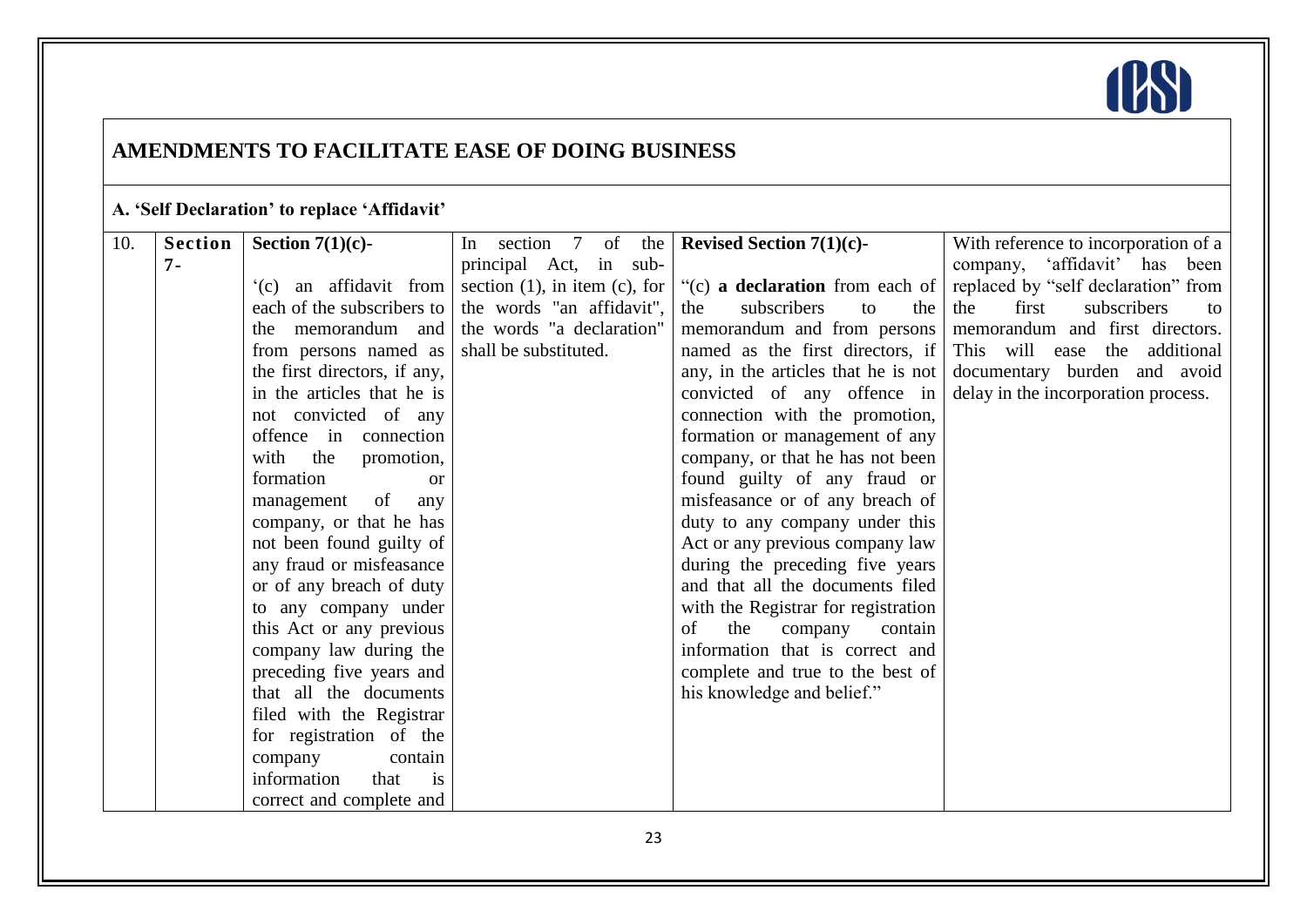

|                                |                                                                                                                                                                                                                                                                                                                                                                                                                                                                                                                                                                                                                                                           |                                                                                                                                                                                                                                                                                                                                                                                                                                                                                                                                                                                                       |                                                                                                                                                                                                                                                                                                                                                                                                                                                                                                                                                                                                                                                                                                                                                                                                                                                       | $\sim$<br>$\sim$                                                                                                                                                                                                                                                                                                                                                                                                                              |
|--------------------------------|-----------------------------------------------------------------------------------------------------------------------------------------------------------------------------------------------------------------------------------------------------------------------------------------------------------------------------------------------------------------------------------------------------------------------------------------------------------------------------------------------------------------------------------------------------------------------------------------------------------------------------------------------------------|-------------------------------------------------------------------------------------------------------------------------------------------------------------------------------------------------------------------------------------------------------------------------------------------------------------------------------------------------------------------------------------------------------------------------------------------------------------------------------------------------------------------------------------------------------------------------------------------------------|-------------------------------------------------------------------------------------------------------------------------------------------------------------------------------------------------------------------------------------------------------------------------------------------------------------------------------------------------------------------------------------------------------------------------------------------------------------------------------------------------------------------------------------------------------------------------------------------------------------------------------------------------------------------------------------------------------------------------------------------------------------------------------------------------------------------------------------------------------|-----------------------------------------------------------------------------------------------------------------------------------------------------------------------------------------------------------------------------------------------------------------------------------------------------------------------------------------------------------------------------------------------------------------------------------------------|
|                                | true to the best of his<br>knowledge and belief.'                                                                                                                                                                                                                                                                                                                                                                                                                                                                                                                                                                                                         |                                                                                                                                                                                                                                                                                                                                                                                                                                                                                                                                                                                                       |                                                                                                                                                                                                                                                                                                                                                                                                                                                                                                                                                                                                                                                                                                                                                                                                                                                       |                                                                                                                                                                                                                                                                                                                                                                                                                                               |
|                                | <b>B. Disclosures under Board's Report</b>                                                                                                                                                                                                                                                                                                                                                                                                                                                                                                                                                                                                                |                                                                                                                                                                                                                                                                                                                                                                                                                                                                                                                                                                                                       |                                                                                                                                                                                                                                                                                                                                                                                                                                                                                                                                                                                                                                                                                                                                                                                                                                                       |                                                                                                                                                                                                                                                                                                                                                                                                                                               |
| 11.<br><b>Section</b><br>92(1) | Section $92(1)$ -<br>shall<br>'Every company<br>a<br>prepare<br>return<br>(hereinafter referred to as<br>the annual return) in the $(a)$ clause (c)<br>prescribed<br>form<br>containing the particulars<br>of the financial year<br>regarding-<br>(a) its registered office,<br>principal<br>business<br>activities, particulars<br>its<br>holding,<br>of<br>subsidiary<br>and<br>associate companies;<br>its shares, debentures<br>(b)<br>and other securities<br>shareholding<br>and<br>pattern;<br>(c) its indebtedness;<br>members<br>$(d)$ its<br>and<br>debenture-holders<br>along with changes<br>therein since the close<br>of<br>the<br>previous | In section 92 of the Revised Section 92(1)-<br>principal Act,-<br>(i) in sub-section $(1)$ ,—<br>shall be<br>omitted;<br>as they stood on the close $(1)$ in clause $(1)$ , the words<br>"indicating their names,<br>addresses, countries of<br>incorporation,<br>registration<br>and<br>of<br>percentage<br>them" shall be omitted;<br>after the proviso, the<br>(c)<br>be inserted, namely:-<br>"Provided further that the<br>Central Government may (e)<br>prescribe abridged form of<br>annual return for One<br>Person Company, small<br>company and such other<br>class<br>classes<br><b>or</b> | "Every company shall prepare a<br>return (hereinafter referred to as<br>annual<br>return) in<br>the -<br>the<br>prescribed form containing the<br>particulars as they stood on the<br>close of the financial year<br>regarding<br>$(a)$ its registered office, principal<br>business activities, particulars<br>of its holding, subsidiary and<br>associate companies;<br>shareholding held by $(b)$ its shares, debentures<br>and<br>securities<br>other<br>and<br>shareholding pattern;<br>(c) deleted<br>following proviso shall $(d)$ its members and debenture-<br>holders along with changes<br>therein since the close of the<br>previous financial year;<br>its promoters, directors, key<br>managerial personnel along<br>with changes therein since the<br>close of the previous financial<br>year;<br>meetings of members or a<br>of $(f)$ | With a view to facilitate ease of<br>doing business and for reducing the<br>burden of One Person Company<br>and Small Company, the Central<br>Government is empowered to<br>prescribe an abridged form of<br>Annual Return.<br>Indebtedness omitted.<br>Mandatory to place the entire<br>annual return on website and by<br>providing its link in Board's<br>Report.<br>Provision needs to be prescribed for<br>companies not having website. |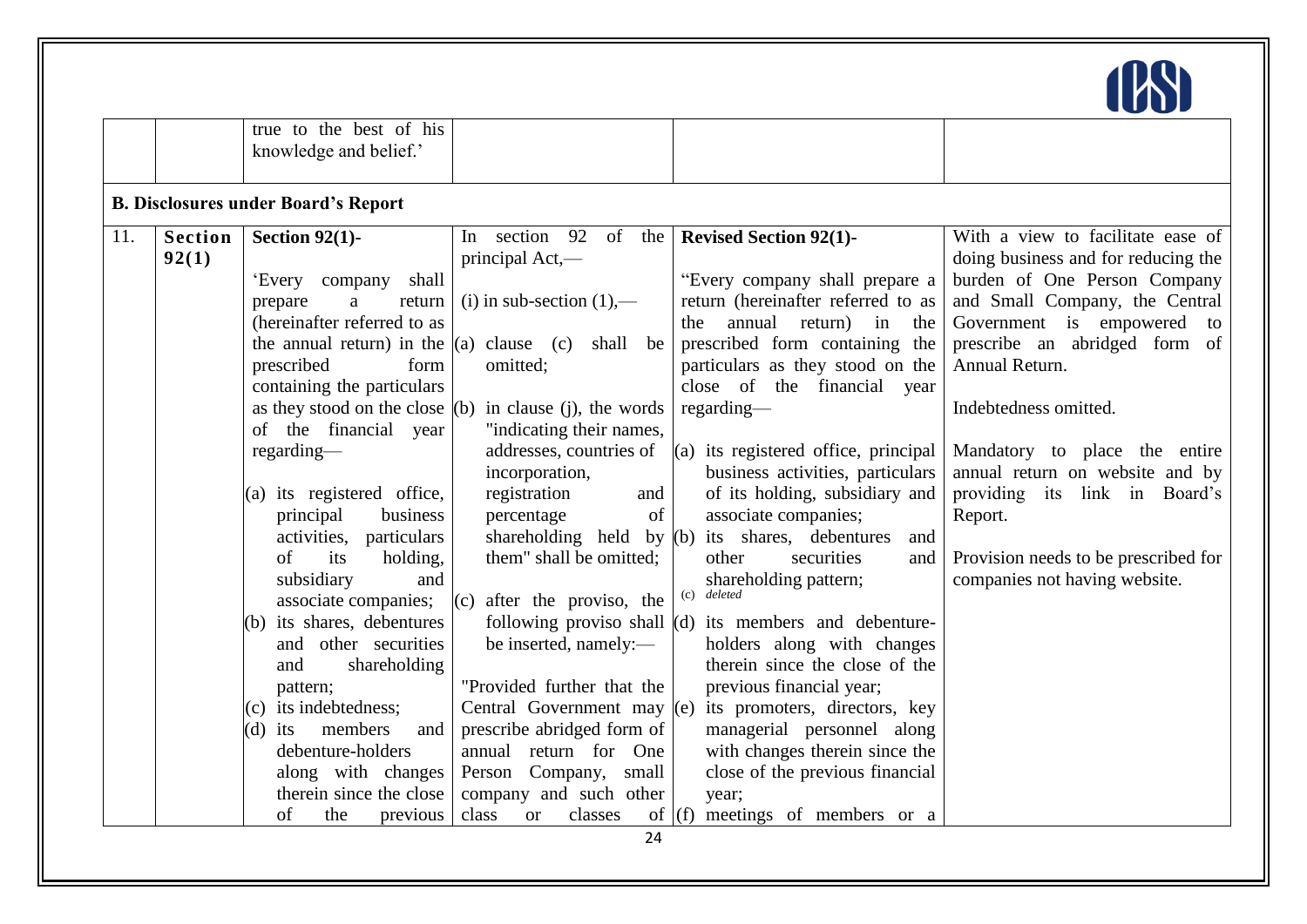

| financial year;      | companies as may           | be | class thereof, Board and its           |  |
|----------------------|----------------------------|----|----------------------------------------|--|
| $(e)$ its            | prescribed."<br>promoters, |    | various committees along with          |  |
| directors,           | key                        |    | attendance details;                    |  |
|                      | managerial personnel       |    | remuneration of directors and<br>(g)   |  |
|                      | along with changes         |    | key managerial personnel;              |  |
|                      | therein since the close    |    | (h) penalty<br><b>or</b><br>punishment |  |
| the<br>of            | previous                   |    | imposed on the company, its            |  |
| financial year;      |                            |    | directors or officers<br>and           |  |
| (f)                  | meetings of members        |    | details of compounding of              |  |
|                      | or a class thereof,        |    | offences and appeals made              |  |
|                      | Board and its various      |    | against such penalty<br><sub>or</sub>  |  |
| committees           | along                      |    | punishment;                            |  |
| with                 | attendance                 |    | matters<br>relating<br>(i)<br>to       |  |
| details;             |                            |    | certification of compliances,          |  |
| remuneration<br>(g)  | of                         |    | disclosures<br>may<br>as<br>be         |  |
| directors            | key<br>and                 |    | prescribed;                            |  |
|                      | managerial personnel;      |    | details, as may be prescribed,<br>(i)  |  |
|                      | (h) penalty or punishment  |    | in respect of shares held by or        |  |
| imposed              | the<br>on                  |    | on behalf of the Foreign               |  |
|                      | company, its directors     |    | Institutional Investors; and           |  |
|                      | or officers and details    |    | such other matters as may be<br>(k)    |  |
|                      | of compounding of          |    | prescribed,                            |  |
|                      | offences and appeals       |    |                                        |  |
|                      | made against<br>such       |    | and signed by a director and the       |  |
| penalty              | <b>or</b>                  |    | company secretary, or where            |  |
| punishment;          |                            |    | there is no company secretary, by      |  |
| (i) matters relating | to                         |    | a company secretary in practice:       |  |
| certification        | of                         |    | Provided that in relation to One       |  |
| compliances,         |                            |    | Person Company, small company          |  |
|                      | disclosures as may be      |    | and such other class or classes of     |  |
| prescribed;          |                            |    | companies as may be prescribed,        |  |
| (i)                  | details, as may be         |    | the annual return shall be signed      |  |
|                      | prescribed, in respect     |    | by the company secretary, or           |  |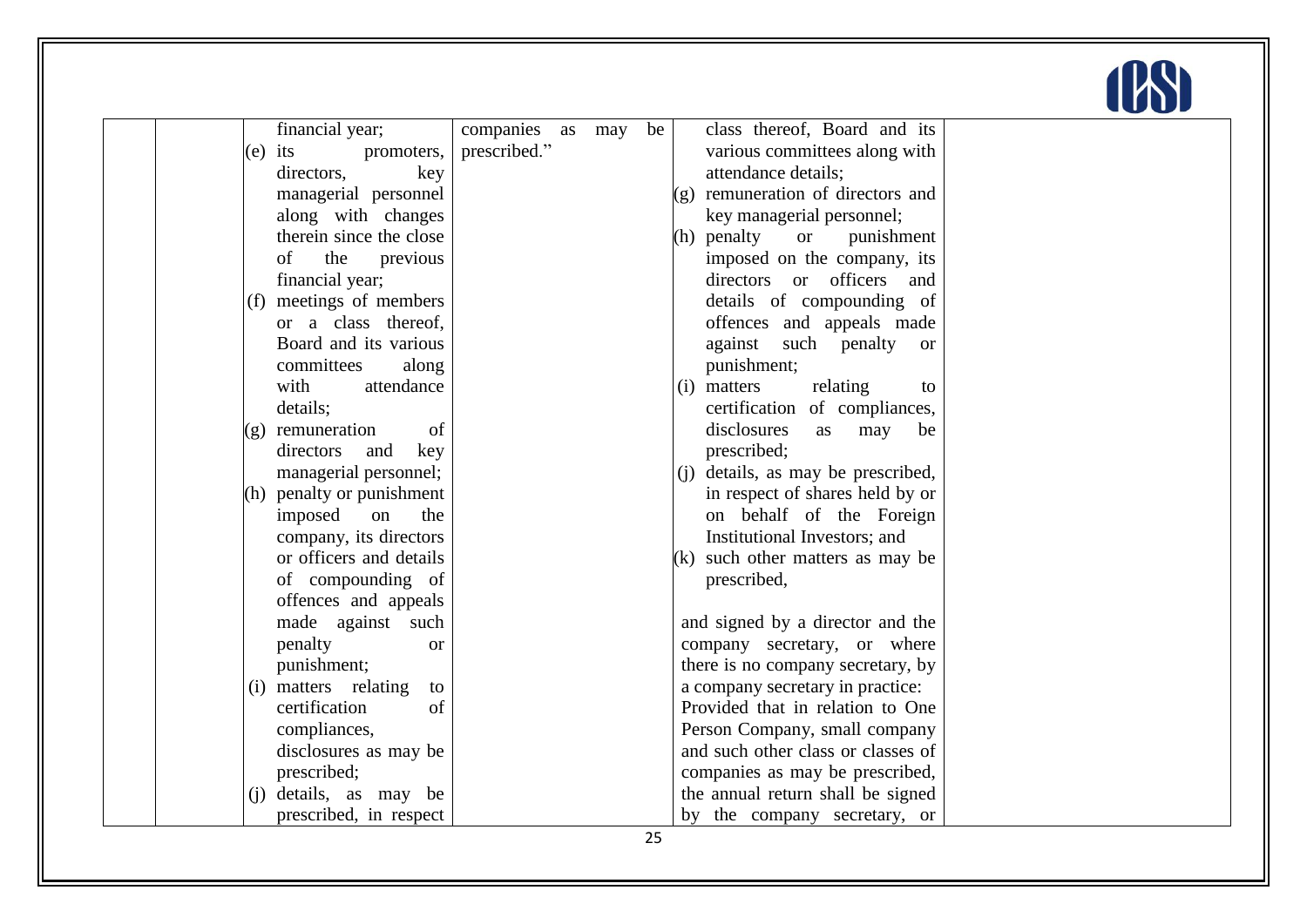

| of shares held by or<br>behalf of the<br>on<br>Foreign Institutional<br>Investors indicating<br>their | where there is no company<br>secretary, by the director of the<br>company.<br>Provided further<br>that the |  |
|-------------------------------------------------------------------------------------------------------|------------------------------------------------------------------------------------------------------------|--|
| names,<br>addresses,<br>countries                                                                     | <b>Central</b><br>Government<br>may                                                                        |  |
| incorporation,<br>of                                                                                  | prescribe abridged form of                                                                                 |  |
| registration<br>and                                                                                   | annual return for One Person                                                                               |  |
| of<br>percentage                                                                                      | Company, small company and<br>such other class or classes of                                               |  |
| shareholding held by<br>them; and                                                                     | be<br>companies<br>may<br>as                                                                               |  |
| (k) such other matters as                                                                             | prescribed."                                                                                               |  |
| may be prescribed,                                                                                    |                                                                                                            |  |
|                                                                                                       |                                                                                                            |  |
| and signed by a director                                                                              |                                                                                                            |  |
| and<br>the<br>company                                                                                 |                                                                                                            |  |
| secretary, or where there                                                                             |                                                                                                            |  |
| is no company secretary,                                                                              |                                                                                                            |  |
| by a company secretary                                                                                |                                                                                                            |  |
| in practice:                                                                                          |                                                                                                            |  |
| Provided that in relation                                                                             |                                                                                                            |  |
| to One Person Company                                                                                 |                                                                                                            |  |
| and small company, the<br>annual return shall be                                                      |                                                                                                            |  |
| signed by the company                                                                                 |                                                                                                            |  |
| secretary, or where there                                                                             |                                                                                                            |  |
| is no company secretary,                                                                              |                                                                                                            |  |
| by the director of the                                                                                |                                                                                                            |  |
| company.'                                                                                             |                                                                                                            |  |
|                                                                                                       |                                                                                                            |  |
|                                                                                                       |                                                                                                            |  |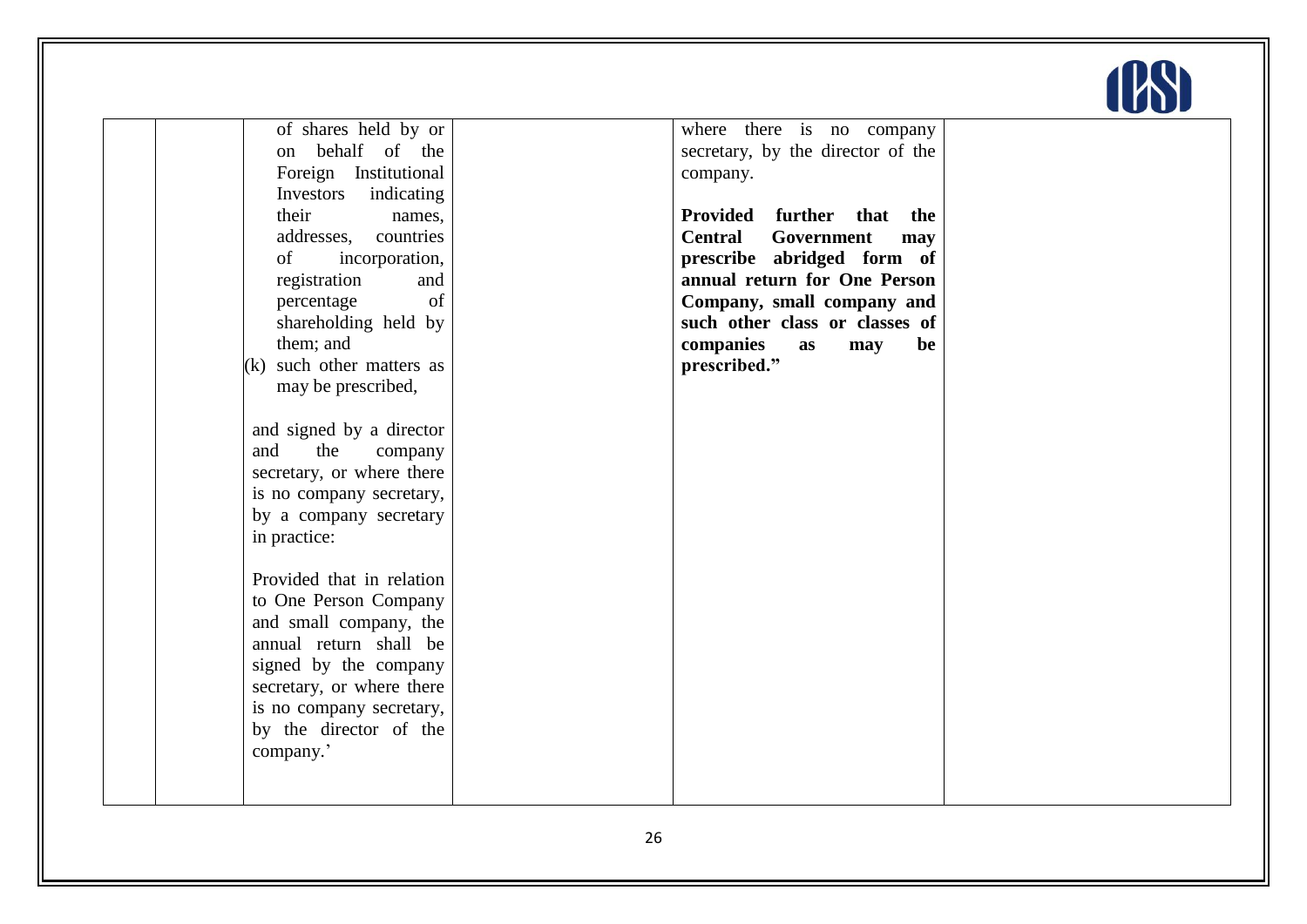| 12. | <b>Section</b><br>92(3)    | Section $92(3)$ -<br>'An extract of the annual<br>return in such form as<br>may be prescribed shall<br>form part of the Board's<br>report.'                                                                  | In section 92<br>of the<br>principal Act,—<br>For sub-section $(3)$ , the<br>following sub-section shall<br>be substituted, namely:-<br>"(3) Every company shall<br>place a copy of the annual<br>return on the website of<br>the company, if any, and<br>the web-link of such<br>annual return shall be<br>disclosed in the Board's<br>report." | <b>Revised Section 92(3)-</b><br>"Every company shall place a<br>copy of the annual return on the<br>website of the company, if any,<br>and the web-link of such annual<br>return shall be disclosed in the<br>Board's report."                   | The requirement to attach<br>an<br>extract of Annual Return with the<br>Board's Report is omitted.<br>Section 92(3) mandated that an<br>extract of the annual return should<br>form part of the Board's report.<br>Most of the information in the<br>extract is also required to be<br>specified in financial statement or<br>is available on the website of the<br>company leading to duplication of<br>information being reported to the<br>shareholders.<br>Accordingly, this requirement is<br>omitted. It is also provided that web<br>address/weblink of the information<br>may be provided in the Board's<br>Report. |
|-----|----------------------------|--------------------------------------------------------------------------------------------------------------------------------------------------------------------------------------------------------------|--------------------------------------------------------------------------------------------------------------------------------------------------------------------------------------------------------------------------------------------------------------------------------------------------------------------------------------------------|---------------------------------------------------------------------------------------------------------------------------------------------------------------------------------------------------------------------------------------------------|-----------------------------------------------------------------------------------------------------------------------------------------------------------------------------------------------------------------------------------------------------------------------------------------------------------------------------------------------------------------------------------------------------------------------------------------------------------------------------------------------------------------------------------------------------------------------------------------------------------------------------|
|     | <b>C. General Meetings</b> |                                                                                                                                                                                                              |                                                                                                                                                                                                                                                                                                                                                  |                                                                                                                                                                                                                                                   |                                                                                                                                                                                                                                                                                                                                                                                                                                                                                                                                                                                                                             |
| 13. | <b>Section</b><br>96(2)    | Section $96(2)$ –<br>Every annual<br>general<br>meeting shall be called<br>during business hours,<br>that is, between 9 a.m.<br>and 6 p.m. on any day<br>that is not a National<br>Holiday and shall be held | In section 96 of the<br>principal Act, in sub-<br>section $(2)$ , in the proviso,<br>for the words<br>that",<br>"Provided<br>the  <br>shall<br>following<br>be  <br>substituted, namely:-                                                                                                                                                        | <b>Revised Section 96(2)</b><br>Every annual general meeting<br>shall be called during business<br>hours, that is, between 9 a.m. and<br>6 p.m. on any day that is not a<br>National Holiday and shall be<br>held either at the registered office | The unlisted company to hold its<br>AGM<br>anywhere in India<br>if<br>consented by all members<br>in<br>writing or in electronic mode<br>obtained in advance.                                                                                                                                                                                                                                                                                                                                                                                                                                                               |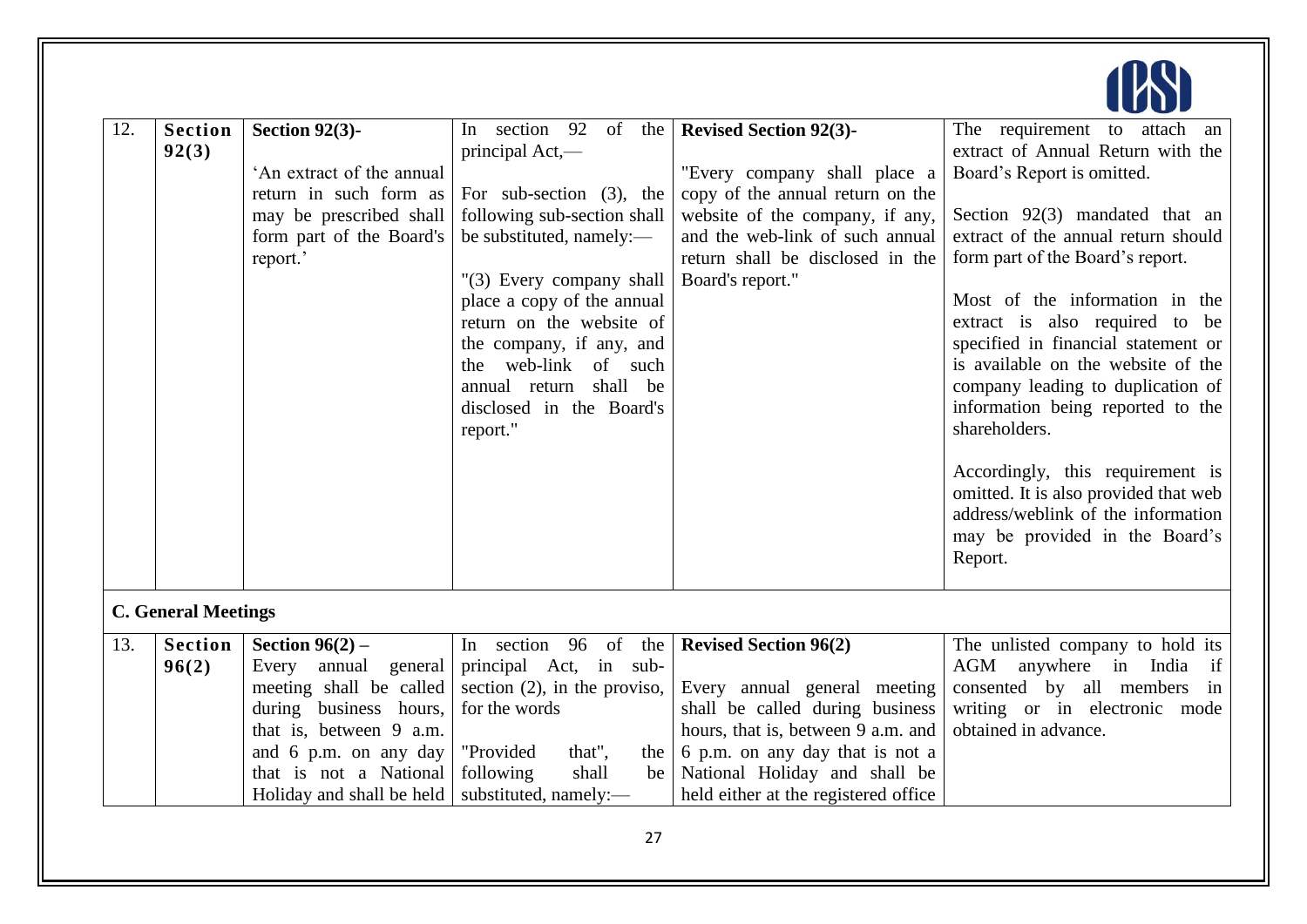|     |                | either at the registered    |                               | of the company or at some other   |                                    |
|-----|----------------|-----------------------------|-------------------------------|-----------------------------------|------------------------------------|
|     |                | office of the company or    | "Provided<br>annual<br>that   | place within the city, town or    |                                    |
|     |                | at some other place         | general meeting<br>of an      | village in which the registered   |                                    |
|     |                | within the city, town or    | unlisted company may be       | office of the company is situate: |                                    |
|     |                | village in which the        | held at any place in India    |                                   |                                    |
|     |                | registered office of the    | if consent is given in        | Provided that annual general      |                                    |
|     |                | company is situate:         | writing or by electronic      | meeting of an unlisted company    |                                    |
|     |                |                             | mode by all the members       | may be held at any place in India |                                    |
|     |                | Provided that the Central   | in advance:                   | if consent is given in writing or |                                    |
|     |                | Government may exempt       |                               | by electronic mode by all the     |                                    |
|     |                | any company from the        | Provided further that".       | members in advance:               |                                    |
|     |                | provisions of this sub-     |                               |                                   |                                    |
|     |                | section subject to such     |                               | Provided further that the Central |                                    |
|     |                | conditions as it may        |                               | Government may exempt any         |                                    |
|     |                | impose.                     |                               | company from the provisions of    |                                    |
|     |                |                             |                               | this sub-section subject to such  |                                    |
|     |                | Explanation.--For<br>the    |                               | conditions as it may impose.      |                                    |
|     |                | purposes of this sub-       |                               |                                   |                                    |
|     |                | "National<br>section,       |                               | Explanation.—For the purposes     |                                    |
|     |                | Holiday"<br>means<br>and    |                               | of this sub-section, "National    |                                    |
|     |                | includes a day declared     |                               | Holiday" means and includes a     |                                    |
|     |                | as National Holiday by      |                               | day declared as National Holiday  |                                    |
|     |                | the Central Government.     |                               | by the Central Government.        |                                    |
| 14. | <b>Section</b> | Section $100(1)$ -          | In section 100 of the         | Proviso to Section 100(1)-        | The wholly owned subsidiary of a   |
|     | 100(1)         |                             | principal Act, in sub-        |                                   | company incorporated outside India |
|     |                | 'The<br>Board<br>may,       | section $(1)$ , the following | "Provided that an extraordinary   | has been allowed to hold its extra |
|     |                | whenever it deems fit,      | proviso shall be inserted,    | general meeting of the company,   | ordinary general meeting outside   |
|     |                | call<br>extraordinary<br>an | namely:                       | other than of the wholly owned    | India.<br>Such<br>wholly<br>owned  |
|     |                | general meeting of the      | "Provided                     | subsidiary<br>of<br>a<br>company  | subsidiary can hold EGM at any     |
|     |                | company.'                   | that<br>an                    | incorporated outside India, shall | place in the world.                |
|     |                |                             | extraordinary<br>general      | be held at a place within India." |                                    |
|     |                |                             | meeting of the company,       |                                   | Likely to save the time and energy |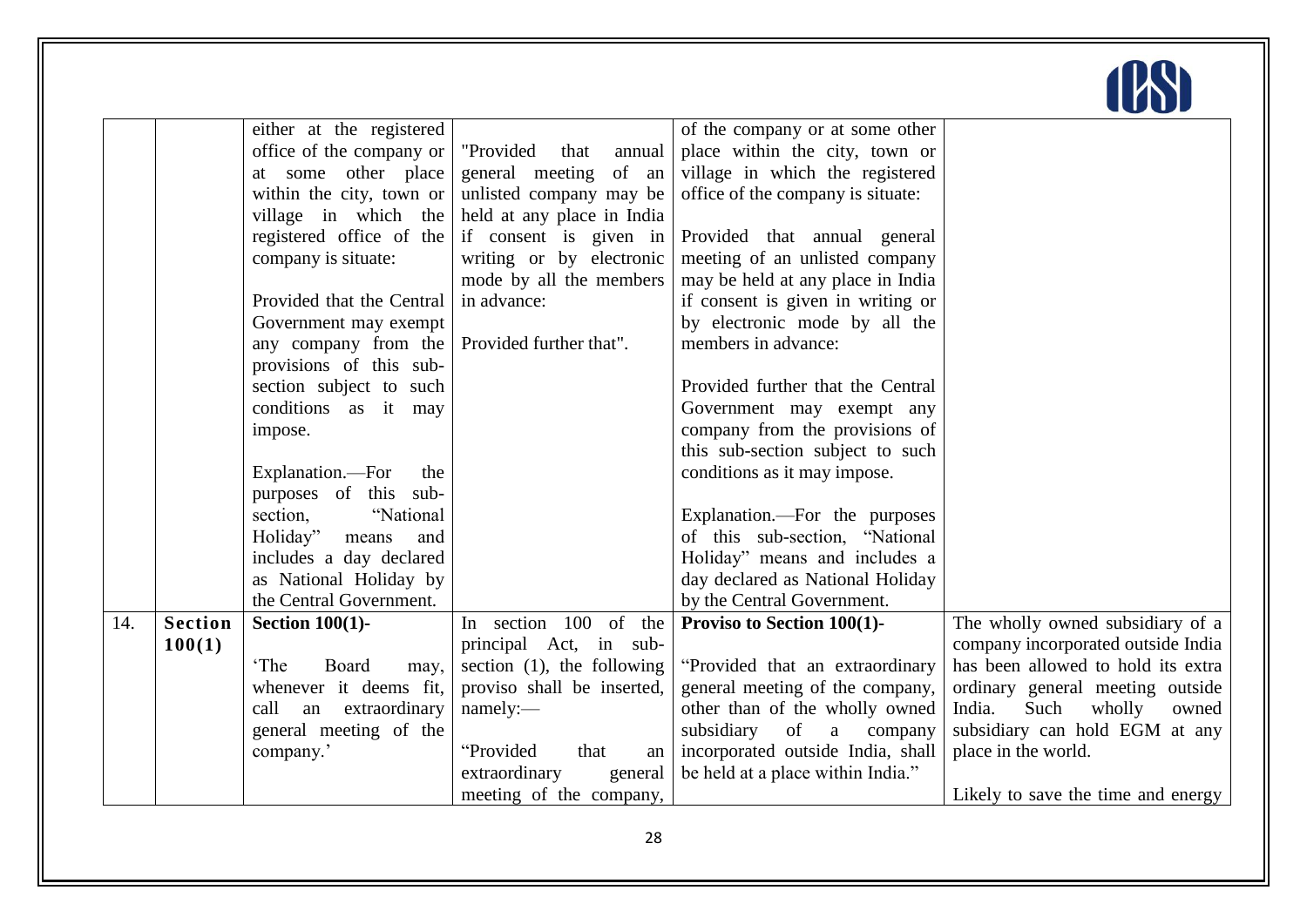

|     |                |                                               | other than of the wholly<br>owned subsidiary of a       |                                                                       | of many companies.                                                       |
|-----|----------------|-----------------------------------------------|---------------------------------------------------------|-----------------------------------------------------------------------|--------------------------------------------------------------------------|
|     |                |                                               | incorporated<br>company<br>outside India, shall be held |                                                                       | For holding of EGM a proviso is                                          |
|     |                |                                               | at a place within India."                               |                                                                       | inserted to restrict the companies to<br>hold EGM at any place in India. |
|     |                |                                               |                                                         |                                                                       |                                                                          |
| 15. | <b>Section</b> | <b>Section 110(1)-</b>                        | In section $110$ of the                                 | Proviso to Section 110(1)-                                            | The items required to be passed                                          |
|     | 110(1)         |                                               | principal Act, in sub-                                  |                                                                       | mandatorily by postal ballot may                                         |
|     |                | 'Notwithstanding                              | section $(1)$ , the following                           | "Provided that any item of                                            | now be transacted at a general                                           |
|     |                | anything contained in<br>this Act, a company— | proviso shall be inserted,<br>namely:-                  | business required to be transacted<br>by means of postal ballot under | meeting, in case the company is<br>mandatorily required to provide the   |
|     |                |                                               |                                                         | clause (a), may be transacted at a                                    | facility of electronic voting.                                           |
|     |                | (a) shall, in respect of                      | "Provided that any item of                              | general meeting by a company                                          |                                                                          |
|     |                | such items of business                        | business required to be                                 | which is required to provide the                                      | The mandatory requirement of a                                           |
|     |                | the<br>Central<br><b>as</b>                   | transacted by means of                                  | facility to members to vote by                                        | postal ballot was no longer relevant                                     |
|     |                | Government may, by                            | postal ballot under clause                              | electronic means under section                                        | for companies which are required                                         |
|     |                | notification,<br>declare                      | (a), may be transacted at a                             | 108, in the manner provided in                                        | to conduct voting using electronic                                       |
|     |                | to be transacted only                         | general meeting by a                                    | that section."                                                        | means, as this mode equally                                              |
|     |                | by means of postal                            | company which is required                               |                                                                       | provides for that no shareholder is                                      |
|     |                | ballot; and                                   | to provide the facility to                              |                                                                       | deprived of his right to vote on<br>resolutions in case he cannot attend |
|     |                | (b) may, in respect of any                    | members<br>to vote<br>by<br>electronic means under      |                                                                       | the AGM/general meeting.                                                 |
|     |                | business,<br>of<br>item                       | section 108, in the manner                              |                                                                       |                                                                          |
|     |                | other than ordinary                           | provided in that section."                              |                                                                       | The impact would be-                                                     |
|     |                | and<br>business<br>any                        |                                                         |                                                                       |                                                                          |
|     |                | business in respect of                        |                                                         |                                                                       | Enable maximum shareholders                                              |
|     |                | which directors or                            |                                                         |                                                                       | to participate in the meeting and                                        |
|     |                | auditors have a right                         |                                                         |                                                                       | discussions and then vote                                                |
|     |                | to be heard at any                            |                                                         |                                                                       | electronically.                                                          |
|     |                | meeting, transact by                          |                                                         |                                                                       | Saving the cost of conducting                                            |
|     |                | of<br>means<br>postal                         |                                                         |                                                                       | postal ballot & general meeting.                                         |
|     |                | ballot,                                       |                                                         |                                                                       |                                                                          |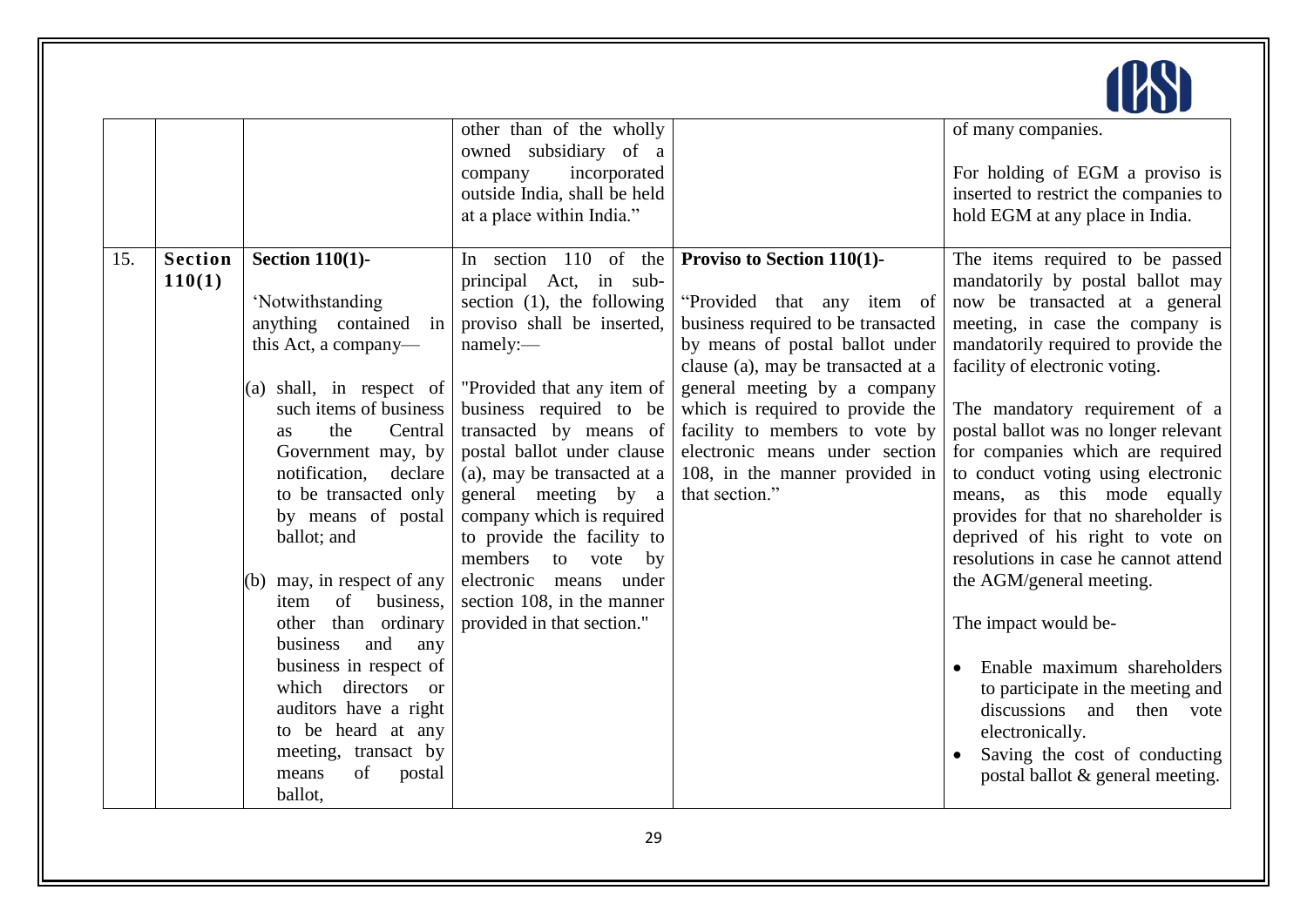

|     |                       | in such manner as may<br>be prescribed, instead of<br>transacting such business<br>at a general meeting.'                                                                                                                                                                                                                                                                                                                                                                                                                                                                                                                                                                              |                                                                                                                                                                                                                                                                                                                                                                                                                                                                                                                                                                                                                                      |                                                                                                                                                                                                                                                                                                                                                                                                                                                                                                      |                                                                                                                                                                                                                                                                                                                                                                                                                 |
|-----|-----------------------|----------------------------------------------------------------------------------------------------------------------------------------------------------------------------------------------------------------------------------------------------------------------------------------------------------------------------------------------------------------------------------------------------------------------------------------------------------------------------------------------------------------------------------------------------------------------------------------------------------------------------------------------------------------------------------------|--------------------------------------------------------------------------------------------------------------------------------------------------------------------------------------------------------------------------------------------------------------------------------------------------------------------------------------------------------------------------------------------------------------------------------------------------------------------------------------------------------------------------------------------------------------------------------------------------------------------------------------|------------------------------------------------------------------------------------------------------------------------------------------------------------------------------------------------------------------------------------------------------------------------------------------------------------------------------------------------------------------------------------------------------------------------------------------------------------------------------------------------------|-----------------------------------------------------------------------------------------------------------------------------------------------------------------------------------------------------------------------------------------------------------------------------------------------------------------------------------------------------------------------------------------------------------------|
| 16. | <b>Section</b><br>160 | Section $160(1)$ -<br>'A person who is not a<br>retiring director in terms<br>of section 152 shall,<br>subject to the provisions<br>of this Act, be eligible<br>for appointment to the<br>office of a director at any<br>general meeting, if he, or<br>some member intending<br>to propose him as a<br>director, has, not less<br>than fourteen days before<br>the meeting, left at the<br>registered office of the<br>company, a notice in<br>writing under his hand<br>signifying<br>his<br>candidature as a director<br>or, as the case may be,<br>the intention of such<br>member to propose him<br>as a candidate for that<br>office, along with the<br>deposit of<br>one<br>lakh | In section 160 of the<br>principal Act, in sub-<br>section $(1)$ , the following<br>proviso shall be inserted,<br>namely:<br>"Provided<br>that<br>requirements of deposit of<br>amount shall not apply in<br>case of appointment of an<br>independent director or a<br>director recommended by<br>Nomination<br>the<br>and<br>Remuneration Committee,<br>if any, constituted under<br>sub-section $(1)$ of section<br>178<br>director<br><b>or</b><br>a<br>recommended<br>by<br>the<br>Board of Directors of the<br>Company, in the case of a<br>company not required to<br>constitute Nomination and<br>Remuneration<br>Committee." | <b>Proviso to Section 160(1)-</b><br>"Provided that requirements of<br>deposit of amount shall not apply<br>in case of appointment of an<br>independent director or a director<br>recommended by the Nomination<br>and Remuneration Committee, if<br>any, constituted under sub-section<br>$(1)$ of section 178 or a director<br>recommended by the Board of<br>Directors of the Company, in the<br>case of a company not required to<br>Nomination<br>constitute<br>and<br>Remuneration Committee." | The requirement of deposit of<br>rupees one lakh with respect to<br>nomination of directors shall not be<br>applicable in case of appointment<br>independent<br>directors<br>of<br><sub>or</sub><br>directors nominated by nomination<br>and remuneration committee.<br>The exemptions/modifications have<br>already been notified for wholly<br>owned Government companies,<br>Section 8 companies and Nidhis. |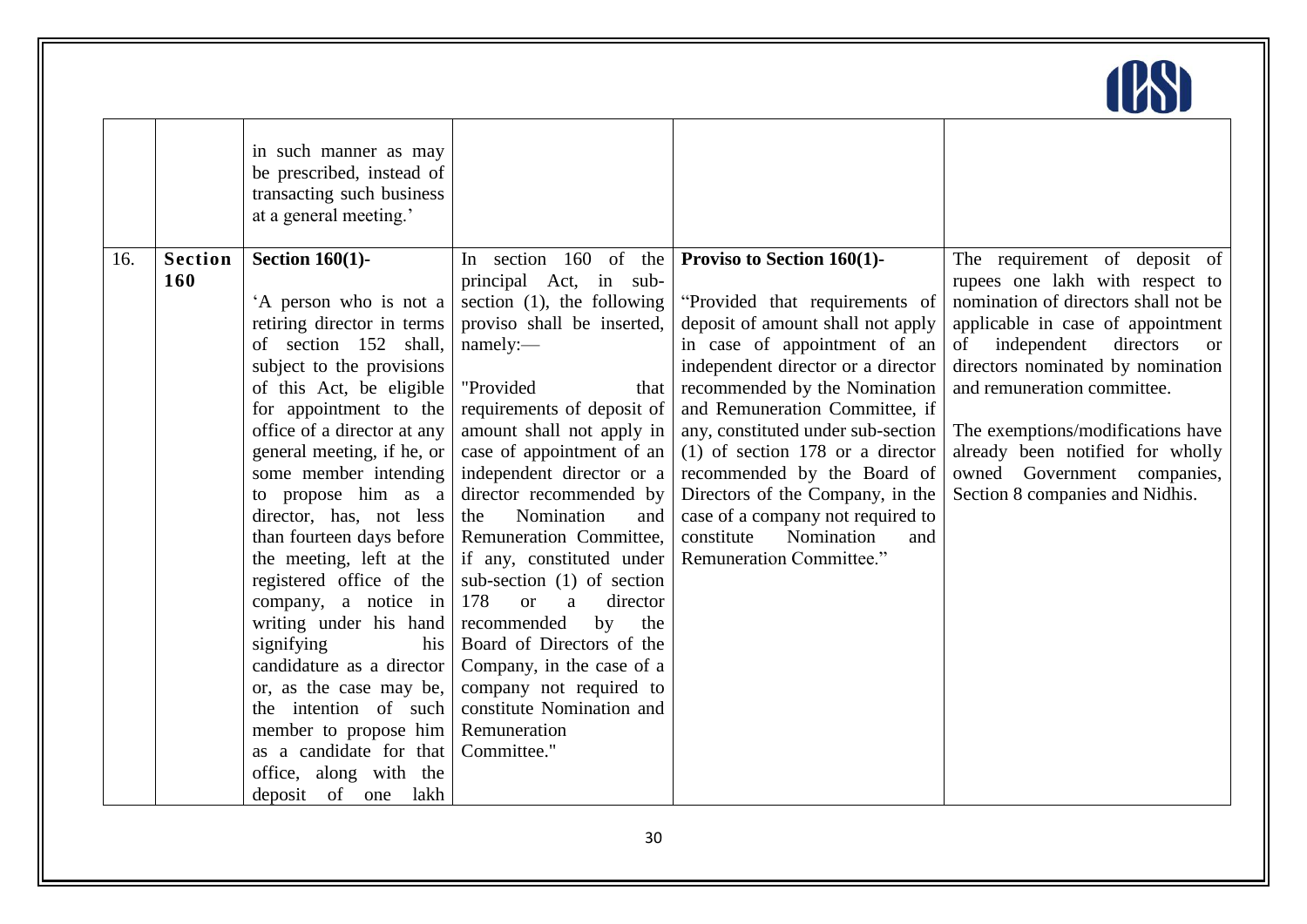|     |                             | rupees or such higher<br>as may be<br>amount<br>prescribed which shall be<br>refunded to such person<br>or, as the case may be, to<br>the member, if the person<br>proposed gets elected as<br>a director or gets more<br>than twenty-five per cent.<br>of total valid votes cast<br>either on show of hands<br>or on poll on such<br>resolution.' |                                                      |                                                      |                                                                                                                                                                                                                                                                                                                                                                                                                                                     |
|-----|-----------------------------|----------------------------------------------------------------------------------------------------------------------------------------------------------------------------------------------------------------------------------------------------------------------------------------------------------------------------------------------------|------------------------------------------------------|------------------------------------------------------|-----------------------------------------------------------------------------------------------------------------------------------------------------------------------------------------------------------------------------------------------------------------------------------------------------------------------------------------------------------------------------------------------------------------------------------------------------|
|     | D. Disclosures to Registrar |                                                                                                                                                                                                                                                                                                                                                    |                                                      |                                                      |                                                                                                                                                                                                                                                                                                                                                                                                                                                     |
| 17. | <b>Section</b><br>93        | <b>Section 93-</b><br>'Every listed company<br>shall file a return in the<br>prescribed form with the<br>Registrar with respect to<br>change in the number of<br>shares held by promoters<br>and top ten shareholders<br>of such company, within<br>fifteen days of such<br>change.'                                                               | Section 93 of the principal<br>Act shall be omitted. |                                                      | Section 93 has been omitted which<br>requires every listed company to<br>file a return with the Registrar with<br>respect to change in number of<br>shares held by promoters and top<br>ten shareholders of such company.<br>This information is also required to<br>be filed with Stock Exchanges/<br>SEBI, it would lead to duplication<br>of reporting. This was leading to an<br>increase in the amount of filings<br>being made under the Act. |
| 18. | <b>Section</b><br>94(1)     | <b>First Proviso to Section</b><br>$94(1)$ -                                                                                                                                                                                                                                                                                                       | section<br>94<br>In<br>of<br>the<br>principal Act,-  | <b>Revised First Proviso to Section</b><br>$94(1)$ - | The requirement of filing with<br>of<br>Register a copy<br>special                                                                                                                                                                                                                                                                                                                                                                                  |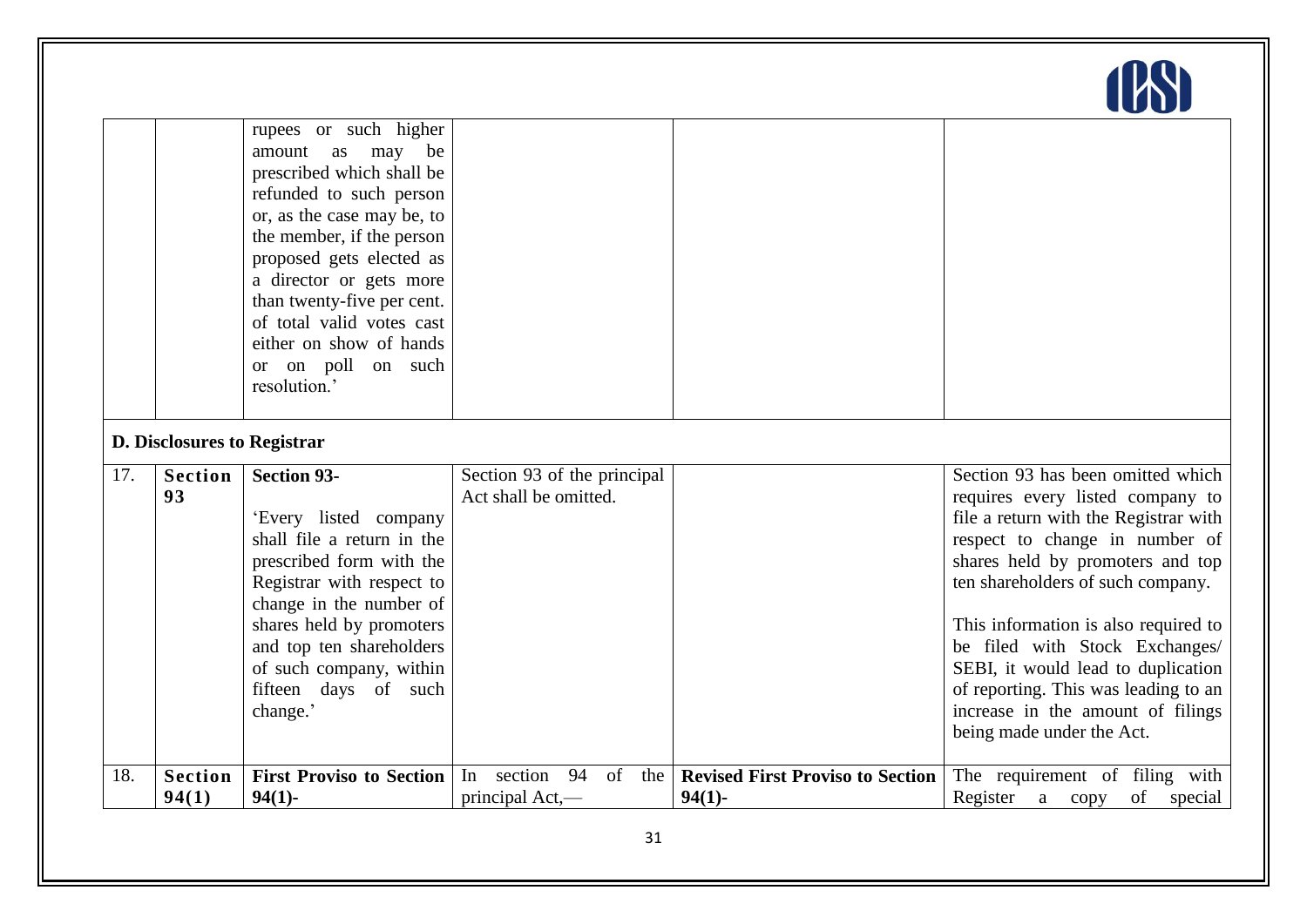|                          | Provided<br>that<br>return may also be kept<br>at any other place in<br>India in which more than<br>one-tenth of the total<br>$\sigma$<br>members<br>number<br>entered in the register of<br>members<br>reside,<br>if<br>approved by a special<br>resolution passed at a<br>general meeting of the<br>and<br>the<br>company<br>Registrar has been given<br>a copy of the proposed<br>special<br>resolution<br>in<br>advance: | In sub-section $(1)$ , in the<br>first proviso, the words<br>"and the Registrar has<br>been given a copy of the<br>proposed<br>special<br>resolution in<br>advance"<br>shall be omitted;                                                                                                                      | Provided that such registers or<br>copies of return may also be kept<br>at any other place in India in<br>which more than one-tenth of the<br>total number of members entered<br>in the register of members reside,<br>approved by a<br>if<br>special<br>resolution passed at a general<br>meeting of the company: | resolution in advance in respect of<br>members approval for keeping<br>register/returns at any other place in<br>India then registered office under<br>Section 94 has been omitted.<br>Filing of advance copy of proposed<br>special resolution did not serve any<br>purpose, particularly because the<br>special resolution was in any case<br>to be filed as per the requirements<br>of Section $117(3)(a)$ .  |
|--------------------------|------------------------------------------------------------------------------------------------------------------------------------------------------------------------------------------------------------------------------------------------------------------------------------------------------------------------------------------------------------------------------------------------------------------------------|---------------------------------------------------------------------------------------------------------------------------------------------------------------------------------------------------------------------------------------------------------------------------------------------------------------|--------------------------------------------------------------------------------------------------------------------------------------------------------------------------------------------------------------------------------------------------------------------------------------------------------------------|------------------------------------------------------------------------------------------------------------------------------------------------------------------------------------------------------------------------------------------------------------------------------------------------------------------------------------------------------------------------------------------------------------------|
|                          |                                                                                                                                                                                                                                                                                                                                                                                                                              |                                                                                                                                                                                                                                                                                                               |                                                                                                                                                                                                                                                                                                                    |                                                                                                                                                                                                                                                                                                                                                                                                                  |
| <b>Section</b><br>173(2) | Section 173(2)-<br>'The<br>participation<br>$\circ$ of<br>directors in a meeting of<br>the Board may be either<br>in person or through<br>video conferencing or<br>other audio visual means,<br>as may be prescribed,<br>which are capable of<br>recording<br>and<br>recognising<br>the                                                                                                                                      | In section 173 of the<br>principal Act, in sub-<br>section $(2)$ , after the first<br>the following<br>proviso,<br>proviso shall be inserted,<br>namely:-<br>"Provided<br>further<br>that<br>where there is quorum in a<br>meeting through physical<br>presence of directors, any<br>other<br>director<br>may | <b>Proviso</b><br><b>Second</b><br>to<br>$173(2)$ -<br>"Provided further that where<br>there is quorum in a meeting<br>through physical presence of<br>directors, any other director may<br>participate<br>through<br>conferencing or other<br>audio<br>any matter specified under the<br>first proviso."          | directors<br>allowed<br>The<br>are<br>to<br>through<br>participate<br>video<br>conferencing or other audio visual<br>means on certain restricted items, if<br>there is quorum through physical<br>presence of directors.<br>Rule 4 of the Companies (Meetings<br>of Board and its Powers) Rules,<br>2014 specifies matters which shall<br>not be dealt with in any meeting<br>held through video conferencing or |
|                          |                                                                                                                                                                                                                                                                                                                                                                                                                              |                                                                                                                                                                                                                                                                                                               | such  <br>registers or copies of<br>E. Participation through video-conferencing                                                                                                                                                                                                                                    | <b>Section</b><br>video<br>visual means in such meeting on                                                                                                                                                                                                                                                                                                                                                       |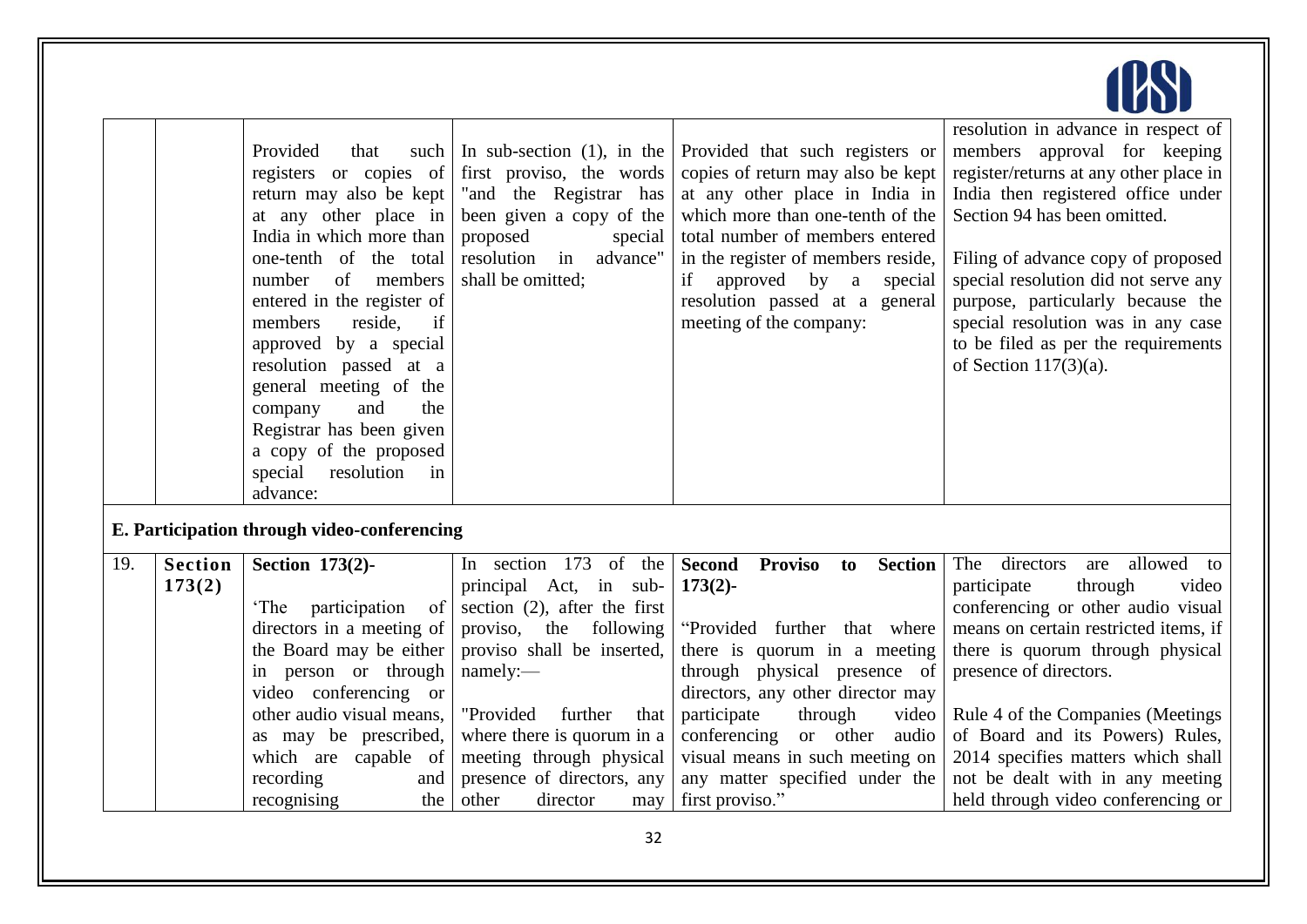

| participation of<br>the    | participate through video                              | other audio-visual means. This       |
|----------------------------|--------------------------------------------------------|--------------------------------------|
| and<br>directors<br>of     | conferencing or other                                  | requirement completely banned        |
|                            | recording and storing the   audio visual means in such | participation in these specified     |
|                            | proceedings of such meeting on any matter              | matters of the Board meetings        |
| meetings along with date   | specified under the first                              | through video conferencing, which    |
| and time:                  | proviso."                                              | unnecessarily restricts<br>wider     |
|                            |                                                        | participation even if the necessary  |
| Provided that the Central  |                                                        | quorum as specified in Section 174   |
| Government may, by         |                                                        | is physically present. Accordingly,  |
| notification, specify such |                                                        | flexibility is provided to allow     |
| matters which shall not    |                                                        | participation of Directors through   |
| be dealt with in a         |                                                        | video conferencing, subject to such  |
| meeting through video      |                                                        | participation not being counted for  |
| conferencing or other      |                                                        | the purpose of quorum.               |
| audio visual means.'       |                                                        |                                      |
|                            |                                                        | This will provide relief to non-     |
|                            |                                                        | resident directors to participate in |
|                            |                                                        | the discussion and voting on         |
|                            |                                                        | important matters like approval of   |
|                            |                                                        | financial statements etc. without    |
|                            |                                                        | traveling to the place of meeting.   |
|                            |                                                        |                                      |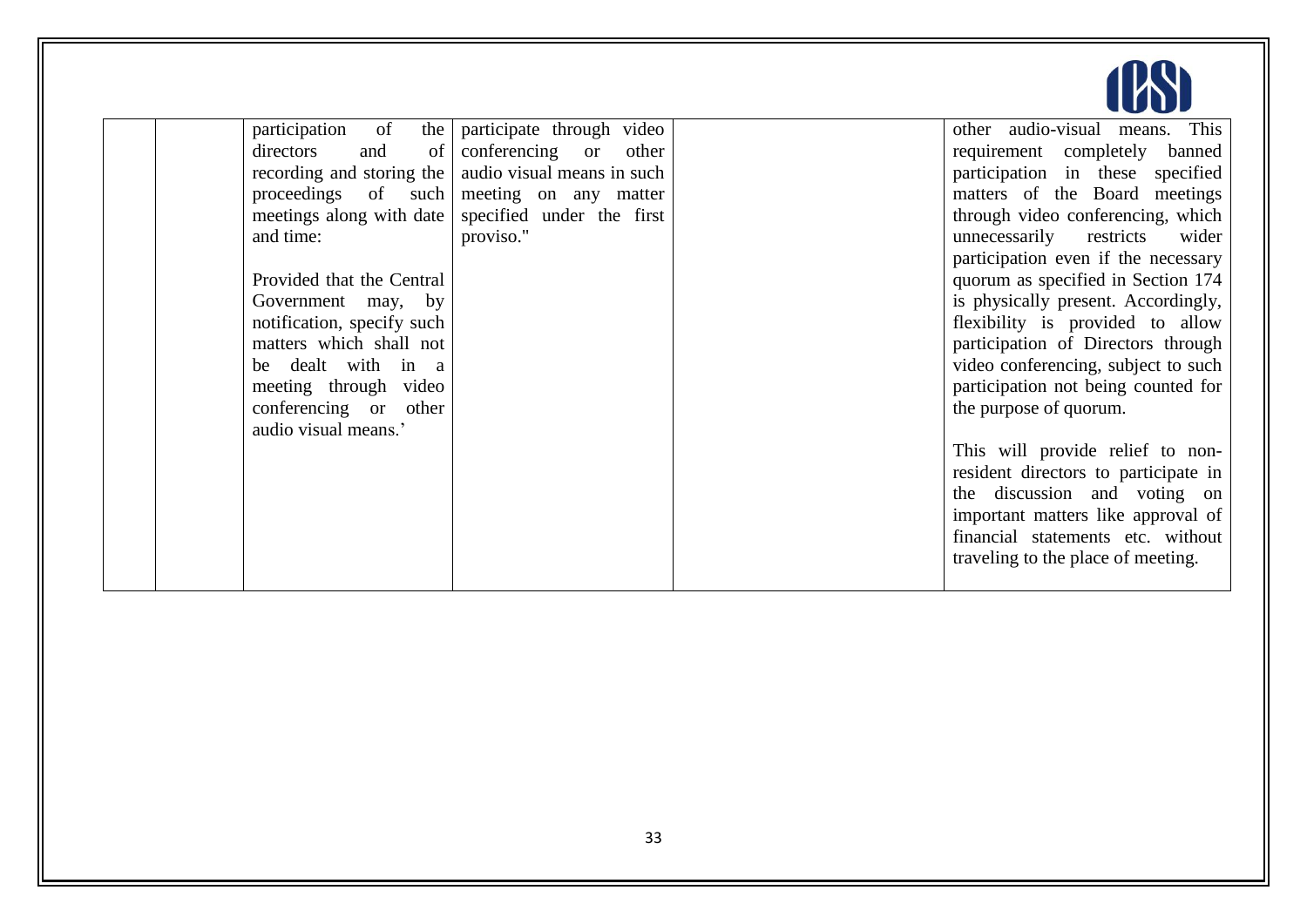

# **HARMONISATION**

# **A. Disclosures in the Prospectus**

| 20. | <b>Section</b> | Section 26(1)-            | In section 26 of the         | <b>Revised Section 26(1)-</b>                      | Disclosures in<br>the prospectus    |
|-----|----------------|---------------------------|------------------------------|----------------------------------------------------|-------------------------------------|
|     | 26             |                           | principal Act, in sub-       |                                                    | required under the Companies Act,   |
|     |                | 'Every prospectus issued  | section $(1)$ ,—             | 'Every prospectus issued by or on                  | 2013 and the Securities and         |
|     |                | by or on behalf of a      |                              | behalf of a public company either                  | Exchange Board of India Act, 1992   |
|     |                | public company either     | after<br>(i)<br>the<br>words | with reference to its formation or                 | Regulations<br>and<br>the<br>made   |
|     |                | with reference to its     | "signed and shall",          | subsequently, or by or on behalf                   | thereunder are aligned by omitting  |
|     |                | formation<br><b>or</b>    | the following shall          | of any person who is or has been                   | the information, reports<br>and     |
|     |                | subsequently, or by or on | be<br>inserted,              | engaged or interested in the                       | declarations<br>required in<br>the  |
|     |                | behalf of any person who  | namely:                      | formation of a public company,                     | Companies<br>Act,<br>2013.<br>The   |
|     |                | is or has been engaged or |                              | shall be dated and signed and                      | information and reports required    |
|     |                | interested<br>in<br>the   | "state such information      | shall                                              | may be specified by the Securities  |
|     |                | formation of a public     | and set out such reports on  |                                                    | and Exchange Board of India in      |
|     |                | company, shall be dated   | financial information as     | state such information and set                     | consultation with<br>Central<br>the |
|     |                | and signed and shall-     | may be specified by the      | out such reports on financial                      | Government.                         |
|     |                |                           | Securities and Exchange      | information as<br>may<br>be                        |                                     |
|     |                | (a) state the following   | Board in consultation with   | specified by the Securities and                    |                                     |
|     |                | information,              | the Central Government:      | Exchange<br>Board<br>in                            |                                     |
|     |                | namely:                   |                              | consultation with the Central                      |                                     |
|     |                |                           | Provided that until the      | Government:                                        |                                     |
|     |                | (i) names and addresses   | Securities and Exchange      |                                                    |                                     |
|     |                | of the<br>registered      | specifies<br>Board<br>the    | Provided that until the Securities                 |                                     |
|     |                | office<br>of<br>the       | information and reports on   | and Exchange Board specifies the                   |                                     |
|     |                | company, company          | financial<br>information     | information and reports on                         |                                     |
|     |                | Chief<br>secretary,       | under this sub-section, the  | financial information under this                   |                                     |
|     |                | Financial<br>Officer,     | regulations made by the      | sub-section, the regulations made                  |                                     |
|     |                | auditors,<br>legal        | Securities and Exchange      | by the Securities and Exchange                     |                                     |
|     |                | advisers,<br>bankers,     | Board under the Securities   | Board under the Securities and                     |                                     |
|     |                | if<br>trustees,<br>any,   |                              | and Exchange Board of Exchange Board of India Act, |                                     |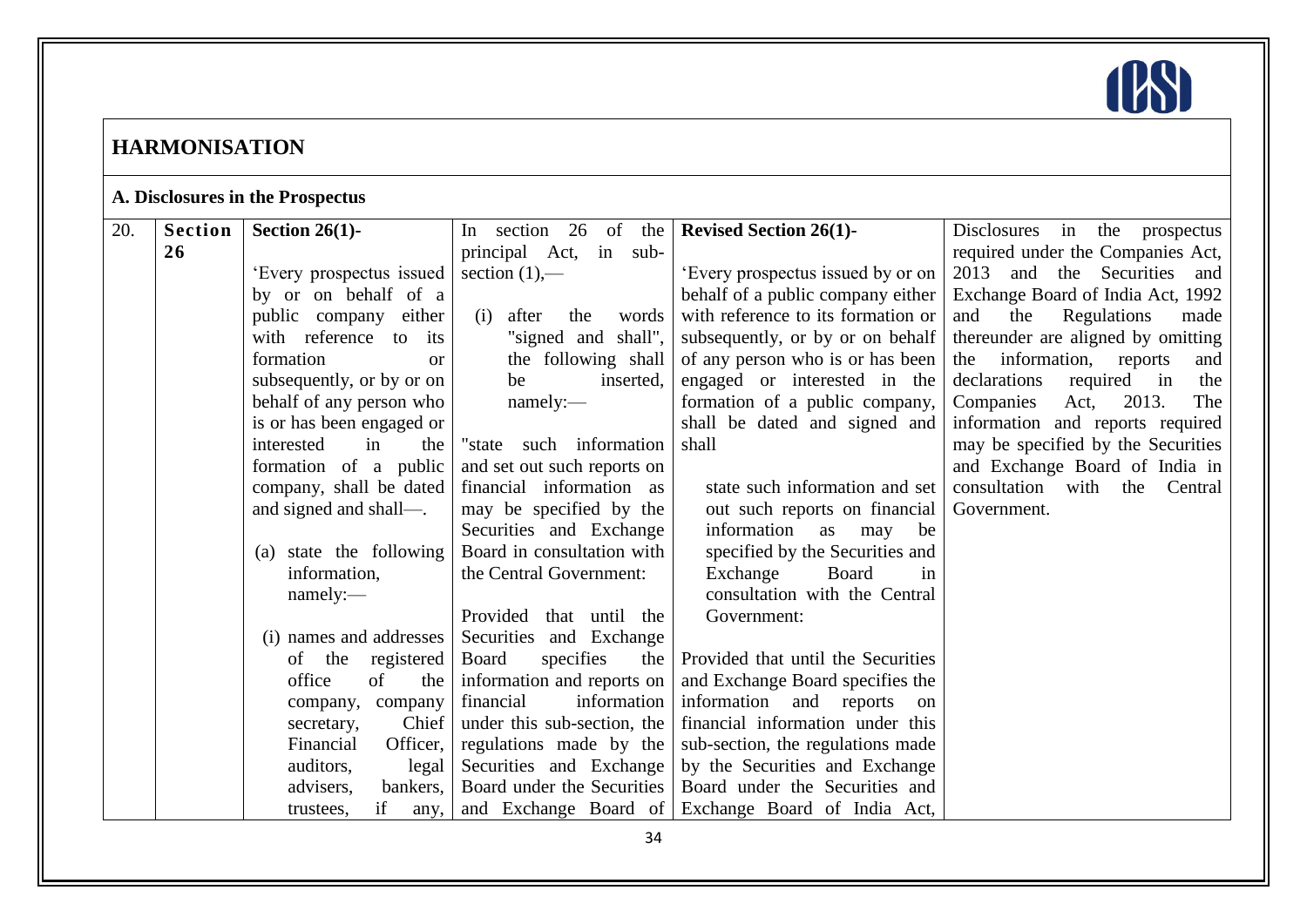

|                           |                                           |                                                                    | $\sim$ |
|---------------------------|-------------------------------------------|--------------------------------------------------------------------|--------|
| underwriters<br>and       |                                           | India Act, 1992, in respect   1992, in respect of such financial   |        |
| such other persons        | financial<br>of<br>such                   | information<br>reports<br><sub>or</sub><br>on                      |        |
| may<br>be<br>as           | information or reports on                 | financial information shall apply.                                 |        |
| prescribed;               | financial information shall $(a)$ Omitted |                                                                    |        |
| (ii) dates of the opening | apply."                                   | (b) Omitted                                                        |        |
| and closing of the        |                                           |                                                                    |        |
| issue,<br>and             |                                           | (ii) the clauses (a), (b) $\vert$ (c) make a declaration about the |        |
| declaration about the     | and (d) shall be                          | compliance of the provisions                                       |        |
| issue of allotment        | omitted.                                  | of this Act and a statement to                                     |        |
| letters and refunds       |                                           | the effect that nothing in the                                     |        |
| within<br>the             |                                           | prospectus is contrary to the                                      |        |
| prescribed time;          |                                           | provisions of this Act, the                                        |        |
| (iii) a statement by the  |                                           | Securities<br>Contracts                                            |        |
| Board of Directors        |                                           | (Regulation) Act, 1956 (42 of                                      |        |
| about the separate        |                                           | 1956) and the Securities and                                       |        |
| bank account where        |                                           | Exchange Board of India Act,                                       |        |
| all monies received       |                                           | 1992 (15 of 1992) and the                                          |        |
| out of the issue are      |                                           | rules and regulations made                                         |        |
| to be transferred and     |                                           | thereunder; and                                                    |        |
| disclosure of details     |                                           |                                                                    |        |
| of<br>all<br>monies       |                                           | (d) Omitted                                                        |        |
| utilised<br>including     |                                           |                                                                    |        |
| unutilised<br>and         |                                           |                                                                    |        |
| monies out of the         |                                           |                                                                    |        |
| previous issue in the     |                                           |                                                                    |        |
| prescribed manner;        |                                           |                                                                    |        |
| (iv) details<br>about     |                                           |                                                                    |        |
| underwriting of the       |                                           |                                                                    |        |
| issue;                    |                                           |                                                                    |        |
| of<br>the<br>(v) consent  |                                           |                                                                    |        |
| auditors,<br>directors,   |                                           |                                                                    |        |
| bankers to the issue,     |                                           |                                                                    |        |
| expert's opinion, if      |                                           |                                                                    |        |
|                           | n m                                       |                                                                    |        |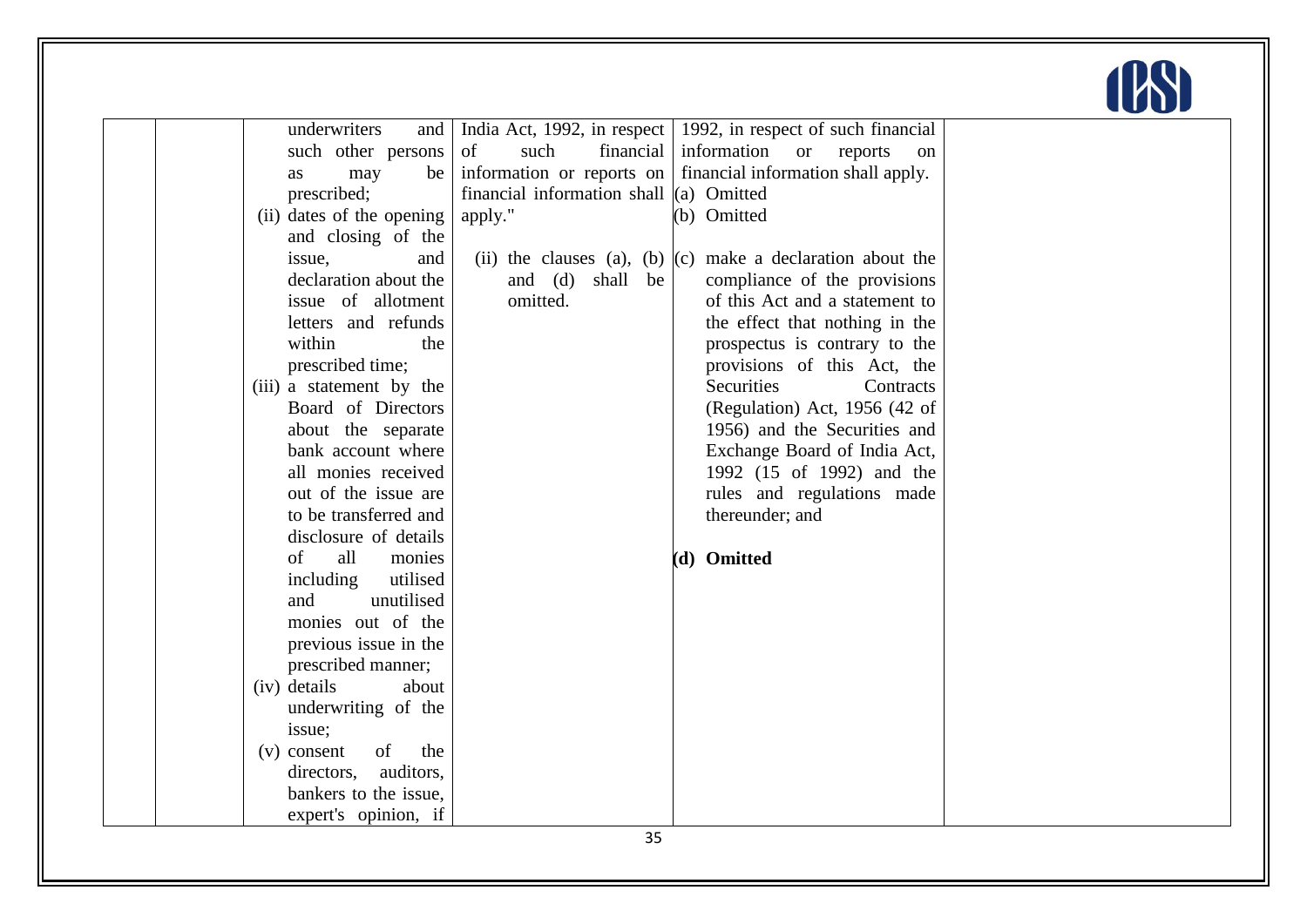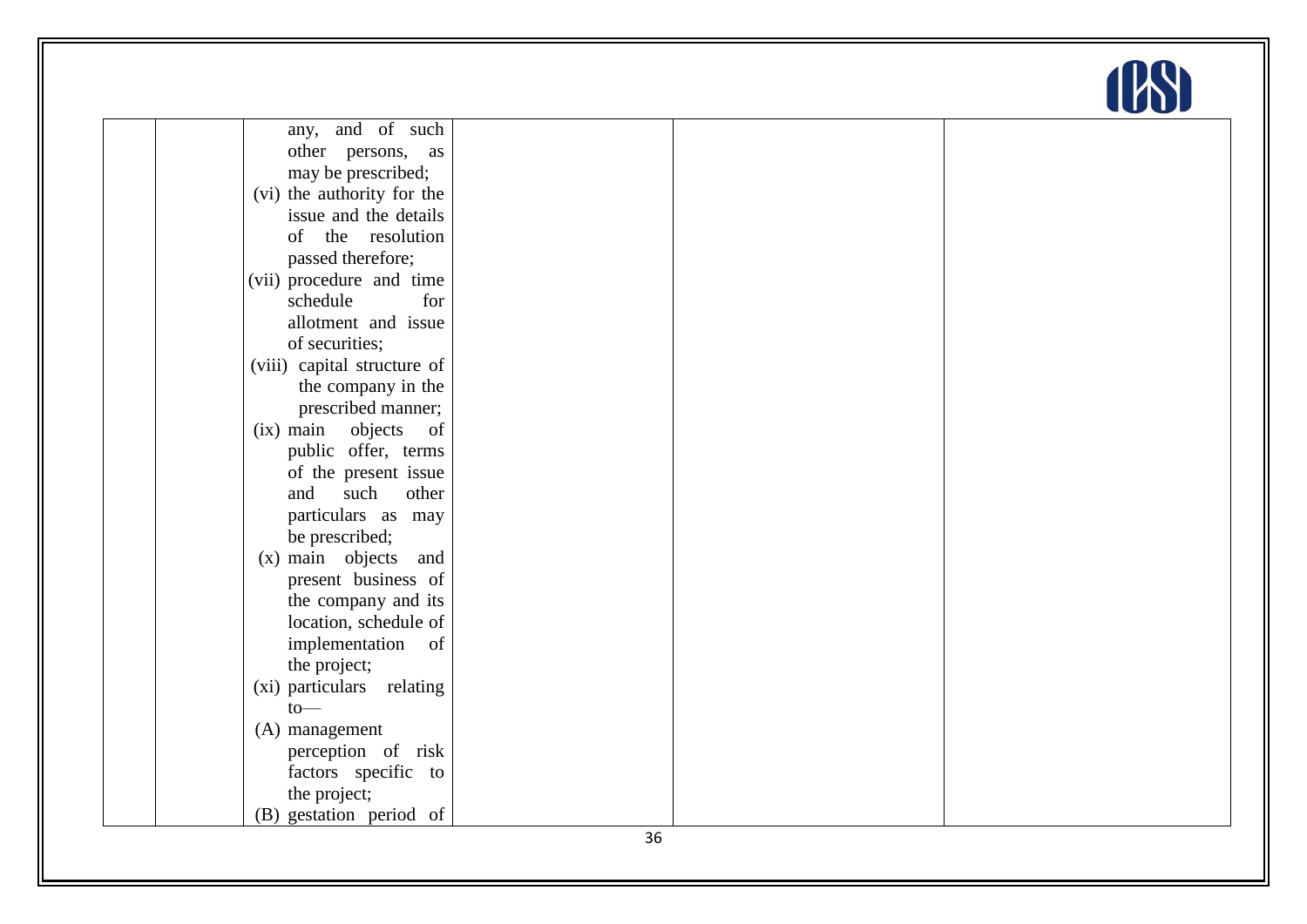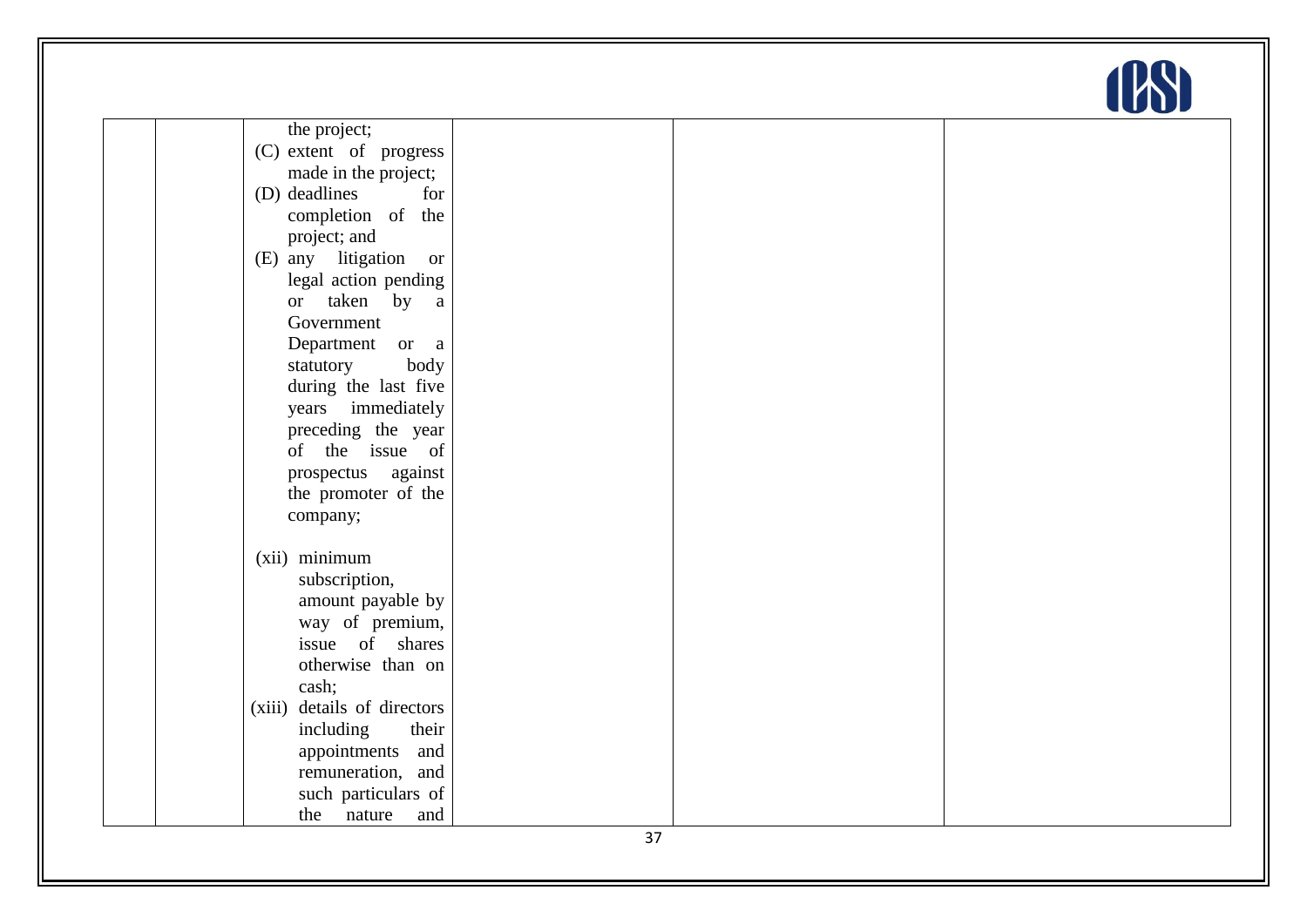| of<br>their<br>extent       |  |
|-----------------------------|--|
| in<br>the<br>interests      |  |
| company as may              |  |
| be prescribed; and          |  |
| (xiv) disclosures in such   |  |
| manner as may be            |  |
| prescribed<br>about         |  |
| of<br>sources               |  |
| promoter's                  |  |
| contribution;               |  |
|                             |  |
| (b) set out the following   |  |
| for<br>the<br>reports       |  |
| of<br>the<br>purposes       |  |
| financial                   |  |
| information,                |  |
| namely:-                    |  |
| (i) reports<br>the          |  |
| by<br>of<br>the<br>auditors |  |
| with<br>company             |  |
| respect to its profits      |  |
| and losses and assets       |  |
| and liabilities and         |  |
| such other matters          |  |
| be<br>may<br>as             |  |
| prescribed;                 |  |
| (ii) reports relating to    |  |
| profits and losses for      |  |
| each of the five            |  |
| financial<br>years          |  |
| immediately                 |  |
| preceding<br>the            |  |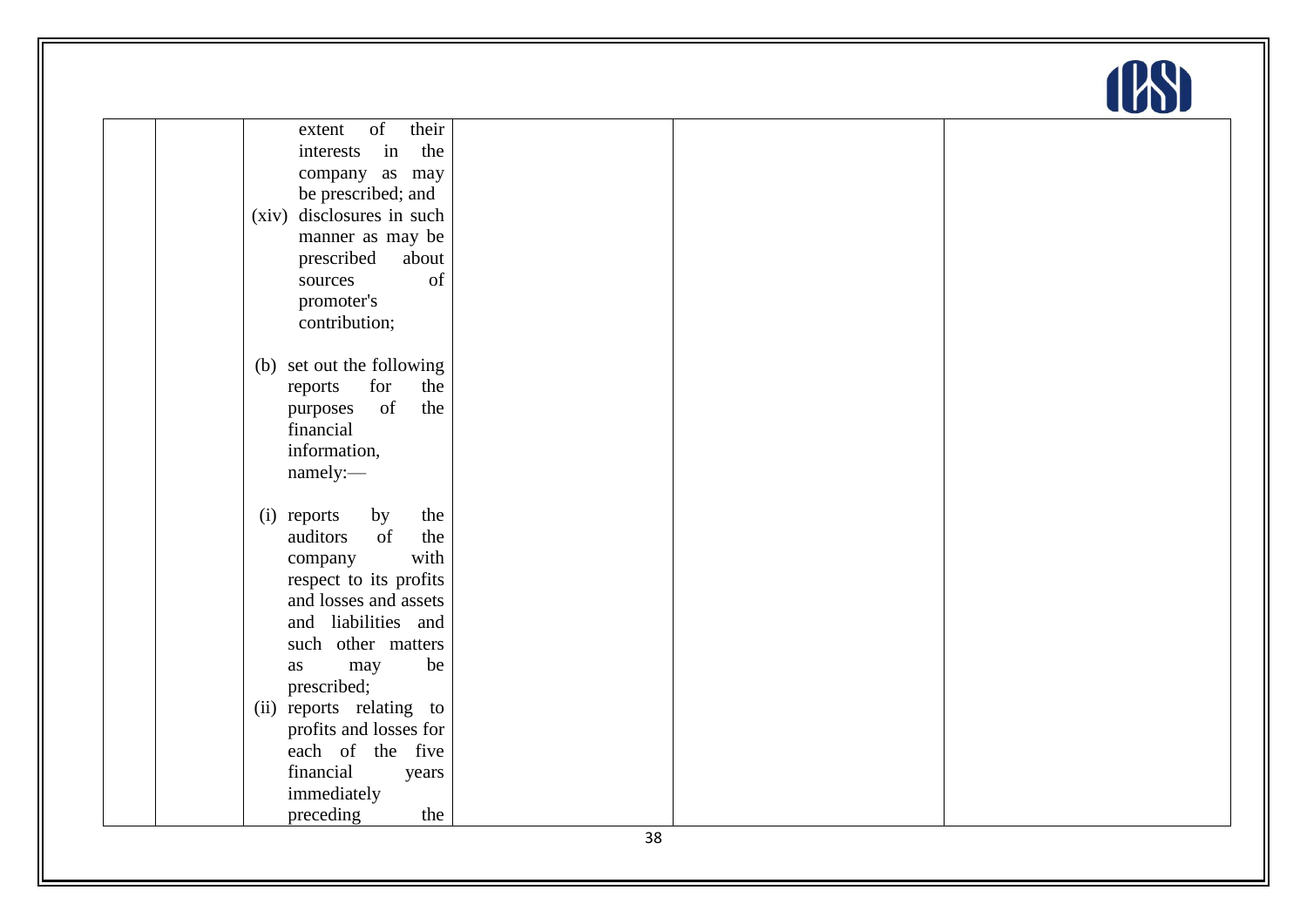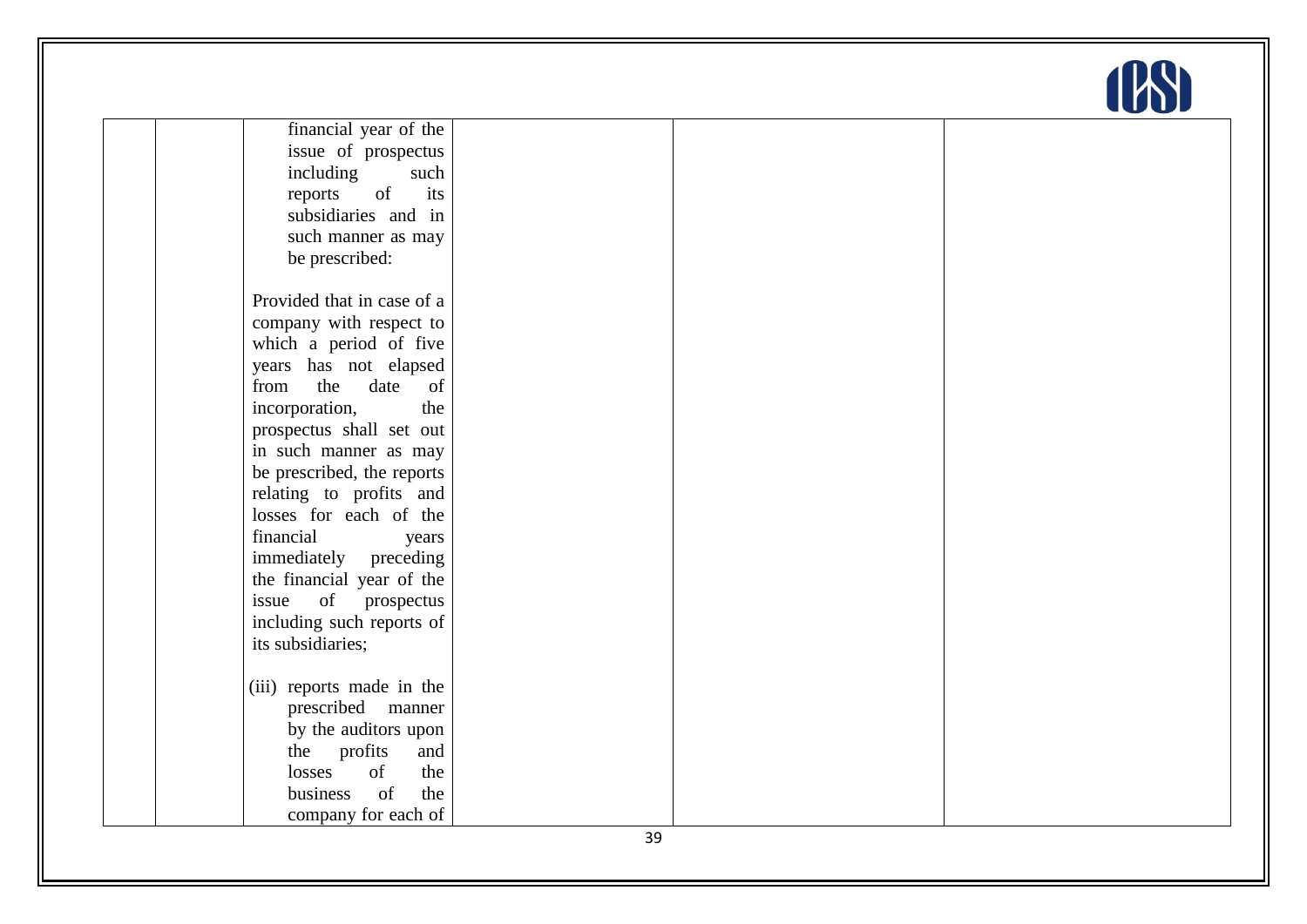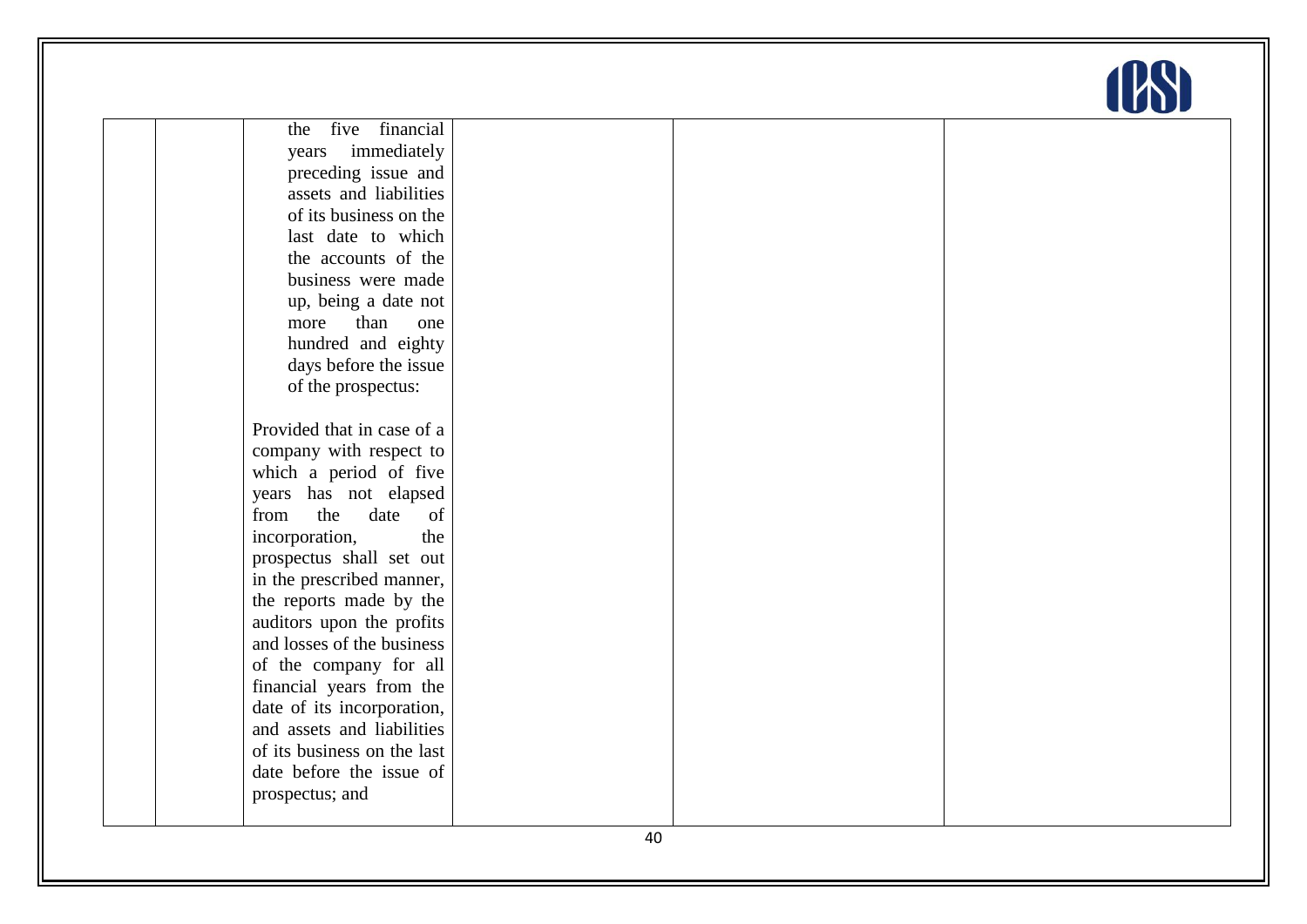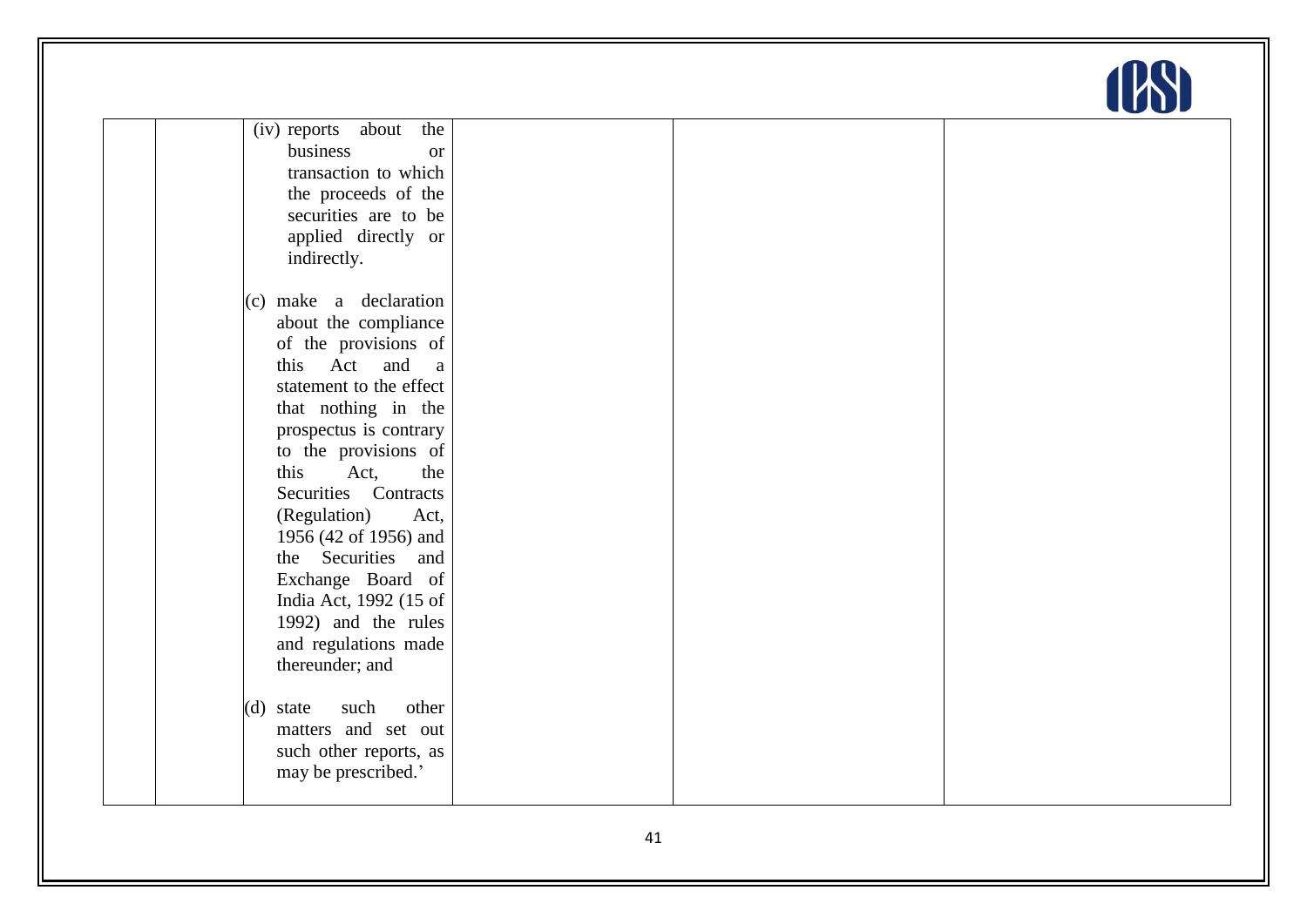

|     |                       | Section Section 194 and 195 of the principal Act shall be omitted.                                                         |
|-----|-----------------------|----------------------------------------------------------------------------------------------------------------------------|
| 194 | $\boldsymbol{\alpha}$ |                                                                                                                            |
| 195 |                       | Since SEBI Regulations are comprehensive and cover the provisions, sections relating to prohibition on forward dealings in |
|     |                       | securities of company and insider trading of securities by director or key managerial personnel are deleted.               |
|     |                       |                                                                                                                            |

## **B. Rationalising Penal Provisions**

**Penalties:**

The Act aims to provide for a regime of offences and penalties which is commensurate to the gravity of the offence.

Quantum of penalty is being levied taking into consideration the size of company, nature of business, injury to public interest, nature and gravity of default, repetition of default, etc.

- The penal provisions for procedural and technical defaults are rationalised and liabilities are reduced.
- Sections 76A, 132, 140, 147 etc. has been amended to reduce the quantum of fine in a move towards rationalising the severe penalties provided under the Act.
- Section (466B) with respect to factors for determining the level of punishment and for lesser penalties for one person companies and small companies has been inserted.
- In Section 76A, penal provisions with respect to repayment of the amount of deposit and the interest due has been modified. Amendment Act relaxes the minimum penalty of a company by linking this with the amount of deposits accepted, accordingly, the minimum fine is as rupees one crore or twice the amount of deposit accepted by the company, whichever is lower. Further every officer of the company who is in default shall be punishable with imprisonment which may extend to seven years and with fine which shall not be less than twenty-five lakh rupees. Maximum penalty remains unchanged.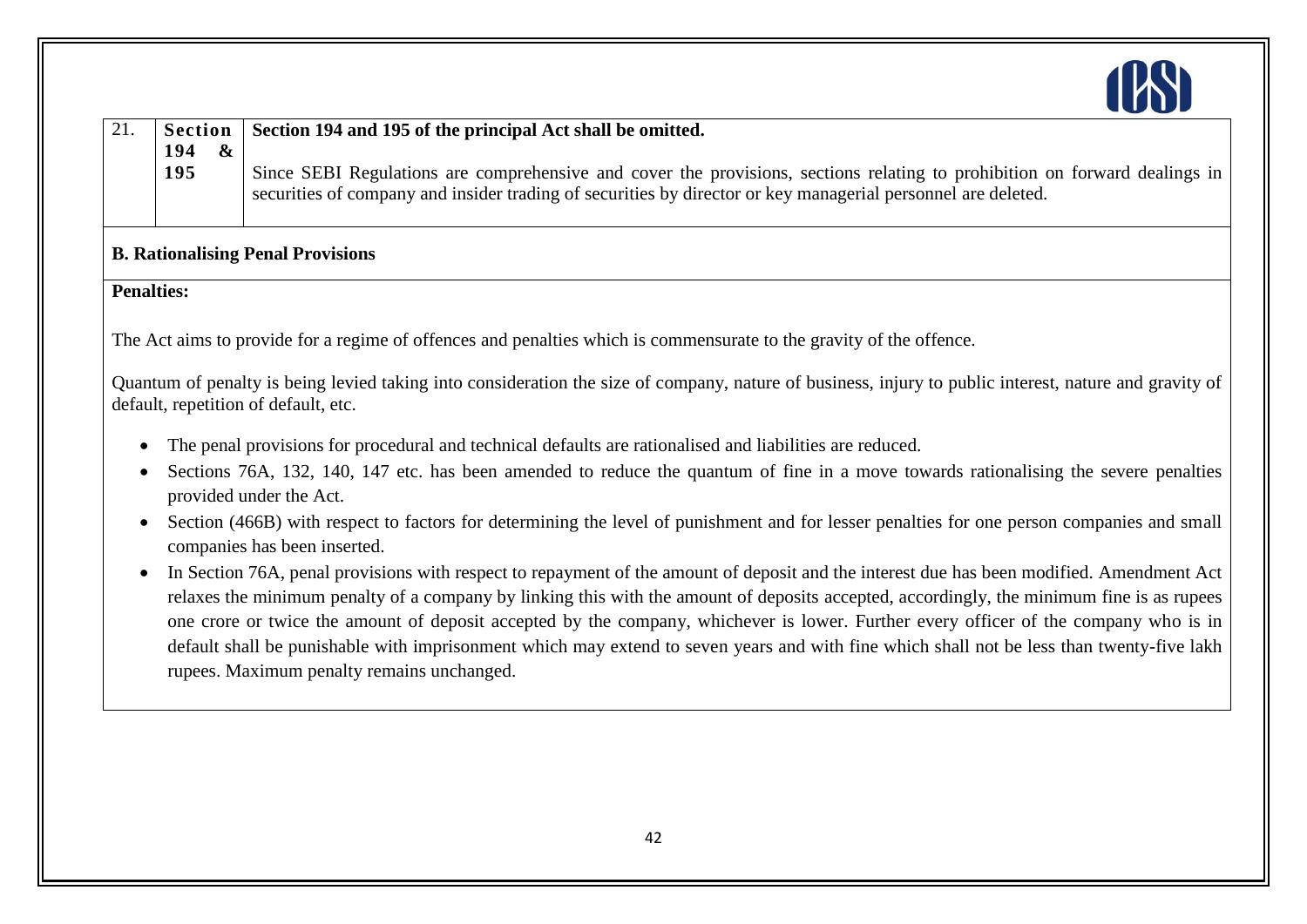

|     | <b>OTHER IMPORTANT PROVISIONS</b> |                                                                                                                                                                                                                                                                                                      |                                                                                                                                                                                                                                                                                                                                                                                                                                                                                                                         |                                                                                                                                                                                                                                                                                                                                                                                                                                       |                                                                                                                                                                                                                                                                                                                                                                                                                   |  |  |
|-----|-----------------------------------|------------------------------------------------------------------------------------------------------------------------------------------------------------------------------------------------------------------------------------------------------------------------------------------------------|-------------------------------------------------------------------------------------------------------------------------------------------------------------------------------------------------------------------------------------------------------------------------------------------------------------------------------------------------------------------------------------------------------------------------------------------------------------------------------------------------------------------------|---------------------------------------------------------------------------------------------------------------------------------------------------------------------------------------------------------------------------------------------------------------------------------------------------------------------------------------------------------------------------------------------------------------------------------------|-------------------------------------------------------------------------------------------------------------------------------------------------------------------------------------------------------------------------------------------------------------------------------------------------------------------------------------------------------------------------------------------------------------------|--|--|
| 22. | <b>Section</b><br>153             | <b>Section 153</b><br>individual<br>'Every<br>intending to be appointed<br>as director of a company<br>shall make an application<br>for allotment of Director<br>Identification Number to<br>the Central Government<br>in such form and manner<br>and along with such fees<br>as may be prescribed.' | $153$ of<br>In section<br>the<br>Act,<br>the<br>principal<br>following proviso shall be<br>inserted, namely:-<br>"Provided that the Central"<br>Government may prescribe<br>any identification number<br>which shall be treated as<br>Director<br>Identification<br>Number for the purposes<br>of this Act and in case any<br>individual<br>holds<br><b>or</b><br>acquires<br>such<br>identification number, the<br>requirement of this section<br>shall not apply or apply in<br>such manner as may be<br>prescribed." | <b>Proviso to Section 153-</b><br>"Provided"<br>that<br>the<br>Central<br>Government may prescribe any<br>identification number which shall<br>Director<br>be<br>treated<br><b>as</b><br>Identification Number for the<br>purposes of this Act and in case<br>any individual holds or acquires<br>such identification number, the<br>requirement of this section shall<br>not apply or apply in such manner<br>as may be prescribed." | The Central Government is now<br>empowered to recognise any other<br>universally accepted identification<br>number<br>identification<br>as<br>an<br>similar<br>director<br>document<br>to<br>identification number.                                                                                                                                                                                               |  |  |
| 23. | <b>Section</b><br>$185 -$         | with any loan taken by,—<br>or relative of any such director; or                                                                                                                                                                                                                                     | For section 185 of the principal Act, the following section shall be substituted, namely:—<br>"185.(1) No company shall, directly or indirectly, advance any loan, including any loan<br>represented by a book debt to, or give any guarantee or provide any security in connection<br>(a) any director of company, or of a company which is its holding company or any partner<br>(b) any firm in which any such director or relative is a partner.                                                                    |                                                                                                                                                                                                                                                                                                                                                                                                                                       | To address the difficulties being<br>faced in genuine transactions due to<br>the complete embargo on providing<br>loans to subsidiaries with common<br>directors,<br>the companies<br>are<br>permitted to give loans to entities in<br>which directors are interested after<br>passing special resolution<br>and<br>adhering<br>disclosure<br>to<br>requirements. This would give big<br>relief to the companies. |  |  |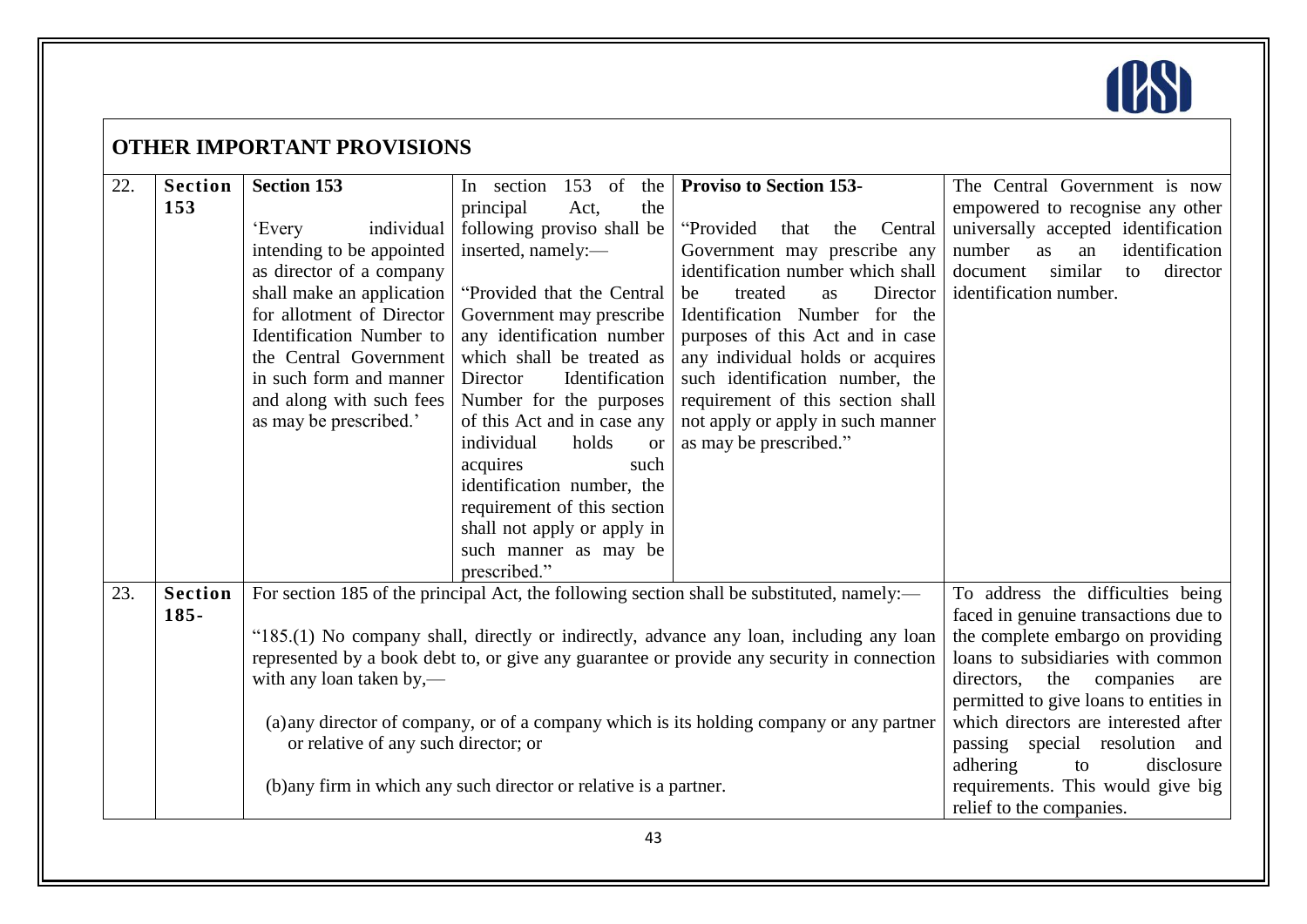

| (2) A company may advance any loan including any loan represented by a book debt, or          |                                        |
|-----------------------------------------------------------------------------------------------|----------------------------------------|
| give any guarantee or provide any security in connection with any loan taken by any person    | Granting of loan, guarantee or         |
| in whom any of the director of the company is interested, subject to the condition that—      | security (referred as assistance) is   |
|                                                                                               | nicely categorized as prohibited,      |
| (a) a special resolution is passed by the company in general meeting:                         | conditional and exempted.              |
|                                                                                               |                                        |
| Provided that the explanatory statement to the notice for the relevant general meeting shall  | The prohibition has been made          |
| disclose the full particulars of the loans given, or guarantee given or security provided and | applicable for assistance to director  |
| the purpose for which the loan or guarantee or                                                | of the company/or of holding           |
| security is proposed to be utilised by the recipient of the loan or guarantee or security and |                                        |
|                                                                                               | company or his partner or relative     |
| any other relevant fact; and                                                                  | or a firm in which such director or    |
|                                                                                               | relative is a partner.                 |
| (b) the loans are utilised by the borrowing company for its principal business activities.    |                                        |
|                                                                                               | conditional<br>assistance<br>The<br>is |
| Explanation.—For the purposes of this sub-section, the expression "any person in whom         | possible to any person in whom the     |
| any of the director of the company is interested" means—                                      | director is interested (other than     |
|                                                                                               | prohibited categories). Company        |
| (a) any private company of which any such director is a director or member;                   | has to pass a special resolution $\&$  |
| any body corporate at a general meeting of which not less than twenty-five per cent.<br>(b)   | explanatory statement to the notice    |
| of the total voting power may be exercised or controlled by any such director, or by          | should disclose all the facts &        |
| two or more such directors, together; or                                                      | particulars.                           |
| any body corporate, the Board of directors, managing director or manager, whereof<br>(c)      |                                        |
| is accustomed to act in accordance with the directions or instructions of the Board, or       | If the borrower is a Company then      |
| of any director or directors, of the lending company.                                         | loan should be utilized for its        |
|                                                                                               | principal business activity.           |
| (3) Nothing contained in sub-sections (1) and (2) shall apply to—                             |                                        |
| the giving of any loan to a managing or whole-time director-<br>(a)                           | The exempted categories are loan       |
|                                                                                               | to MD/ WTD as a part of service        |
| (i) as a part of the conditions of service extended by the company to all its                 | condition or scheme and loans by       |
| employees; or                                                                                 | companies in their ordinary course     |
| (ii) pursuant to any scheme approved by the members by a special resolution; or               | of business by charging interest as    |
|                                                                                               |                                        |
|                                                                                               | per tenure and loan, guarantee or      |
| (b) a company which in the ordinary course of its business provides loans or gives            | security by holding company to its     |
| 44                                                                                            |                                        |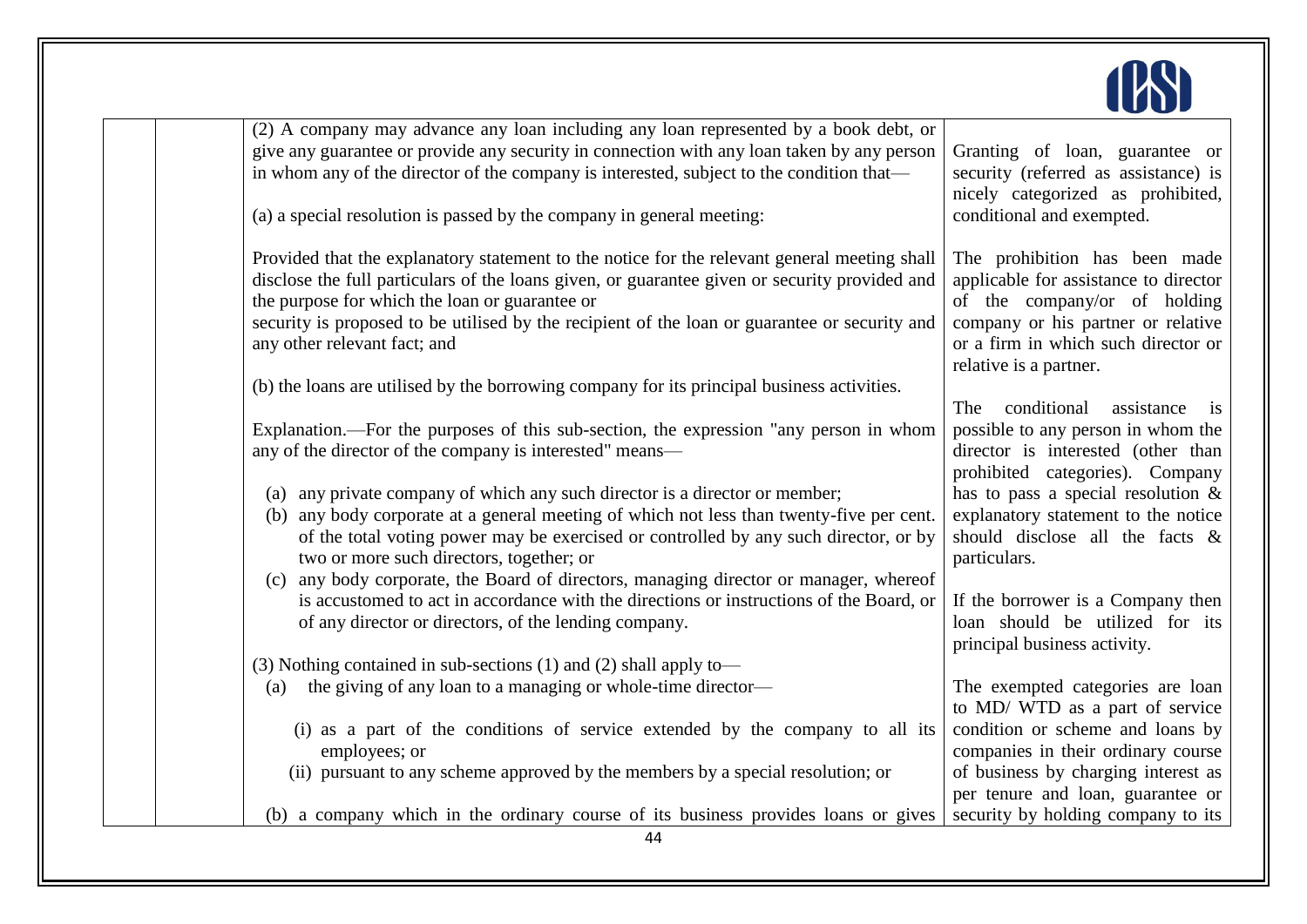|                                 | loan; or                                          |                                                                                                                              | guarantees or securities for the due repayment of any loan and in respect of such<br>loans an interest is charged at a rate not less than the rate of prevailing yield of one<br>year, three year, five year or ten year Government security closest to the tenor of the                                                                                                                                                                                                                                                                                                                                                                                                                         | WOS and guarantee or security by<br>holding company to its subsidiary<br>company with a condition to use it<br>for its principal activity. |
|---------------------------------|---------------------------------------------------|------------------------------------------------------------------------------------------------------------------------------|--------------------------------------------------------------------------------------------------------------------------------------------------------------------------------------------------------------------------------------------------------------------------------------------------------------------------------------------------------------------------------------------------------------------------------------------------------------------------------------------------------------------------------------------------------------------------------------------------------------------------------------------------------------------------------------------------|--------------------------------------------------------------------------------------------------------------------------------------------|
|                                 |                                                   | loan made to its wholly owned subsidiary company; or<br>made by any bank or financial institution to its subsidiary company: | (c) any loan made by a holding company to its wholly owned subsidiary company or<br>any guarantee given or security provided by a holding company in respect of any<br>(d) any guarantee given or security provided by a holding company in respect of loan                                                                                                                                                                                                                                                                                                                                                                                                                                      | In the list of offenses under this<br>section,<br>specific<br>offence<br>of<br>contravention in utilization of loan<br>has been added.     |
|                                 | company for its principal business activities.    |                                                                                                                              | Provided that the loans made under clauses (c) and (d) are utilised by the subsidiary                                                                                                                                                                                                                                                                                                                                                                                                                                                                                                                                                                                                            |                                                                                                                                            |
|                                 | contravention of the provisions of this section,- |                                                                                                                              | (4) If any loan is advanced or a guarantee or security is given or provided or utilised in                                                                                                                                                                                                                                                                                                                                                                                                                                                                                                                                                                                                       |                                                                                                                                            |
|                                 | and                                               | rupees but which may extend to twenty-five lakh rupees,<br>twenty-five lakh rupees, or with both."                           | (i) the company shall be punishable with fine which shall not be less than five lakh<br>(ii) every officer of the company who is in default shall be punishable with<br>imprisonment for a term which may extend to six months or with fine which shall<br>not be less than five lakh rupees but which may extend to twenty-five lakh rupees;<br>(iii)the director or the other person to whom any loan is advanced or guarantee or<br>security is given or provided in connection with any loan taken by him or the other<br>person, shall be punishable with imprisonment which may extend to six months or<br>with fine which shall not be less than five lakh rupees but which may extend to |                                                                                                                                            |
| A. Significant beneficial owner |                                                   |                                                                                                                              |                                                                                                                                                                                                                                                                                                                                                                                                                                                                                                                                                                                                                                                                                                  |                                                                                                                                            |
| <b>Section</b><br>24.<br>89     | Section $89(6)$ -                                 | 89<br>In section<br>of the<br>principal Act,                                                                                 | <b>Revised Section 89(6)-</b>                                                                                                                                                                                                                                                                                                                                                                                                                                                                                                                                                                                                                                                                    | Definition of the term beneficial<br>interest in shares, is linked with the                                                                |
|                                 |                                                   | 45                                                                                                                           |                                                                                                                                                                                                                                                                                                                                                                                                                                                                                                                                                                                                                                                                                                  |                                                                                                                                            |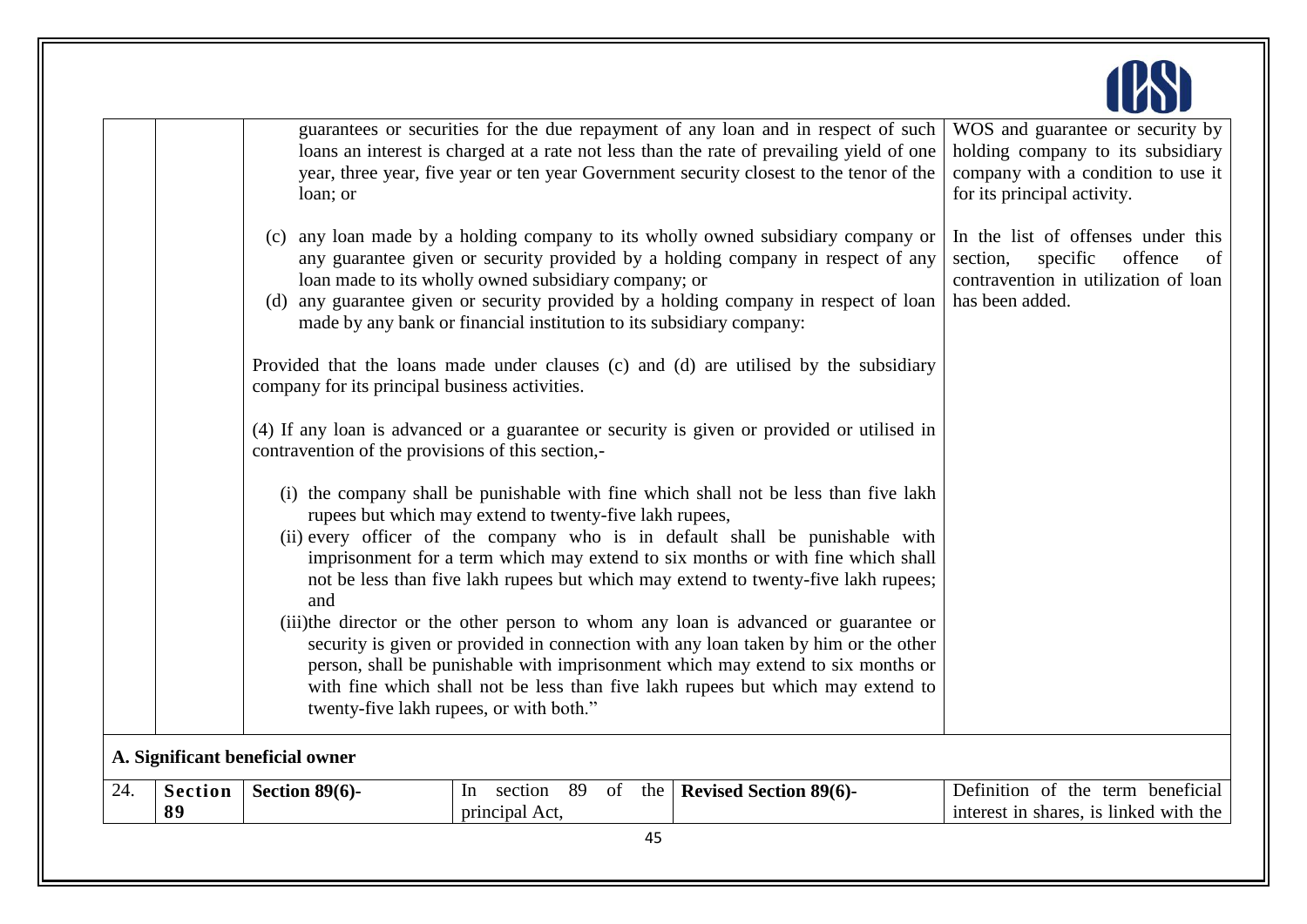

| 'Where any declaration         |                                                                  | 'Where any declaration under this   | right or entitlement of a person to            |
|--------------------------------|------------------------------------------------------------------|-------------------------------------|------------------------------------------------|
| under this section is          | $(i)$ In sub-section $(6)$ , the                                 | section is made to a company, the   | exercise rights attached to shares or          |
| made to a company, the         | words and figures,                                               | company shall make a note of        | to participate or receive the                  |
| company shall make a           | "within"<br>the<br>time                                          | such declaration in the register    | dividend or other<br>distributions             |
| note of such declaration       | specified<br>under                                               | concerned and shall file, within    | relating to shares.                            |
| in the register concerned      | section 403" shall be                                            | thirty days from the date of        |                                                |
| and shall file, within         | omitted;                                                         | receipt of declaration by it, a     | The Amendment Act amended                      |
| thirty days from the date      |                                                                  | return in the prescribed form with  | section 89 to explain the term                 |
| of receipt of declaration      |                                                                  | the Registrar in respect of such    | "beneficial interest in a share".              |
| by it, a return in the         |                                                                  | declaration with such fees or       |                                                |
| prescribed form with the       |                                                                  | additional fees<br>may<br>as<br>be  | Beneficial interest in a share                 |
| Registrar in respect of        |                                                                  | prescribed.'                        | includes, directly or indirectly,              |
| such declaration with          |                                                                  |                                     | through any contract, arrangement              |
| such fees or additional        |                                                                  |                                     | otherwise, the<br>right<br><sub>or</sub><br>or |
| fees<br>be<br>as<br>may        |                                                                  |                                     | entitlement of a person alone or               |
| prescribed, within the         |                                                                  |                                     | together with any other person to-             |
| specified<br>time<br>under     |                                                                  |                                     |                                                |
| section 403.'                  |                                                                  |                                     | exercise or cause<br>(i)<br>be<br>to           |
|                                |                                                                  |                                     | exercised any or all of the rights             |
|                                |                                                                  |                                     | attached to such share; or                     |
| Section 89(7)-                 | (ii) In sub-section $(7)$ , for   <b>Revised Section 89(7)</b> - |                                     | receive or participate in any                  |
|                                | the words and figures,                                           |                                     | dividend or other distribution in              |
| 'If a company, required        | the<br>"under<br>first                                           | If a company, required to file a    | respect of such share.                         |
| to file a return under sub-    | proviso to sub-section                                           | return under sub-section (6), fails |                                                |
| section $(6)$ , fails to do so | $(1)$ of section 403",                                           | to do so before the expiry of the   | Section 89 of the Companies<br>(ii)            |
| before the expiry of the       | the word "therein",                                              | time specified therein,<br>the      | Act, 2013 deals with the                       |
| time specified under the       | shall be substituted;                                            | company and every officer of the    | concept of beneficial interest in              |
| first proviso to sub-          |                                                                  | company who is in default shall     | a share which obligates every                  |
| section $(1)$ of section       |                                                                  | be punishable with fine which       | acquiring/holding<br>person                    |
| 403, the company and           |                                                                  | shall not be less than five hundred | beneficial interest in a share as              |
| every officer of<br>the        |                                                                  | rupees but which may extend to      | well as the legal owner to make                |
| who is<br>in<br>company        |                                                                  | one thousand rupees and where       | a declaration to the company in                |
| default<br>shall<br>be         |                                                                  | the failure is a continuing one,    | respect of such beneficial                     |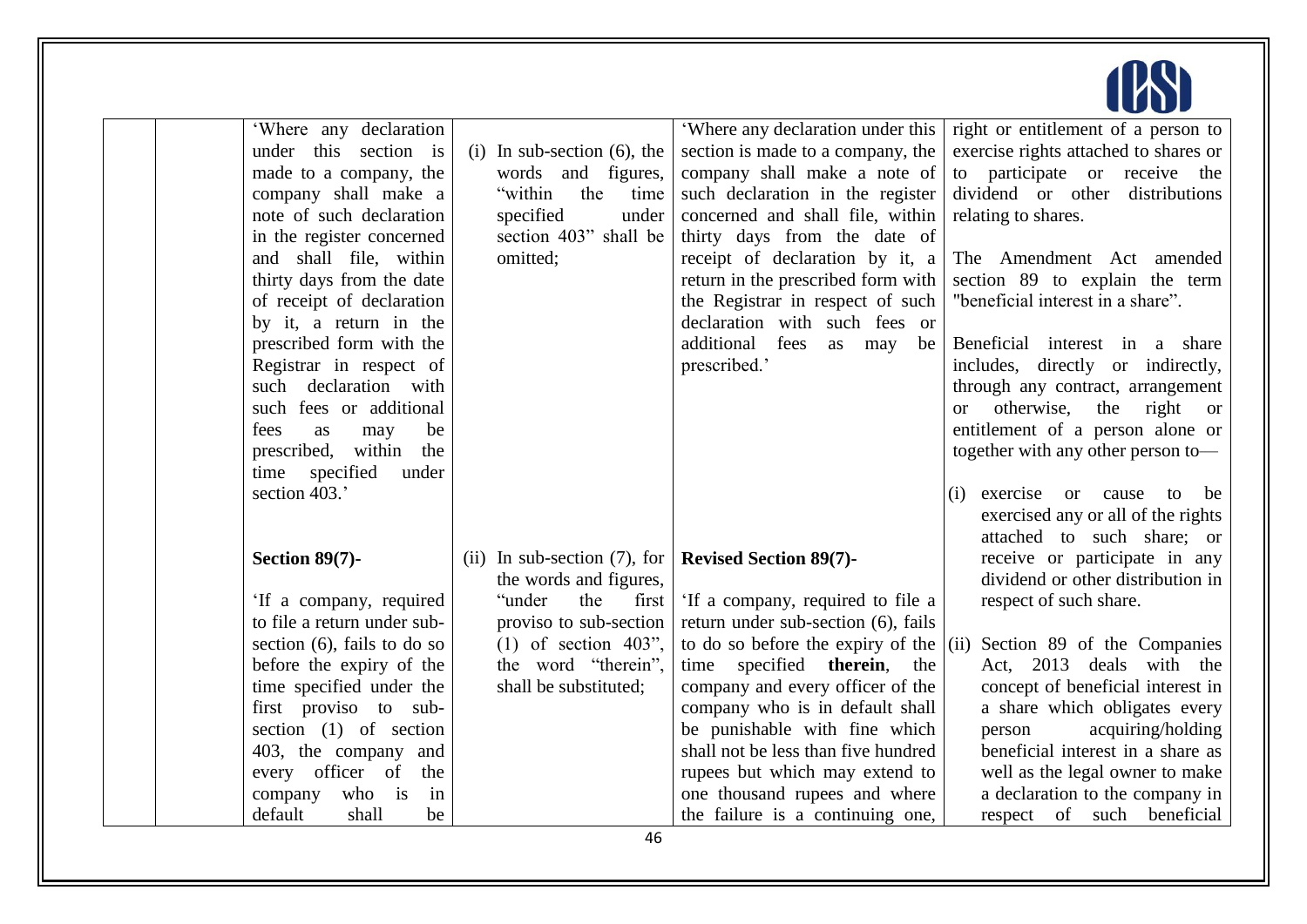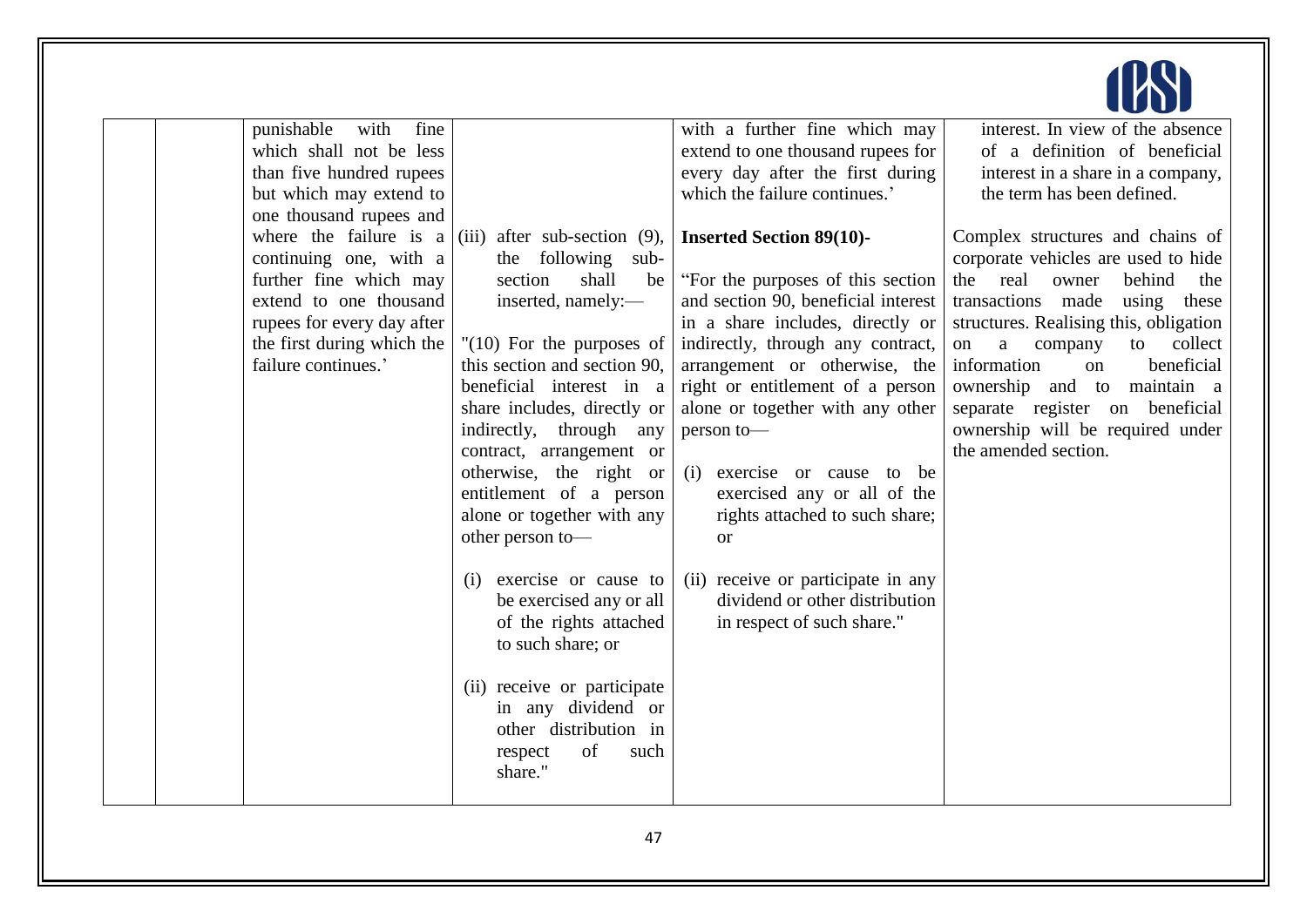

| 25. | <b>Section</b> | For section 90 of the principal Act, the following section shall be substituted, namely:—           | A declaration is required to be        |
|-----|----------------|-----------------------------------------------------------------------------------------------------|----------------------------------------|
|     | 90             |                                                                                                     | given to the company by the person     |
|     |                | "90. (1) Every individual, who acting alone or together, or through one or more persons or          | who is a significant beneficial        |
|     |                | trust, including a trust and persons resident outside India, holds beneficial interests, of not     | "Significant"<br>beneficial<br>owner.  |
|     |                | less than twenty-five per cent. or such other percentage as may be prescribed, in shares of a       | owner" includes every individual,      |
|     |                | company or the right to exercise, or the actual exercising of significant influence or control      | who acting alone or together, or       |
|     |                | as defined in clause $(27)$ of section 2, over the company (herein referred to as "significant"     | through one or more persons or         |
|     |                | beneficial owner"), shall make a declaration to the company, specifying the nature of his           | trust, including a trust and persons   |
|     |                | interest and other particulars, in such manner and within such period of acquisition of the         | resident outside India, holds          |
|     |                | beneficial interest or rights and any change thereof, as may be prescribed:                         | beneficial interests, of not less than |
|     |                |                                                                                                     | twenty-five per cent or such           |
|     |                | Provided that the Central Government may prescribe a class or classes of persons who shall          | percentage as may be prescribed in     |
|     |                | not be required to make declaration under this sub-section.                                         | shares of a company or the right to    |
|     |                |                                                                                                     | exercise, or the actual exercising of  |
|     |                | (2) Every company shall maintain a register of the interest declared by individuals under           | significant influence or control       |
|     |                | sub-section (1) and changes therein which shall include the name of individual, his date of         | under clause $(27)$ of section 2 over  |
|     |                | birth, address, details of ownership in the company and such other details as may be<br>prescribed. | the company.                           |
|     |                |                                                                                                     | New terminology of significant         |
|     |                | (3) The register maintained under sub-section (2) shall be open to inspection by any                | beneficial ownership, in line          |
|     |                | member of the company on payment of such fees as may be prescribed.                                 | with<br>international<br>the           |
|     |                |                                                                                                     | governance<br>standards<br>and         |
|     |                | (4) Every company shall file a return of significant beneficial owners of the company and           | OECD principles.                       |
|     |                | changes therein with the Registrar containing names, addresses and other details as may be          | Would be applicable to each            |
|     |                | prescribed within such time, in such form and manner as may be prescribed.                          | and every company.                     |
|     |                |                                                                                                     | Every individual shareholder           |
|     |                | (5) A company shall give notice, in the prescribed manner, to any person (whether or not a          | beneficial<br>holding<br>interest      |
|     |                | member of the company) whom the company knows or has reasonable cause to believe—                   | either alone or together or            |
|     |                |                                                                                                     | through one or more persons or         |
|     |                | (a) to be a significant beneficial owner of the company;                                            | trust including non residents of       |
|     |                |                                                                                                     | not less than 25% in the shares        |
|     |                | (b) to be having knowledge of the identity of a significant beneficial owner or another             | of the Company or the right to         |
|     |                | person likely to have such knowledge; or                                                            | exercise, or actual exercising of      |
|     |                | 48                                                                                                  |                                        |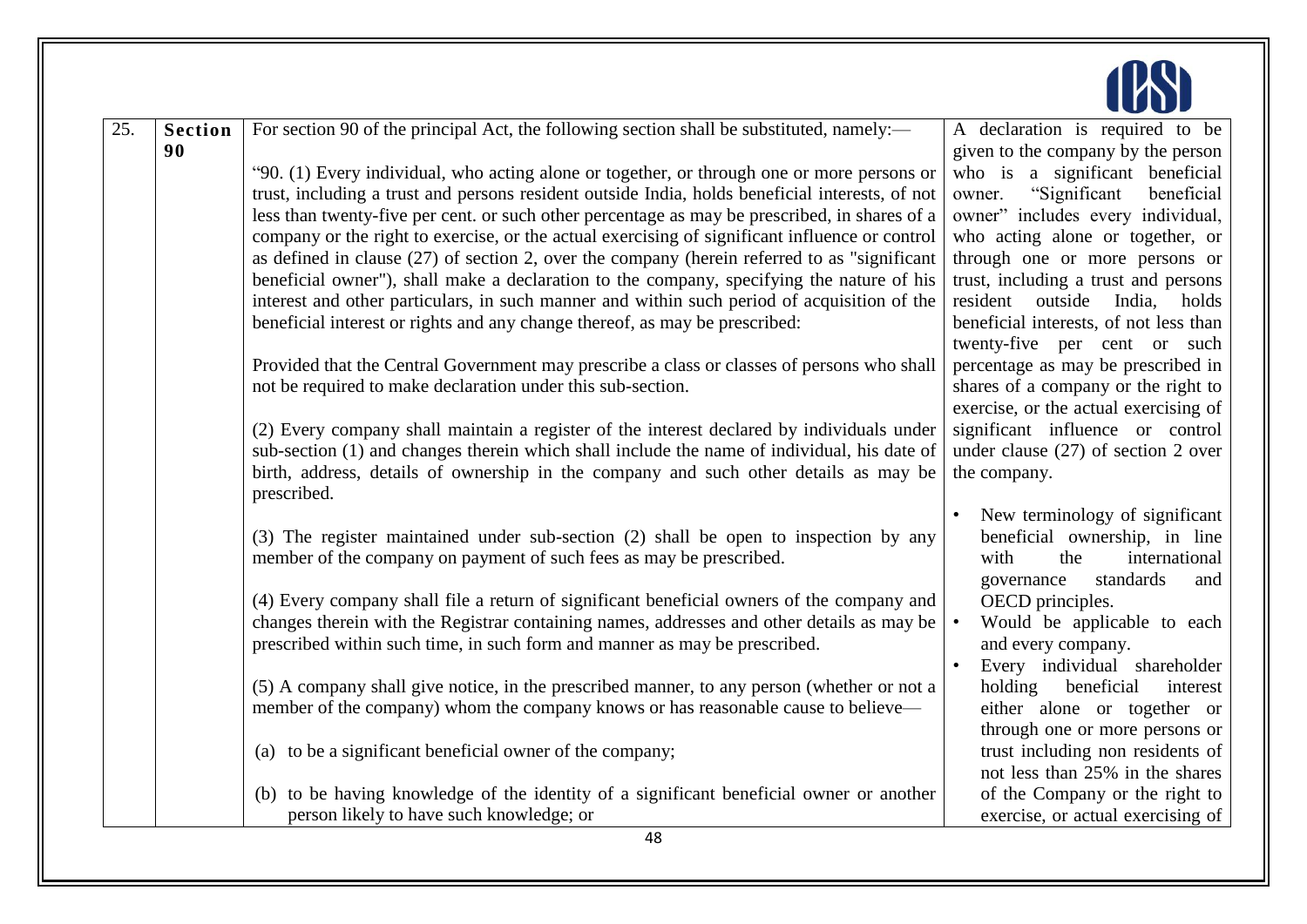

- (c) to have been a significant beneficial owner of the company at any time during the three years immediately preceding the date on which the notice is issued, and who is not registered as a significant beneficial owner with the company as required under this section.
- (6) The information required by the notice under sub-section (5) shall be given by the concerned person within a period not exceeding thirty days of the date of the notice.
- (7) The company shall,—
- (a) where that person fails to give the company the information required by the notice within the time specified therein; or
- (b) where the information given is not satisfactory, apply to the Tribunal within a period of fifteen days of the expiry of the period specified in the notice, for an order directing that the shares in question be subject to restrictions with regard to transfer of interest, suspension of all rights attached to the shares and such other matters as may be prescribed.

(8) On any application made under sub-section (7), the Tribunal may, after giving an opportunity of being heard to the parties concerned, make such order restricting the rights attached with the shares within a period of sixty days of receipt of application or such other period as may be prescribed.

(9) The company or the person aggrieved by the order of the Tribunal may make an application to the Tribunal for relaxation or lifting of the restrictions placed under subsection  $(8)$ .

(10) If any person fails to make a declaration as required under sub-section (1), he shall be punishable with fine which shall not be less than one lakh rupees but which may extend to ten lakh rupees and where the failure is a continuing one, with a further fine which may extend to one thousand rupees for every day after the first during which the failure

significant influence or control over the company is required to make a declaration about influence and his nature of interest etc.

- Company has to register such individuals as Significant Beneficial Owners.
- Company to file periodic return.
- Power has also given to the company to enquire into the significant beneficial ownership by giving a notice to an individual.
- Upon non compliance of provisions of this section, Tribunal on application by Company can pass an order for placing restrictions on rights attached to such shares.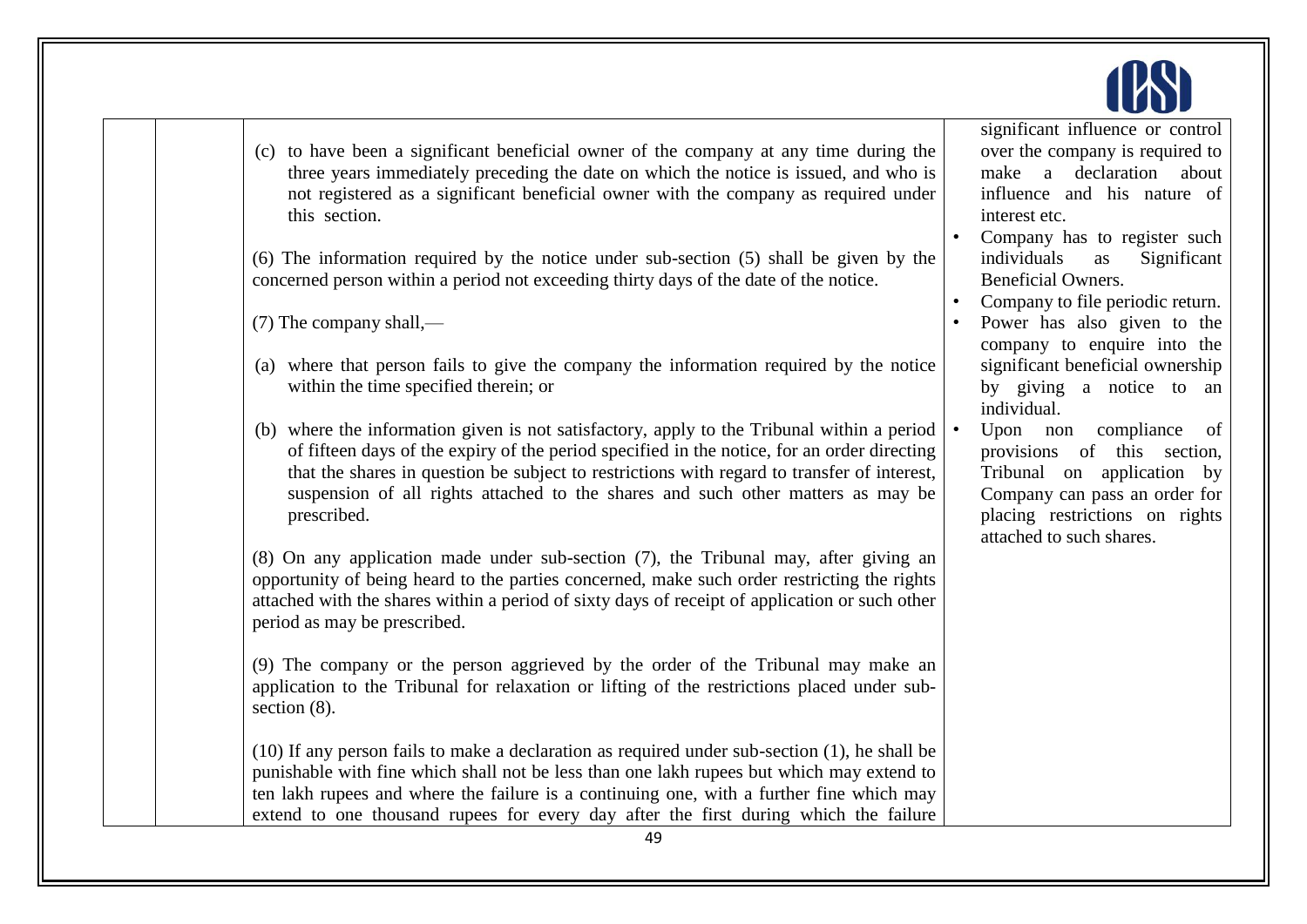

|     |                                  |                                                                                                                                                                                                                                                                                                                                                                                                                                                                                                                                                                                                                                                                                                                                                                                                            |                                                               |                                                                   | <u>au op</u>                                                                                              |
|-----|----------------------------------|------------------------------------------------------------------------------------------------------------------------------------------------------------------------------------------------------------------------------------------------------------------------------------------------------------------------------------------------------------------------------------------------------------------------------------------------------------------------------------------------------------------------------------------------------------------------------------------------------------------------------------------------------------------------------------------------------------------------------------------------------------------------------------------------------------|---------------------------------------------------------------|-------------------------------------------------------------------|-----------------------------------------------------------------------------------------------------------|
|     |                                  | continues.                                                                                                                                                                                                                                                                                                                                                                                                                                                                                                                                                                                                                                                                                                                                                                                                 |                                                               |                                                                   |                                                                                                           |
|     |                                  | $(11)$ If a company, required to maintain register under sub-section $(2)$ and file the<br>information under sub-section (4), fails to do so or denies inspection as provided therein,<br>the company and every officer of the company who is in default shall be punishable with<br>fine which shall not be less than ten lakh rupees but which may extend to fifty lakh rupees<br>and where the failure is a continuing one, with a further fine which may extend to one<br>thousand rupees for every day after the first during which the failure continues.<br>(12) If any person wilfully furnishes any false or incorrect information or suppresses any<br>material information of which he is aware in the declaration made under this section, he<br>shall be liable to action under section 447." |                                                               |                                                                   |                                                                                                           |
|     | <b>B. Re-opening of Accounts</b> |                                                                                                                                                                                                                                                                                                                                                                                                                                                                                                                                                                                                                                                                                                                                                                                                            |                                                               |                                                                   |                                                                                                           |
| 26. | <b>Section</b><br>130            | <b>Proviso</b><br>Section  <br>to<br>$130(1)$ -                                                                                                                                                                                                                                                                                                                                                                                                                                                                                                                                                                                                                                                                                                                                                            | In section 130<br>of the<br>principal Act,—                   | <b>Revised</b><br>Proviso to Section<br>$130(1)$ -                | In the interest of the principle of<br>natural justice, other concerned<br>parties, like a company or the |
|     |                                  | 'Provided that the court                                                                                                                                                                                                                                                                                                                                                                                                                                                                                                                                                                                                                                                                                                                                                                                   | In sub-section $(1)$ , in the                                 |                                                                   | Auditor/Chartered Accountant of                                                                           |
|     |                                  | or the Tribunal, as the                                                                                                                                                                                                                                                                                                                                                                                                                                                                                                                                                                                                                                                                                                                                                                                    | $proviso$ .                                                   | Provided that the court or the                                    | the company should also be given                                                                          |
|     |                                  | case may be, shall give<br>notice to the Central                                                                                                                                                                                                                                                                                                                                                                                                                                                                                                                                                                                                                                                                                                                                                           | after<br>words<br>(a)<br>the                                  | Tribunal, as the case may be,<br>shall give notice to the Central | an opportunity to present their point<br>of view. Accordingly, in the                                     |
|     |                                  | Government, the Income-                                                                                                                                                                                                                                                                                                                                                                                                                                                                                                                                                                                                                                                                                                                                                                                    | body<br>"regulatory<br><b>or</b>                              | Government,<br>Income-tax<br>the                                  | provision relating to re-opening of                                                                       |
|     |                                  | authorities,<br>the<br>tax                                                                                                                                                                                                                                                                                                                                                                                                                                                                                                                                                                                                                                                                                                                                                                                 | authorities concerned", the                                   | authorities, the Securities and                                   | accounts, before passing an order,                                                                        |
|     |                                  | Securities and Exchange                                                                                                                                                                                                                                                                                                                                                                                                                                                                                                                                                                                                                                                                                                                                                                                    | words "or any other person                                    | Exchange Board or any other                                       | the Tribunal will require to serve a                                                                      |
|     |                                  | Board or any<br>other                                                                                                                                                                                                                                                                                                                                                                                                                                                                                                                                                                                                                                                                                                                                                                                      | concerned"<br>shall<br>be                                     | statutory regulatory body or                                      | notice to 'any other person                                                                               |
|     |                                  | statutory regulatory body                                                                                                                                                                                                                                                                                                                                                                                                                                                                                                                                                                                                                                                                                                                                                                                  | inserted;                                                     | authority concerned or any other                                  | concerned' also, who may submit                                                                           |
|     |                                  | or authority concerned<br>shall                                                                                                                                                                                                                                                                                                                                                                                                                                                                                                                                                                                                                                                                                                                                                                            |                                                               | person concerned and shall take                                   | their concerns in the form of                                                                             |
|     |                                  | take<br>and<br>into<br>consideration<br>the                                                                                                                                                                                                                                                                                                                                                                                                                                                                                                                                                                                                                                                                                                                                                                | after the words "the<br>(b)<br>body<br>authority<br><b>or</b> | consideration<br>into<br>the<br>representations, if any, made by  | representations, before passing of<br>order for re-opening of accounts by                                 |
|     |                                  | representations, if<br>any,                                                                                                                                                                                                                                                                                                                                                                                                                                                                                                                                                                                                                                                                                                                                                                                | concerned", the words "or                                     | that<br>Government<br>the<br>$\alpha$                             | Court or Tribunal.                                                                                        |
|     |                                  | made<br>by<br>that                                                                                                                                                                                                                                                                                                                                                                                                                                                                                                                                                                                                                                                                                                                                                                                         | the<br>other<br>person                                        | authorities,<br>Securities<br>and                                 |                                                                                                           |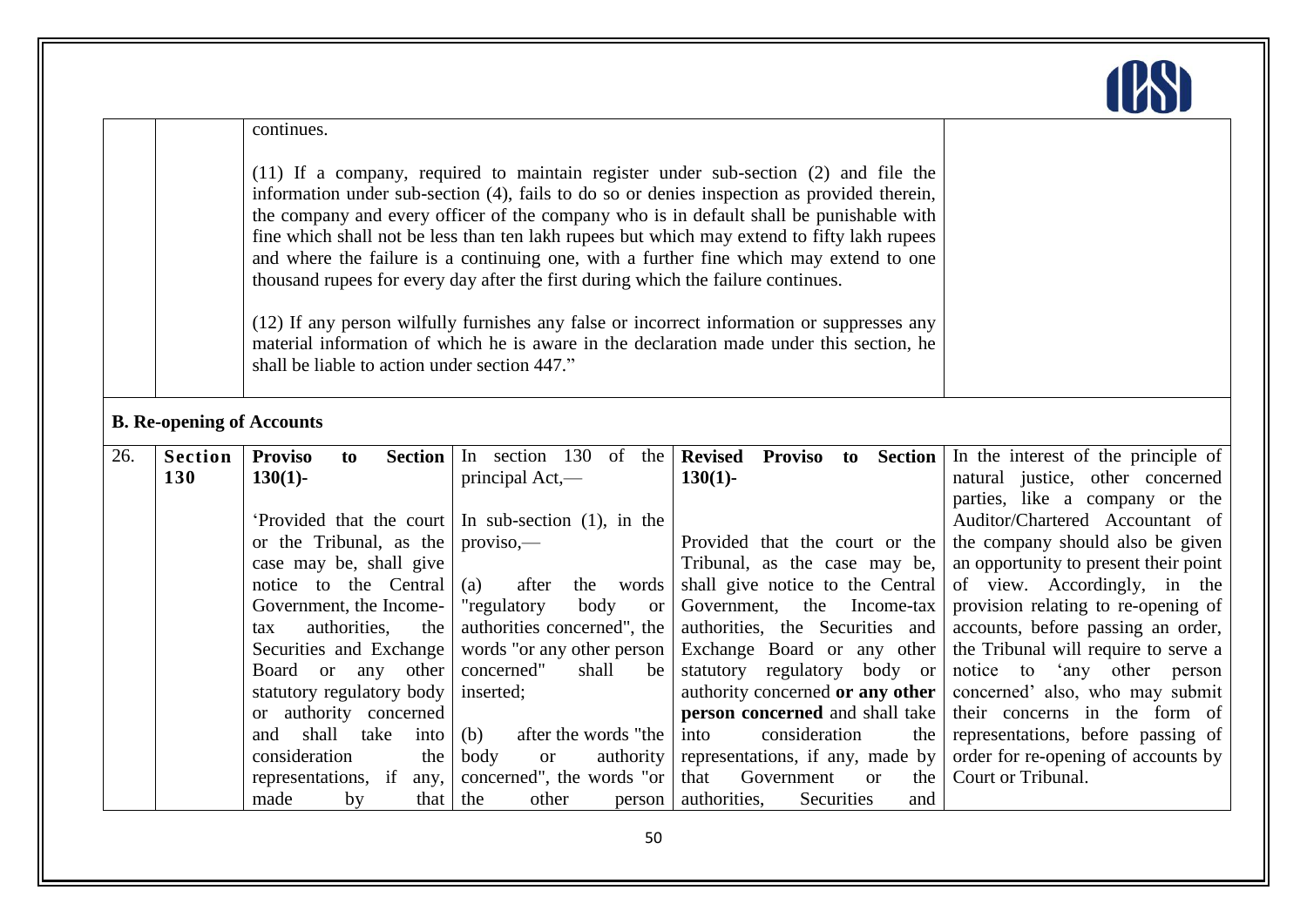

|     |                          | Government<br>the<br><b>or</b><br>authorities,<br>Securities<br>and Exchange Board or<br>the body or authority<br>concerned before passing<br>any order under this<br>section.'                                                                                             | concerned"<br>shall<br>be<br>inserted;                                                                                                               | Exchange Board or the body or<br>authority concerned or the other<br>person concerned before passing<br>any order under this section."                                                                                                           |                                                                                                                                                                                                                                                                                                                    |
|-----|--------------------------|-----------------------------------------------------------------------------------------------------------------------------------------------------------------------------------------------------------------------------------------------------------------------------|------------------------------------------------------------------------------------------------------------------------------------------------------|--------------------------------------------------------------------------------------------------------------------------------------------------------------------------------------------------------------------------------------------------|--------------------------------------------------------------------------------------------------------------------------------------------------------------------------------------------------------------------------------------------------------------------------------------------------------------------|
|     |                          | <b>C. Managerial Remuneration</b>                                                                                                                                                                                                                                           |                                                                                                                                                      |                                                                                                                                                                                                                                                  |                                                                                                                                                                                                                                                                                                                    |
| 27. | <b>Section</b><br>197(1) | <b>First Proviso to Section</b><br>$197(1)$ -                                                                                                                                                                                                                               | In section 197 of the<br>principal Act,—                                                                                                             | <b>Revised First Proviso to Section</b><br>$197(1)$ -                                                                                                                                                                                            |                                                                                                                                                                                                                                                                                                                    |
|     |                          | 'Provided<br>that<br>the<br>in<br>company<br>general<br>meeting may, with the<br>approval of the Central<br>Government,<br>authorise<br>of<br>the<br>payment<br>remuneration exceeding<br>eleven per cent. of the<br>profits<br>of<br>the<br>net<br>company, subject to the | (a) in sub-section $(1)$ ,—<br>(i) in the first proviso, the<br>"with<br>words<br>the<br>approval of the Central<br>Government," shall be<br>omitted | "Provided that the company in<br>general meeting may, authorise<br>the payment of remuneration<br>exceeding eleven per cent. of the<br>net profits of the company,<br>subject to the provisions of<br>Schedule V:"<br>Revised Second Proviso to  | No Central Govt. approval will be<br>required for public companies for<br>payment of remuneration<br>to<br>directors including MD and WTD<br>and Manager even exceeding 11%<br>of net profits.<br>Approval of the central government<br>would be needed only for variance<br>to the conditions specified in part I |
|     |                          | provisions of Schedule<br>$V$ .<br><b>Proviso</b><br><b>Second</b><br>to l<br><b>Section 197(1)-</b><br>'Provided further that,<br>except with the approval<br>the<br>company<br>οf<br>in                                                                                   | (ii) in the second proviso,<br>the<br>words<br>after<br>"general meeting,", the<br>words "by a special<br>resolution,"<br>shall be<br>inserted;      | <b>Section 197(1)-</b><br>"Provided further that, except<br>with the approval of the company<br>in general meeting by a special<br>resolution,-<br>(i)<br>the remuneration payable to<br>any one managing director;<br>or whole-time director or | of Schedule V for the appointment<br>abovementioned<br>of<br>managerial<br>persons.                                                                                                                                                                                                                                |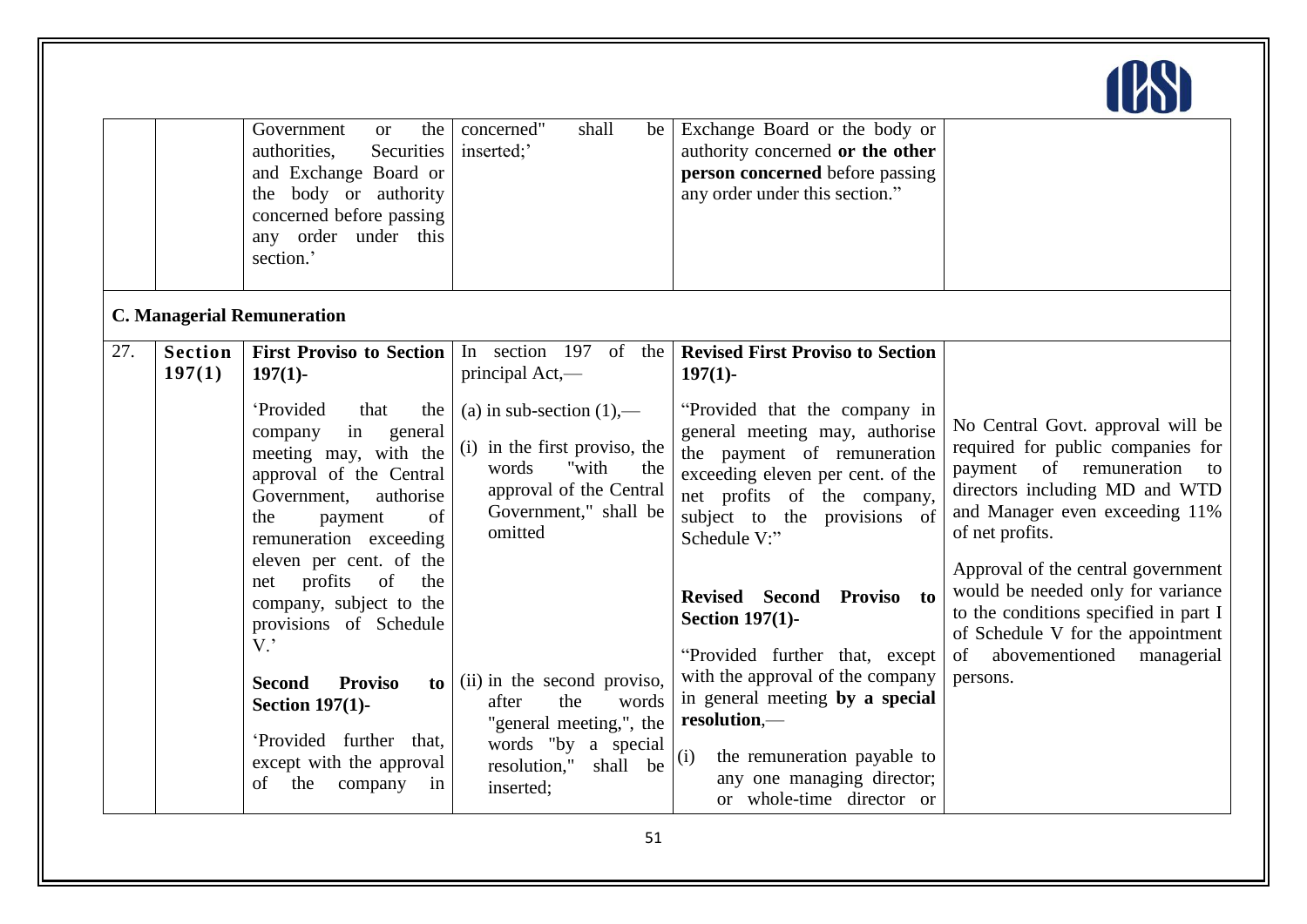| general meeting.<br>$(i)$ the<br>remuneration<br>payable to any one<br>managing director;<br>whole-time<br>$\alpha$<br>director or manager<br>shall not exceed five<br>per cent. of the net<br>profits<br>of<br>the<br>if<br>and<br>company<br>there is more than<br>one such director<br>remuneration shall<br>not exceed ten per<br>of the<br>cent.<br>net<br>profits to all such<br>directors<br>and<br>taken<br>manager<br>together;<br>$(ii)$ the<br>remuneration<br>payable to directors<br>who<br>neither<br>are<br>managing directors<br>whole-time<br>nor<br>directors shall not<br>exceed.<br>$(A)$ one per cent. of<br>the net profits of<br>the company, if<br>there<br><i>is</i><br>a | (iii) after<br>the<br>second<br>proviso, the following<br>proviso<br>shall<br>be<br>inserted, namely:-<br>"Provided also that, where<br>any term loan of any bank<br>public<br>financial<br>$\alpha$<br>institution is subsisting or<br>the company has defaulted<br>in payment of dues to non-<br>convertible<br>debenture<br>holders or<br>other<br>any<br>secured creditor, the prior<br>approval of the bank or<br>public financial institution<br>concerned or the non-<br>convertible<br>debenture<br>holders or other secured<br>creditor, as the case may<br>be, shall be obtained by<br>the<br>before<br>company<br>obtaining the approval in<br>the general meeting." | manager shall not exceed<br>five per cent. of the net<br>profits of the company and if<br>there is more than one such<br>director remuneration shall<br>not exceed ten per cent. of<br>the net profits to all such<br>directors and manager taken<br>together;<br>(ii) the remuneration payable to<br>directors who are neither<br>managing<br>directors<br>nor<br>whole-time directors<br>shall<br>not exceed,—<br>$(A)$ one per cent. of the net<br>profits of the company, if<br>there is a managing or<br>whole-time director or<br>manager;<br>(B) three per cent. of the net<br>profits in any other case.<br>Third Proviso<br><b>Revised</b><br>to<br><b>Section 197(1)-</b><br>"Provided also that, where the<br>has<br>defaulted<br>in<br>company<br>payment of dues to any bank or<br>public financial institution or<br>non-convertible<br>debenture<br>holders or any other secured | payment of remuneration<br>For<br>exceeding limits or for waiver of<br>recovery of excess remuneration,<br>prior approval of banks, financial<br>institutions.<br>convertible<br>non<br>debenture<br>holders<br>secured<br>$\alpha$<br>creditors will be required, in case |
|----------------------------------------------------------------------------------------------------------------------------------------------------------------------------------------------------------------------------------------------------------------------------------------------------------------------------------------------------------------------------------------------------------------------------------------------------------------------------------------------------------------------------------------------------------------------------------------------------------------------------------------------------------------------------------------------------|---------------------------------------------------------------------------------------------------------------------------------------------------------------------------------------------------------------------------------------------------------------------------------------------------------------------------------------------------------------------------------------------------------------------------------------------------------------------------------------------------------------------------------------------------------------------------------------------------------------------------------------------------------------------------------|-------------------------------------------------------------------------------------------------------------------------------------------------------------------------------------------------------------------------------------------------------------------------------------------------------------------------------------------------------------------------------------------------------------------------------------------------------------------------------------------------------------------------------------------------------------------------------------------------------------------------------------------------------------------------------------------------------------------------------------------------------------------------------------------------------------------------------------------------------------------------------------------------|----------------------------------------------------------------------------------------------------------------------------------------------------------------------------------------------------------------------------------------------------------------------------|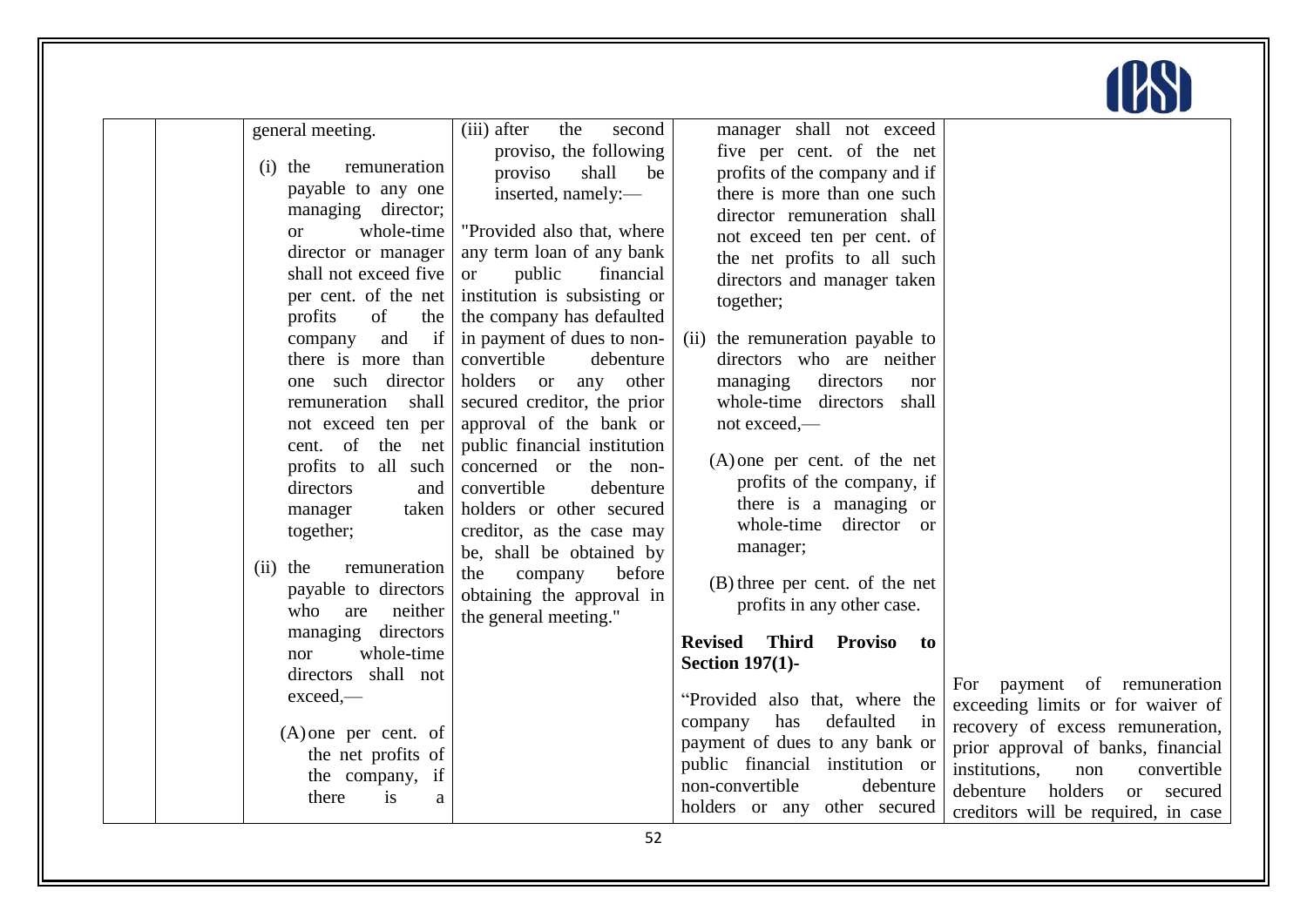| managing<br><b>or</b><br>whole-time<br>director<br>or<br>manager;<br>$(B)$ three per cent. of<br>the net profits in<br>any other case.'<br>Sub-section $(3)$ –<br>Notwithstanding<br>(3)<br>anything contained in<br>sub-sections $(1)$ and $(2)$ ,                                                                                                                                     | (b) in sub-section $(3)$ , the                                                                                                                               | creditor, the prior approval of the $\vert$<br>bank<br><sub>or</sub><br>public<br>financial<br>institution concerned or the non-<br>convertible debenture holders or<br>other secured creditor, as the case<br>may be, shall be obtained by the<br>company before obtaining the<br>approval in the general meeting."<br>Revised sub-section $(3)$ –<br>"Notwithstanding"<br>anything<br>contained in sub-sections (1) and                                              | the company has defaulted<br>in<br>payment of their dues. |
|-----------------------------------------------------------------------------------------------------------------------------------------------------------------------------------------------------------------------------------------------------------------------------------------------------------------------------------------------------------------------------------------|--------------------------------------------------------------------------------------------------------------------------------------------------------------|------------------------------------------------------------------------------------------------------------------------------------------------------------------------------------------------------------------------------------------------------------------------------------------------------------------------------------------------------------------------------------------------------------------------------------------------------------------------|-----------------------------------------------------------|
| subject<br>to<br>the<br>but<br>provisions of Schedule<br>V, if, in any financial<br>year, a company has no<br>profits or its profits are<br>inadequate, the company<br>shall not pay to its<br>directors, including any<br>managing or wholetime<br>director or manager, by<br>way of remuneration any<br>sum exclusive of any<br>fees payable to directors<br>under sub-section<br>(5) | words "and if it is not able<br>to comply<br>with such<br>provisions,<br>with<br>the<br>previous approval of the<br>Central Government" shall<br>be omitted; | (2), but subject to the provisions<br>of Schedule V, if, in any financial<br>year, a company has no profits or<br>its profits are inadequate, the<br>company shall not pay to its<br>directors, including any managing<br>wholetime<br>director<br>$\alpha$<br>$\alpha$<br>manager, by way of remuneration<br>any sum exclusive of any fees<br>payable to directors under sub-<br>section (5) hereunder except in<br>accordance with the provisions of<br>Schedule V." |                                                           |
| hereunder<br>except<br>in<br>with<br>accordance<br>the<br>provisions of Schedule V<br>and if it is not able to<br>with<br>comply<br>such                                                                                                                                                                                                                                                |                                                                                                                                                              | <b>Revised sub-section (9)</b><br>If any director draws or receives,<br>directly or indirectly, by way of<br>remuneration any such sums in                                                                                                                                                                                                                                                                                                                             |                                                           |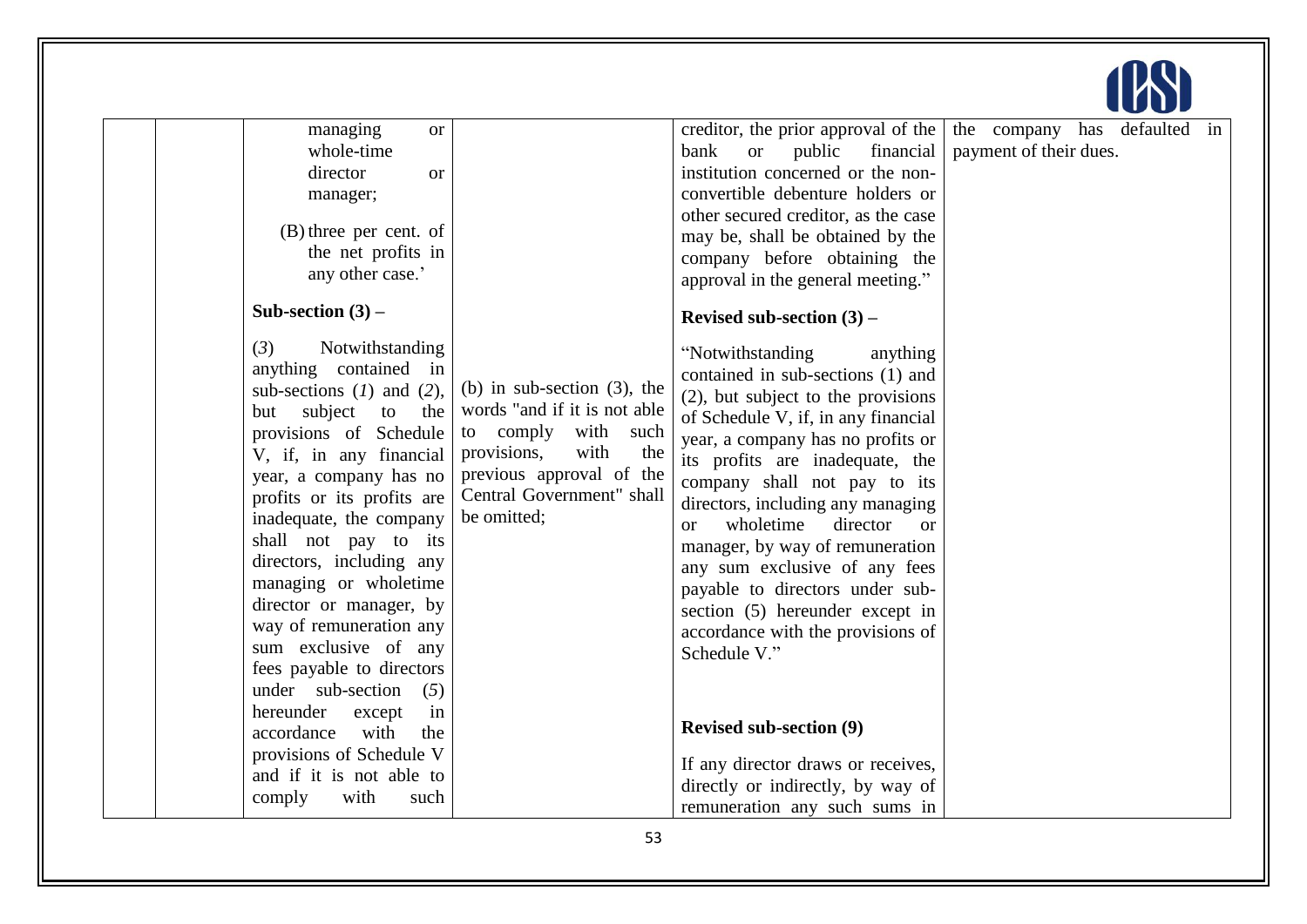| provisions,<br>with<br>the<br>previous approval of the<br>Central Government.<br>Sub-section (9)<br>If any director draws or<br>receives,<br>directly<br><sub>or</sub><br>indirectly, by way of<br>remuneration any such<br>sums in excess of the<br>limit prescribed by this<br>section or without the<br>prior sanction of the<br>Central<br>Government,<br>where it is required, he<br>shall refund such sums to<br>the company and until<br>such sum is refunded,<br>hold it in trust for the<br>company.<br>Sub-section (10)<br>The company shall not<br>waive the recovery of<br>any sum refundable to it<br>under sub-section<br>(9)<br>unless permitted by the<br>Central Government. | (c) for sub-section $(9)$ , the<br>following sub-section shall<br>be substituted, namely:-<br>"(9) If any director draws<br>or receives, directly or<br>indirectly, by way<br>of<br>remuneration any such<br>sums in excess of the limit<br>prescribed by this section<br>without<br>approval<br><sub>or</sub><br>required under this section,<br>he shall refund such sums<br>to the company, within<br>two years or such lesser<br>period as may be allowed<br>by the company, and until<br>such sum is refunded, hold<br>in trust<br>it<br>for the<br>company.";<br>(d) in sub-section $(10)$ ,—<br>for<br>the<br>(i)<br>words<br>"permitted by the Central<br>Government", the words<br>"approved by the company<br>special<br>resolution<br>by<br>within two years from the<br>date the sum becomes | excess of the limit prescribed by<br>this section or without approval<br>required under this section, he<br>shall refund such sums to the<br>company, within two years or<br>such lesser period as may be<br>allowed by the company, and<br>until such sum is refunded, hold it<br>in trust for the company."<br>Revised sub-section $(10)$ –<br>The company shall not waive the<br>recovery of any sum refundable<br>to it under sub-section $(9)$ unless<br>approved by the company by<br>special resolution within two<br>years from the date the sum<br>becomes refundable.<br><b>Provided</b><br>that<br>where<br>the<br>has<br>defaulted<br>company<br>in<br>payment of dues to any bank or<br>public financial institution or<br>non-convertible<br>debenture<br>holders or any other secured | Director should repay the excess<br>remuneration to the Company<br>within a maximum period to 2<br>years. |
|-----------------------------------------------------------------------------------------------------------------------------------------------------------------------------------------------------------------------------------------------------------------------------------------------------------------------------------------------------------------------------------------------------------------------------------------------------------------------------------------------------------------------------------------------------------------------------------------------------------------------------------------------------------------------------------------------|----------------------------------------------------------------------------------------------------------------------------------------------------------------------------------------------------------------------------------------------------------------------------------------------------------------------------------------------------------------------------------------------------------------------------------------------------------------------------------------------------------------------------------------------------------------------------------------------------------------------------------------------------------------------------------------------------------------------------------------------------------------------------------------------------------|------------------------------------------------------------------------------------------------------------------------------------------------------------------------------------------------------------------------------------------------------------------------------------------------------------------------------------------------------------------------------------------------------------------------------------------------------------------------------------------------------------------------------------------------------------------------------------------------------------------------------------------------------------------------------------------------------------------------------------------------------------------------------------------------------|-----------------------------------------------------------------------------------------------------------|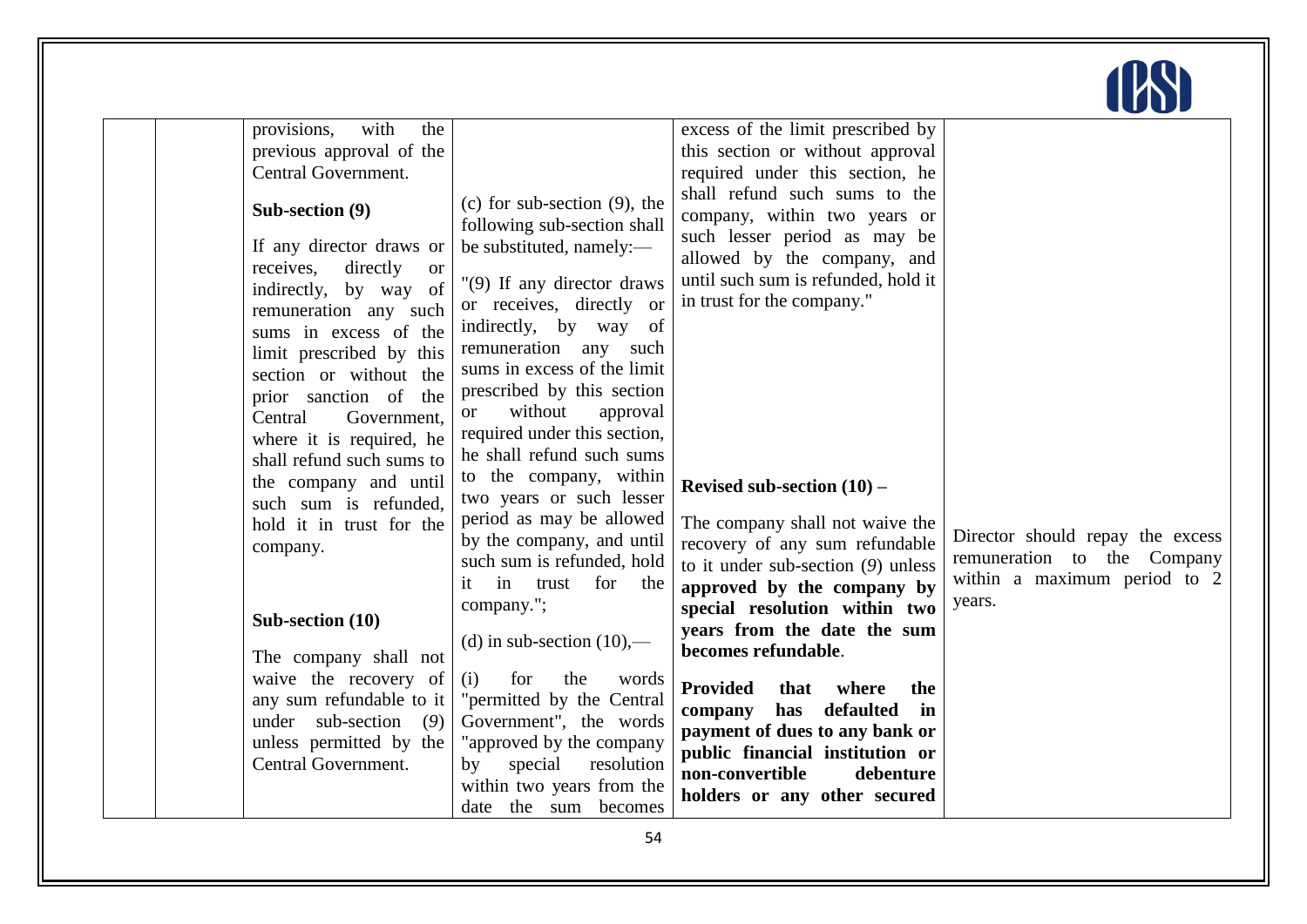

| Sub-section (11)<br>In cases where Schedule<br>is<br>applicable<br>V<br>on<br>grounds of no profits or<br>inadequate profits, any<br>provision relating to the<br>remuneration of any | refundable"<br>shall<br>be<br>substituted;<br>(ii) the following proviso<br>shall<br>be<br>inserted,<br>namely:<br>"Provided that where the<br>company has defaulted in<br>payment of dues to any<br>bank or public financial<br>institution<br><b>or</b><br>non-<br>convertible<br>debenture<br>holders or<br>any other<br>secured creditor, the prior<br>approval of the bank or<br>public financial institution<br>concerned or the non-<br>convertible<br>debenture<br>holders or other secured<br>creditor, as the case may<br>be, shall be obtained by<br>company<br>before<br>the<br>obtaining approval of such<br>waiver.";<br>(e) in sub-section $(11)$ , the<br>words<br>"and<br>if<br>such<br>conditions are not being<br>complied, the approval of<br>the Central Government<br>had been obtained" shall | creditor, the prior approval of<br>the bank or public financial<br>institution concerned or the<br>non-convertible<br>debenture<br>holders or other<br>secured<br>creditor, as the case may be,<br>shall be obtained<br>by the<br>before<br>obtaining<br>company<br>approval of such waiver.<br>Revised sub-section $(11)$ –<br>In cases where Schedule V is<br>applicable on grounds of no<br>profits or inadequate profits, any<br>provision relating<br>to<br>the<br>remuneration of any director<br>which purports to increase or has<br>the effect of increasing the<br>amount thereof, whether<br>the<br>provision be contained in the<br>company's memorandum<br><sub>or</sub><br>articles, or in an agreement<br>entered into by it, or in any<br>resolution passed by the company |  |
|---------------------------------------------------------------------------------------------------------------------------------------------------------------------------------------|----------------------------------------------------------------------------------------------------------------------------------------------------------------------------------------------------------------------------------------------------------------------------------------------------------------------------------------------------------------------------------------------------------------------------------------------------------------------------------------------------------------------------------------------------------------------------------------------------------------------------------------------------------------------------------------------------------------------------------------------------------------------------------------------------------------------|--------------------------------------------------------------------------------------------------------------------------------------------------------------------------------------------------------------------------------------------------------------------------------------------------------------------------------------------------------------------------------------------------------------------------------------------------------------------------------------------------------------------------------------------------------------------------------------------------------------------------------------------------------------------------------------------------------------------------------------------------------------------------------------------|--|
| director which purports                                                                                                                                                               | be omitted;                                                                                                                                                                                                                                                                                                                                                                                                                                                                                                                                                                                                                                                                                                                                                                                                          | in general meeting or its Board,                                                                                                                                                                                                                                                                                                                                                                                                                                                                                                                                                                                                                                                                                                                                                           |  |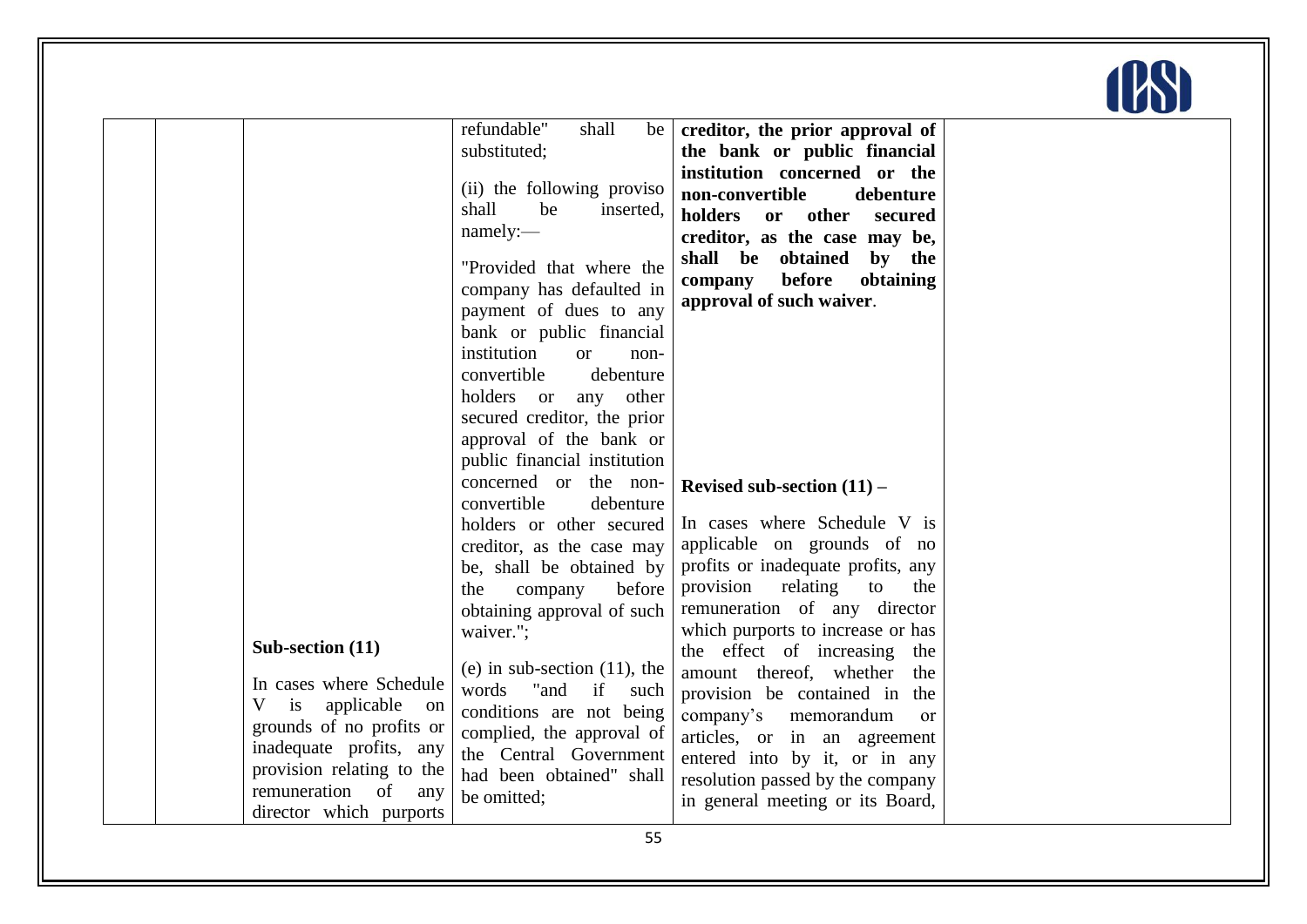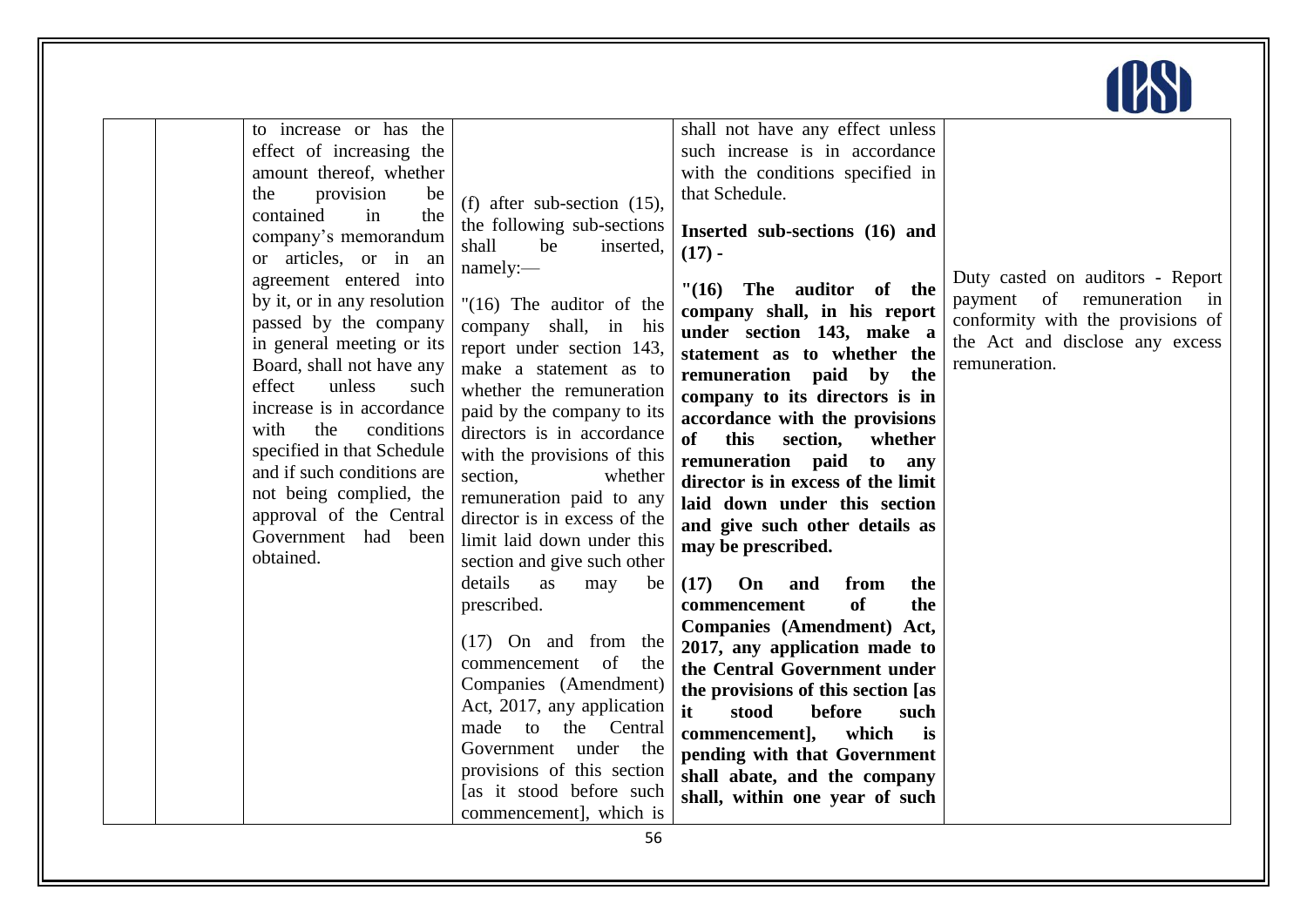|     |                                             |                                                                                                                                                                                                                                                                                                                                                                                                                                                                                                                                                                                          | pending<br>with<br>that<br>Government shall<br>abate,<br>and the company shall,<br>within one year of such<br>commencement, obtain the<br>approval in accordance<br>with the provisions of this<br>section, as so amended.".                                                                                                                                                                                                                                                                                                                                                               | obtain<br>the<br>commencement,<br>approval in accordance with<br>the provisions of this section, as<br>so amended.                                                                                                                                                                                                                                                                                                                                                                                                                                                                                                                                                  |                                                                                                                                                                                                                                                                                                                                                                                                                                                                                                                                                                                                                                                       |
|-----|---------------------------------------------|------------------------------------------------------------------------------------------------------------------------------------------------------------------------------------------------------------------------------------------------------------------------------------------------------------------------------------------------------------------------------------------------------------------------------------------------------------------------------------------------------------------------------------------------------------------------------------------|--------------------------------------------------------------------------------------------------------------------------------------------------------------------------------------------------------------------------------------------------------------------------------------------------------------------------------------------------------------------------------------------------------------------------------------------------------------------------------------------------------------------------------------------------------------------------------------------|---------------------------------------------------------------------------------------------------------------------------------------------------------------------------------------------------------------------------------------------------------------------------------------------------------------------------------------------------------------------------------------------------------------------------------------------------------------------------------------------------------------------------------------------------------------------------------------------------------------------------------------------------------------------|-------------------------------------------------------------------------------------------------------------------------------------------------------------------------------------------------------------------------------------------------------------------------------------------------------------------------------------------------------------------------------------------------------------------------------------------------------------------------------------------------------------------------------------------------------------------------------------------------------------------------------------------------------|
| 28. | D. Foreign Company<br><b>Section</b><br>379 | <b>Section 379-</b><br>Where not less than fifty<br>per cent. of the paid-up<br>share capital, whether<br>equity or preference or<br>partly equity and partly<br>preference, of a foreign<br>company is held by one<br>or more citizens of India<br>or by one or more<br>companies<br><sub>or</sub><br>bodies<br>corporate incorporated in<br>India, or by one or more<br>citizens of India and one<br>or more companies or<br>bodies<br>corporate<br>incorporated in India,<br>whether singly or in the<br>aggregate, such company<br>shall comply with the<br>of<br>this<br>provisions | Section<br>379<br>of<br>the<br>principal Act shall<br>be<br>renumbered as sub-section<br>(2) thereof and before sub-<br>section<br>(2)<br>as<br>SO <sub>2</sub><br>renumbered, the following<br>sub-section<br>shall<br>be<br>inserted, namely:-<br>" $(1)$ Sections 380 to 386<br>inclusive) and<br>(both<br>sections 392 and 393 shall<br>apply<br>all<br>foreign<br>to<br>companies:<br>Provided that the Central<br>Government<br>by<br>may,<br>Order published in the<br>Official Gazette, exempt<br>any class of<br>foreign<br>companies, specified in the<br>Order, from any of the | <b>Revised Section 379-</b><br>" $(1)$ Sections 380 to 386 (both<br>inclusive) and sections 392 and<br>393 shall apply to all foreign<br>companies:<br>Provided that the<br><b>Central</b><br>Government may, by Order<br>published<br>$\mathbf{in}$<br>the<br><b>Official</b><br>Gazette, exempt any class of<br>foreign companies, specified in<br>the Order, from any of the<br>provisions of sections 380 to 386<br>and sections 392 and 393 and a<br>copy of every such order shall,<br>as soon as may be after it is<br>made, be laid before both<br><b>Houses of Parliament.</b><br>(2) Where not less than fifty per<br>cent. of the paid-up share capital, | Foreign<br>companies<br>having<br>incidental<br>transactions<br>through<br>electronic mode are exempted from<br>registering and compliance regime<br>under the Act.<br>amendment<br>Act<br>clearly<br>The<br>provides that the remaining body<br>corporate as covered within the<br>definition of foreign company<br>would need to comply with the<br>provisions of Chapter XXII, as<br>applicable.<br>Due to disconnect between the<br>definition of foreign company Sec<br>$2(42)$ and Sec 379, there is<br>confusion about applicability of the<br>Act to the Branch, Liaison or<br>Project Offices established<br>by<br>foreign company in India. |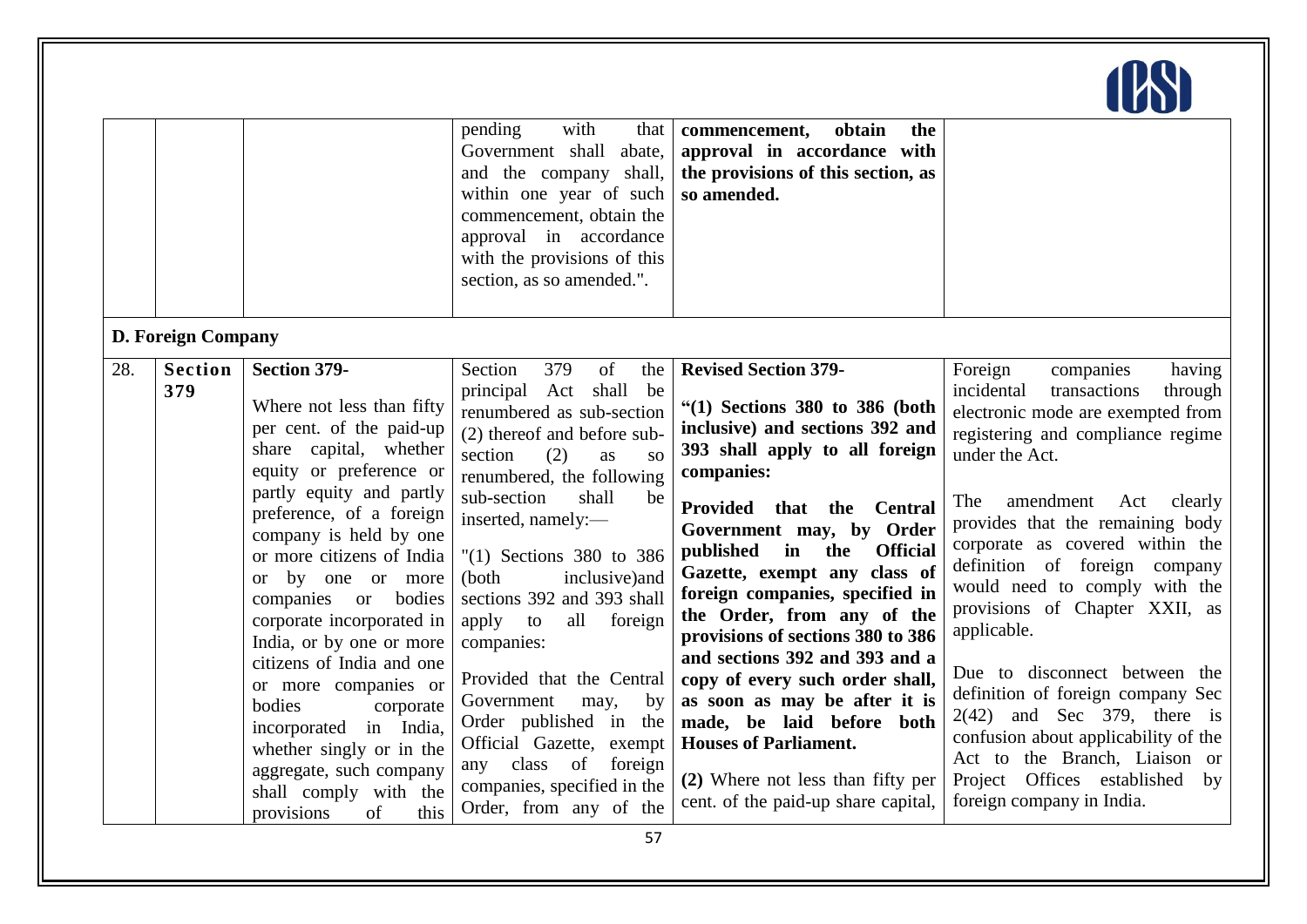|     |                       | Chapter and such other<br>provisions of this Act as<br>may be prescribed with<br>regard to the business<br>carried on by it in India<br>as if it were a company<br>incorporated in India.                                                                                                   | provisions of sections 380<br>to 386 and sections 392<br>and 393 and a copy of<br>every such order shall, as<br>soon as may be after it is<br>made, be laid before both<br>Houses of Parliament." | whether equity or preference or<br>partly<br>equity<br>and<br>partly<br>preference, of a foreign company<br>is held by one or more citizens of<br>India or by one or more<br>companies or bodies corporate<br>incorporated in India, or by one<br>or more citizens of India and one<br>or more companies or bodies<br>corporate incorporated in India,<br>singly<br>or in<br>whether<br>the<br>aggregate, such company shall<br>comply with the provisions of<br>this Chapter and such other<br>provisions of this Act as may be<br>prescribed with regard to the<br>business carried on by it in India<br>as if it were a company<br>incorporated in India." | $\mathbf{B}\mathbf{y}$<br>amendment, it<br>will<br>be<br>confirmed that all such offices in<br>India needs registration. |
|-----|-----------------------|---------------------------------------------------------------------------------------------------------------------------------------------------------------------------------------------------------------------------------------------------------------------------------------------|---------------------------------------------------------------------------------------------------------------------------------------------------------------------------------------------------|---------------------------------------------------------------------------------------------------------------------------------------------------------------------------------------------------------------------------------------------------------------------------------------------------------------------------------------------------------------------------------------------------------------------------------------------------------------------------------------------------------------------------------------------------------------------------------------------------------------------------------------------------------------|--------------------------------------------------------------------------------------------------------------------------|
| 29. | <b>Section</b><br>384 | <b>Section 384(2) -</b><br>The provisions of section<br>92 shall, subject to such<br>exceptions, modifications<br>and adaptations as may<br>be made therein by rules<br>made under this Act,<br>a foreign<br>apply<br>to<br>company as they apply to<br>a company incorporated<br>in India. | In section 384 of the<br>principal Act, in sub-<br>section $(2)$ , after the word<br>and figures "section 92",<br>the words and figures "and<br>section 135"<br>shall be<br>inserted.             | <b>Revised Section 384(2) -</b><br>The provisions of section 92 and<br>section 135 shall, subject to such<br>exceptions, modifications<br>and<br>adaptations as may be made<br>therein by rules made under this<br>Act, apply to a foreign company<br>as they apply to a company<br>incorporated in India.                                                                                                                                                                                                                                                                                                                                                    | The amendment Act brings clarity<br>with respect to applicability of CSR<br>provisions to Foreign Companies.             |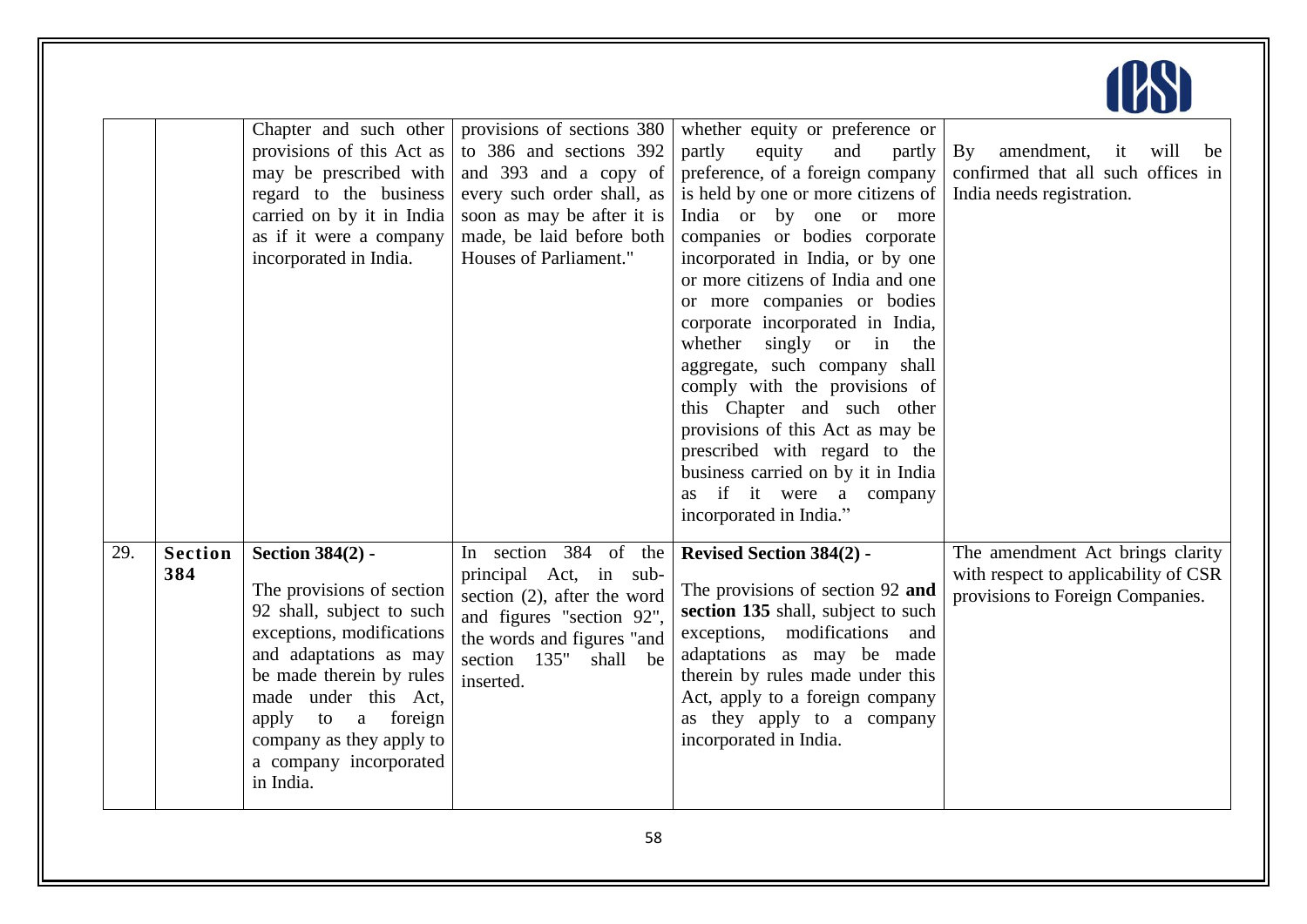

|     | <b>E. Filing Fees</b> |                                                                                                                                                                                                        |                                                                                                                                                                                                            |                                                                                                                                                                                                                                                         |                                                                                                                                                                                                                                  |  |  |
|-----|-----------------------|--------------------------------------------------------------------------------------------------------------------------------------------------------------------------------------------------------|------------------------------------------------------------------------------------------------------------------------------------------------------------------------------------------------------------|---------------------------------------------------------------------------------------------------------------------------------------------------------------------------------------------------------------------------------------------------------|----------------------------------------------------------------------------------------------------------------------------------------------------------------------------------------------------------------------------------|--|--|
| 30. | <b>Section</b><br>403 | <b>Provisos Section 403(1)-</b><br>'Provided<br>that<br>any                                                                                                                                            | In section 403<br>of the<br>principal Act,—<br>In sub-section $(1)$ , for the                                                                                                                              | Revised Provisos to Section<br>$403(1)$ -<br>"Provided<br>where<br>that<br>any                                                                                                                                                                          | The objective to ensure enhancing<br>the filings by providing for<br>condonation of delay, payment of                                                                                                                            |  |  |
|     |                       | document,<br>fact<br><sub>or</sub><br>information<br>be<br>may<br>filed,<br>submitted,<br>registered or recorded,<br>after the time specified in<br>relevant provision for<br>such submission, filing, | first and second provisos,<br>the following provisos<br>substituted,<br>shall<br>be<br>namely:<br>"Provided that where any<br>fact<br>document,<br><b>or</b><br>information required to be                 | document, fact or information<br>required to be submitted, filed,<br>registered or recorded, as the case<br>may be, under section 92 or 137<br>is not submitted, filed, registered<br>or recorded, as the case may be,<br>within the period provided in | higher fees was not really helping,<br>so in order to make the compliance<br>requirement less onerous with the<br>reasonable time period for all<br>companies and to avoid strict<br>penalties, section 403 has been<br>amended. |  |  |
|     |                       | registering or recording,<br>within a period of two<br>hundred<br>and<br>seventy<br>days from the date by                                                                                              | submitted, filed, registered<br>or recorded, as the case<br>may be, under section 92                                                                                                                       | those sections, without prejudice<br>to any other legal action or<br>liability under this Act, it may be<br>submitted, filed, registered or                                                                                                             | Delayed filing fees will vary<br>depending on number of defaults<br>and nature of form to be filed.                                                                                                                              |  |  |
|     |                       | which it should have<br>filed,<br>been submitted,<br>registered or recorded, as<br>the case may be, on<br>of<br>such<br>payment<br>additional fee as may be<br>prescribed.                             | or 137 is not submitted,<br>registered<br>filed,<br><b>or</b><br>recorded, as the case may<br>be, within the period<br>provided in those sections,<br>without prejudice to any<br>other legal<br>action or | recorded, as the case may be,<br>after expiry of the period so<br>provided in those sections, on<br>payment of such additional fee as<br>may be prescribed, which shall<br>not be less than one hundred<br>rupees per day and different                 | FS & Annual Return can be filed<br>with delayed filing fees of Rs. 100/-<br>per day (after prescribed 30/60<br>days), different amount may be<br>specified for different classes of<br>companies.                                |  |  |
|     |                       | Provided further that any<br>such document, fact or<br>information may, without<br>prejudice to any other                                                                                              | liability under this Act, it<br>may be submitted, filed,<br>registered or recorded, as<br>the case may be, after<br>expiry of the period so                                                                | amounts may be prescribed for<br>different classes of companies:<br>Provided further that where the<br>document, fact or information, as                                                                                                                | For other forms $-$ additional fees<br>will be prescribed; different amount<br>may be specified for different<br>classes of companies.                                                                                           |  |  |
|     |                       | legal action or liability<br>under the Act, be also<br>filed,<br>submitted,<br>registered or recorded,                                                                                                 | provided in those sections,<br>on payment of<br>such<br>additional fee as may be<br>prescribed, which shall not                                                                                            | the case may be, in cases other<br>than referred to in the first<br>proviso, is not submitted, filed,<br>registered or recorded, as the case                                                                                                            | In case of subsequent 2 or more<br>defaults in submission of forms,<br>higher fees may be prescribed.                                                                                                                            |  |  |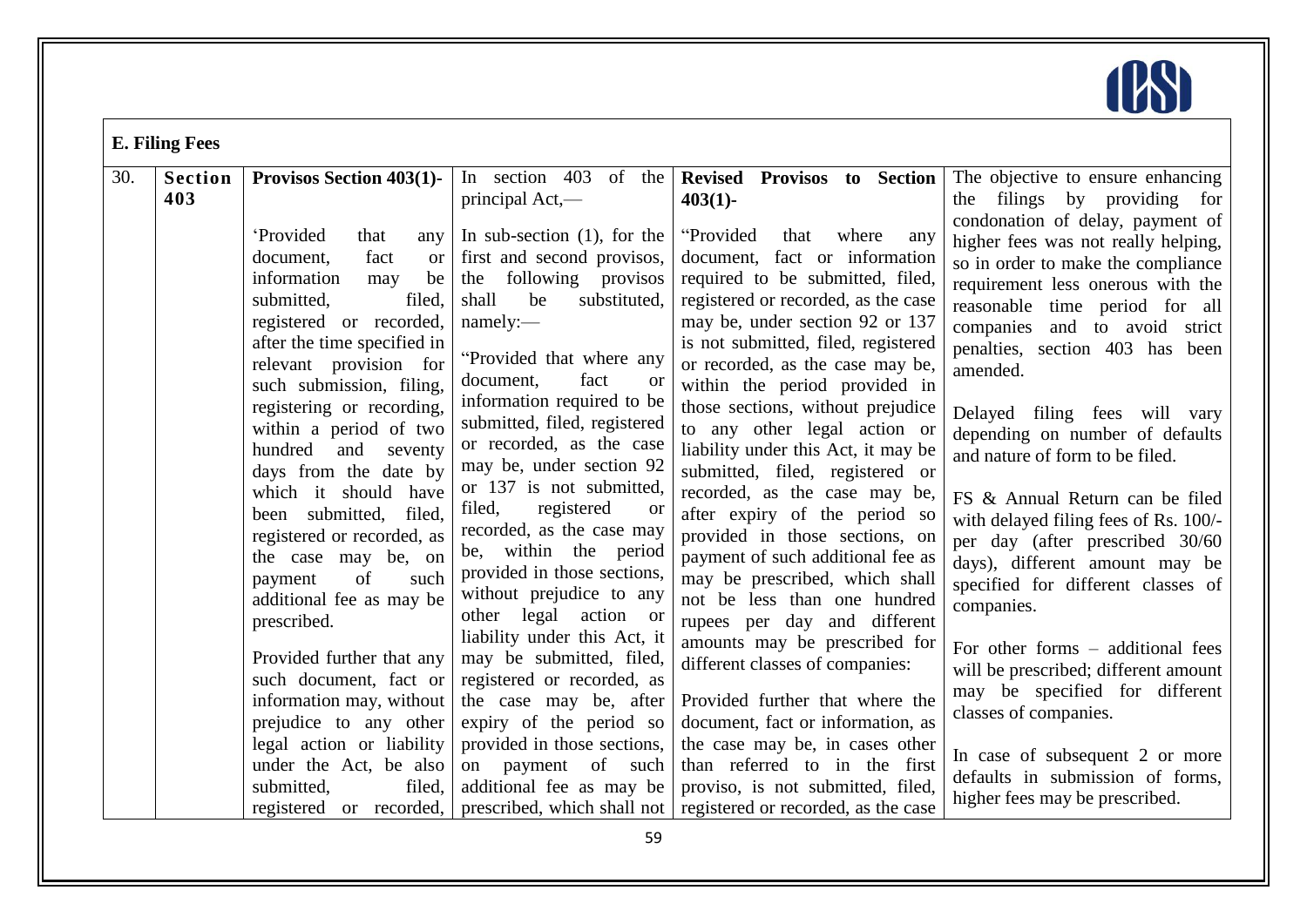

| first<br>the<br>time<br>after | be less than one hundred          | may be, within the period            |  |
|-------------------------------|-----------------------------------|--------------------------------------|--|
| specified in first proviso    | day<br>and<br>rupees<br>per       | provided in the relevant section, it |  |
| on payment of fee and         | different amounts may be          | may, without prejudice to any        |  |
| additional fee specified      | prescribed for different          | other legal action or liability      |  |
| under this section.'          | classes of companies:             | under this Act, be submitted,        |  |
|                               |                                   | filed, registered or recorded as the |  |
|                               | Provided<br>further<br>that       | case may be, on payment of such      |  |
|                               | where the document, fact          | additional fee as may be             |  |
|                               | or information, as the case       | prescribed and different fees may    |  |
|                               | may be, in cases other than       | be prescribed for different classes  |  |
|                               | referred to in the first          | of companies:                        |  |
|                               | proviso, is not submitted,        |                                      |  |
|                               | filed,<br>registered<br><b>or</b> | Provided also that where there is    |  |
|                               | recorded, as the case may         | default on two or more occasions     |  |
|                               | be, within the period             | in submitting, filing, registering   |  |
|                               | provided in the relevant          | or recording of the document, fact   |  |
|                               | section, it may, without          | or information, it may, without      |  |
|                               | prejudice to any other            | prejudice to any other legal action  |  |
|                               | legal action or liability         | or liability under this Act, be      |  |
|                               | this<br>under<br>Act,<br>be       | submitted, filed, registered or      |  |
|                               | submitted, filed, registered      | recorded, as the case may be, on     |  |
|                               | or recorded as the case           | payment of a higher additional       |  |
|                               | may be, on payment of             | fee, as may be prescribed and        |  |
|                               | such additional fee as may        | which shall not be lesser than       |  |
|                               | be prescribed and different       | twice the additional fee provided    |  |
|                               | fees may be prescribed for        | under the first or the second        |  |
|                               |                                   |                                      |  |
|                               | different<br>classes<br>of        | proviso as applicable."              |  |
|                               | companies:                        |                                      |  |
|                               | Provided also that where          |                                      |  |
|                               | there is default on two or        |                                      |  |
|                               | occasions<br>in<br>more           |                                      |  |
|                               | filing,<br>submitting,            |                                      |  |
|                               |                                   |                                      |  |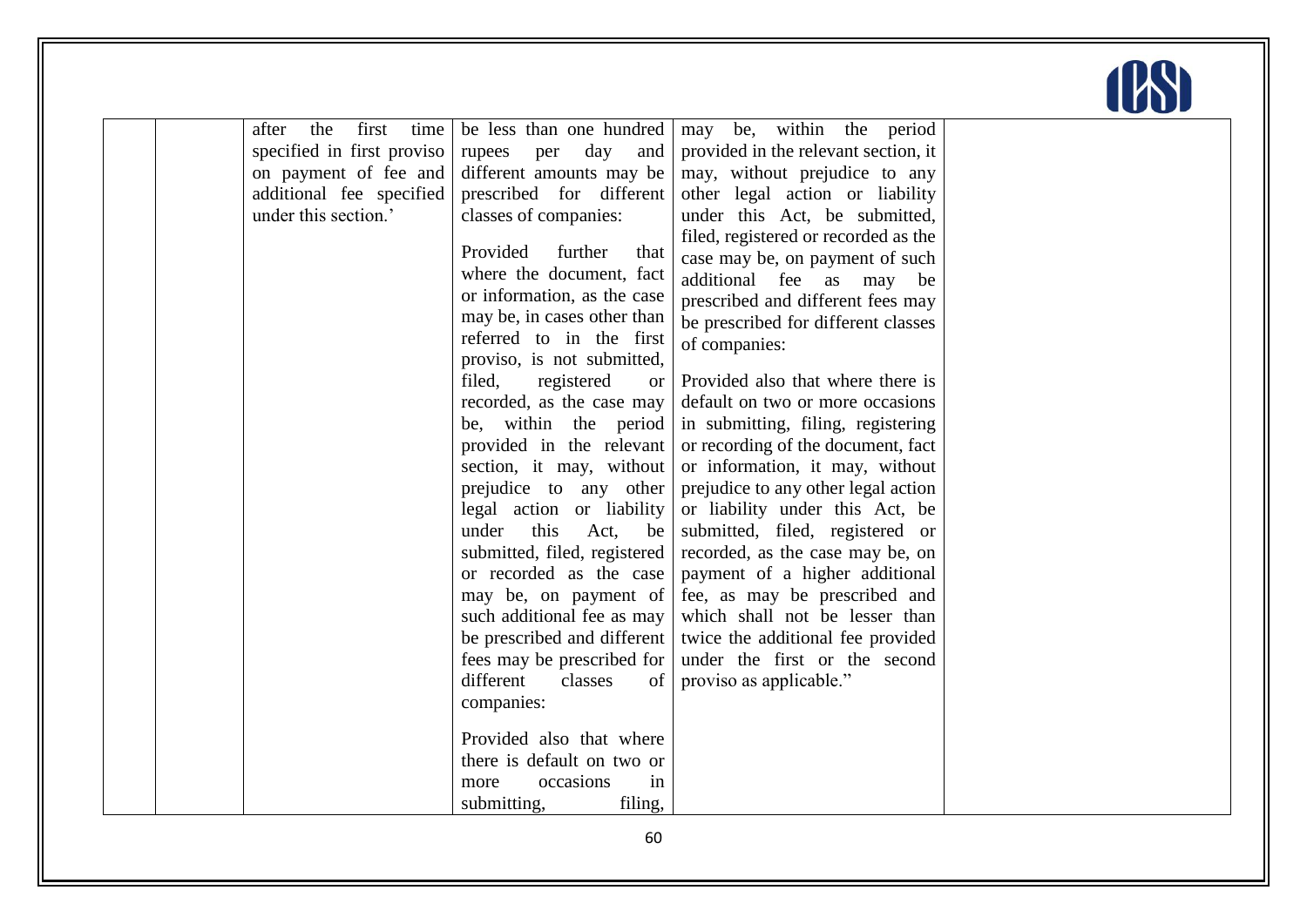|     |                             |             | registering or recording of<br>the document, fact or<br>information.<br>it<br>may,<br>without prejudice to any<br>other legal action or<br>liability under this Act, be<br>submitted, filed, registered<br>or recorded, as the case<br>may be, on payment of a<br>higher additional fee, as<br>may be prescribed and<br>which shall not be lesser<br>than twice the additional<br>fee provided under the first<br>or the second proviso as<br>applicable."                                                                                                                                                                                                                                                                                    |                                                                                                                                                                         |                                                                       |
|-----|-----------------------------|-------------|-----------------------------------------------------------------------------------------------------------------------------------------------------------------------------------------------------------------------------------------------------------------------------------------------------------------------------------------------------------------------------------------------------------------------------------------------------------------------------------------------------------------------------------------------------------------------------------------------------------------------------------------------------------------------------------------------------------------------------------------------|-------------------------------------------------------------------------------------------------------------------------------------------------------------------------|-----------------------------------------------------------------------|
|     | <b>F. Private Placement</b> |             |                                                                                                                                                                                                                                                                                                                                                                                                                                                                                                                                                                                                                                                                                                                                               |                                                                                                                                                                         |                                                                       |
| 31. | <b>Section</b><br>42        | securities. | For section 42 of the principal Act, the following section shall be substituted, namely:—<br>"(1) A company may, subject to the provisions of this section, make a private placement of<br>(2) A private placement shall be made only to a select group of persons who have been<br>identified by the Board (herein referred to as "identified persons"), whose number shall not<br>exceed fifty or such higher number as may be prescribed [excluding the qualified<br>institutional buyers and employees of the company being offered securities under a scheme<br>of employees stock option in terms of provisions of clause (b) of subsection (1) of section<br>62], in a financial year subject to such conditions as may be prescribed. |                                                                                                                                                                         |                                                                       |
|     |                             |             |                                                                                                                                                                                                                                                                                                                                                                                                                                                                                                                                                                                                                                                                                                                                               | (3) A company making private placement shall issue private placement offer and<br>application in such form and manner as may be prescribed to identified persons, whose | Change in definition of private<br>placement is proposed to cover all |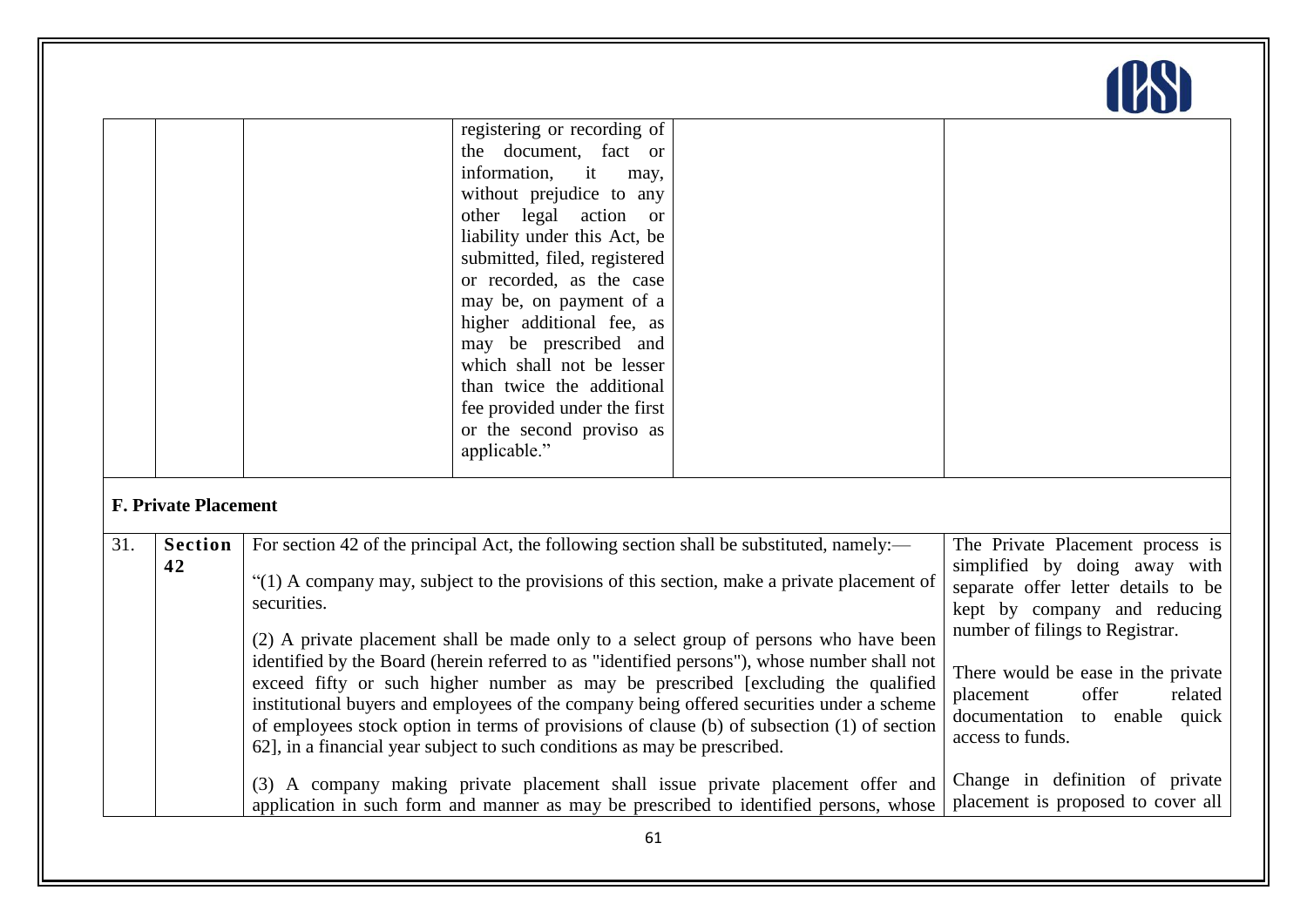

| names and addresses are recorded by the company in such manner as may be prescribed:                                                                                                                                                                                                                   | securities offer and invitations other<br>than right.                                                               |
|--------------------------------------------------------------------------------------------------------------------------------------------------------------------------------------------------------------------------------------------------------------------------------------------------------|---------------------------------------------------------------------------------------------------------------------|
| Provided that the private placement offer and application shall not carry any right of                                                                                                                                                                                                                 |                                                                                                                     |
| renunciation.                                                                                                                                                                                                                                                                                          | There is condensed format of                                                                                        |
| Explanation I.—"private placement" means any offer or invitation to subscribe or issue of<br>securities to a select group of persons by a company (other than by way of public offer)<br>through private placement offer-cum-application, which satisfies the conditions specified<br>in this section. | private placement offer letter and<br>application form likely to be<br>introduced.                                  |
|                                                                                                                                                                                                                                                                                                        | The Companies would be allowed                                                                                      |
| Explanation II.—"qualified institutional buyer" means the qualified institutional buyer as<br>defined in the Securities and Exchange Board of India (Issue of Capital and Disclosure                                                                                                                   | to make offer of multiple security<br>instruments simultaneously.                                                   |
| Requirements) Regulations, 2009, as amended from time to time, made under the<br>Securities and Exchange Board of India Act, 1992.                                                                                                                                                                     | Restriction<br>utilization<br>on<br>of<br>subscription money before making                                          |
| Explanation III.—If a company, listed or unlisted, makes an offer to allot or invites                                                                                                                                                                                                                  | actual allotment and additionally                                                                                   |
| subscription, or allots, or enters into an agreement to allot, securities to more than the<br>prescribed number of persons, whether the payment for the securities has been received or                                                                                                                | before filing the allotment return to<br>the registrar. Since contract is                                           |
| not or whether the company intends to list its securities or not on any recognised stock<br>exchange in or outside India, the same shall be deemed to be an offer to the public and<br>shall accordingly be governed by the provisions of Part I of this Chapter.                                      | concluding on allotment and return<br>filing is just a post conclusion<br>compliance, there may be difficulty       |
| (4) Every identified person willing to subscribe to the private placement issue shall apply                                                                                                                                                                                                            | in compliance.                                                                                                      |
| in the private placement and application issued to such person alongwith subscription                                                                                                                                                                                                                  |                                                                                                                     |
| money paid either by cheque or demand draft or other banking channel and not by cash:                                                                                                                                                                                                                  | The penalty provisions for raising<br>of capital has been rationalized by                                           |
| Provided that a company shall not utilise monies raised through private placement unless<br>allotment is made and the return of allotment is filed with the Registrar in accordance with<br>sub-section (8).                                                                                           | linking it to the amount involved in<br>the issue (twice the amount<br>involved or 2 crores whichever is<br>lower). |
| (5) No fresh offer or invitation under this section shall be made unless the allotments with                                                                                                                                                                                                           |                                                                                                                     |
| respect to any offer or invitation made earlier have been completed or that offer or                                                                                                                                                                                                                   | Period for filing return of allotment                                                                               |
| invitation has been withdrawn or abandoned by the company:                                                                                                                                                                                                                                             | has been reduced to 15 days.                                                                                        |
| Provided that, subject to the maximum number of identified persons under subsection (2), a                                                                                                                                                                                                             |                                                                                                                     |
| 62                                                                                                                                                                                                                                                                                                     |                                                                                                                     |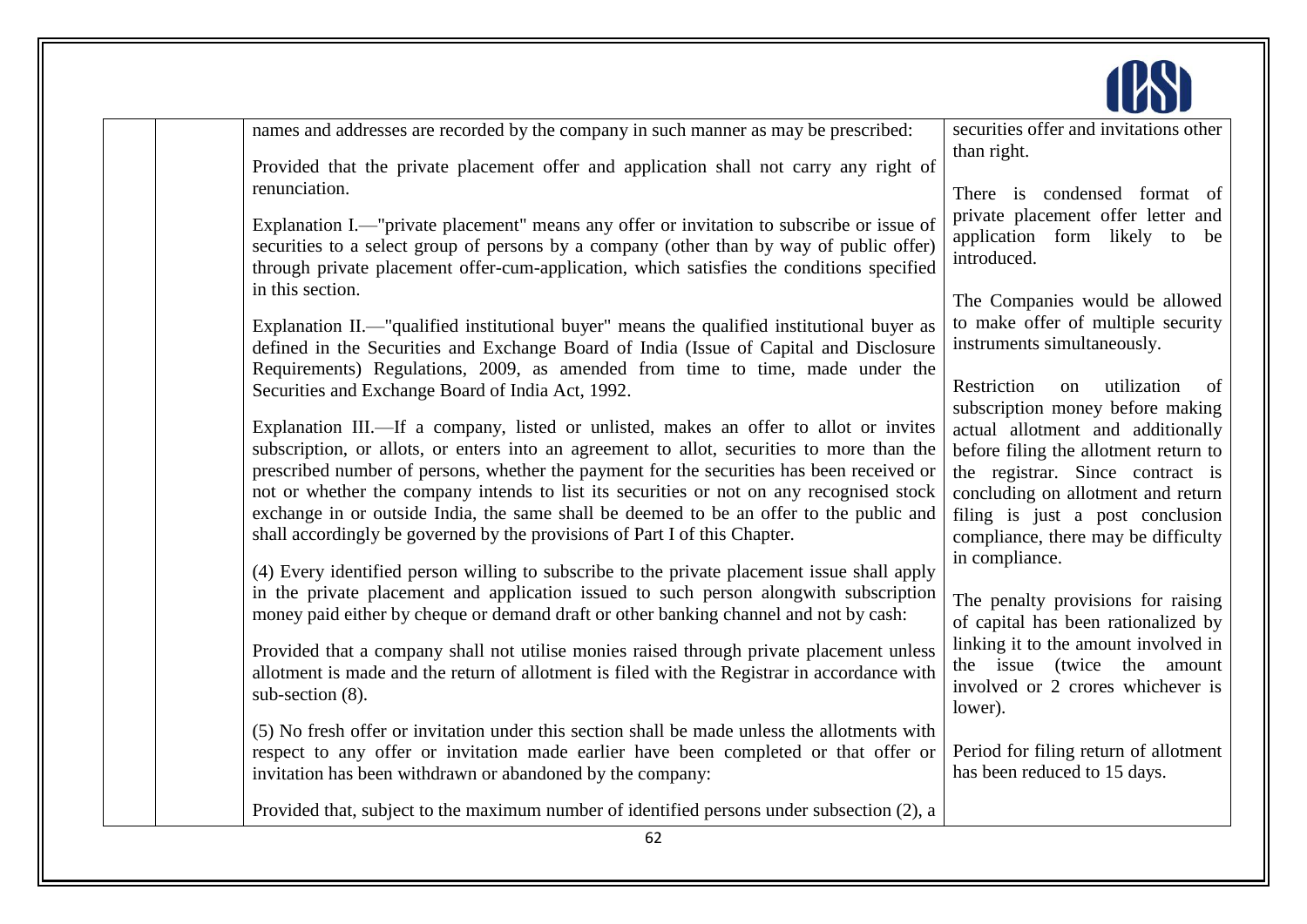

company may, at any time, make more than one issue of securities to such class of identified persons as may be prescribed.

(6) A company making an offer or invitation under this section shall allot its securities within sixty days from the date of receipt of the application money for such securities and if the company is not able to allot the securities within that period, it shall repay the application money to the subscribers within fifteen days from the expiry of sixty days and if the company fails to repay the application money within the aforesaid period, it shall be liable to repay that money with interest at the rate of twelve per cent. per annum from the expiry of the sixtieth day:

Provided that monies received on application under this section shall be kept in a separate bank account in a scheduled bank and shall not be utilised for any purpose other than—

(a) for adjustment against allotment of securities; or

(b) for the repayment of monies where the company is unable to allot securities.

(7) No company issuing securities under this section shall release any public advertisements or utilise any media, marketing or distribution channels or agents to inform the public at large about such an issue.

(8) A company making any allotment of securities under this section, shall file with the Registrar a return of allotment within fifteen days from the date of the allotment in such manner as may be prescribed, including a complete list of all allottees, with their full names, addresses, number of securities allotted and such other relevant information as may be prescribed.

(9) If a company defaults in filing the return of allotment within the period prescribed under sub-section (8), the company, its promoters and directors shall be liable to a penalty for each default of one thousand rupees for each day during which such default continues but not exceeding twenty-five lakh rupees.

(10) Subject to sub-section (11), if a company makes an offer or accepts monies in contravention of this section, the company, its promoters and directors shall be liable for a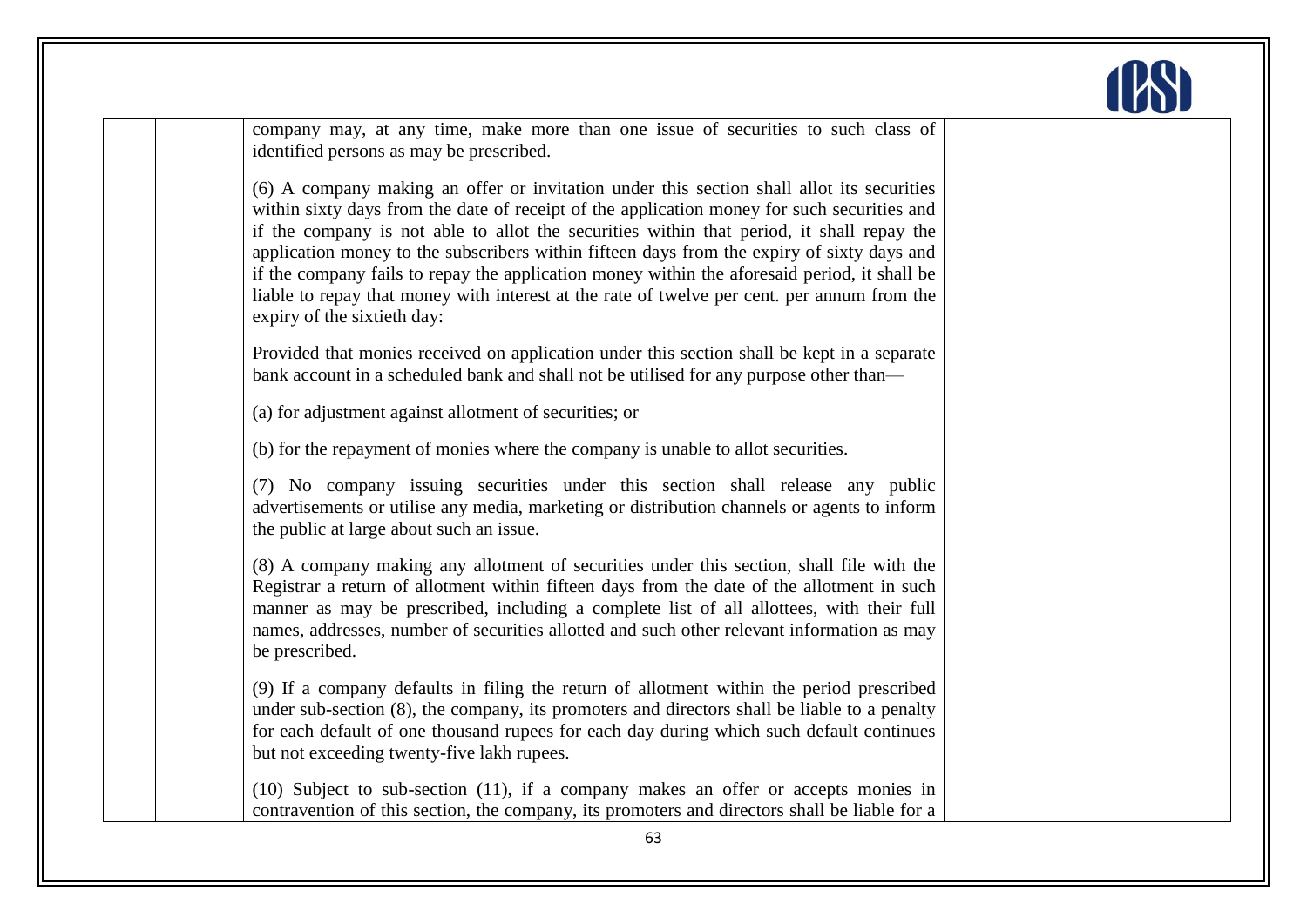|     |                        |                                                                                                                                                                                                                                                                                               |                                                                                                                                                                                                                                                                                                                                                                                                                                                           | penalty which may extend to the amount raised through the private placement or two crore<br>rupees, whichever is lower, and the company shall also refund all monies with interest as                                                                                                                                                                                                                                                                                                                                            |                                                                                                                                                                                                                                                                                                                                                                                                                                                                                         |
|-----|------------------------|-----------------------------------------------------------------------------------------------------------------------------------------------------------------------------------------------------------------------------------------------------------------------------------------------|-----------------------------------------------------------------------------------------------------------------------------------------------------------------------------------------------------------------------------------------------------------------------------------------------------------------------------------------------------------------------------------------------------------------------------------------------------------|----------------------------------------------------------------------------------------------------------------------------------------------------------------------------------------------------------------------------------------------------------------------------------------------------------------------------------------------------------------------------------------------------------------------------------------------------------------------------------------------------------------------------------|-----------------------------------------------------------------------------------------------------------------------------------------------------------------------------------------------------------------------------------------------------------------------------------------------------------------------------------------------------------------------------------------------------------------------------------------------------------------------------------------|
|     |                        | imposing the penalty.                                                                                                                                                                                                                                                                         |                                                                                                                                                                                                                                                                                                                                                                                                                                                           | specified in sub-section (6) to subscribers within a period of thirty days of the order                                                                                                                                                                                                                                                                                                                                                                                                                                          |                                                                                                                                                                                                                                                                                                                                                                                                                                                                                         |
|     |                        | shall be applicable."                                                                                                                                                                                                                                                                         |                                                                                                                                                                                                                                                                                                                                                                                                                                                           | (11) Notwithstanding anything contained in sub-section (9) and sub-section (10), any<br>private placement issue not made in compliance of the provisions of the subsection (2)<br>shall be deemed to be a public offer and all the provisions of this Act and the Securities<br>Contracts (Regulation) Act, 1956 and Securities and Exchange Board of India Act, 1992                                                                                                                                                            |                                                                                                                                                                                                                                                                                                                                                                                                                                                                                         |
|     | <b>G. Definitions</b>  |                                                                                                                                                                                                                                                                                               |                                                                                                                                                                                                                                                                                                                                                                                                                                                           |                                                                                                                                                                                                                                                                                                                                                                                                                                                                                                                                  |                                                                                                                                                                                                                                                                                                                                                                                                                                                                                         |
| 32. | <b>Section</b><br>2(6) | <b>Associate company</b><br><b>Explanation</b> to Section<br>$2(6)$ -<br>'Explanation- For the<br>purposes of this clause,<br>influence"<br>"significant<br>means control of at least<br>twenty per cent of total<br>capital,<br>share<br>or of<br>business decisions under<br>an agreement.' | In section 2 of the<br>Companies Act, 2013 in<br>clause<br>$(6)$ ,<br>for<br>the<br>Explanation, the following<br>Explanation<br>shall<br>be<br>substituted, namely:-<br>'Explanation.-For<br>the<br>purpose of this clause—<br>the<br>expression<br>(a)<br>influence"<br>"significant<br>means control of at least<br>twenty per cent. of total<br>voting power, or control of<br>or participation in business<br>decisions<br>under<br>an<br>agreement; | <b>Revised Explanation to Section</b><br>$2(6)$ -<br>"Explanation.—For the purpose<br>of this clause-<br>(a) the expression "significant<br>influence" means control of at<br>least twenty per cent. of total<br>voting power, or control of or<br>participation<br>in<br>business<br>decisions under an agreement;<br>the expression "joint venture"<br>(b)<br>means a joint arrangement<br>whereby the parties that have<br>of<br>control<br>the<br>joint<br>arrangement have rights to the<br>net assets of the arrangement." | The amendment Act substitutes the<br>explanation of the term 'significant<br>influence' under the definition of<br>an associate company in Section<br>$2(6)$ to mean control of atleast $20\%$<br>of the voting power (in place of<br>total share capital) or control or<br>participation in business decision<br>under an agreement.<br>The Impact would be -<br>• Total voting power defined<br>in $2(89)$ to be referred<br>Control through total voting<br>power only & not just by |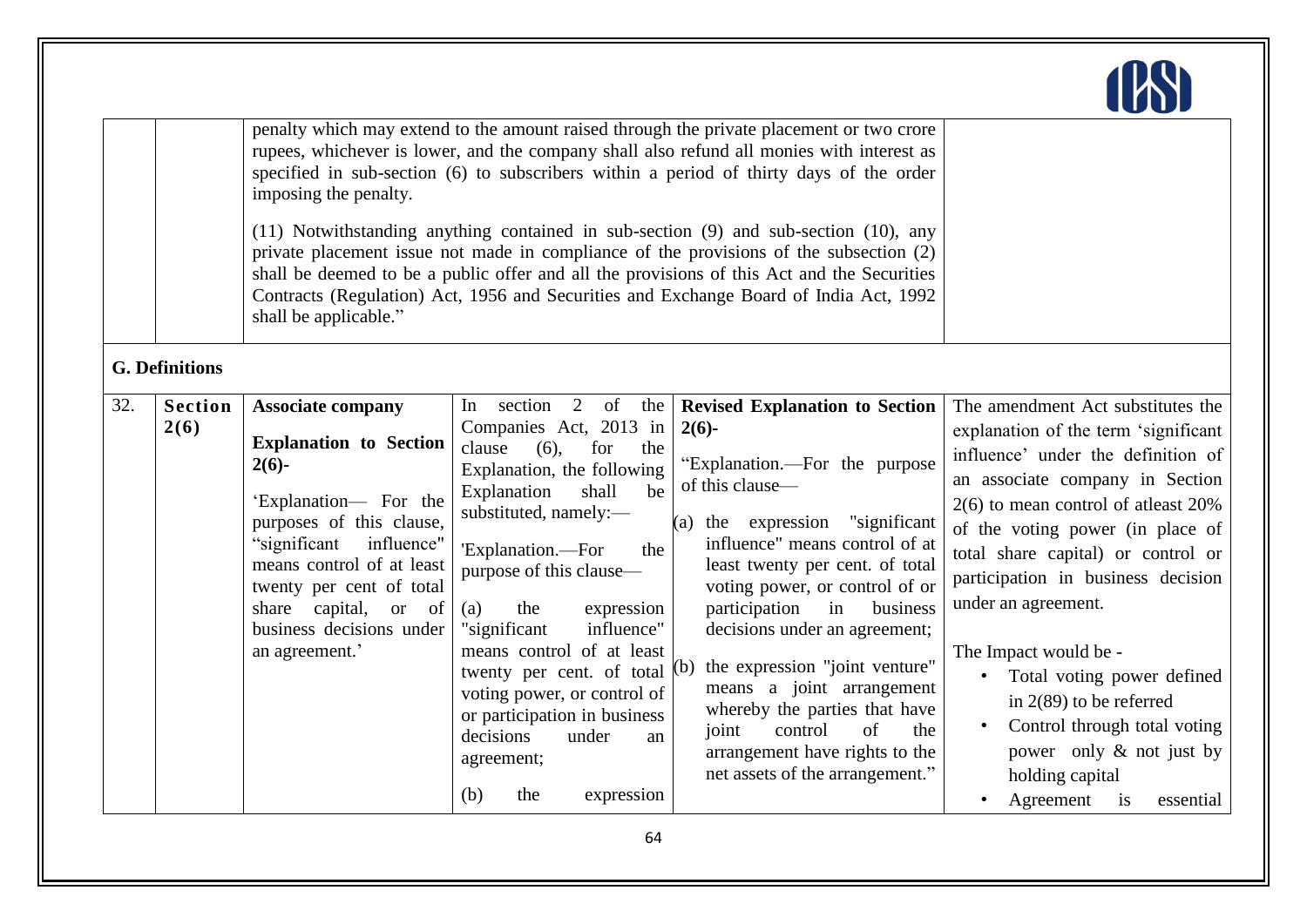|     |                         |                                                                                                                                                                                                               | "joint venture" means a<br>joint arrangement whereby<br>the parties that have joint<br>control of the arrangement<br>have rights to the net<br>assets of the arrangement.'                                                                                                                                                                                                                                                                   |                                                                                                                                                                                                                                                                                                                  | element to establish control<br>through participation<br>Term JV clarified – covers<br>all partner of JV<br>Definition crucial in view of<br>consolidation of accounts,<br>RPT, disclosures provisions<br>etc. |
|-----|-------------------------|---------------------------------------------------------------------------------------------------------------------------------------------------------------------------------------------------------------|----------------------------------------------------------------------------------------------------------------------------------------------------------------------------------------------------------------------------------------------------------------------------------------------------------------------------------------------------------------------------------------------------------------------------------------------|------------------------------------------------------------------------------------------------------------------------------------------------------------------------------------------------------------------------------------------------------------------------------------------------------------------|----------------------------------------------------------------------------------------------------------------------------------------------------------------------------------------------------------------|
| 33. | <b>Section</b><br>2(28) | Section 2(28)-<br>"cost accountant" means<br>a cost accountant as<br>defined in clause (b) of<br>sub-section $(1)$ of section<br>2 of the Cost and Works<br>Accountants Act, 1959<br>$(23 \text{ of } 1959);$ | section<br>2<br>of<br>the<br>In<br>Companies Act, 2013 for<br>clause $(28)$ , the following<br>clause shall be substituted,<br>namely:-<br>"(28) "Cost Accountant"<br>means a cost accountant as<br>defined in clause (b) of<br>sub-section $(1)$ of section 2<br>of the Cost and Works<br>Accountants Act, 1959 and<br>holds<br>who<br>valid<br>a<br>certificate<br>of<br>practice<br>under sub-section $(1)$ of<br>section 6 of that Act;" | <b>Revised Section 2(28)-</b><br>"Cost Accountant" means a cost<br>accountant as defined in clause<br>(b) of sub-section $(1)$ of section 2<br>Works<br>of<br>the<br>Cost<br>and<br>Accountants Act, 1959 and who<br>holds a valid certificate of<br>practice under sub-section (1) of<br>section 6 of that Act; | Change in definition of $\overline{\text{cost}}$<br>accountant' to include the persons<br>holding certificate of practice.                                                                                     |
| 34. | <b>Section</b><br>2(30) | Section $2(30)$ -<br>"Debenture"<br>includes<br>debenture stock, bonds or                                                                                                                                     | In Section 2 in clause $(30)$ ,<br>the following proviso shall<br>be inserted, namely:-                                                                                                                                                                                                                                                                                                                                                      | Proviso to Section 2(30)-<br>"Provided that-                                                                                                                                                                                                                                                                     | The instruments referred to in<br>Chapter III-D of the Reserve Bank<br>of India Act 1934 and such other                                                                                                        |
|     |                         | any other instrument of a<br>evidencing a<br>company                                                                                                                                                          | "Provided that-                                                                                                                                                                                                                                                                                                                                                                                                                              | $(a)$ the instruments referred to in<br>Chapter III-D of the Reserve                                                                                                                                                                                                                                             | instruments prescribed by the<br>Central Government in consultation                                                                                                                                            |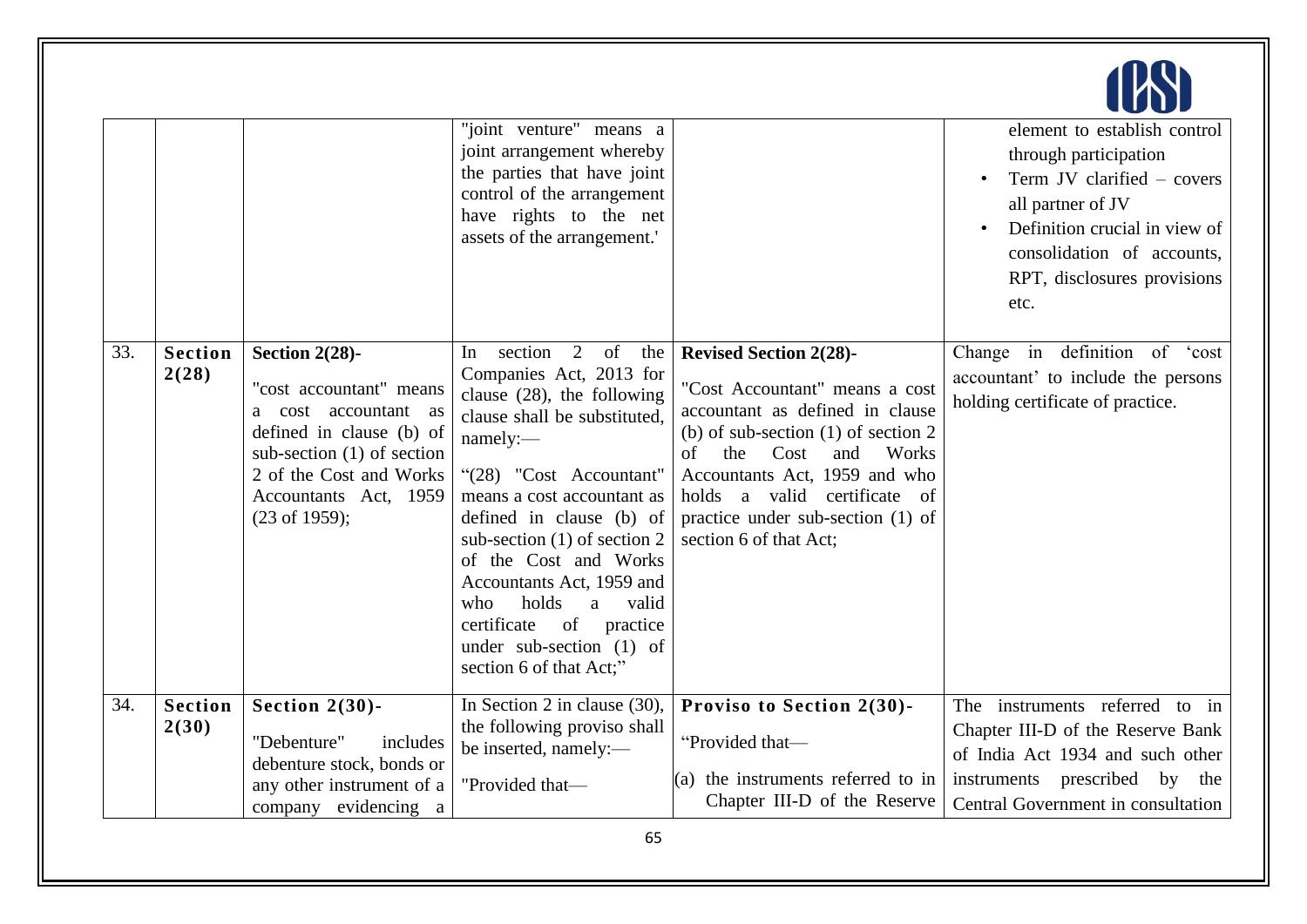|     |                         | debt,<br>constituting a charge on<br>the assets of the company<br>or not.                                                                                                                                                                                                                                                                                                                                                                   | whether $\vert$ (a) the instruments referred<br>to in Chapter III-D of<br>the Reserve Bank of<br>India Act, 1934; and<br>(b) such other instrument,<br>as may be prescribed<br>the<br>Central<br>by<br>Government<br>in<br>with<br>consultation<br>Reserve Bank of India,<br>issued by a company,<br>shall not be treated as<br>debenture." | Bank of India Act, 1934; and<br>(b) such other instrument, as may<br>be prescribed by the Central<br>Government in consultation<br>with Reserve Bank of India,<br>issued by a company,<br>shall not be treated as debenture."                                                                                                                                                                                                                                                                         | with the RBI has been excluded<br>from the definition of 'debenture'.                                                             |
|-----|-------------------------|---------------------------------------------------------------------------------------------------------------------------------------------------------------------------------------------------------------------------------------------------------------------------------------------------------------------------------------------------------------------------------------------------------------------------------------------|---------------------------------------------------------------------------------------------------------------------------------------------------------------------------------------------------------------------------------------------------------------------------------------------------------------------------------------------|-------------------------------------------------------------------------------------------------------------------------------------------------------------------------------------------------------------------------------------------------------------------------------------------------------------------------------------------------------------------------------------------------------------------------------------------------------------------------------------------------------|-----------------------------------------------------------------------------------------------------------------------------------|
| 35. | <b>Section</b><br>2(41) | <b>Financial year</b><br><b>First Proviso to Section</b><br>$2(41)$ -<br>'Provided<br>that on an<br>application made by a<br>company<br>body<br><b>or</b><br>corporate, which is a<br>holding company or a<br>subsidiary of a company<br>incorporated<br>outside<br>India and is required to<br>follow<br>different<br>a<br>financial<br>for<br>year<br>consolidation<br>of<br>its<br>accounts outside India,<br>the Tribunal may, if it is | In Section 2 in clause $(41)$ ,<br>in the first proviso, after<br>the word "subsidiary", the<br>words<br>"or"<br>associate<br>company"<br>shall<br>be<br>inserted.                                                                                                                                                                          | <b>Revised First Proviso to Section</b><br>$2(41)$ -<br>"Provided that on an application"<br>made by a company or body<br>corporate, which is a holding<br>company or a subsidiary or<br>associate company of a company<br>incorporated outside India and is<br>required to follow a different<br>financial year for consolidation of<br>its accounts outside India, the<br>Tribunal may, if it is satisfied,<br>allow any period as its financial<br>year, whether or not that period is<br>a year." | Associate company of a company<br>incorporated outside India can also<br>apply to the Tribunal for a different<br>financial year. |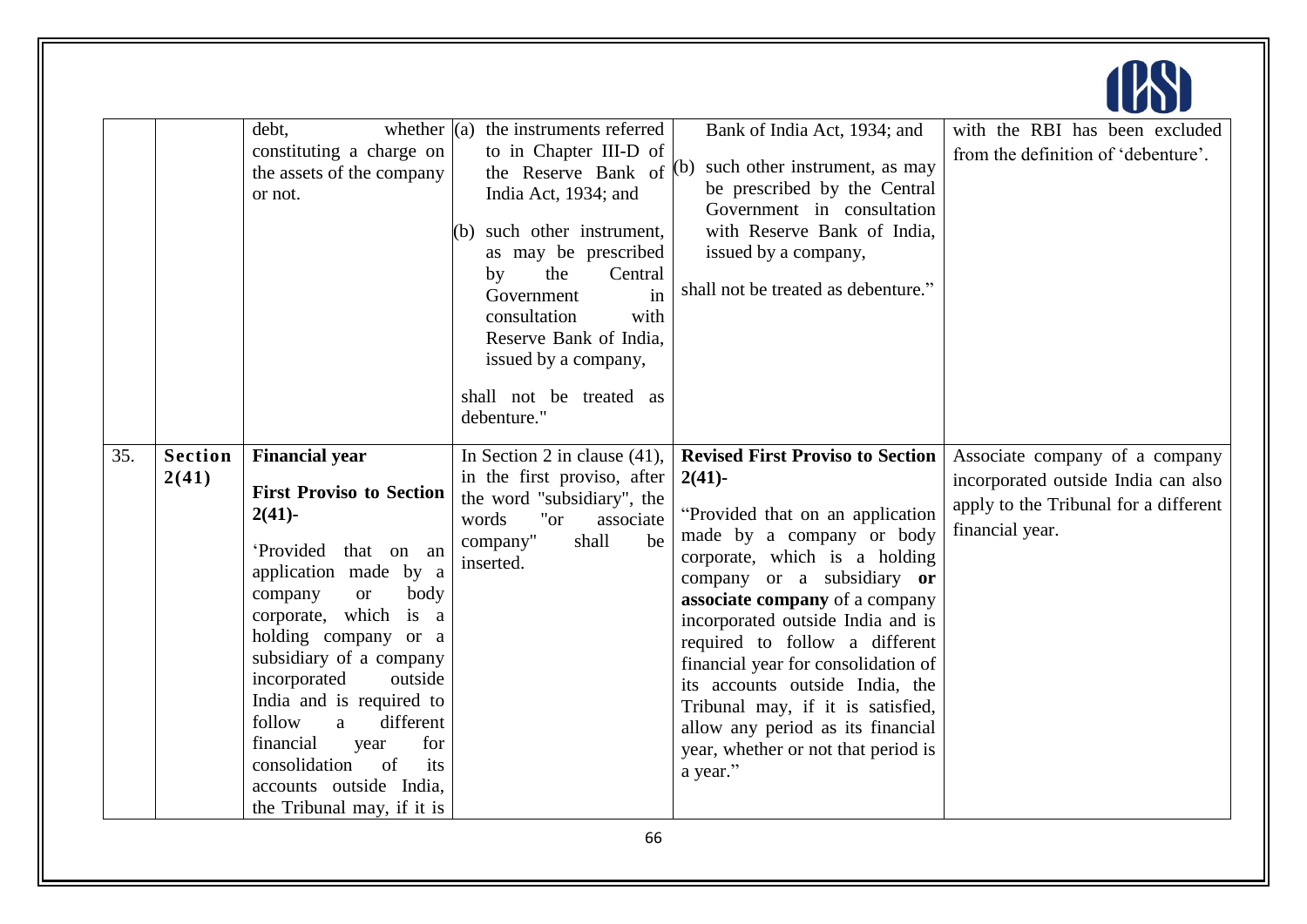

|     |                         | satisfied,<br>allow<br>any<br>period as its financial<br>year, whether or not that<br>period is a year.'                                                                                                                                                                                                                                                                                                                                     |                                                                                                                                                                                                                                       |                                                                                                                                                        |                                                                                                                                                      |
|-----|-------------------------|----------------------------------------------------------------------------------------------------------------------------------------------------------------------------------------------------------------------------------------------------------------------------------------------------------------------------------------------------------------------------------------------------------------------------------------------|---------------------------------------------------------------------------------------------------------------------------------------------------------------------------------------------------------------------------------------|--------------------------------------------------------------------------------------------------------------------------------------------------------|------------------------------------------------------------------------------------------------------------------------------------------------------|
| 36. | <b>Section</b><br>2(46) | Section $2(46)$ -<br>"Holding company", in<br>relation to one or more<br>other companies, means<br>a company of which such<br>companies are subsidiary<br>companies.                                                                                                                                                                                                                                                                         | In Section 2 in clause $(46)$ ,<br>the following Explanation<br>shall<br>be<br>inserted,<br>namely:-<br>"Explanation.-For<br>the<br>purposes of this clause, the<br>expression<br>"company"<br>includes<br>body<br>any<br>corporate;" | <b>Explanation to Section 2(46)-</b><br>"Explanation.—For the purposes<br>of this clause, the expression<br>"company" includes any body<br>corporate;" | For the purpose of definition of the<br>'holding company',<br>term<br>the<br>expression "company" will include<br>any body corporate.                |
| 37. | <b>Section</b><br>2(49) | Section $2(49)$ -<br>director"<br>"interested<br>means a director who is<br>in any way, whether by<br>himself or through any of<br>his relatives or firm,<br>body corporate or other<br>association of individuals<br>in which he or any of his<br>relatives is a partner,<br>director or a member,<br>interested in a contract or<br>arrangement, or proposed<br>contract or arrangement,<br>entered into or to be<br>entered into by or on | In Section 2, clause (49)<br>shall be omitted;                                                                                                                                                                                        |                                                                                                                                                        | definition<br>Since<br>of<br>interested<br>directors is also given in Section<br>$184(2)$ , the definition in definition<br>clause has been omitted. |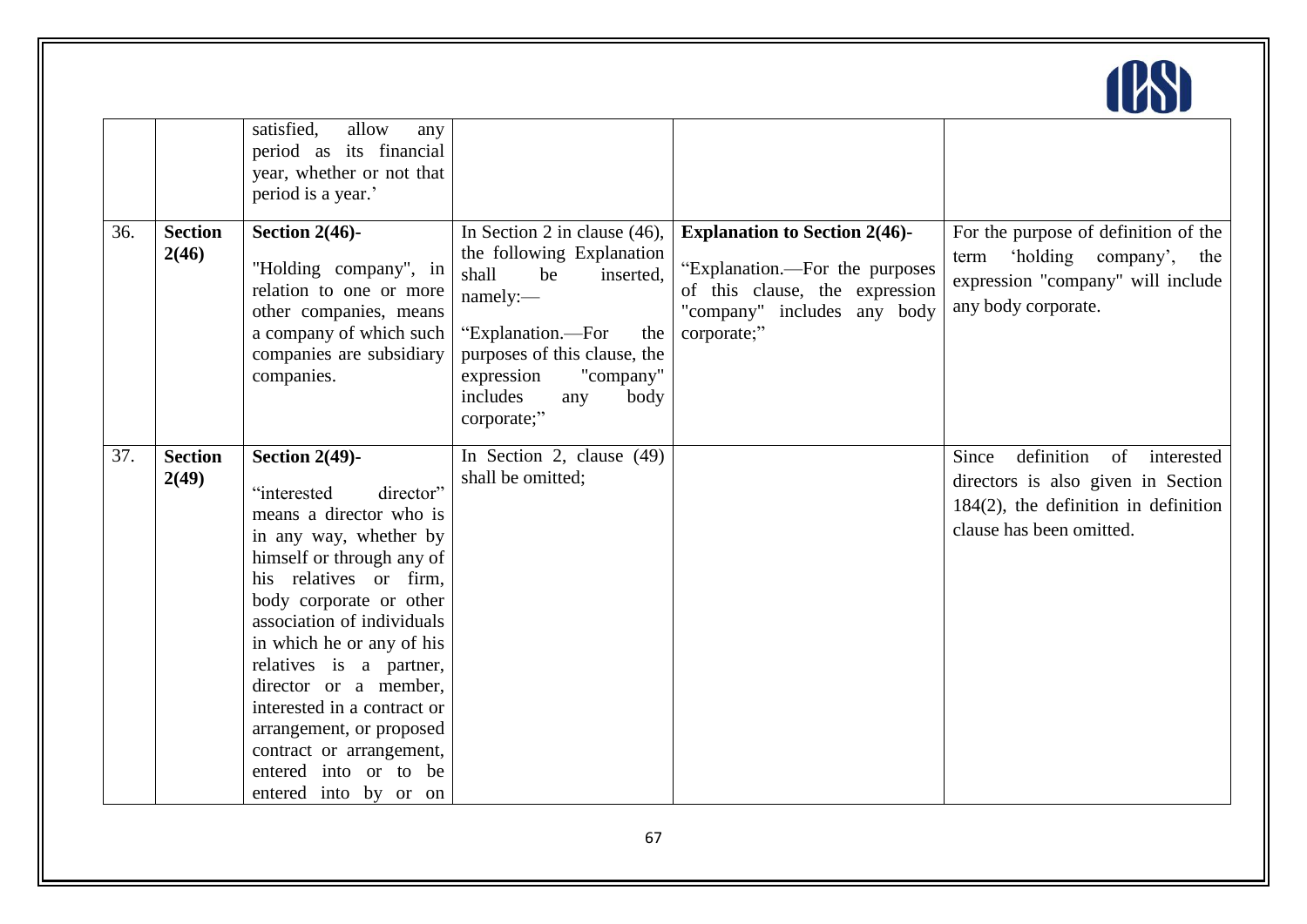

|     |                         | behalf of a company;                                                                                                                                                                                                                                                                                                                    |                                                                                                                                                                                                                                                                                                                                                                                                                                                                                                         |                                                                                                                                                                                                                                                                                                                                                                                                                                                                                                                                          |                                                                                                                                                                                                                                                     |
|-----|-------------------------|-----------------------------------------------------------------------------------------------------------------------------------------------------------------------------------------------------------------------------------------------------------------------------------------------------------------------------------------|---------------------------------------------------------------------------------------------------------------------------------------------------------------------------------------------------------------------------------------------------------------------------------------------------------------------------------------------------------------------------------------------------------------------------------------------------------------------------------------------------------|------------------------------------------------------------------------------------------------------------------------------------------------------------------------------------------------------------------------------------------------------------------------------------------------------------------------------------------------------------------------------------------------------------------------------------------------------------------------------------------------------------------------------------------|-----------------------------------------------------------------------------------------------------------------------------------------------------------------------------------------------------------------------------------------------------|
| 38. | <b>Section</b><br>2(51) | Section $2(51)$ -<br>"Key<br>managerial<br>a company, means-<br>(i) the Chief Executive<br>Officer<br><b>or</b><br>managing director or<br>the manager;<br>$(ii)$ the<br>company<br>secretary;<br>$(iii)$ the<br>whole-time<br>director;<br>(iv) the Chief Financial<br>Officer; and<br>(v) such other officer as<br>may be prescribed. | In Section 2 in clause<br>$(51)$ ,-<br>personnel" in relation to $(a)$ in sub-clause (iv), the<br>word "and"<br>shall<br>be<br>omitted;<br>the $(b)$ for sub-clause $(v)$ , the<br>sub-clauses<br>following<br>shall be<br>substituted,<br>namely:<br>" $(v)$ such other officer, not<br>more than one level below<br>the directors who is in<br>whole-time<br>employment,<br>designated<br>as<br>key<br>managerial personnel by<br>the Board; and<br>(vi) such other officer as<br>may be prescribed;" | <b>Revised Section 2(51)-</b><br>"Key managerial personnel" in<br>relation to a company, means-<br>(i) the Chief Executive Officer<br>or the managing director or<br>the manager;<br>(ii) the company secretary;<br>(iii) the whole-time director;<br>(iv) the Chief Financial Officer;<br>(v) such other officer, not<br>more than one level below<br>the directors who is in<br>whole-time<br>employment,<br>designated<br>as<br>key<br>managerial personnel by<br>the Board; and<br>(vi) such other officer as may<br>be prescribed;" | Under the definition of the term<br>"Key Managerial Personnel", the<br>following has been included:<br>"such other officer not more than<br>one level below the directors who is<br>in whole time employment and<br>designated as KMP by the Board" |
| 39. | <b>Section</b><br>2(57) | Section $2(57)$ -<br>"Net worth" means the<br>aggregate value of the<br>paid-up share capital and<br>all reserves created out of<br>the profits and securities                                                                                                                                                                          | In Section 2 in clause $(57)$ ,<br>the<br>"and<br>words<br>for<br>securities<br>premium<br>words ".<br>account",<br>the<br>securities<br>premium<br>account and debit or credit<br>balance of profit and loss                                                                                                                                                                                                                                                                                           | <b>Revised Section 2(57)-</b><br>"Net worth" means the aggregate<br>value of the paid-up share capital<br>and all reserves created out of the<br>profits,<br>securities<br>premium<br>account and debit or credit                                                                                                                                                                                                                                                                                                                        | The debit or credit balance of profit<br>and loss account in the calculation<br>of net worth has been included.                                                                                                                                     |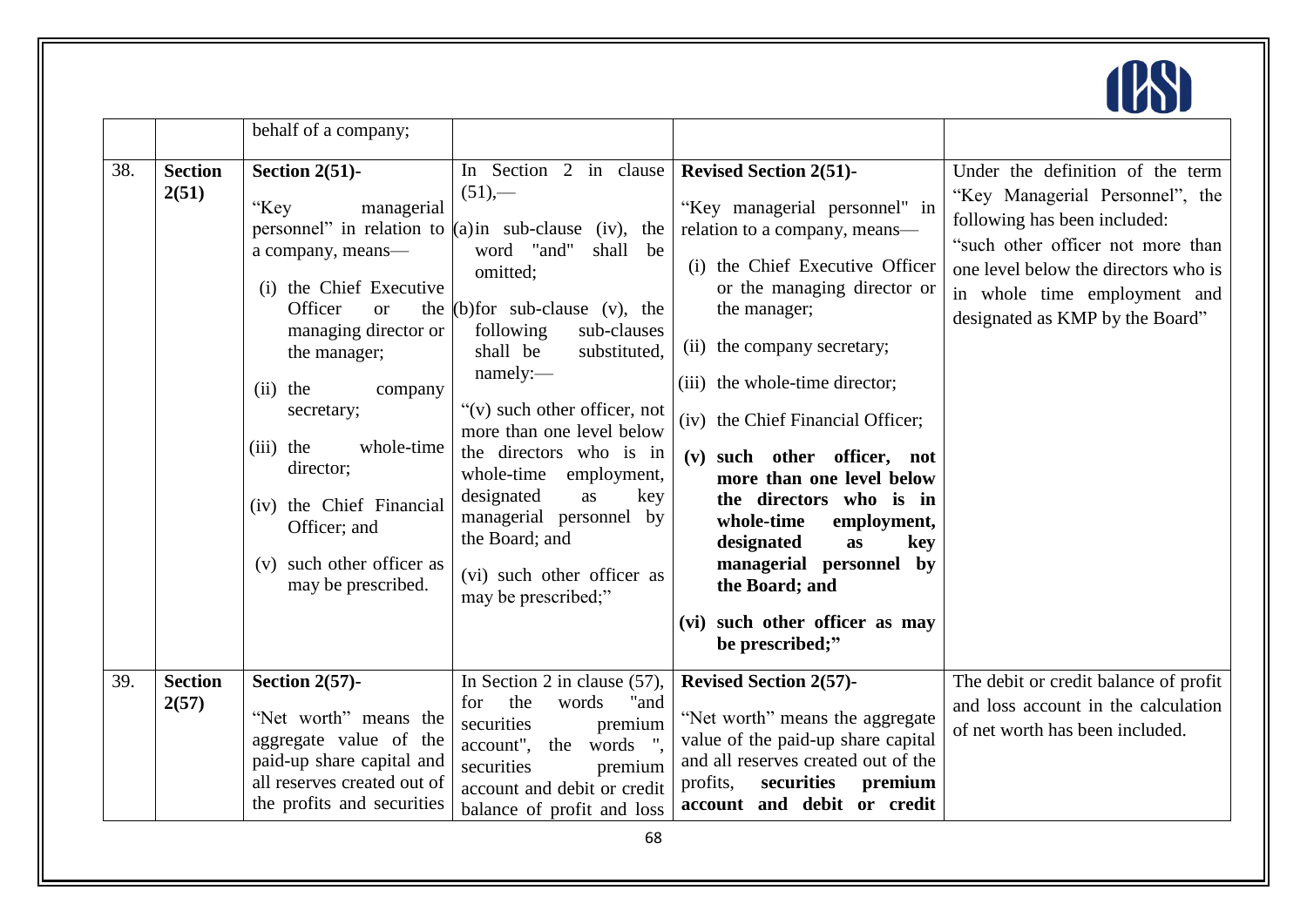|     |                              | premium account, after<br>deducting the aggregate<br>value of the accumulated<br>losses,<br>deferred<br>expenditure<br>and<br>miscellaneous<br>expenditure not written<br>off, as per the audited<br>balance sheet, but does<br>include<br>reserves<br>not<br>created out of revaluation<br>of assets, write-back of<br>depreciation<br>and<br>amalgamation. | account,"<br>shall<br>be<br>substituted.                                                                                                                                                          | balance of profit and<br>loss<br>after deducting<br>account,<br>the<br>value<br>of<br>the<br>aggregate<br>deferred<br>accumulated<br>losses,<br>expenditure and miscellaneous<br>expenditure not written off, as per<br>the audited balance sheet, but<br>does not include reserves created<br>out of revaluation of assets, write-<br>of<br>back<br>depreciation<br>and<br>amalgamation. |                                                                                                                                                                                                                                                                                         |
|-----|------------------------------|--------------------------------------------------------------------------------------------------------------------------------------------------------------------------------------------------------------------------------------------------------------------------------------------------------------------------------------------------------------|---------------------------------------------------------------------------------------------------------------------------------------------------------------------------------------------------|-------------------------------------------------------------------------------------------------------------------------------------------------------------------------------------------------------------------------------------------------------------------------------------------------------------------------------------------------------------------------------------------|-----------------------------------------------------------------------------------------------------------------------------------------------------------------------------------------------------------------------------------------------------------------------------------------|
| 40. | <b>Section</b><br>2(71)      | $2(71)$ -<br>'(a) is not a private<br>company;                                                                                                                                                                                                                                                                                                               | <b>Clause</b> (a) of Section   In Section 2 in clause (71),<br>in sub-clause (a), after the<br>"company;",<br>word<br>the<br>"and"<br>word<br>shall<br>be<br>inserted;                            | Revised Clause (a) of Section<br>$2(71)$ -<br>"(a) is not a private company;<br>and"                                                                                                                                                                                                                                                                                                      | To bring more clarity, the word<br>'and' has been inserted between the<br>two items (a) and (b).                                                                                                                                                                                        |
| 41. | <b>Section</b><br>2(72)      | Clause (A) of Proviso to<br>Section $2(72)$ -<br>(A)<br>it<br>has<br>been<br>established or constituted<br>by or under any Central<br>or State Act; or'                                                                                                                                                                                                      | In Section 2 in clause $(72)$ ,<br>in the proviso, in clause<br>(A), after the words "State"<br>Act", the words "other<br>than this<br>Act or the<br>previous company law"<br>shall be inserted;' | Revised Clause (A) of Proviso<br>to Section 2(72)-<br>"(A) it has been established or<br>constituted by or under any<br>Central or State Act other than<br>this Act or the previous<br>company law; or"                                                                                                                                                                                   | The Central Government<br>may<br>notify other institution which has<br>been established or constituted by<br>or under any Central or State Act<br>other than the Companies Act,<br>2013 or previous Company Law<br>after consultation with the RBI as<br>"public financial institution" |
| 42. | <b>Section</b><br>2(76)(vii) | Section $2(76)(viii)$ -<br>$\gamma$ (viii)<br>any<br>company                                                                                                                                                                                                                                                                                                 | In Section 2 in clause $(76)$ ,<br>for sub-clause (viii), the<br>following sub-clause shall                                                                                                       | Revised Section 2(76)(viii)-<br>"(viii) any body corporate which                                                                                                                                                                                                                                                                                                                          | The amendment Act expands the<br>prevailing definition to include "an                                                                                                                                                                                                                   |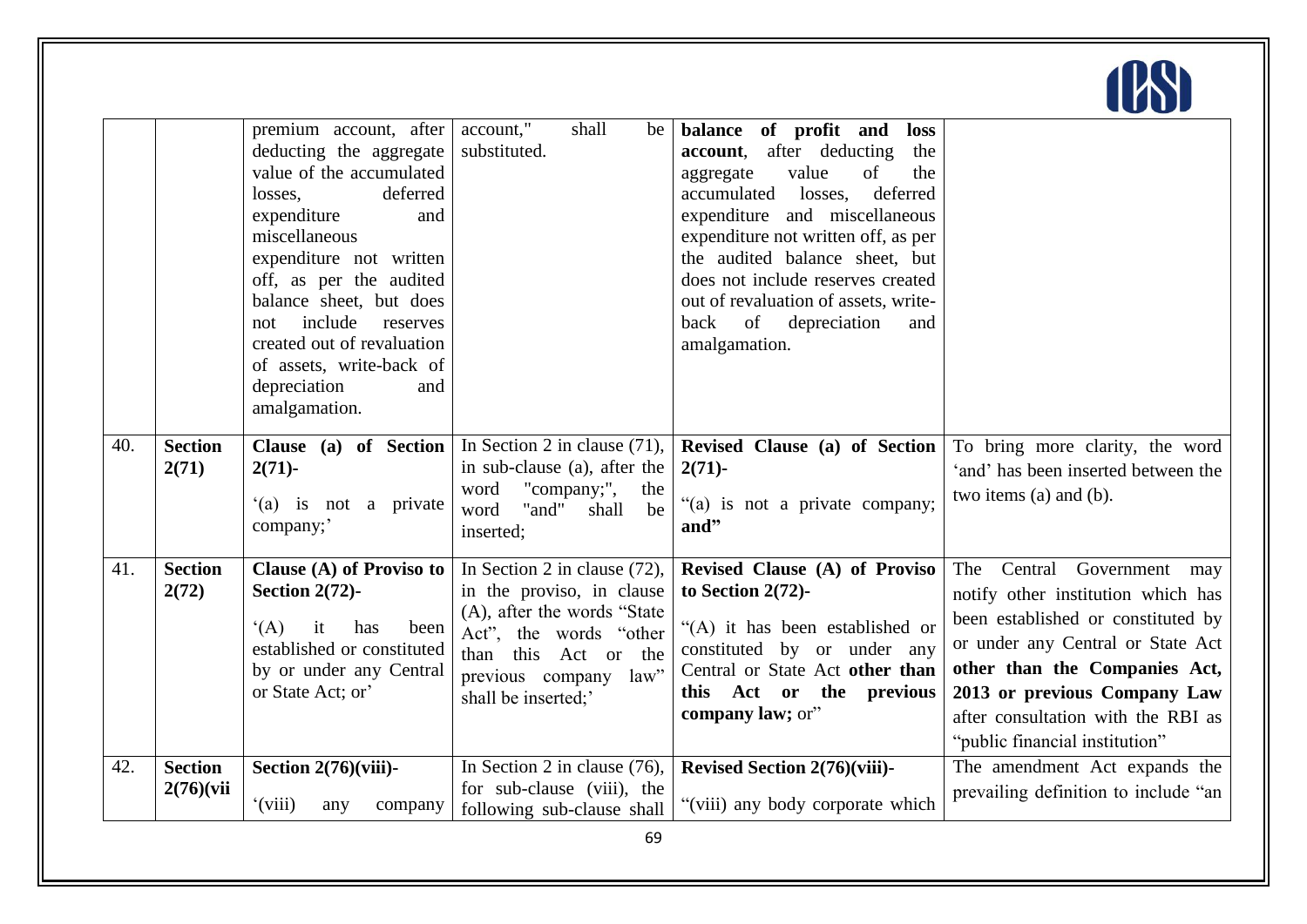

|     | $\mathbf{i}$            | which is-                                                                                                                                                                                 | be substituted, namely:-                                                                                                                                                                                                                                                                                                                                                                                                                                                                                                                                       | $is-$                                                                                                                                                                                                                                                                                                                                                                                                                                                                                                            | investing company or the venturer                                                                                                                                                                                                                                                                                                                                                                     |
|-----|-------------------------|-------------------------------------------------------------------------------------------------------------------------------------------------------------------------------------------|----------------------------------------------------------------------------------------------------------------------------------------------------------------------------------------------------------------------------------------------------------------------------------------------------------------------------------------------------------------------------------------------------------------------------------------------------------------------------------------------------------------------------------------------------------------|------------------------------------------------------------------------------------------------------------------------------------------------------------------------------------------------------------------------------------------------------------------------------------------------------------------------------------------------------------------------------------------------------------------------------------------------------------------------------------------------------------------|-------------------------------------------------------------------------------------------------------------------------------------------------------------------------------------------------------------------------------------------------------------------------------------------------------------------------------------------------------------------------------------------------------|
|     |                         | (A) a holding, subsidiary<br>associate<br><b>or</b><br>an<br>of<br>such<br>company<br>company; or<br>(B) a subsidiary of<br>a<br>holding company to<br>which it is also a<br>subsidiary.' | "(viii) any body corporate<br>which is-<br>A. a holding, subsidiary or<br>an associate company<br>of such company;<br>B. a subsidiary of<br><sub>a</sub><br>holding company<br>which it is also a<br>subsidiary; or<br>C. an investing company<br>or the venturer of the<br>company;<br>Explanation.— For the<br>purpose of this clause, "the<br>investing company or the<br>venturer of a company"<br>means a body corporate<br>whose investment in the<br>company would result in<br>the company becoming an<br>associate company of the<br>body corporate." | A. a holding, subsidiary or an<br>associate company of such<br>company;<br>B. a subsidiary of a holding<br>company to which it is also a<br>subsidiary; or<br>to $\vert$ C. an investing company or the<br>venturer of the company;<br>Explanation.— For the purpose<br>of this clause, "the investing<br>company or the venturer of a<br>company"<br>means<br>a<br>body<br>corporate whose investment in<br>the company would result in the<br>company becoming an associate<br>company of the body corporate." | of a company" in Section $2(76)$ .<br>The impact would be:<br>Linked with the concept of<br>venture capital & PE.<br>Investment in assets, shares,<br>land, JV, HR, technology<br>likely to get covered.<br>Explanation<br><b>BC</b><br>says<br>investment<br>resulting<br>in<br>formation<br>of<br>associate<br>relationship.<br>While<br>Definition<br>of Associate<br>restricts only to Companies. |
| 43. | <b>Section</b><br>2(85) | Section $2(85)$ -<br>"Small company" means<br>a company, other than a<br>public company,—                                                                                                 | In Section 2 in clause<br>$(85)$ —<br>$(a)$ in sub-clause $(i)$ , for the<br>"five<br>words<br>crore                                                                                                                                                                                                                                                                                                                                                                                                                                                           | <b>Revised Section 2(85)-</b><br>"Small<br>Company<br>means<br>a<br>company, other than a public<br>company,-                                                                                                                                                                                                                                                                                                                                                                                                    | The maximum paid-up share capital<br>for the purpose of determining a<br>company as a small company has<br>been increased from five crore                                                                                                                                                                                                                                                             |
|     |                         |                                                                                                                                                                                           | 70                                                                                                                                                                                                                                                                                                                                                                                                                                                                                                                                                             |                                                                                                                                                                                                                                                                                                                                                                                                                                                                                                                  |                                                                                                                                                                                                                                                                                                                                                                                                       |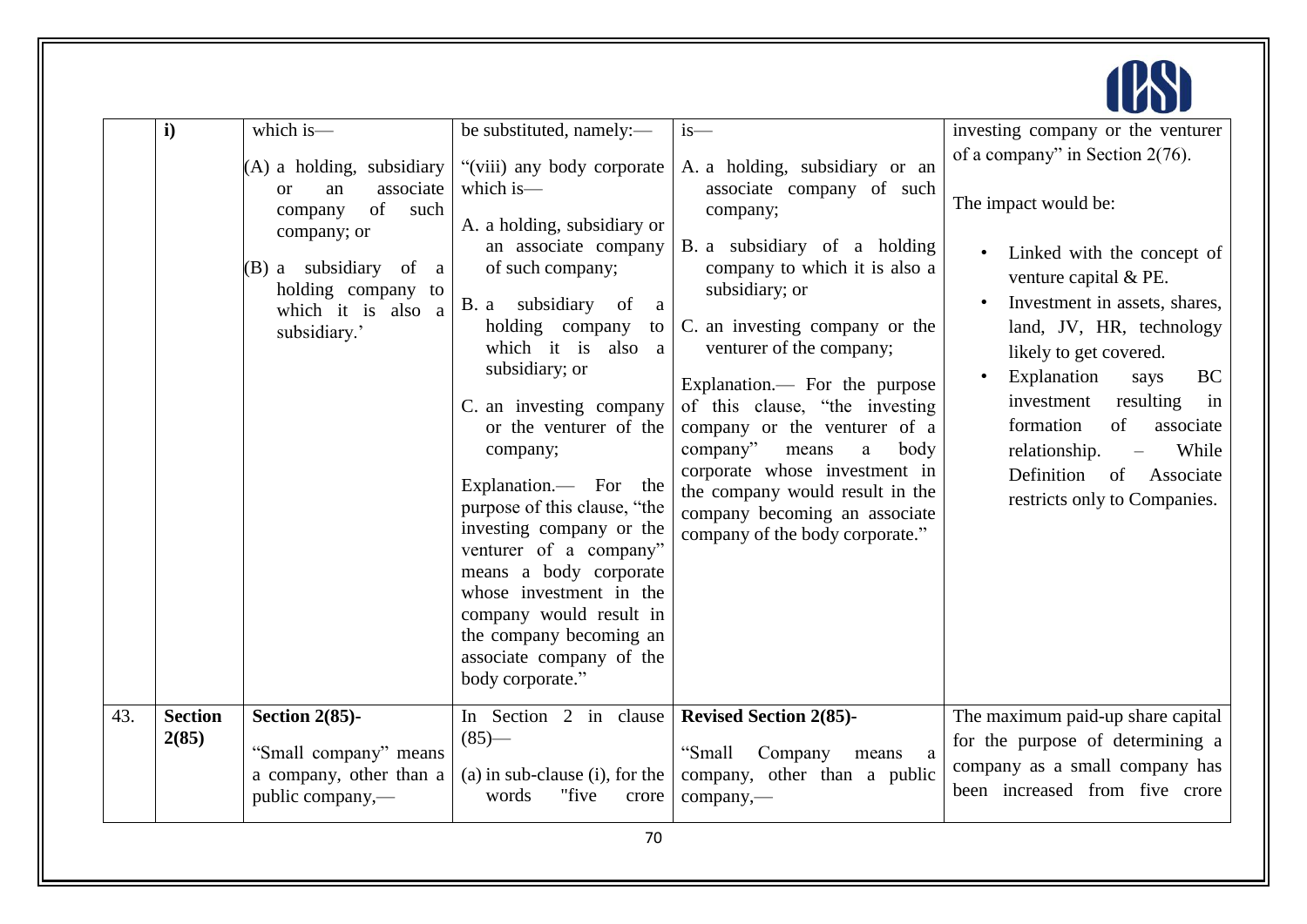|     |                         | (i) paid-up share capital<br>of which does not<br>fifty<br>lakh<br>exceed<br>rupees or such higher<br>amount as may be<br>prescribed which shall<br>not be more than five<br>crore rupees; and<br>(ii) turnover of which as<br>per its last profit and<br>loss account does not<br>exceed<br>two<br>crore<br>rupees or such higher<br>amount as may be<br>prescribed which shall<br>not be more than<br>twenty crore rupees. | rupees", the words "ten<br>crore rupees" shall be<br>substituted;<br>(b) in sub-clause $(ii)$ ,—<br>(A) for the words "as per<br>its last profit and<br>loss account", the<br>words "as per profit<br>and loss account for<br>immediately<br>the<br>preceding financial<br>year"<br>shall<br>be<br>substituted;<br>$(B)$ for<br>the<br>words<br>"twenty<br>crore<br>rupees", the words<br>"one hundred crore<br>rupees"<br>shall<br>be<br>substituted; | paid-up share capital<br>of<br>(i)<br>which does not exceed fifty<br>lakh rupees or such higher<br>amount as may be prescribed<br>which shall not be more than<br>ten crore rupees; and<br>turnover of which as per<br>(ii)<br>profit and loss account for<br>the immediately preceding<br>financial year does not<br>exceed two crore rupees or<br>such higher amount as may<br>be prescribed which shall not<br>be more than one hundred<br>crore rupees." | rupees to ten crore rupees and<br>turnover from twenty crore rupees<br>to one hundred crore rupees.<br>Further, turnover should be as per<br>profit and loss account for the<br>immediately preceding financial<br>year and not as per its last profit<br>and loss account.                                                              |
|-----|-------------------------|------------------------------------------------------------------------------------------------------------------------------------------------------------------------------------------------------------------------------------------------------------------------------------------------------------------------------------------------------------------------------------------------------------------------------|--------------------------------------------------------------------------------------------------------------------------------------------------------------------------------------------------------------------------------------------------------------------------------------------------------------------------------------------------------------------------------------------------------------------------------------------------------|--------------------------------------------------------------------------------------------------------------------------------------------------------------------------------------------------------------------------------------------------------------------------------------------------------------------------------------------------------------------------------------------------------------------------------------------------------------|------------------------------------------------------------------------------------------------------------------------------------------------------------------------------------------------------------------------------------------------------------------------------------------------------------------------------------------|
| 44. | <b>Section</b><br>2(87) | Clause (ii) to Section<br>$2(87) -$<br>(ii) exercises or controls<br>more than one-half of the<br>total share capital either<br>at its own or together<br>with one or more of its<br>subsidiary companies.'                                                                                                                                                                                                                  | In Section 2 in clause $(87)$ ,<br>in sub-clause (ii), for the<br>words "total share capital",<br>the words "total voting"<br>shall<br>power"<br>be<br>substituted.                                                                                                                                                                                                                                                                                    | Revised Clause (ii) to Section<br>$2(87)$ -<br>"(ii) exercises or controls more<br>than one-half of the total voting<br>power either at its own or<br>together with one or more of its<br>subsidiary companies."                                                                                                                                                                                                                                             | A subsidiary company or subsidiary<br>- in relation to any other company<br>(the holding company) – means a<br>company where<br>the<br>holding<br>company controls the composition<br>of the Board of Directors or<br>exercises or controls more than<br>one-half of the <b>total voting power</b><br>either on its own or together with |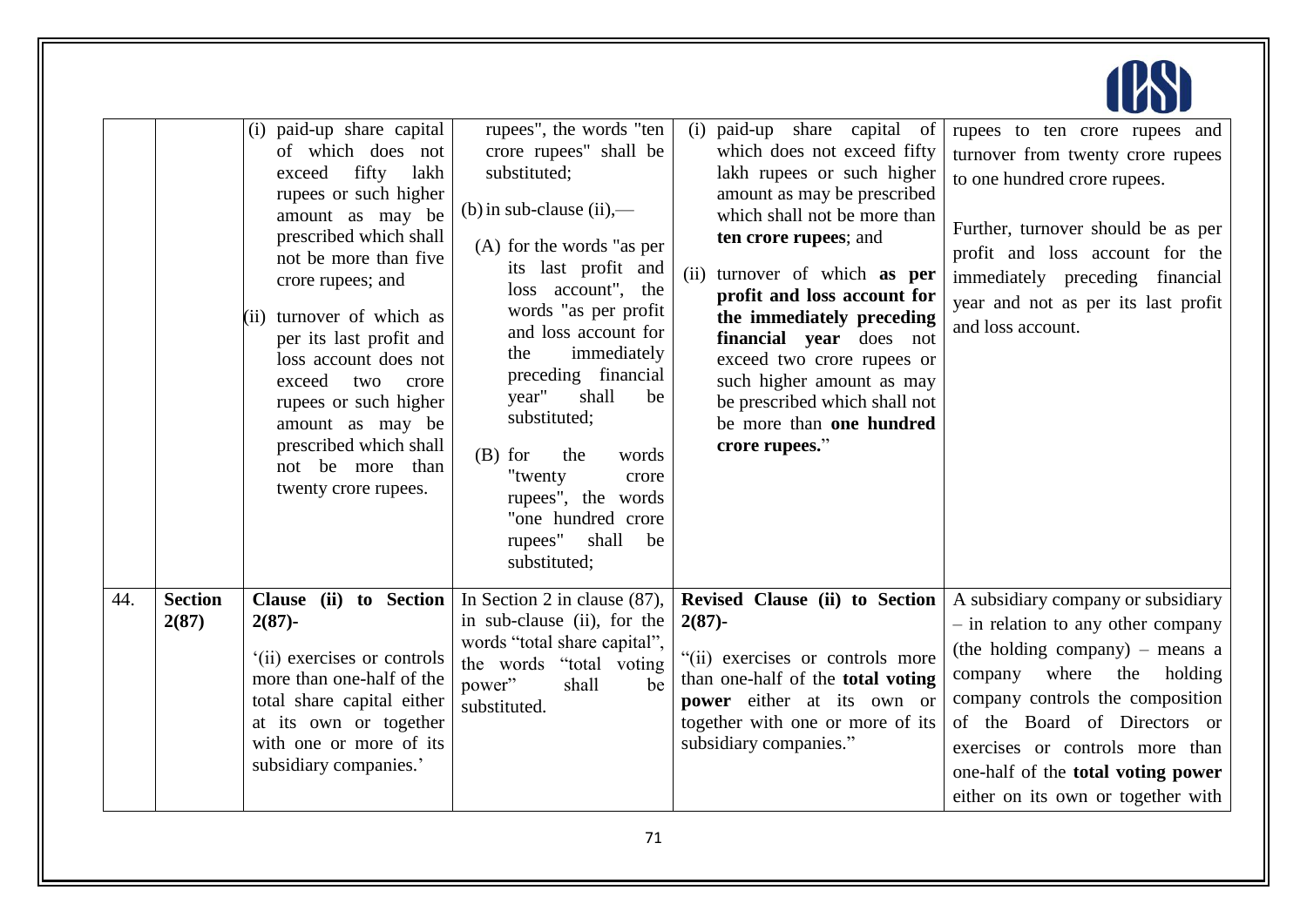|     |                         |                                                                                                                                                                                                                                                                  |                                                                                                                                                                                                                                                                                                                                                                                                        |                                                                                                                                                                                                                                                                                      | one or more of its subsidiary<br>companies.<br>The Impact would be<br>Replacement of share capital<br>parameter to "total voting<br>power" - narrowed down the<br>applicability<br><b>Bodies</b><br>corporate<br>carrying<br>voting capital or board of<br>directors in their constitution<br>can only be subsidiaries $-$ LLP<br>ruled out. |
|-----|-------------------------|------------------------------------------------------------------------------------------------------------------------------------------------------------------------------------------------------------------------------------------------------------------|--------------------------------------------------------------------------------------------------------------------------------------------------------------------------------------------------------------------------------------------------------------------------------------------------------------------------------------------------------------------------------------------------------|--------------------------------------------------------------------------------------------------------------------------------------------------------------------------------------------------------------------------------------------------------------------------------------|----------------------------------------------------------------------------------------------------------------------------------------------------------------------------------------------------------------------------------------------------------------------------------------------------------------------------------------------|
| 45. | <b>Section</b><br>2(91) | Section $2(91)$ -<br>"turnover"<br>the<br>means<br>aggregate value of the<br>realisation<br>of amount<br>made from the sale,<br>supply or distribution of<br>goods or on account of<br>services rendered, or<br>both, by the company<br>during a financial year; | In Section 2 for clause<br>(91), the following clause<br>shall<br>be<br>substituted,<br>namely:-<br>" $(91)$ "turnover" means the<br>gross amount of revenue<br>recognised in the profit<br>and loss account from the<br>sale,<br>supply,<br><sub>or</sub><br>distribution of goods or on<br>of<br>services<br>account<br>rendered, or both, by a<br>during<br>company<br>$\rm{a}$<br>financial year;" | <b>Revised Section 2(91)-</b><br>"turnover<br>means<br>the<br>gross<br>amount of revenue recognised in<br>the profit and loss account from<br>the sale, supply, or distribution of<br>goods or on account of services<br>rendered, or both, by a company<br>during a financial year; | The definition of turnover has been<br>substituted.<br>The Impact would be<br>Value realization of sales etc<br>replaced<br>with<br>revenue<br>recognized in P & L Account<br>Turnover concept referred in<br>small company, certification of<br>Secretarial<br>AR.<br>Audit.<br>Applicability of Cost Audit,<br>CSR, Woman Director etc.    |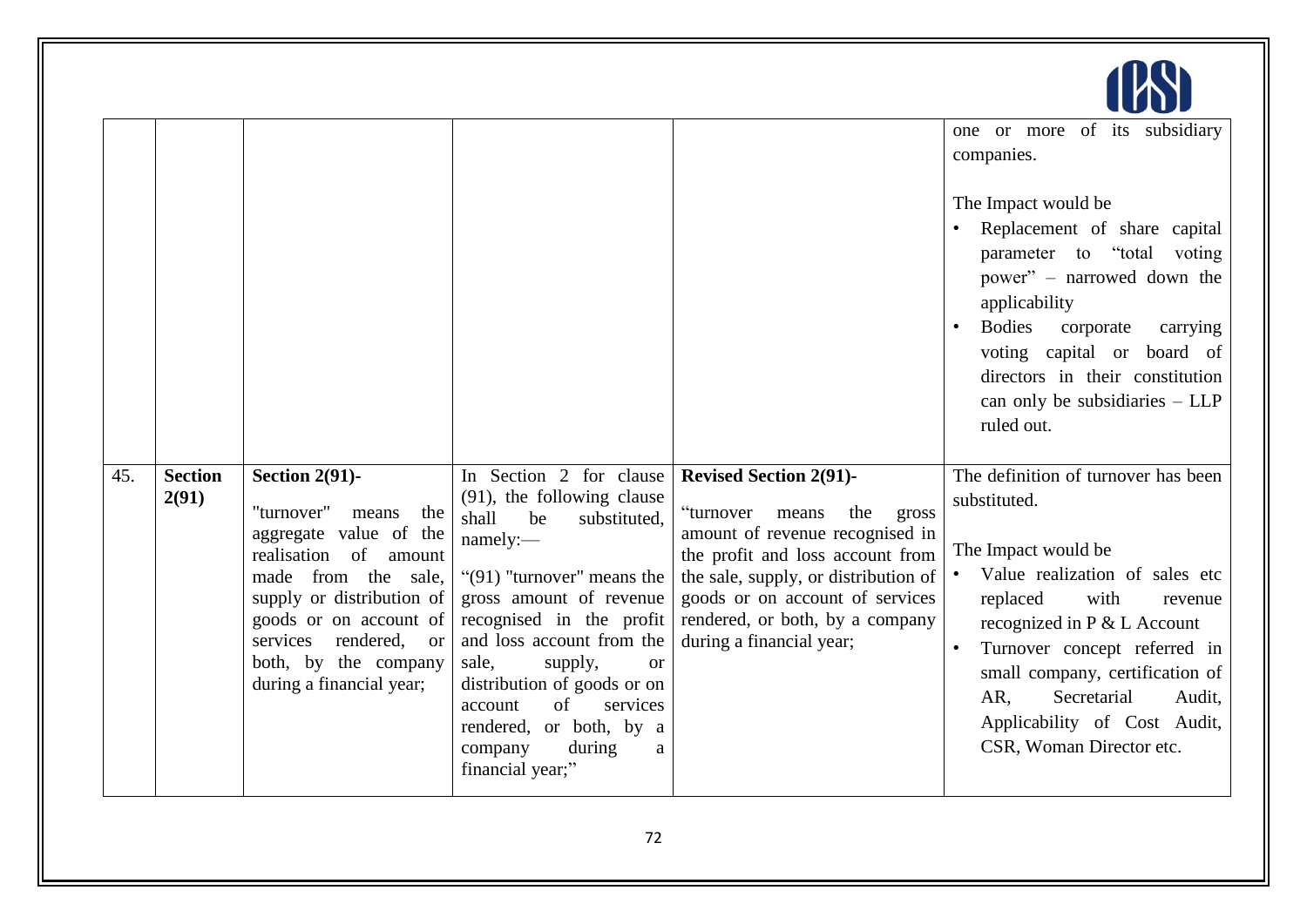

| H. Fraud |                       |                                                                                                                                                                                                                                                                                                                                                                                                                                                                                                                                                                                                                                                                       |                                                                                                                                                                                                                                                                                                                                                                                                                                                                                                                                                                                                                                                                                              |                                                                                                                                                                                                                                                                                                                                                                                                                                                                                                                                                                                                                                                                                                                                                                                                                                                                                   |                                                                                                                                                                                                                                                                                                                                                                                                                                                                                                                                                                                                                                                                                       |
|----------|-----------------------|-----------------------------------------------------------------------------------------------------------------------------------------------------------------------------------------------------------------------------------------------------------------------------------------------------------------------------------------------------------------------------------------------------------------------------------------------------------------------------------------------------------------------------------------------------------------------------------------------------------------------------------------------------------------------|----------------------------------------------------------------------------------------------------------------------------------------------------------------------------------------------------------------------------------------------------------------------------------------------------------------------------------------------------------------------------------------------------------------------------------------------------------------------------------------------------------------------------------------------------------------------------------------------------------------------------------------------------------------------------------------------|-----------------------------------------------------------------------------------------------------------------------------------------------------------------------------------------------------------------------------------------------------------------------------------------------------------------------------------------------------------------------------------------------------------------------------------------------------------------------------------------------------------------------------------------------------------------------------------------------------------------------------------------------------------------------------------------------------------------------------------------------------------------------------------------------------------------------------------------------------------------------------------|---------------------------------------------------------------------------------------------------------------------------------------------------------------------------------------------------------------------------------------------------------------------------------------------------------------------------------------------------------------------------------------------------------------------------------------------------------------------------------------------------------------------------------------------------------------------------------------------------------------------------------------------------------------------------------------|
| 46.      | <b>Section</b><br>447 | <b>Section 447-</b><br>'Without prejudice to any<br>including<br>liability<br>repayment of any debt<br>under this Act or any<br>other law for the time<br>being in force,<br>any<br>person who is found to<br>be guilty of fraud, shall<br>punishable<br>with<br>be<br>imprisonment for a term<br>which shall not be less<br>than six months<br>but<br>which may extend to ten<br>years and shall also be<br>liable to fine which shall<br>not be less than the<br>amount involved in the<br>fraud, but which may<br>extend to three times the<br>amount involved in the<br>fraud.<br>Provided that where the<br>fraud<br>question<br>in<br>involves public interest, | In section 447<br>of the<br>principal Act,-<br>(i)<br>after the words "guilty"<br>of fraud", the words<br>"involving an amount<br>of at least ten lakh<br>rupees or one percent.<br>of the turnover of the<br>company, whichever is<br>lower"<br>shall<br>be<br>inserted;<br>(ii)<br>after the proviso, the<br>following proviso shall<br>be inserted, namely:-<br>further<br>"Provided<br>that<br>where the fraud involves<br>an amount less than ten<br>lakh rupees or one per<br>cent. of the turnover of the<br>company, whichever is<br>and does<br>lower,<br>not<br>involve public interest, any<br>person guilty of such fraud<br>shall be punishable with<br>imprisonment for a term | <b>Revised Section 447-</b><br>"Without<br>prejudice<br>to<br>any<br>liability including repayment of<br>any debt under this Act or any<br>other law for the time being in<br>force, any person who is found to<br>be guilty of fraud involving an<br>amount of at least ten lakh<br>rupees or one percent. of the<br>turnover of the company,<br>whichever is lower, shall be<br>punishable with imprisonment for<br>a term which shall not be less<br>than six months but which may<br>extend to ten years and shall also<br>be liable to fine which shall not<br>be less than the amount involved<br>in the fraud, but which may<br>extend to three times the amount<br>involved in the fraud.<br>Provided that where the fraud in<br>question involves public interest,<br>the term of imprisonment shall<br>not be less than three years.<br>Provided further that where the | Section 447 of the Act has been<br>amended to bring thresholds with<br>respect to compounding provisions<br>relating<br>to<br>fraud<br>without<br>imprisonment.<br>Frauds, which involve at least an<br>amount of rupees ten lakh or one<br>percent of the turnover of the<br>company, whichever is lower, will<br>be punishable under Section 447<br>(and non-compoundable).<br>Frauds below the limits, which do<br>not involve public interest, will be<br>given a differential treatment and<br>compoundable since the cost of<br>prosecution may<br>exceed<br>the<br>quantum involved. However, where<br>such fraud involves public interest,<br>the penalty has been specified. |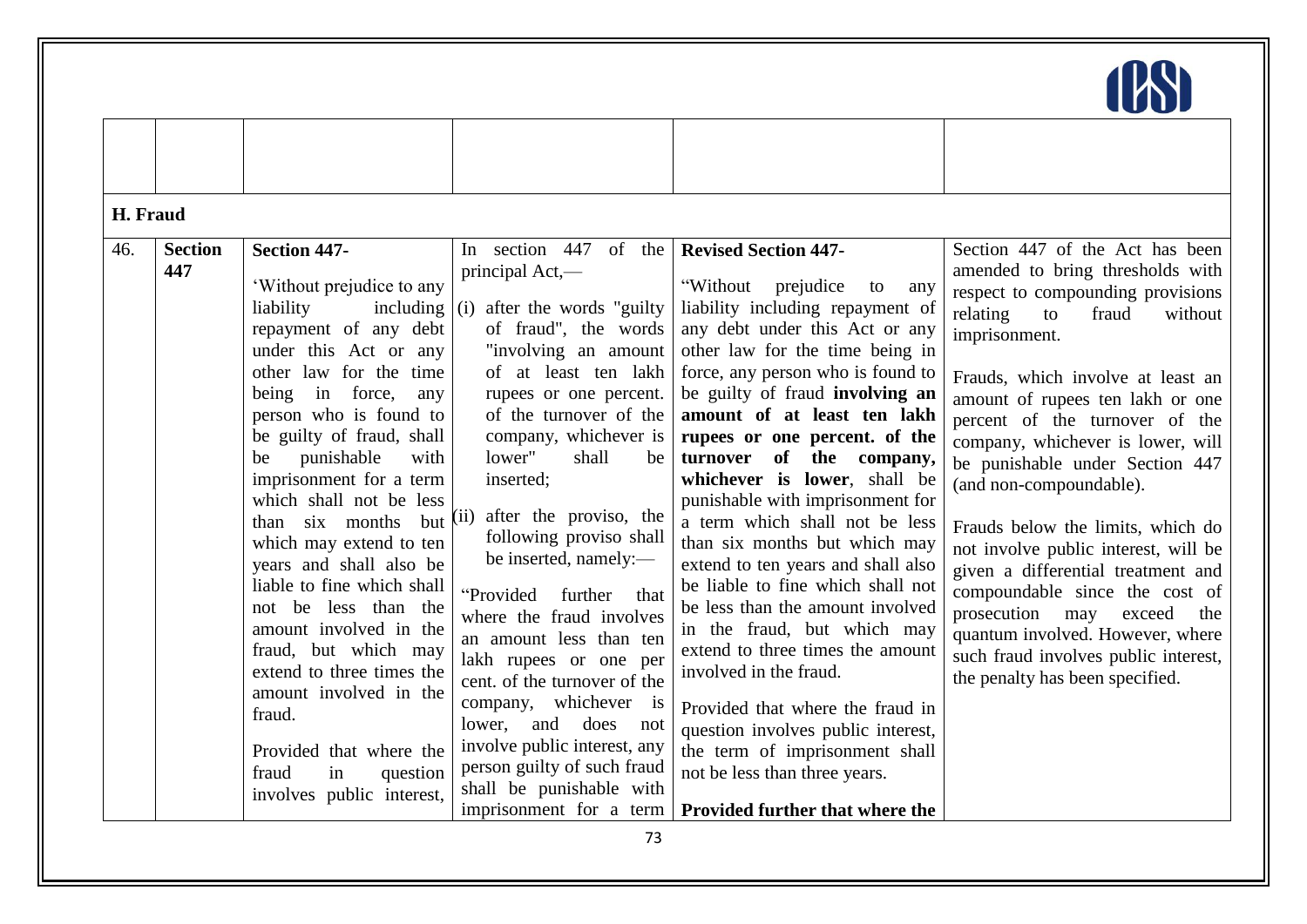|     |                                              | the term of imprisonment<br>shall not be less than<br>three years.'                                                                                                                                                                                                                                                                                                         | which may extend to five<br>years or with fine which<br>may extend to twenty lakh<br>rupees or with both."                                                                                                                                                                                                                                                               | fraud involves an amount less<br>than ten lakh rupees or one per<br>cent. of the turnover of the<br>company, whichever is lower,<br>and does not involve public<br>interest, any person guilty of<br>such fraud shall be punishable<br>with imprisonment for a term<br>which may extend to five years<br>or with fine which may extend<br>to twenty lakh rupees or with<br>both." |                                                                                                                                                                                                                                                                                                                                                                       |  |  |
|-----|----------------------------------------------|-----------------------------------------------------------------------------------------------------------------------------------------------------------------------------------------------------------------------------------------------------------------------------------------------------------------------------------------------------------------------------|--------------------------------------------------------------------------------------------------------------------------------------------------------------------------------------------------------------------------------------------------------------------------------------------------------------------------------------------------------------------------|-----------------------------------------------------------------------------------------------------------------------------------------------------------------------------------------------------------------------------------------------------------------------------------------------------------------------------------------------------------------------------------|-----------------------------------------------------------------------------------------------------------------------------------------------------------------------------------------------------------------------------------------------------------------------------------------------------------------------------------------------------------------------|--|--|
|     | <b>I. Deposits Repayment Reserve Account</b> |                                                                                                                                                                                                                                                                                                                                                                             |                                                                                                                                                                                                                                                                                                                                                                          |                                                                                                                                                                                                                                                                                                                                                                                   |                                                                                                                                                                                                                                                                                                                                                                       |  |  |
| 47. | <b>Section</b><br>73                         | Section $73(2)(c)$ -<br>(c) depositing such sum<br>which shall not be less<br>than fifteen per cent of<br>the amount of its deposits<br>maturing<br>during<br>a<br>financial year and the<br>financial<br>year<br>next<br>following, and kept in a<br>bank in a<br>scheduled<br>separate bank account to<br>be called<br>deposit<br>as<br>repayment<br>reserve<br>account.' | In section 73<br>of the<br>principal Act,<br>in sub-<br>section $(2)$ ,—<br>(i) for clause<br>$(c)$ , the<br>following clause shall<br>substituted,<br>be<br>namely:-<br>"(c) depositing, on or<br>before the 30th day of<br>April each year, such sum<br>which shall not be less<br>than twenty per cent. of<br>the amount of its deposits<br>maturing<br>during<br>the | Revised Section 73(2)(c)-<br>"(c) depositing such sum which<br>shall not be less than fifteen per<br>cent of the amount of its deposits<br>maturing during a financial year<br>and the financial year next<br>following,<br>and kept in a<br>scheduled bank in a separate bank<br>account to be called as deposit<br>repayment reserve account."                                  | Maintenance of Deposit Repayment<br>Reserve for Public Deposits has<br>been changed to 20% of the<br>amounts maturing during the next<br>finance year in place of 15%. This<br>will strike the perfect balance<br>between security and liquidity and<br>will reduce the cost of borrowings.<br>Condition of deposit insurance for<br>public deposits has been removed |  |  |
|     |                                              | Section $73(2)(d)$ -                                                                                                                                                                                                                                                                                                                                                        | following financial year<br>and kept in a scheduled                                                                                                                                                                                                                                                                                                                      |                                                                                                                                                                                                                                                                                                                                                                                   | permanently.                                                                                                                                                                                                                                                                                                                                                          |  |  |